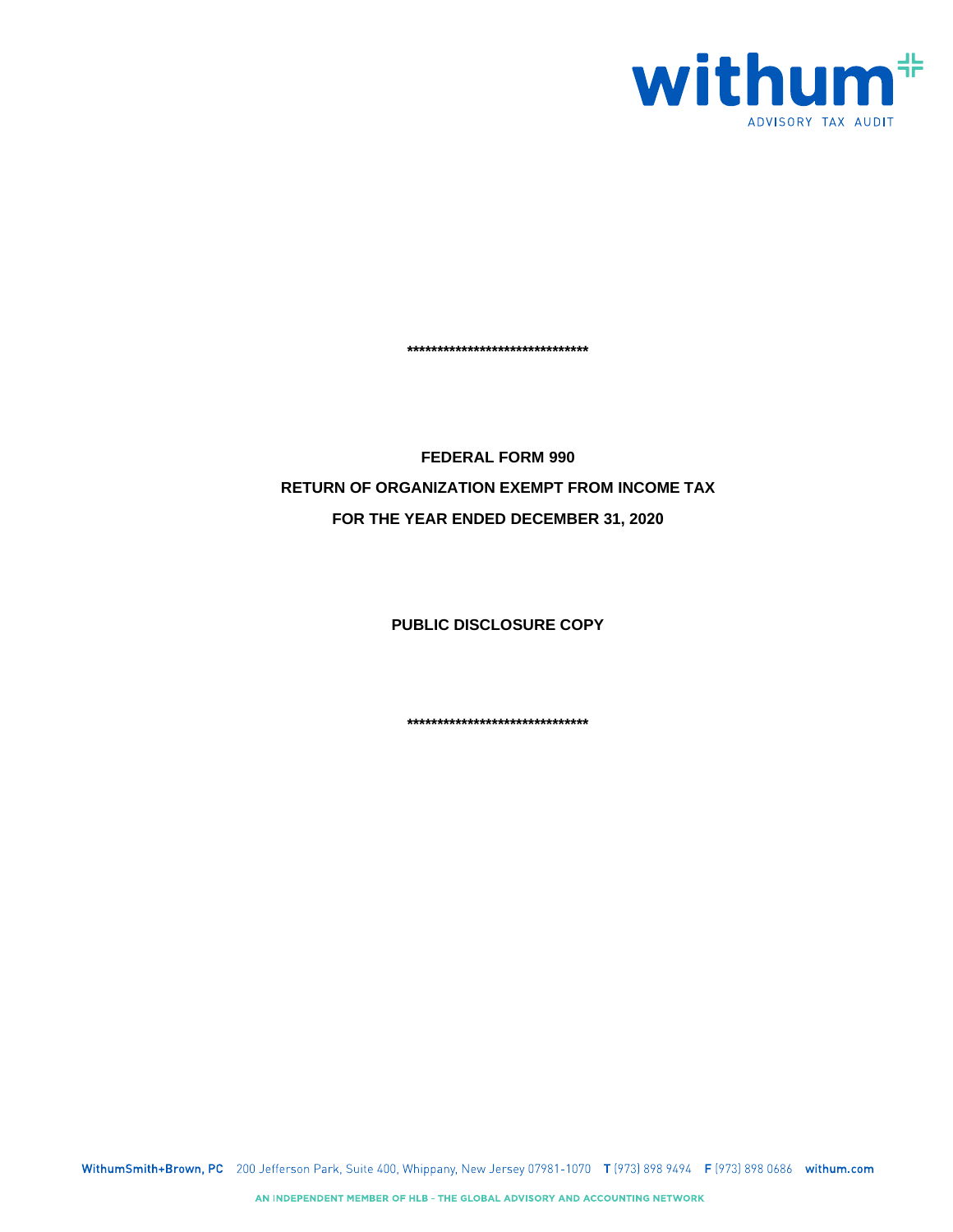Form **990**

# **Return of Organization Exempt From Income Tax**<br>section 501(c), 527, or 4947(a)(1) of the Internal Revenue Code (except private foundations)  $2020$

**Under section 501(c), 527, or 4947(a)(1) of the Internal Revenue Code (except private foundations)** À¾¶´

Under section 501(c), 527, or 4947(a)(1) or the Internal Revenue Code (except private foundations)<br>Department of the Treasury **Department of the Treasury Department of the Treasury Department of the Treasury** 

|                                      | Department of the Treasury<br>Internal Revenue Service |                                      | $\blacktriangleright$ Do not enter social security numbers on this form as it may be made public.                                                                                                                              | Go to www.irs.gov/Form990 for instructions and the latest information. |                             |                    |                                                                                                 | <b>Open to Public</b><br><b>Inspection</b> |
|--------------------------------------|--------------------------------------------------------|--------------------------------------|--------------------------------------------------------------------------------------------------------------------------------------------------------------------------------------------------------------------------------|------------------------------------------------------------------------|-----------------------------|--------------------|-------------------------------------------------------------------------------------------------|--------------------------------------------|
|                                      |                                                        |                                      | A For the 2020 calendar year, or tax year beginning                                                                                                                                                                            |                                                                        |                             | , 2020, and ending |                                                                                                 | . 20                                       |
|                                      |                                                        |                                      | C Name of organization                                                                                                                                                                                                         |                                                                        |                             |                    | D Employer identification number                                                                |                                            |
|                                      | <b>B</b> Check if applicable:                          |                                      | DEBORAH HOSPITAL FOUNDATION                                                                                                                                                                                                    |                                                                        |                             |                    | 22-2049500                                                                                      |                                            |
| change                               | Address                                                |                                      | Doing business as                                                                                                                                                                                                              |                                                                        |                             |                    |                                                                                                 |                                            |
|                                      | Name change                                            |                                      | Number and street (or P.O. box if mail is not delivered to street address)                                                                                                                                                     |                                                                        |                             | Room/suite         | E Telephone number                                                                              |                                            |
|                                      | Initial return                                         |                                      | 212 TRENTON ROAD                                                                                                                                                                                                               |                                                                        |                             |                    | $(609)$ 893-1200                                                                                |                                            |
|                                      | Final return/                                          |                                      | City or town, state or province, country, and ZIP or foreign postal code                                                                                                                                                       |                                                                        |                             |                    |                                                                                                 |                                            |
|                                      | terminated<br>Amended                                  |                                      | BROWNS MILLS, NJ 08015                                                                                                                                                                                                         |                                                                        |                             |                    | G Gross receipts \$                                                                             | 8,670,249.                                 |
| return                               | Application                                            |                                      | F Name and address of principal officer:                                                                                                                                                                                       | JOSEPH CHIRICHELLA                                                     |                             |                    | H(a) Is this a group return for                                                                 | $X \mid$ No<br>Yes                         |
| pending                              |                                                        |                                      | 212 TRENTON ROAD, BROWNS MILLS, NJ 08015                                                                                                                                                                                       |                                                                        |                             |                    | subordinates?                                                                                   |                                            |
|                                      |                                                        |                                      |                                                                                                                                                                                                                                |                                                                        |                             |                    | H(b) Are all subordinates included?                                                             | <b>Yes</b><br>No                           |
|                                      | Tax-exempt status:                                     |                                      | X<br>501(c)(3)<br>$501(c)$ (                                                                                                                                                                                                   | $\rightarrow$ $\blacktriangleleft$<br>(insert no.)                     | 4947(a)(1) or               | 527                |                                                                                                 | If "No," attach a list. See instructions   |
|                                      |                                                        |                                      | Website: WWW.DEBORAHFOUNDATION.ORG                                                                                                                                                                                             |                                                                        |                             |                    | $H(c)$ Group exemption number $\blacktriangleright$                                             |                                            |
|                                      | Form of organization:                                  |                                      | X<br>Corporation<br>Trust                                                                                                                                                                                                      | Association                                                            | Other $\blacktriangleright$ |                    | L Year of formation: $1974$ M State of legal domicile:                                          | ΝJ                                         |
| Part I                               |                                                        | <b>Summary</b>                       |                                                                                                                                                                                                                                |                                                                        |                             |                    |                                                                                                 |                                            |
| 1                                    |                                                        |                                      | Briefly describe the organization's mission or most significant activities: TO PROVIDE SUBSTANTIAL FUNDING TO SUPPORT                                                                                                          |                                                                        |                             |                    |                                                                                                 |                                            |
|                                      |                                                        |                                      | THE HIGHEST QUALITY OF PATIENT CARE BY DEBORAH HEART AND LUNG CENTER.                                                                                                                                                          |                                                                        |                             |                    |                                                                                                 |                                            |
| Activities & Governance              |                                                        |                                      |                                                                                                                                                                                                                                |                                                                        |                             |                    |                                                                                                 |                                            |
| 2                                    |                                                        | Check this box $\blacktriangleright$ |                                                                                                                                                                                                                                |                                                                        |                             |                    | if the organization discontinued its operations or disposed of more than 25% of its net assets. |                                            |
| 3                                    |                                                        |                                      | Number of voting members of the governing body (Part VI, line 1a)                                                                                                                                                              |                                                                        |                             |                    | 3                                                                                               | 10.                                        |
| 4                                    |                                                        |                                      | Number of independent voting members of the governing body (Part VI, line 1b)                                                                                                                                                  |                                                                        |                             |                    | 4                                                                                               | $\overline{9}$ .                           |
| 5                                    |                                                        |                                      | Total number of individuals employed in calendar year 2020 (Part V, line 2a)                                                                                                                                                   |                                                                        |                             |                    | 5                                                                                               | $10.$                                      |
| 6                                    |                                                        |                                      |                                                                                                                                                                                                                                |                                                                        |                             |                    | 6                                                                                               | 5,048.                                     |
|                                      |                                                        |                                      |                                                                                                                                                                                                                                |                                                                        |                             |                    | 7a                                                                                              | 0.                                         |
|                                      |                                                        |                                      |                                                                                                                                                                                                                                |                                                                        |                             |                    | 7b                                                                                              | 0.                                         |
|                                      |                                                        |                                      |                                                                                                                                                                                                                                |                                                                        |                             |                    | <b>Prior Year</b>                                                                               | <b>Current Year</b>                        |
| 8                                    |                                                        |                                      | Contributions and grants (Part VIII, line 1h)                                                                                                                                                                                  |                                                                        |                             |                    | 17, 227, 356.                                                                                   | 7,336,557.                                 |
| 9                                    |                                                        |                                      |                                                                                                                                                                                                                                |                                                                        |                             |                    | 0.                                                                                              | 0.                                         |
|                                      |                                                        |                                      |                                                                                                                                                                                                                                |                                                                        |                             |                    | 1,562,357.                                                                                      | 1,167,291.                                 |
| Revenue<br>10                        |                                                        |                                      |                                                                                                                                                                                                                                |                                                                        |                             |                    | 124,438.                                                                                        | 81,353.                                    |
| 11                                   |                                                        |                                      | Other revenue (Part VIII, column (A), lines 5, 6d, 8c, 9c, 10c, and 11e)                                                                                                                                                       |                                                                        |                             |                    | 18, 914, 151.                                                                                   | 8,585,201.                                 |
| 12                                   |                                                        |                                      | Total revenue - add lines 8 through 11 (must equal Part VIII, column (A), line 12)                                                                                                                                             |                                                                        |                             |                    |                                                                                                 | $\overline{8}$ , 647, 197.                 |
| 13                                   |                                                        |                                      | Grants and similar amounts paid (Part IX, column (A), lines 1-3)                                                                                                                                                               |                                                                        |                             |                    | 6,976,033.<br>0.                                                                                |                                            |
| 14                                   |                                                        |                                      | Benefits paid to or for members (Part IX, column (A), line 4) [10] cases are set of the set of the set of the set of the set of the set of the set of the set of the set of the set of the set of the set of the set of the se |                                                                        |                             |                    |                                                                                                 | 0.                                         |
| 15                                   |                                                        |                                      | Salaries, other compensation, employee benefits (Part IX, column (A), lines 5-10)                                                                                                                                              |                                                                        |                             |                    | 988,126.                                                                                        | 913,523.                                   |
|                                      |                                                        |                                      |                                                                                                                                                                                                                                |                                                                        |                             |                    | 258,513.                                                                                        | 146,834.                                   |
| Expenses                             |                                                        |                                      | <b>b</b> Total fundraising expenses (Part IX, column (D), line 25) $\blacktriangleright$                                                                                                                                       |                                                                        | 1,857,072.                  |                    |                                                                                                 |                                            |
| 17                                   |                                                        |                                      | Other expenses (Part IX, column (A), lines 11a-11d, 11f-24e)                                                                                                                                                                   |                                                                        |                             |                    | 970,440.                                                                                        | 880,939.                                   |
| 18                                   |                                                        |                                      | Total expenses. Add lines 13-17 (must equal Part IX, column (A), line 25)                                                                                                                                                      |                                                                        |                             |                    | 9,193,112.                                                                                      | 10,588,493.                                |
| 19                                   |                                                        |                                      |                                                                                                                                                                                                                                |                                                                        |                             |                    | 9,721,039.                                                                                      | $-2,003,292.$                              |
|                                      |                                                        |                                      |                                                                                                                                                                                                                                |                                                                        |                             |                    | <b>Beginning of Current Year</b>                                                                | <b>End of Year</b>                         |
| Net Assets or<br>Fund Balances<br>20 |                                                        |                                      |                                                                                                                                                                                                                                |                                                                        |                             |                    | 32, 314, 300.                                                                                   | 31, 375, 741.                              |
| 21                                   |                                                        |                                      |                                                                                                                                                                                                                                |                                                                        |                             |                    | 6,359,956.                                                                                      | 6,636,785.                                 |
| 22                                   |                                                        |                                      | Net assets or fund balances. Subtract line 21 from line 20.                                                                                                                                                                    |                                                                        |                             |                    | 25, 954, 344.                                                                                   | 24,738,956.                                |
| Part II                              |                                                        |                                      | <b>Signature Block</b>                                                                                                                                                                                                         |                                                                        |                             |                    |                                                                                                 |                                            |
|                                      |                                                        |                                      | Under penalties of perjury, I declare that I have examined this return, including accompanying schedules and statements, and to the best of my knowledge and belief, it is true, correct, and complete. Declaration of prepare |                                                                        |                             |                    |                                                                                                 |                                            |
|                                      |                                                        |                                      |                                                                                                                                                                                                                                |                                                                        |                             |                    |                                                                                                 |                                            |
|                                      |                                                        |                                      |                                                                                                                                                                                                                                |                                                                        |                             |                    |                                                                                                 |                                            |
| Sign                                 |                                                        |                                      | Signature of officer                                                                                                                                                                                                           |                                                                        |                             |                    | Date                                                                                            |                                            |
| <b>Here</b>                          |                                                        |                                      |                                                                                                                                                                                                                                |                                                                        |                             |                    |                                                                                                 |                                            |
|                                      |                                                        |                                      | Type or print name and title                                                                                                                                                                                                   |                                                                        |                             |                    |                                                                                                 |                                            |
|                                      |                                                        |                                      | Print/Type preparer's name                                                                                                                                                                                                     |                                                                        |                             | Date               |                                                                                                 | <b>PTIN</b>                                |
| Paid                                 |                                                        |                                      |                                                                                                                                                                                                                                | Preparer's signature                                                   |                             |                    | if<br>Check                                                                                     |                                            |
| Preparer                             |                                                        |                                      | SCOTT J MARIANI                                                                                                                                                                                                                |                                                                        |                             |                    | self-employed                                                                                   | P00642486                                  |
| Use Only                             |                                                        | Firm's name                          | WITHUMSMITH+BROWN, PC                                                                                                                                                                                                          |                                                                        |                             |                    | Firm's EIN $\triangleright$ 22-2027092                                                          |                                            |
|                                      |                                                        |                                      | Firm's address >200 JEFFERSON PARK SUITE 400 WHIPPANY, NJ 07981-1070                                                                                                                                                           |                                                                        |                             |                    | Phone no.                                                                                       | 973-898-9494                               |
|                                      |                                                        |                                      | May the IRS discuss this return with the preparer shown above? (see instructions)                                                                                                                                              |                                                                        |                             |                    |                                                                                                 | $\mathbf X$                                |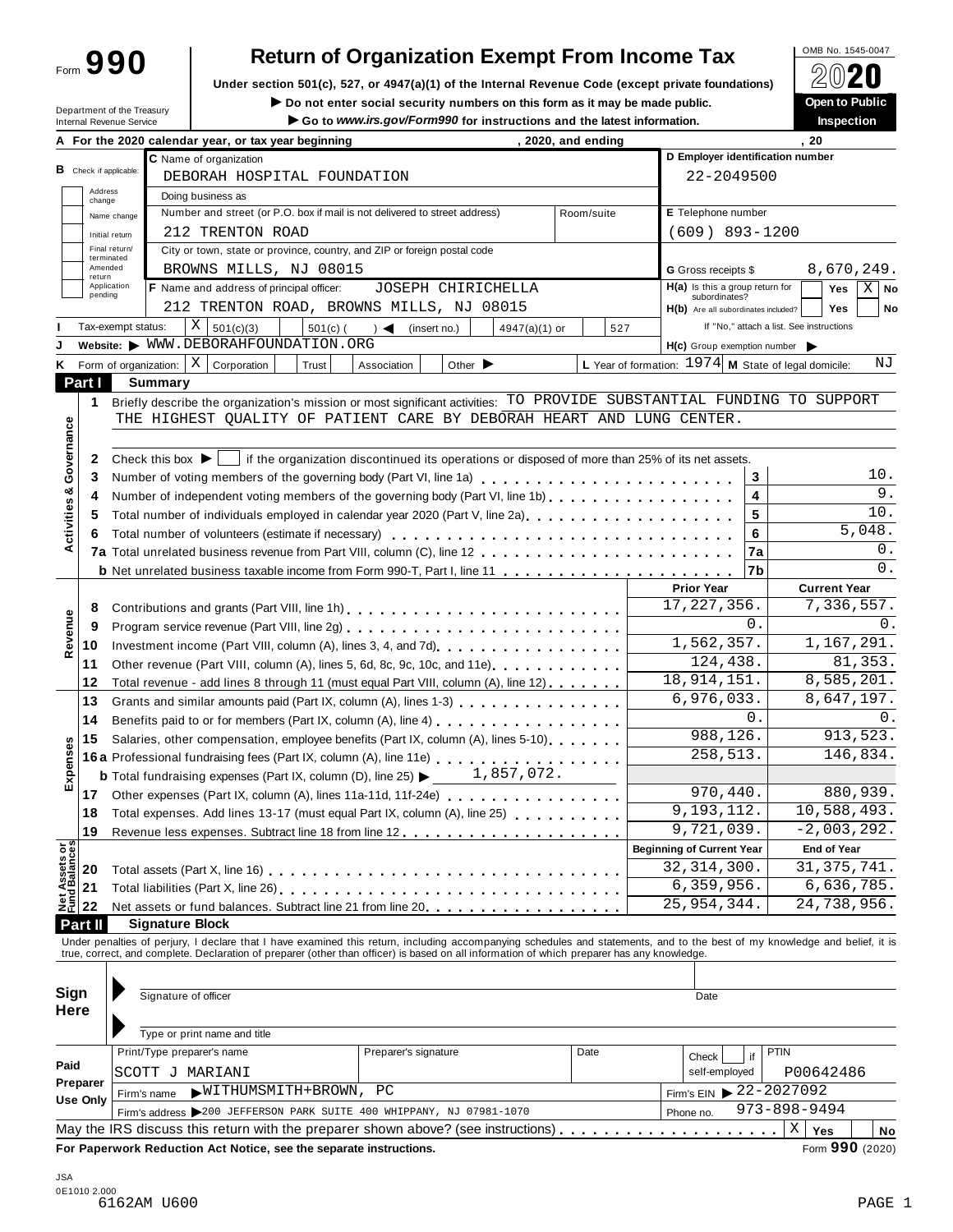|              | Form 990 (2020)<br>Page 2                                                                                                                                                                                                                                                                                                                       |
|--------------|-------------------------------------------------------------------------------------------------------------------------------------------------------------------------------------------------------------------------------------------------------------------------------------------------------------------------------------------------|
|              | <b>Part III</b><br><b>Statement of Program Service Accomplishments</b>                                                                                                                                                                                                                                                                          |
|              | $\mathbf{x}$                                                                                                                                                                                                                                                                                                                                    |
| 1            | Briefly describe the organization's mission:                                                                                                                                                                                                                                                                                                    |
|              | TO RAISE CRITICALLY NEEDED FUNDS TO SUPPORT THE HUMANITARIAN MISSION                                                                                                                                                                                                                                                                            |
|              | OF DHLC. THE FOUNDATION RELIES ON THE SUSTAINED FINANCIAL SUPPORT                                                                                                                                                                                                                                                                               |
|              | FROM INDIVIDUALS, CORPORATIONS, FOUNDATIONS, PARTNERS IN LABOR,                                                                                                                                                                                                                                                                                 |
|              | INDUSTRY, AND MEMBERSHIP ORGANIZATIONS. PLEASE REFER TO SCHEDULE O.                                                                                                                                                                                                                                                                             |
| $\mathbf{2}$ | Did the organization undertake any significant program services during the year which were not listed on the<br>$X \mid No$<br>Yes<br>If "Yes," describe these new services on Schedule O.                                                                                                                                                      |
| 3            | Did the organization cease conducting, or make significant changes in how it conducts, any program<br>$ X $ No<br><b>Yes</b><br>If "Yes," describe these changes on Schedule O.                                                                                                                                                                 |
| 4            | Describe the organization's program service accomplishments for each of its three largest program services, as measured by<br>expenses. Section $501(c)(3)$ and $501(c)(4)$ organizations are required to report the amount of grants and allocations to others,<br>the total expenses, and revenue, if any, for each program service reported. |
|              | 4a (Code:<br>) (Expenses \$<br>8,647,197. including grants of \$8,647,197. ) (Revenue \$<br>$0.$ )<br>EXPENSES INCURRED IN SUPPORT OF THE HIGHEST QUALITY OF PATIENT                                                                                                                                                                            |
|              | CARE BY DEBORAH HEART AND LUNG CENTER; TO PROVIDE FOR TREATMENT OF                                                                                                                                                                                                                                                                              |
|              | CHILDREN WITH CONGENITAL HEART DISEASE IN THE UNITED STATES AND                                                                                                                                                                                                                                                                                 |
|              | AROUND THE WORLD; AND TO PROVIDE FOR CLINICAL RESEARCH FOR CARDIAC                                                                                                                                                                                                                                                                              |
|              | AND PULMONARY DISEASE. PLEASE REFER TO SCHEDULE O.                                                                                                                                                                                                                                                                                              |
|              |                                                                                                                                                                                                                                                                                                                                                 |
|              |                                                                                                                                                                                                                                                                                                                                                 |
|              |                                                                                                                                                                                                                                                                                                                                                 |
|              |                                                                                                                                                                                                                                                                                                                                                 |
|              |                                                                                                                                                                                                                                                                                                                                                 |
|              |                                                                                                                                                                                                                                                                                                                                                 |
|              |                                                                                                                                                                                                                                                                                                                                                 |
|              | ) (Expenses \$<br>including grants of \$<br>) (Revenue \$<br>4b (Code:                                                                                                                                                                                                                                                                          |
|              |                                                                                                                                                                                                                                                                                                                                                 |
|              |                                                                                                                                                                                                                                                                                                                                                 |
|              |                                                                                                                                                                                                                                                                                                                                                 |
|              |                                                                                                                                                                                                                                                                                                                                                 |
|              |                                                                                                                                                                                                                                                                                                                                                 |
|              |                                                                                                                                                                                                                                                                                                                                                 |
|              |                                                                                                                                                                                                                                                                                                                                                 |
|              |                                                                                                                                                                                                                                                                                                                                                 |
|              |                                                                                                                                                                                                                                                                                                                                                 |
|              |                                                                                                                                                                                                                                                                                                                                                 |
|              |                                                                                                                                                                                                                                                                                                                                                 |
|              |                                                                                                                                                                                                                                                                                                                                                 |
|              |                                                                                                                                                                                                                                                                                                                                                 |
|              |                                                                                                                                                                                                                                                                                                                                                 |
|              | ) (Expenses \$<br>including grants of \$<br>) (Revenue \$<br>4c (Code:                                                                                                                                                                                                                                                                          |
|              |                                                                                                                                                                                                                                                                                                                                                 |
|              |                                                                                                                                                                                                                                                                                                                                                 |
|              |                                                                                                                                                                                                                                                                                                                                                 |
|              |                                                                                                                                                                                                                                                                                                                                                 |
|              |                                                                                                                                                                                                                                                                                                                                                 |
|              |                                                                                                                                                                                                                                                                                                                                                 |
|              |                                                                                                                                                                                                                                                                                                                                                 |
|              |                                                                                                                                                                                                                                                                                                                                                 |
|              |                                                                                                                                                                                                                                                                                                                                                 |
|              |                                                                                                                                                                                                                                                                                                                                                 |
|              |                                                                                                                                                                                                                                                                                                                                                 |
|              |                                                                                                                                                                                                                                                                                                                                                 |
|              |                                                                                                                                                                                                                                                                                                                                                 |
|              | 4d Other program services (Describe on Schedule O.)                                                                                                                                                                                                                                                                                             |
|              | (Expenses \$<br>) (Revenue \$<br>including grants of \$<br>8,647,197.<br>4e Total program service expenses >                                                                                                                                                                                                                                    |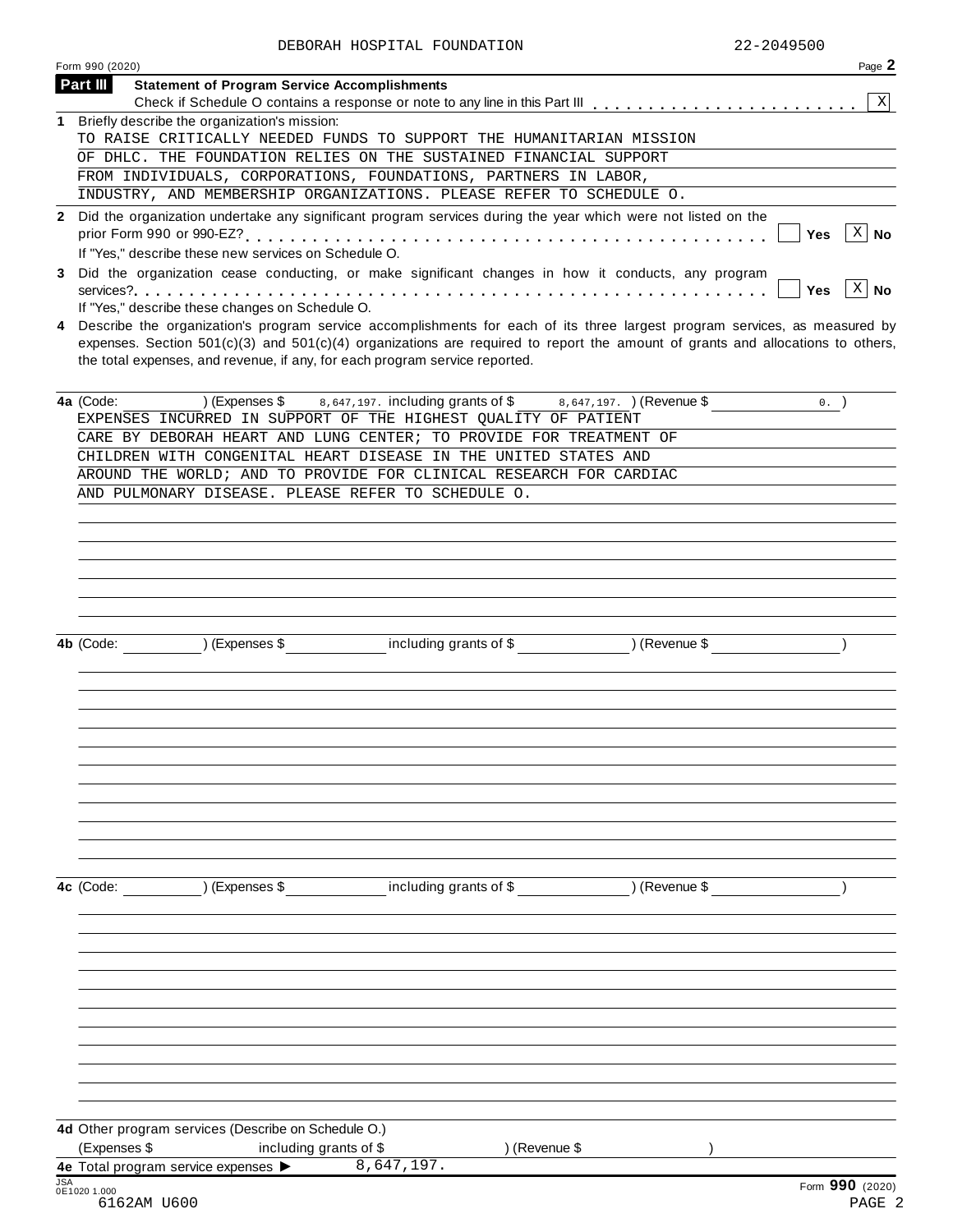|    | Is the organization described in section $501(c)(3)$ or $4947(a)(1)$ (other than a private foundation)? If "Yes,"                                                                                           |                 | Yes                     | No |
|----|-------------------------------------------------------------------------------------------------------------------------------------------------------------------------------------------------------------|-----------------|-------------------------|----|
| 1  |                                                                                                                                                                                                             | 1               | Χ                       |    |
| 2  | Is the organization required to complete Schedule B, Schedule of Contributors See instructions?                                                                                                             | $\overline{2}$  | $\overline{\mathbf{x}}$ |    |
| 3  | Did the organization engage in direct or indirect political campaign activities on behalf of or in opposition to                                                                                            |                 |                         |    |
|    | candidates for public office? If "Yes," complete Schedule C, Part I.                                                                                                                                        | 3               |                         |    |
| 4  | Section 501(c)(3) organizations. Did the organization engage in lobbying activities, or have a section 501(h)                                                                                               |                 |                         |    |
|    |                                                                                                                                                                                                             | 4               |                         |    |
| 5  | Is the organization a section $501(c)(4)$ , $501(c)(5)$ , or $501(c)(6)$ organization that receives membership dues,                                                                                        |                 |                         |    |
|    | assessments, or similar amounts as defined in Revenue Procedure 98-19? If "Yes," complete Schedule C, Part III                                                                                              | 5               |                         |    |
| 6  | Did the organization maintain any donor advised funds or any similar funds or accounts for which donors                                                                                                     |                 |                         |    |
|    | have the right to provide advice on the distribution or investment of amounts in such funds or accounts? If                                                                                                 |                 |                         |    |
|    |                                                                                                                                                                                                             | 6               |                         |    |
| 7  | Did the organization receive or hold a conservation easement, including easements to preserve open space,                                                                                                   |                 |                         |    |
|    | the environment, historic land areas, or historic structures? If "Yes," complete Schedule D, Part II.                                                                                                       | 7               |                         |    |
| 8  | Did the organization maintain collections of works of art, historical treasures, or other similar assets? If "Yes,"                                                                                         | 8               |                         |    |
| 9  | Did the organization report an amount in Part X, line 21, for escrow or custodial account liability, serve as a                                                                                             |                 |                         |    |
|    | custodian for amounts not listed in Part X; or provide credit counseling, debt management, credit repair, or                                                                                                |                 |                         |    |
|    |                                                                                                                                                                                                             | 9               |                         |    |
| 10 | Did the organization, directly or through a related organization, hold assets in donor-restricted endowments                                                                                                |                 |                         |    |
|    |                                                                                                                                                                                                             | 10              | Χ                       |    |
| 11 | If the organization's answer to any of the following questions is "Yes," then complete Schedule D, Parts VI,                                                                                                |                 |                         |    |
|    | VII, VIII, IX, or X as applicable.                                                                                                                                                                          |                 |                         |    |
|    | a Did the organization report an amount for land, buildings, and equipment in Part X, line 10? If "Yes,"                                                                                                    |                 |                         |    |
|    |                                                                                                                                                                                                             | 11a             | Χ                       |    |
|    | <b>b</b> Did the organization report an amount for investments-other securities in Part X, line 12, that is 5% or more                                                                                      |                 |                         |    |
|    | of its total assets reported in Part X, line 16? If "Yes," complete Schedule D, Part VII                                                                                                                    | 11 <sub>b</sub> |                         |    |
|    | c Did the organization report an amount for investments-program related in Part X, line 13, that is 5% or more                                                                                              |                 | Χ                       |    |
|    | of its total assets reported in Part X, line 16? If "Yes," complete Schedule D, Part VIII                                                                                                                   | 11c             |                         |    |
|    | d Did the organization report an amount for other assets in Part X, line 15, that is 5% or more of its total assets                                                                                         | 11d             |                         |    |
|    | e Did the organization report an amount for other liabilities in Part X, line 25? If "Yes," complete Schedule D, Part X                                                                                     | 11e             | $\mathbf X$             |    |
|    | f Did the organization's separate or consolidated financial statements for the tax year include a footnote that addresses                                                                                   |                 |                         |    |
|    | the organization's liability for uncertain tax positions under FIN 48 (ASC 740)? If "Yes," complete Schedule D, Part X                                                                                      | 11f             | Χ                       |    |
|    | 12a Did the organization obtain separate, independent audited financial statements for the tax year? If "Yes," complete                                                                                     |                 |                         |    |
|    |                                                                                                                                                                                                             | 12a             | Х                       |    |
|    | <b>b</b> Was the organization included in consolidated, independent audited financial statements for the tax year? If                                                                                       |                 |                         |    |
|    | "Yes," and if the organization answered "No" to line 12a, then completing Schedule D, Parts XI and XII is optional                                                                                          | 12 <sub>b</sub> |                         |    |
| 13 | Is the organization a school described in section $170(b)(1)(A)(ii)?$ If "Yes," complete Schedule E.                                                                                                        | 13              |                         |    |
|    | 14a Did the organization maintain an office, employees, or agents outside of the United States?.                                                                                                            | 14a             |                         |    |
|    | <b>b</b> Did the organization have aggregate revenues or expenses of more than \$10,000 from grantmaking,                                                                                                   |                 |                         |    |
|    | fundraising, business, investment, and program service activities outside the United States, or aggregate<br>foreign investments valued at \$100,000 or more? If "Yes," complete Schedule F, Parts I and IV |                 |                         |    |
| 15 | Did the organization report on Part IX, column (A), line 3, more than \$5,000 of grants or other assistance to or                                                                                           | 14 <sub>b</sub> |                         |    |
|    |                                                                                                                                                                                                             | 15              |                         |    |
| 16 | Did the organization report on Part IX, column (A), line 3, more than \$5,000 of aggregate grants or other                                                                                                  |                 |                         |    |
|    | assistance to or for foreign individuals? If "Yes," complete Schedule F, Parts III and IV                                                                                                                   | 16              |                         |    |
| 17 | Did the organization report a total of more than \$15,000 of expenses for professional fundraising services on                                                                                              |                 |                         |    |
|    | Part IX, column (A), lines 6 and 11e? If "Yes," complete Schedule G, Part I See instructions                                                                                                                | 17              | Χ                       |    |
| 18 | Did the organization report more than \$15,000 total of fundraising event gross income and contributions on                                                                                                 |                 |                         |    |
|    |                                                                                                                                                                                                             | 18              | Χ                       |    |
| 19 | Did the organization report more than \$15,000 of gross income from gaming activities on Part VIII, line 9a?                                                                                                |                 |                         |    |
|    |                                                                                                                                                                                                             | 19              | Χ                       |    |
|    | 20a Did the organization operate one or more hospital facilities? If "Yes," complete Schedule H                                                                                                             | 20a             |                         |    |
|    | <b>b</b> If "Yes" to line 20a, did the organization attach a copy of its audited financial statements to this return?                                                                                       | 20 <sub>b</sub> |                         |    |
| 21 | Did the organization report more than \$5,000 of grants or other assistance to any domestic organization or                                                                                                 |                 | Χ                       |    |
|    | domestic government on Part IX, column (A), line 1? If "Yes," complete Schedule I, Parts I and II                                                                                                           | 21              |                         |    |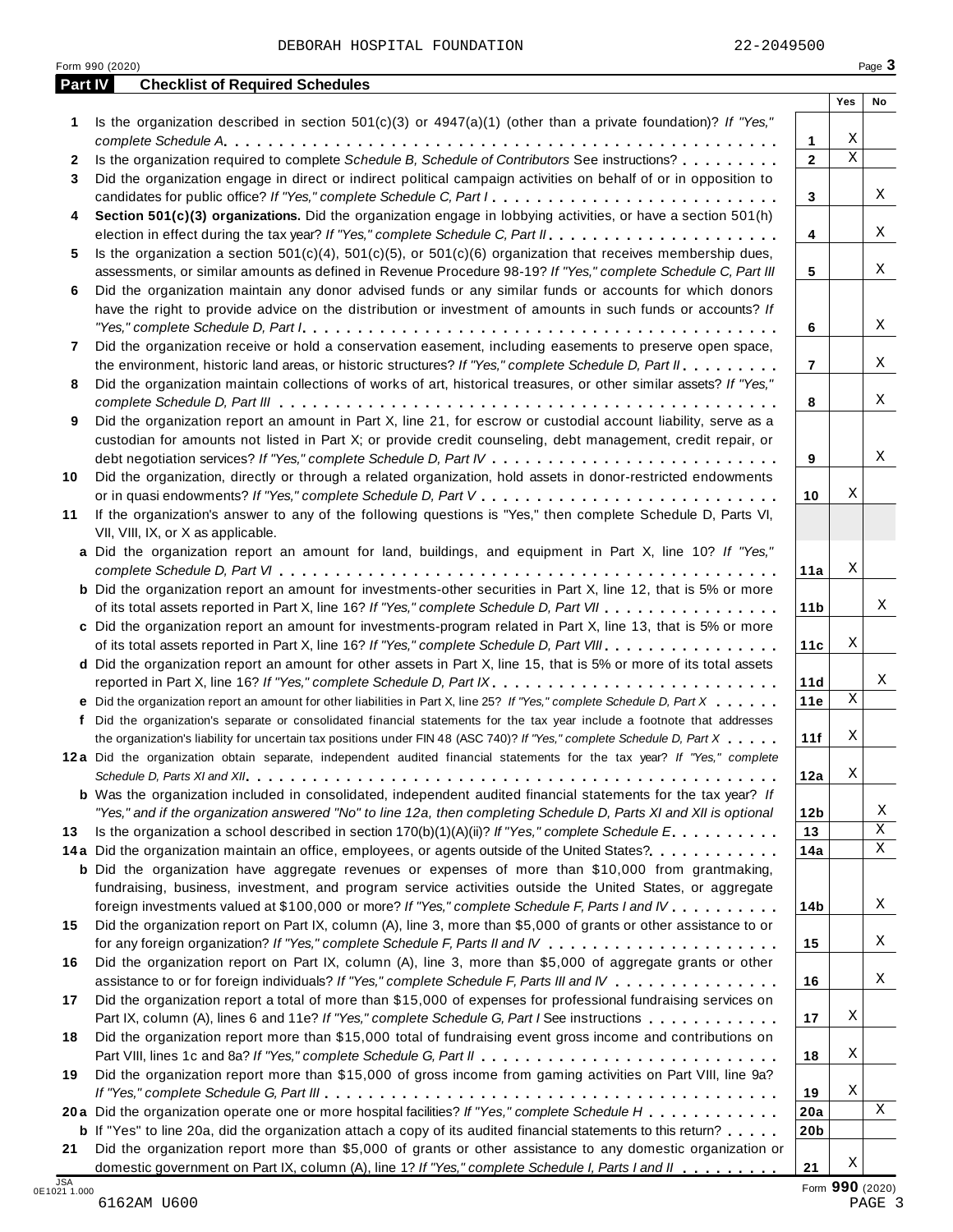|                            | <b>Part IV</b> Checklist of Required Schedules (continued)                                                                  |                 |                 |             |
|----------------------------|-----------------------------------------------------------------------------------------------------------------------------|-----------------|-----------------|-------------|
|                            |                                                                                                                             |                 | Yes             | No          |
| 22                         | Did the organization report more than \$5,000 of grants or other assistance to or for domestic individuals on               |                 |                 |             |
|                            | Part IX, column (A), line 2? If "Yes," complete Schedule I, Parts I and III                                                 | 22              |                 | Χ           |
| 23                         | Did the organization answer "Yes" to Part VII, Section A, line 3, 4, or 5 about compensation of the                         |                 |                 |             |
|                            | organization's current and former officers, directors, trustees, key employees, and highest compensated                     |                 |                 |             |
|                            |                                                                                                                             | 23              | Χ               |             |
|                            | 24a Did the organization have a tax-exempt bond issue with an outstanding principal amount of more than                     |                 |                 |             |
|                            | \$100,000 as of the last day of the year, that was issued after December 31, 2002? If "Yes," answer lines 24b               |                 |                 |             |
|                            |                                                                                                                             |                 |                 | Χ           |
|                            | <b>b</b> Did the organization invest any proceeds of tax-exempt bonds beyond a temporary period exception?                  | 24 <sub>b</sub> |                 |             |
|                            | c Did the organization maintain an escrow account other than a refunding escrow at any time during the year                 |                 |                 |             |
|                            |                                                                                                                             |                 |                 |             |
|                            | <b>d</b> Did the organization act as an "on behalf of" issuer for bonds outstanding at any time during the year? 24d        |                 |                 |             |
|                            | 25a Section 501(c)(3), 501(c)(4), and 501(c)(29) organizations. Did the organization engage in an excess benefit            |                 |                 |             |
|                            | transaction with a disqualified person during the year? If "Yes," complete Schedule L, Part $1, \ldots, \ldots, 125$ a      |                 |                 | Χ           |
|                            | <b>b</b> Is the organization aware that it engaged in an excess benefit transaction with a disqualified person in a prior   |                 |                 |             |
|                            | year, and that the transaction has not been reported on any of the organization's prior Forms 990 or 990-EZ?                |                 |                 |             |
|                            |                                                                                                                             |                 |                 | X           |
| 26                         | Did the organization report any amount on Part X, line 5 or 22, for receivables from or payables to any current             |                 |                 |             |
|                            | or former officer, director, trustee, key employee, creator or founder, substantial contributor, or 35%                     |                 |                 |             |
|                            | controlled entity or family member of any of these persons? If "Yes," complete Schedule L, Part II.                         | 26              |                 | Χ           |
| 27                         | Did the organization provide a grant or other assistance to any current or former officer, director, trustee, key           |                 |                 |             |
|                            | employee, creator or founder, substantial contributor or employee thereof, a grant selection committee                      |                 |                 |             |
|                            | member, or to a 35% controlled entity (including an employee thereof) or family member of any of these                      |                 |                 |             |
|                            |                                                                                                                             | 27              |                 | Χ           |
| 28                         | Was the organization a party to a business transaction with one of the following parties (see Schedule L,                   |                 |                 |             |
|                            | Part IV instructions, for applicable filing thresholds, conditions, and exceptions):                                        |                 |                 |             |
|                            | a A current or former officer, director, trustee, key employee, creator or founder, or substantial contributor? If          |                 |                 |             |
|                            |                                                                                                                             |                 |                 | Χ           |
|                            | <b>b</b> A family member of any individual described in line 28a? If "Yes," complete Schedule L, Part IV.                   | 28 <sub>b</sub> |                 | X           |
|                            | c A 35% controlled entity of one or more individuals and/or organizations described in lines 28a or 28b? If                 |                 |                 |             |
|                            |                                                                                                                             | 28c             |                 | X           |
| 29                         | Did the organization receive more than \$25,000 in non-cash contributions? If "Yes," complete Schedule M                    | 29              |                 | X           |
| 30                         | Did the organization receive contributions of art, historical treasures, or other similar assets, or qualified              |                 |                 |             |
|                            |                                                                                                                             | 30              |                 | X           |
| 31                         | Did the organization liquidate, terminate, or dissolve and cease operations? If "Yes," complete Schedule N, Part I          | 31              |                 | $\mathbf X$ |
| 32                         | Did the organization sell, exchange, dispose of, or transfer more than 25% of its net assets? If "Yes,"                     |                 |                 |             |
|                            |                                                                                                                             |                 |                 | Χ           |
|                            | Did the organization own 100% of an entity disregarded as separate from the organization under Regulations                  | 32              |                 |             |
| 33                         |                                                                                                                             |                 |                 | Χ           |
|                            | sections 301.7701-2 and 301.7701-3? If "Yes," complete Schedule R, Part $l_1, \ldots, l_l, l_l, \ldots, l_l, l_l, l_l, l_l$ | 33              |                 |             |
| 34                         | Was the organization related to any tax-exempt or taxable entity? If "Yes," complete Schedule R, Part II, III,              |                 | х               |             |
|                            |                                                                                                                             | 34              |                 | $\mathbf X$ |
|                            | 35a Did the organization have a controlled entity within the meaning of section 512(b)(13)?                                 | 35a             |                 |             |
|                            | b If "Yes" to line 35a, did the organization receive any payment from or engage in any transaction with a                   |                 |                 |             |
|                            | controlled entity within the meaning of section 512(b)(13)? If "Yes," complete Schedule R, Part V, line 2                   | 35 <sub>b</sub> |                 |             |
| 36                         | Section 501(c)(3) organizations. Did the organization make any transfers to an exempt non-charitable                        |                 |                 |             |
|                            | related organization? If "Yes," complete Schedule R, Part V, line 2.                                                        | 36              |                 | Χ           |
| 37                         | Did the organization conduct more than 5% of its activities through an entity that is not a related organization            |                 |                 |             |
|                            | and that is treated as a partnership for federal income tax purposes? If "Yes," complete Schedule R, Part VI                | 37              |                 | Χ           |
| 38                         | Did the organization complete Schedule O and provide explanations in Schedule O for Part VI, lines 11b and                  |                 |                 |             |
|                            | 19? Note: All Form 990 filers are required to complete Schedule O.                                                          | 38              | Χ               |             |
| <b>Part V</b>              | <b>Statements Regarding Other IRS Filings and Tax Compliance</b>                                                            |                 |                 |             |
|                            | Check if Schedule O contains a response or note to any line in this Part V                                                  |                 |                 |             |
|                            |                                                                                                                             |                 | Yes             | No          |
|                            | 9<br>1a Enter the number reported in Box 3 of Form 1096. Enter -0- if not applicable   1a                                   |                 |                 |             |
|                            | 0.<br><b>b</b> Enter the number of Forms W-2G included in line 1a. Enter -0- if not applicable   1b                         |                 |                 |             |
|                            | c Did the organization comply with backup withholding rules for reportable payments to vendors and                          |                 |                 |             |
|                            |                                                                                                                             | 1c              | Χ               |             |
| <b>JSA</b><br>0E1030 1.000 |                                                                                                                             |                 | Form 990 (2020) |             |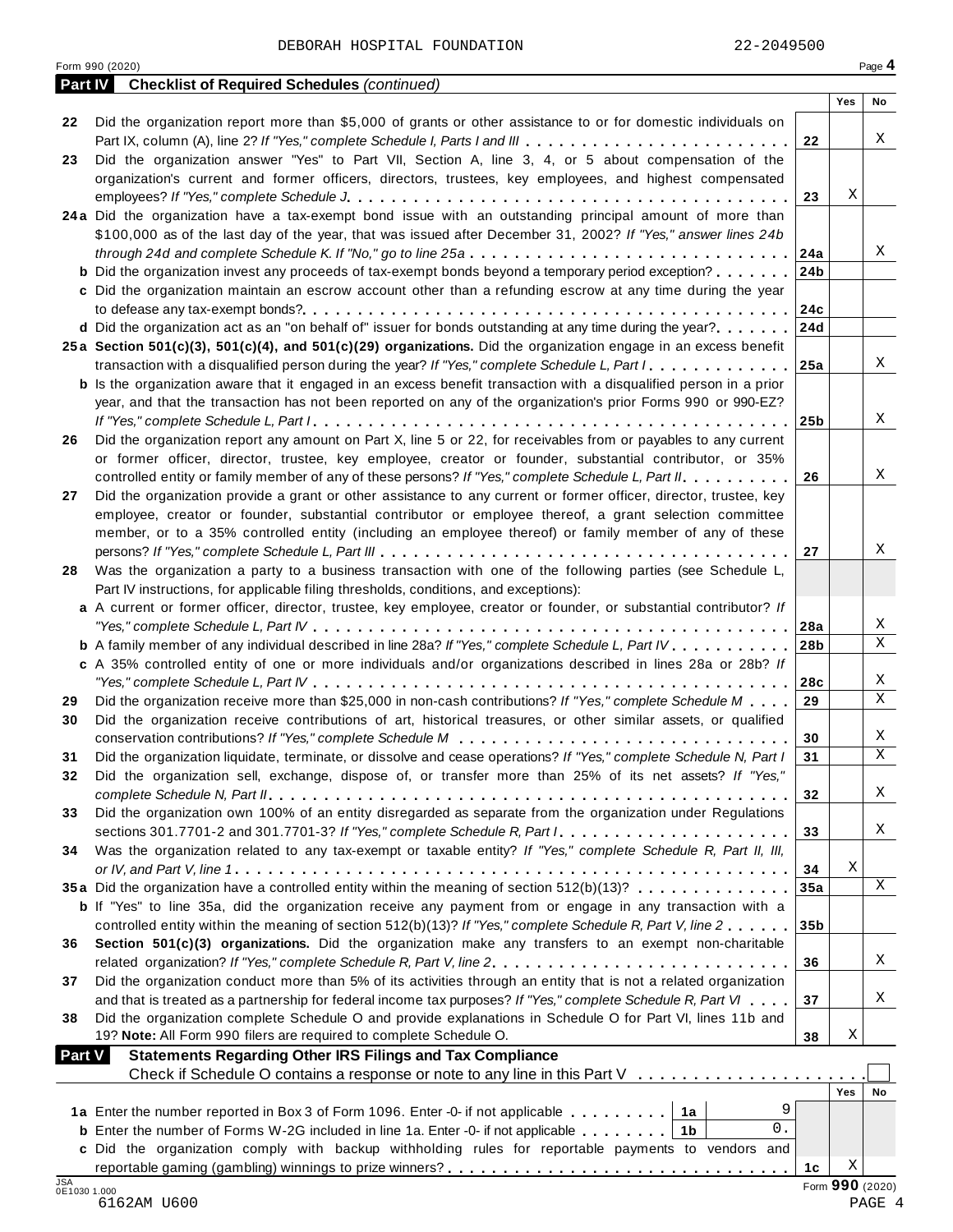|               | Form 990 (2020)                                                                                                                      |     |     | Page 5 |
|---------------|--------------------------------------------------------------------------------------------------------------------------------------|-----|-----|--------|
| <b>Part V</b> | Statements Regarding Other IRS Filings and Tax Compliance (continued)                                                                |     |     |        |
|               |                                                                                                                                      |     | Yes | No     |
|               | 2a Enter the number of employees reported on Form W-3, Transmittal of Wage and Tax                                                   |     |     |        |
|               | 10<br>Statements, filed for the calendar year ending with or within the year covered by this return. [2a]                            |     |     |        |
|               | <b>b</b> If at least one is reported on line 2a, did the organization file all required federal employment tax returns?              | 2b  | Χ   |        |
|               | <b>Note:</b> If the sum of lines 1a and 2a is greater than 250, you may be required to e-file (see instructions).                    |     |     |        |
|               | 3a Did the organization have unrelated business gross income of \$1,000 or more during the year?                                     | 3a  |     | Χ      |
|               | <b>b</b> If "Yes," has it filed a Form 990-T for this year? If "No" to line 3b, provide an explanation on Schedule O                 | 3b  |     |        |
|               | 4a At any time during the calendar year, did the organization have an interest in, or a signature or other authority over,           |     |     |        |
|               | a financial account in a foreign country (such as a bank account, securities account, or other financial account)?                   | 4a  |     | Χ      |
|               | <b>b</b> If "Yes," enter the name of the foreign country $\blacktriangleright$                                                       |     |     |        |
|               | See instructions for filing requirements for FinCEN Form 114, Report of Foreign Bank and Financial Accounts (FBAR).                  |     |     |        |
|               | 5a Was the organization a party to a prohibited tax shelter transaction at any time during the tax year?                             | 5a  |     | Χ      |
|               | <b>b</b> Did any taxable party notify the organization that it was or is a party to a prohibited tax shelter transaction?            | 5b  |     | Χ      |
|               | c If "Yes" to line 5a or 5b, did the organization file Form 8886-T?                                                                  | 5c  |     |        |
|               | 6a Does the organization have annual gross receipts that are normally greater than \$100,000, and did the                            |     |     |        |
|               | organization solicit any contributions that were not tax deductible as charitable contributions?                                     | 6a  |     | Χ      |
|               |                                                                                                                                      |     |     |        |
|               | <b>b</b> If "Yes," did the organization include with every solicitation an express statement that such contributions or              | 6b  |     |        |
|               |                                                                                                                                      |     |     |        |
| 7             | Organizations that may receive deductible contributions under section 170(c).                                                        |     |     |        |
|               | a Did the organization receive a payment in excess of \$75 made partly as a contribution and partly for goods                        |     | Χ   |        |
|               |                                                                                                                                      | 7а  | Χ   |        |
|               | <b>b</b> If "Yes," did the organization notify the donor of the value of the goods or services provided?                             | 7b  |     |        |
|               | c Did the organization sell, exchange, or otherwise dispose of tangible personal property for which it was                           |     |     |        |
|               |                                                                                                                                      | 7с  |     | Χ      |
|               |                                                                                                                                      |     |     |        |
|               | e Did the organization receive any funds, directly or indirectly, to pay premiums on a personal benefit contract?                    | 7е  |     | Χ      |
|               | f Did the organization, during the year, pay premiums, directly or indirectly, on a personal benefit contract?                       | 7f  |     | Χ      |
|               | If the organization received a contribution of qualified intellectual property, did the organization file Form 8899 as required?     | 7g  |     | Χ      |
|               | h If the organization received a contribution of cars, boats, airplanes, or other vehicles, did the organization file a Form 1098-C? | 7h  |     | Χ      |
| 8             | Sponsoring organizations maintaining donor advised funds. Did a donor advised fund maintained by the                                 |     |     |        |
|               | sponsoring organization have excess business holdings at any time during the year?                                                   | 8   |     |        |
| 9             | Sponsoring organizations maintaining donor advised funds.                                                                            |     |     |        |
|               | a Did the sponsoring organization make any taxable distributions under section 4966?                                                 | 9а  |     |        |
|               | <b>b</b> Did the sponsoring organization make a distribution to a donor, donor advisor, or related person?                           | 9b  |     |        |
| 10            | Section 501(c)(7) organizations. Enter:                                                                                              |     |     |        |
|               | 10a <br>a Initiation fees and capital contributions included on Part VIII, line 12                                                   |     |     |        |
|               | <b>b</b> Gross receipts, included on Form 990, Part VIII, line 12, for public use of club facilities 10b                             |     |     |        |
| 11            | Section 501(c)(12) organizations. Enter:                                                                                             |     |     |        |
|               | 11a<br>a Gross income from members or shareholders                                                                                   |     |     |        |
|               | <b>b</b> Gross income from other sources (Do not net amounts due or paid to other sources                                            |     |     |        |
|               | 11b                                                                                                                                  |     |     |        |
|               | 12a Section 4947(a)(1) non-exempt charitable trusts. Is the organization filing Form 990 in lieu of Form 1041?                       | 12a |     |        |
|               | 12b<br><b>b</b> If "Yes," enter the amount of tax-exempt interest received or accrued during the year                                |     |     |        |
|               |                                                                                                                                      |     |     |        |
| 13.           | Section 501(c)(29) qualified nonprofit health insurance issuers.                                                                     |     |     |        |
|               | a Is the organization licensed to issue qualified health plans in more than one state?                                               | 13а |     |        |
|               | Note: See the instructions for additional information the organization must report on Schedule O.                                    |     |     |        |
|               | <b>b</b> Enter the amount of reserves the organization is required to maintain by the states in which                                |     |     |        |
|               | the organization is licensed to issue qualified health plans $\ldots \ldots \ldots \ldots \ldots \ldots \ldots$                      |     |     |        |
|               |                                                                                                                                      |     |     |        |
|               | 14a Did the organization receive any payments for indoor tanning services during the tax year?                                       | 14a |     | Χ      |
|               | <b>b</b> If "Yes," has it filed a Form 720 to report these payments? If "No," provide an explanation on Schedule O                   | 14b |     |        |
| 15            | Is the organization subject to the section 4960 tax on payment(s) of more than \$1,000,000 in remuneration or                        |     |     |        |
|               |                                                                                                                                      | 15  |     | Χ      |
|               | If "Yes," see instructions and file Form 4720, Schedule N.                                                                           |     |     |        |
| 16            | Is the organization an educational institution subject to the section 4968 excise tax on net investment income?                      | 16  |     | Χ      |
|               | If "Yes," complete Form 4720, Schedule O.                                                                                            |     |     |        |

Form **990** (2020)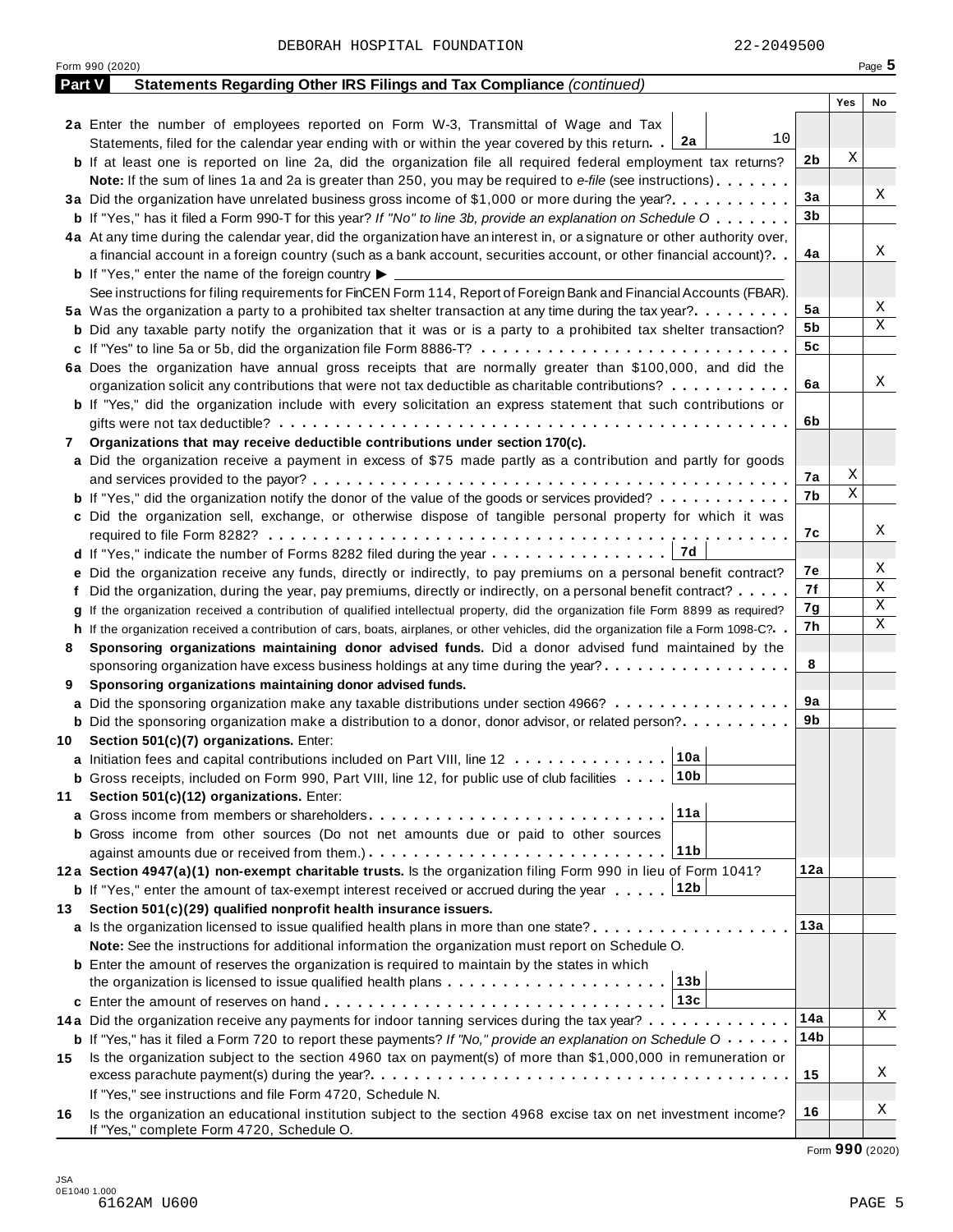|                | 22-2049500<br>DEBORAH HOSPITAL FOUNDATION<br>Form 990 (2020)                                                                                                                                                     |                 |            | Page $6$  |
|----------------|------------------------------------------------------------------------------------------------------------------------------------------------------------------------------------------------------------------|-----------------|------------|-----------|
| <b>Part VI</b> | Governance, Management, and Disclosure For each "Yes" response to lines 2 through 7b below, and for a "No"                                                                                                       |                 |            |           |
|                | response to line 8a, 8b, or 10b below, describe the circumstances, processes, or changes on Schedule O. See instructions.                                                                                        |                 |            |           |
|                |                                                                                                                                                                                                                  |                 |            | X         |
|                | <b>Section A. Governing Body and Management</b>                                                                                                                                                                  |                 |            |           |
|                |                                                                                                                                                                                                                  |                 | <b>Yes</b> | <b>No</b> |
|                | 10<br>1a<br>1a Enter the number of voting members of the governing body at the end of the tax year                                                                                                               |                 |            |           |
|                | If there are material differences in voting rights among members of the governing body, or<br>if the governing body delegated broad authority to an executive committee or similar                               |                 |            |           |
|                | committee, explain on Schedule O.                                                                                                                                                                                |                 |            |           |
|                | 9<br>1 <sub>b</sub><br>Enter the number of voting members included on line 1a, above, who are independent                                                                                                        |                 |            |           |
| 2              | Did any officer, director, trustee, or key employee have a family relationship or a business relationship with                                                                                                   |                 |            |           |
|                |                                                                                                                                                                                                                  | 2               |            | Χ         |
| 3              | Did the organization delegate control over management duties customarily performed by or under the direct                                                                                                        |                 |            |           |
|                | supervision of officers, directors, trustees, or key employees to a management company or other person?                                                                                                          | 3               |            | Χ         |
| 4              | Did the organization make any significant changes to its governing documents since the prior Form 990 was filed?                                                                                                 | 4               |            | Χ         |
| 5              | Did the organization become aware during the year of a significant diversion of the organization's assets?                                                                                                       | 5               |            | X         |
| 6              |                                                                                                                                                                                                                  | 6               | Χ          |           |
| 7a             | Did the organization have members, stockholders, or other persons who had the power to elect or appoint                                                                                                          |                 |            |           |
|                |                                                                                                                                                                                                                  | 7a              | X          |           |
| b              | Are any governance decisions of the organization reserved to (or subject to approval by) members,                                                                                                                |                 |            |           |
|                |                                                                                                                                                                                                                  | 7b              | X          |           |
| 8              | Did the organization contemporaneously document the meetings held or written actions undertaken during                                                                                                           |                 |            |           |
|                | the year by the following:                                                                                                                                                                                       |                 |            |           |
|                |                                                                                                                                                                                                                  | 8a              | Χ<br>Χ     |           |
|                |                                                                                                                                                                                                                  | 8b              |            |           |
| 9              | Is there any officer, director, trustee, or key employee listed in Part VII, Section A, who cannot be reached at<br>the organization's mailing address? If "Yes," provide the names and addresses on Schedule O. | 9               |            | Χ         |
|                | Section B. Policies (This Section B requests information about policies not required by the Internal Revenue Code.)                                                                                              |                 |            |           |
|                |                                                                                                                                                                                                                  |                 | Yes        | No        |
|                |                                                                                                                                                                                                                  | 10a             | X          |           |
|                | 10a Did the organization have local chapters, branches, or affiliates?                                                                                                                                           |                 |            |           |
|                | <b>b</b> If "Yes," did the organization have written policies and procedures governing the activities of such chapters,                                                                                          | 10 <sub>b</sub> | X          |           |
|                | affiliates, and branches to ensure their operations are consistent with the organization's exempt purposes?                                                                                                      | 11a             | X          |           |
| 11a            | Has the organization provided a complete copy of this Form 990 to all members of its governing body before filing the form?                                                                                      |                 |            |           |
| b              | Describe in Schedule O the process, if any, used by the organization to review this Form 990.                                                                                                                    | 12a             | X          |           |
| 12a            | Did the organization have a written conflict of interest policy? If "No," go to line 13                                                                                                                          |                 |            |           |
|                | <b>b</b> Were officers, directors, or trustees, and key employees required to disclose annually interests that could give                                                                                        | 12 <sub>b</sub> | X          |           |
|                |                                                                                                                                                                                                                  |                 |            |           |
|                | Did the organization regularly and consistently monitor and enforce compliance with the policy? If "Yes,"                                                                                                        | 12c             | X          |           |
|                | Did the organization have a written whistleblower policy?                                                                                                                                                        | 13              | Χ          |           |
| 13             | Did the organization have a written document retention and destruction policy?                                                                                                                                   | 14              | Χ          |           |
| 14             |                                                                                                                                                                                                                  |                 |            |           |
| 15             | Did the process for determining compensation of the following persons include a review and approval by                                                                                                           |                 |            |           |
|                | independent persons, comparability data, and contemporaneous substantiation of the deliberation and decision?                                                                                                    | 15a             | X          |           |
| a              |                                                                                                                                                                                                                  | 15b             | Χ          |           |
| b              | If "Yes" to line 15a or 15b, describe the process in Schedule O (see instructions).                                                                                                                              |                 |            |           |
|                |                                                                                                                                                                                                                  |                 |            |           |
| 16a            | Did the organization invest in, contribute assets to, or participate in a joint venture or similar arrangement                                                                                                   | 16a             |            | Χ         |
|                | <b>b</b> If "Yes," did the organization follow a written policy or procedure requiring the organization to evaluate its                                                                                          |                 |            |           |
|                | participation in joint venture arrangements under applicable federal tax law, and take steps to safeguard the                                                                                                    |                 |            |           |
|                | organization's exempt status with respect to such arrangements?                                                                                                                                                  | 16 <sub>b</sub> |            |           |
|                | <b>Section C. Disclosure</b>                                                                                                                                                                                     |                 |            |           |
|                | List the states with which a copy of this Form 990 is required to be filed $\blacktriangleright$ CT, DC, FL, GA, IL, MD, NJ, NY, NC, PA, VA,                                                                     |                 |            |           |
| 17             | Section 6104 requires an organization to make its Forms 1023 (1024 or 1024-A, if applicable), 990, and 990-T (Section 501(c)                                                                                     |                 |            |           |
| 18             | (3)s only) available for public inspection. Indicate how you made these available. Check all that apply.                                                                                                         |                 |            |           |
|                | X<br>$\mathbf{X}$<br>Own website<br>Another's website<br>Upon request<br>Other (explain on Schedule O)                                                                                                           |                 |            |           |
|                | Describe on Schedule O whether (and if so, how) the organization made its governing documents, conflict of interest policy,                                                                                      |                 |            |           |
| 19             | and financial statements available to the public during the tax year.                                                                                                                                            |                 |            |           |
|                |                                                                                                                                                                                                                  |                 |            |           |

**20** and infancial statements available to the public during the tax year.<br>State the name, address, and telephone number of the person who possesses the organization's books and records <br>THOMAS R. PERCELLO 200 TRENTON ROAD BROW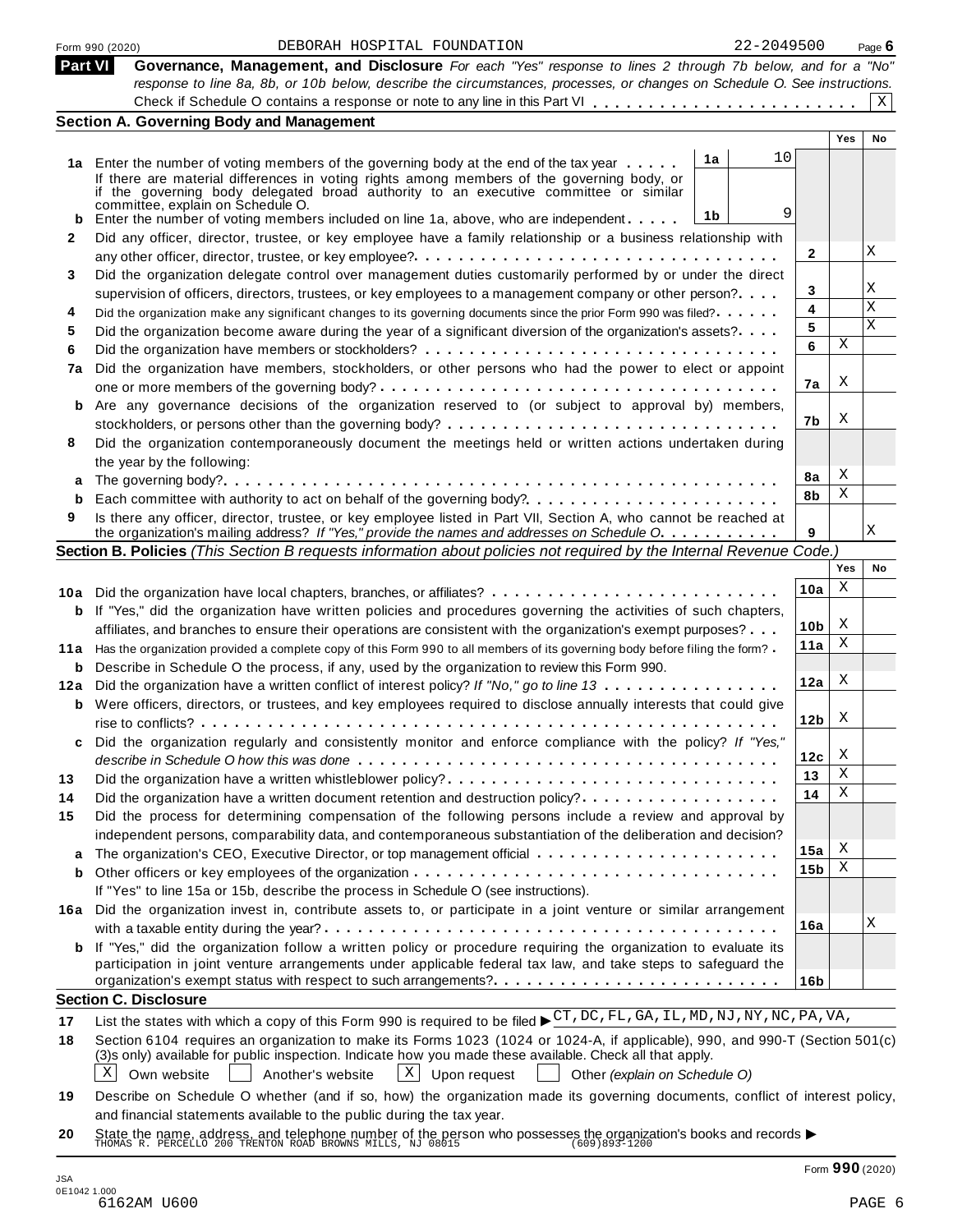| <b>Part VII</b> Compensation of Officers, Directors, Trustees, Key Employees, Highest Compensated Employees, and<br><b>Independent Contractors</b> |  |
|----------------------------------------------------------------------------------------------------------------------------------------------------|--|
|                                                                                                                                                    |  |
| Section A. Officers, Directors, Trustees, Key Employees, and Highest Compensated Employees                                                         |  |

**1a** Complete this table for all persons required to be listed. Report compensation for the calendar year ending with or within the organization's tax year.

anization's lax year.<br>● List all of the organization's **current** officers, directors, trustees (whether individuals or organizations), regardless of amount of<br>nnensation Enter -0- in columns (D) (E) and (E) if no compensa compensation. Enter -0- in columns (D), (E), and (F) if no compensation was paid.

• List all of the organization's current key employees, if any. See instructions for definition of "key employee."

■ List all of the organization's current key employees, if any. See instructions for definition of "key employee."<br>■ List the organization's five current highest compensated employees (other than an officer, director, tru who received reportable compensation (Box 5 of Form W-2 and/or Box 7 of Form 1099-MISC) of more than \$100,000 from the

organization and any related organizations.<br>• List all of the organization's **former** officers, key employees, and highest compensated employees who received more than<br>\$1.00.000 of reportable componention from the erganiza \$100,000 of reportable compensation from the organization and any related organizations.

% List all of the organization's **former directors or trustees** that received, in the capacity as a former director or trustee of the organization, more than \$10,000 of reportable compensation from the organization and any related organizations. See instructions for the order in which to list the persons above.

Check this box if neither the organization nor any related organization compensated any current officer, director, or trustee.

|                               |                          | (C)                                     |                       |         |              |                                 |        |                            |                              |                                     |
|-------------------------------|--------------------------|-----------------------------------------|-----------------------|---------|--------------|---------------------------------|--------|----------------------------|------------------------------|-------------------------------------|
| (A)                           | (B)                      | Position<br>(do not check more than one |                       |         |              |                                 |        | (D)                        | (E)                          | (F)                                 |
| Name and title                | Average                  | box, unless person is both an           |                       |         |              |                                 |        | Reportable<br>compensation | Reportable                   | <b>Estimated amount</b><br>of other |
|                               | hours<br>per week        |                                         |                       |         |              | officer and a director/trustee) |        | from the                   | compensation<br>from related | compensation                        |
|                               | (list any                |                                         |                       |         |              |                                 |        | organization               | organizations                | from the                            |
|                               | hours for                | Individual trustee<br>or director       | Institutional trustee | Officer | Key employee | Highest compensated<br>employee | Former | (W-2/1099-MISC)            | (W-2/1099-MISC)              | organization and                    |
|                               | related<br>organizations |                                         |                       |         |              |                                 |        |                            |                              | related organizations               |
|                               | below                    |                                         |                       |         |              |                                 |        |                            |                              |                                     |
|                               | dotted line)             |                                         |                       |         |              |                                 |        |                            |                              |                                     |
|                               |                          |                                         |                       |         |              |                                 |        |                            |                              |                                     |
|                               |                          |                                         |                       |         |              |                                 |        |                            |                              |                                     |
| (1) JOSEPH CHIRICHELLA        | 55.00                    |                                         |                       |         |              |                                 |        |                            |                              |                                     |
| DIRECTOR - DHLC PRESIDENT/CEO | 0.                       | Χ                                       |                       | Χ       |              |                                 |        | 0.                         | 679,841.                     | 166,786.                            |
| (2) JOSEPH R. MANNI           | 55.00                    |                                         |                       |         |              |                                 |        |                            |                              |                                     |
| TREASURER - COO/DHLC VP OPS   | 0.                       |                                         |                       | Χ       |              |                                 |        | 0                          | 399,670.                     | 74,436.                             |
| (3) STEPHEN TOAL              | 55.00                    |                                         |                       |         |              |                                 |        |                            |                              |                                     |
| CHIEF DEVELOPMENT OFFICER     | 0.                       |                                         |                       |         | $\mathbf X$  |                                 |        | 224,273                    | $\mathsf{O}$ .               | 45,935.                             |
| (4) ROBERT M. BIRNBAUM        | 1.00                     |                                         |                       |         |              |                                 |        |                            |                              |                                     |
| CHAIRMAN - DIRECTOR           | 0.                       | Χ                                       |                       | Χ       |              |                                 |        | 0                          | $0$ .                        | 0.                                  |
| (5) GARY RUBIN                | 1.00                     |                                         |                       |         |              |                                 |        |                            |                              |                                     |
| SECRETARY - DIRECTOR          | 0.                       | Χ                                       |                       | Χ       |              |                                 |        | 0                          | 0.                           | 0.                                  |
| (6) MARTIN H. ABO, CPA        | 1.00                     |                                         |                       |         |              |                                 |        |                            |                              |                                     |
| <b>DIRECTOR</b>               | 0.                       | Χ                                       |                       |         |              |                                 |        | $\mathbf 0$                | 0                            | 0.                                  |
| (7) KIM COLEMAN               | 1.00                     |                                         |                       |         |              |                                 |        |                            |                              |                                     |
| <b>DIRECTOR</b>               | 0.                       | Χ                                       |                       |         |              |                                 |        | 0                          | 0                            | 0.                                  |
| (8) JOSEPH D'ARCO             | 1.00                     |                                         |                       |         |              |                                 |        |                            |                              |                                     |
| <b>DIRECTOR</b>               | 0.                       | $\mathbf X$                             |                       |         |              |                                 |        | 0                          | 0                            | 0.                                  |
| (9) SANDI FEIN                | 1.00                     |                                         |                       |         |              |                                 |        |                            |                              |                                     |
| <b>DIRECTOR</b>               | 0.                       | Χ                                       |                       |         |              |                                 |        | $\mathbf 0$                | 0                            | 0.                                  |
| (10) RACHEL O'KEEFE           | 1.00                     |                                         |                       |         |              |                                 |        |                            |                              |                                     |
| <b>DIRECTOR</b>               | 0.                       | Χ                                       |                       |         |              |                                 |        | 0                          | 0.                           | 0.                                  |
| (11) GREGORY OLSEN, M.D.      | 1.00                     |                                         |                       |         |              |                                 |        |                            |                              |                                     |
| <b>DIRECTOR</b>               | 0.                       | Χ                                       |                       |         |              |                                 |        | 0                          | 0                            | 0.                                  |
| (12) BARBARA SROKA            | 1.00                     |                                         |                       |         |              |                                 |        |                            |                              |                                     |
| <b>DIRECTOR</b>               | 0.                       | Χ                                       |                       |         |              |                                 |        | 0                          | $\mathbf{0}$                 | 0.                                  |
| (13) CLAYTON I. BRIDGES, JR.  | 1.00                     |                                         |                       |         |              |                                 |        |                            |                              |                                     |
| DIRECTOR (TERMED 12/31/2020)  | 0.                       | X                                       |                       |         |              |                                 |        | 0                          | 0                            | $0$ .                               |
| (14) WILLIAM A. HANSON        | 1.00                     |                                         |                       |         |              |                                 |        |                            |                              |                                     |
| DIRECTOR (TERMED 12/31/2020)  | 0.                       | $\mathbf X$                             |                       |         |              |                                 |        | $\mathsf{O}$ .             | 0                            | $0$ .                               |

Form **990** (2020)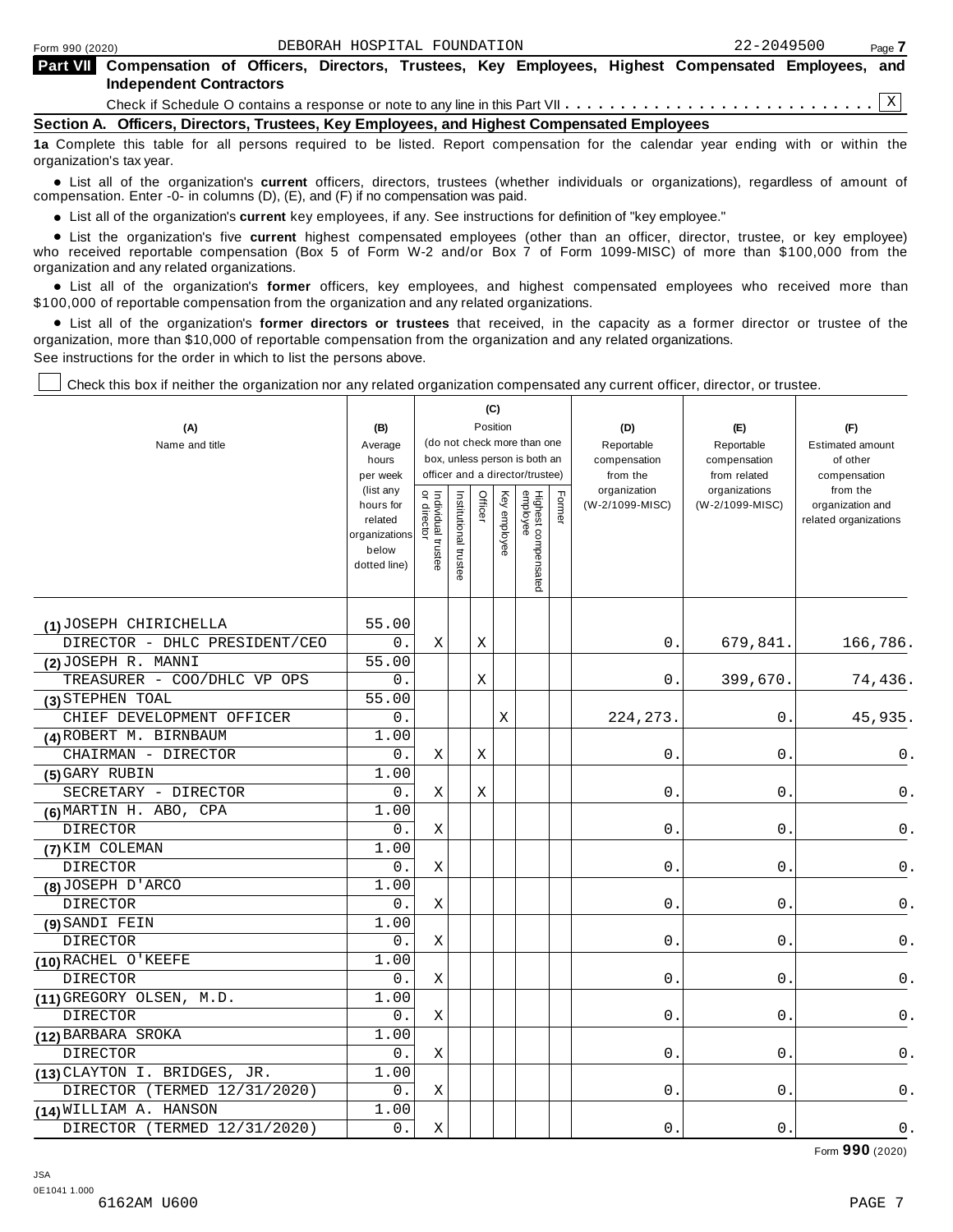#### DEBORAH HOSPITAL FOUNDATION 22-2049500

| 990 (2020) |  |  |
|------------|--|--|

| Name and title                                                                                                                                                                                                                                                 | (B)<br>(C)<br>(D)<br>Reportable<br>Position<br>Average<br>(do not check more than one<br>compensation<br>hours per<br>box, unless person is both an<br>week (list any<br>from<br>officer and a director/trustee)<br>hours for<br>the |                                     |                       |         |              |                                 |        | (E)<br>Reportable<br>compensation from<br>related<br>organizations | (F)<br>Estimated<br>amount of<br>other<br>compensation |                                                          |
|----------------------------------------------------------------------------------------------------------------------------------------------------------------------------------------------------------------------------------------------------------------|--------------------------------------------------------------------------------------------------------------------------------------------------------------------------------------------------------------------------------------|-------------------------------------|-----------------------|---------|--------------|---------------------------------|--------|--------------------------------------------------------------------|--------------------------------------------------------|----------------------------------------------------------|
|                                                                                                                                                                                                                                                                | related<br>organizations<br>below dotted<br>line)                                                                                                                                                                                    | Individual trustee<br>  or director | Institutional trustee | Officer | Key employee | Highest compensated<br>employee | Former | organization<br>(W-2/1099-MISC)                                    | (W-2/1099-MISC)                                        | from the<br>organization<br>and related<br>organizations |
| 15) BURTON C. TREBOUR                                                                                                                                                                                                                                          | 1.00                                                                                                                                                                                                                                 |                                     |                       |         |              |                                 |        |                                                                    |                                                        |                                                          |
| DIRECTOR (TERMED 12/31/2020)                                                                                                                                                                                                                                   | 0.                                                                                                                                                                                                                                   | Χ                                   |                       |         |              |                                 |        | 0                                                                  | 0.                                                     | 0.                                                       |
|                                                                                                                                                                                                                                                                |                                                                                                                                                                                                                                      |                                     |                       |         |              |                                 |        |                                                                    |                                                        |                                                          |
|                                                                                                                                                                                                                                                                |                                                                                                                                                                                                                                      |                                     |                       |         |              |                                 |        |                                                                    |                                                        |                                                          |
|                                                                                                                                                                                                                                                                |                                                                                                                                                                                                                                      |                                     |                       |         |              |                                 |        |                                                                    |                                                        |                                                          |
|                                                                                                                                                                                                                                                                |                                                                                                                                                                                                                                      |                                     |                       |         |              |                                 |        |                                                                    |                                                        |                                                          |
|                                                                                                                                                                                                                                                                |                                                                                                                                                                                                                                      |                                     |                       |         |              |                                 |        |                                                                    |                                                        |                                                          |
|                                                                                                                                                                                                                                                                |                                                                                                                                                                                                                                      |                                     |                       |         |              |                                 |        |                                                                    |                                                        |                                                          |
|                                                                                                                                                                                                                                                                |                                                                                                                                                                                                                                      |                                     |                       |         |              |                                 |        |                                                                    |                                                        |                                                          |
|                                                                                                                                                                                                                                                                |                                                                                                                                                                                                                                      |                                     |                       |         |              |                                 |        |                                                                    |                                                        |                                                          |
| 1b Sub-total<br>c Total from continuation sheets to Part VII, Section A                                                                                                                                                                                        |                                                                                                                                                                                                                                      |                                     |                       |         |              |                                 |        | 224, 273.<br>$\mathbf{0}$ .<br>224, 273.                           | 1,079,511.<br>$\Omega$ .<br>1,079,511.                 | 287,157.<br>0.<br>287,157.                               |
| 2 Total number of individuals (including but not limited to those listed above) who received more than \$100,000 of<br>reportable compensation from the organization ▶                                                                                         |                                                                                                                                                                                                                                      |                                     | $\mathbf{1}$          |         |              |                                 |        |                                                                    |                                                        |                                                          |
| Did the organization list any former officer, director, or trustee, key employee, or highest compensated<br>3                                                                                                                                                  |                                                                                                                                                                                                                                      |                                     |                       |         |              |                                 |        |                                                                    |                                                        | <b>Yes</b><br>No.                                        |
| employee on line 1a? If "Yes," complete Schedule J for such individual<br>For any individual listed on line 1a, is the sum of reportable compensation and other compensation from the<br>4                                                                     |                                                                                                                                                                                                                                      |                                     |                       |         |              |                                 |        |                                                                    |                                                        | X<br>3                                                   |
| organization and related organizations greater than \$150,000? If "Yes," complete Schedule J for such<br>Did any person listed on line 1a receive or accrue compensation from any unrelated organization or individual<br>5.                                   |                                                                                                                                                                                                                                      |                                     |                       |         |              |                                 |        |                                                                    |                                                        | Χ<br>4                                                   |
| for services rendered to the organization? If "Yes," complete Schedule J for such person<br><b>Section B. Independent Contractors</b>                                                                                                                          |                                                                                                                                                                                                                                      |                                     |                       |         |              |                                 |        |                                                                    |                                                        | Χ<br>5                                                   |
| Complete this table for your five highest compensated independent contractors that received more than \$100,000 of<br>1<br>compensation from the organization. Report compensation for the calendar year ending with or within the organization's tax<br>year. |                                                                                                                                                                                                                                      |                                     |                       |         |              |                                 |        |                                                                    |                                                        |                                                          |
| (A)<br>Name and business address                                                                                                                                                                                                                               |                                                                                                                                                                                                                                      |                                     |                       |         |              |                                 |        | (B)<br>Description of services                                     |                                                        | (C)<br>Compensation                                      |
|                                                                                                                                                                                                                                                                |                                                                                                                                                                                                                                      |                                     |                       |         |              |                                 |        |                                                                    |                                                        |                                                          |
| ATTACHMENT 1                                                                                                                                                                                                                                                   |                                                                                                                                                                                                                                      |                                     |                       |         |              |                                 |        |                                                                    |                                                        |                                                          |
|                                                                                                                                                                                                                                                                |                                                                                                                                                                                                                                      |                                     |                       |         |              |                                 |        |                                                                    |                                                        |                                                          |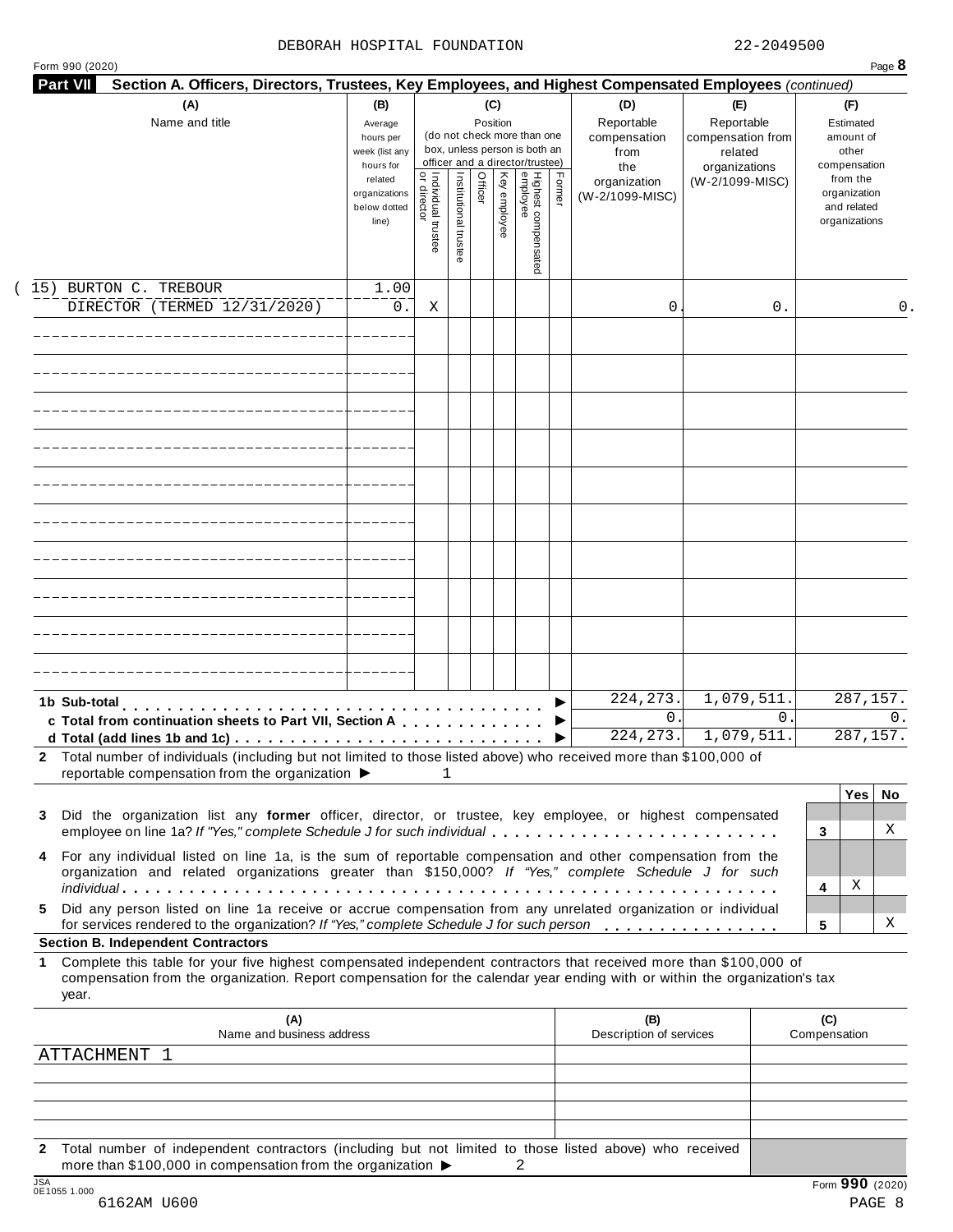### Form <sup>990</sup> (2020) Page **9** DEBORAH HOSPITAL FOUNDATION 22-2049500 **Part VIII Statement of Revenue**

|                                                           | <b>Part VIII</b> | Statement of Revenue                                                                                                                                                                                                                       |                      |                      |                                              |                                                 |                                                               |
|-----------------------------------------------------------|------------------|--------------------------------------------------------------------------------------------------------------------------------------------------------------------------------------------------------------------------------------------|----------------------|----------------------|----------------------------------------------|-------------------------------------------------|---------------------------------------------------------------|
|                                                           |                  |                                                                                                                                                                                                                                            |                      | (A)<br>Total revenue | (B)<br>Related or exempt<br>function revenue | $\overline{C}$<br>Unrelated<br>business revenue | (D)<br>Revenue excluded<br>from tax under<br>sections 512-514 |
|                                                           | 1a               | Federated campaigns <b>Federated</b><br>1a                                                                                                                                                                                                 |                      |                      |                                              |                                                 |                                                               |
| Contributions, Gifts, Grants<br>and Other Similar Amounts | b                | Membership dues <b>All Accords</b> Membership dues<br>1b                                                                                                                                                                                   |                      |                      |                                              |                                                 |                                                               |
|                                                           | c                | Fundraising events <b>Exercises Exercises</b><br>1c                                                                                                                                                                                        | 86,280.              |                      |                                              |                                                 |                                                               |
|                                                           | d                | Related organizations <b>and the set of the set of the set of the set of the set of the set of the set of the set of the set of the set of the set of the set of the set of the set of the set of the set of the set of the set </b><br>1d |                      |                      |                                              |                                                 |                                                               |
|                                                           | е                | Government grants (contributions).<br>1e                                                                                                                                                                                                   |                      |                      |                                              |                                                 |                                                               |
|                                                           | t.               | All other contributions, gifts, grants,                                                                                                                                                                                                    |                      |                      |                                              |                                                 |                                                               |
|                                                           |                  | and similar amounts not included above<br>1f                                                                                                                                                                                               | 7,250,277.           |                      |                                              |                                                 |                                                               |
|                                                           | g                | Noncash contributions included in                                                                                                                                                                                                          |                      |                      |                                              |                                                 |                                                               |
|                                                           |                  | $1g$ \$<br>lines 1a-1f                                                                                                                                                                                                                     |                      |                      |                                              |                                                 |                                                               |
|                                                           |                  | h Total. Add lines 1a-1f $\ldots$ , $\ldots$ , $\ldots$ , $\blacktriangleright$                                                                                                                                                            |                      | 7,336,557.           |                                              |                                                 |                                                               |
|                                                           |                  |                                                                                                                                                                                                                                            | <b>Business Code</b> |                      |                                              |                                                 |                                                               |
| Program Service<br>Revenue                                | 2a               |                                                                                                                                                                                                                                            |                      |                      |                                              |                                                 |                                                               |
|                                                           | b                |                                                                                                                                                                                                                                            |                      |                      |                                              |                                                 |                                                               |
|                                                           | c                |                                                                                                                                                                                                                                            |                      |                      |                                              |                                                 |                                                               |
|                                                           | d                |                                                                                                                                                                                                                                            |                      |                      |                                              |                                                 |                                                               |
|                                                           | е                |                                                                                                                                                                                                                                            |                      |                      |                                              |                                                 |                                                               |
|                                                           | f                | All other program service revenue                                                                                                                                                                                                          |                      |                      |                                              |                                                 |                                                               |
|                                                           | g                |                                                                                                                                                                                                                                            |                      | $\mathbf 0$ .        |                                              |                                                 |                                                               |
|                                                           | 3                | Investment income (including dividends, interest, and                                                                                                                                                                                      |                      |                      |                                              |                                                 |                                                               |
|                                                           |                  |                                                                                                                                                                                                                                            |                      | 409,082.             |                                              |                                                 | 409,082.                                                      |
|                                                           | 4                | Income from investment of tax-exempt bond proceeds $\blacktriangleright$                                                                                                                                                                   |                      | $\mathbf 0$ .        |                                              |                                                 |                                                               |
|                                                           | 5                |                                                                                                                                                                                                                                            |                      | $0$ .                |                                              |                                                 |                                                               |
|                                                           |                  | (i) Real                                                                                                                                                                                                                                   | (ii) Personal        |                      |                                              |                                                 |                                                               |
|                                                           | 6a               | Gross rents<br>6a                                                                                                                                                                                                                          |                      |                      |                                              |                                                 |                                                               |
|                                                           | b                | Less: rental expenses<br>6b                                                                                                                                                                                                                |                      |                      |                                              |                                                 |                                                               |
|                                                           | c                | Rental income or (loss)<br>6с                                                                                                                                                                                                              |                      |                      |                                              |                                                 |                                                               |
|                                                           | d                | Net rental income or (loss) ▶                                                                                                                                                                                                              |                      | $0$ .                |                                              |                                                 |                                                               |
|                                                           | 7а               | (i) Securities<br>Gross amount from                                                                                                                                                                                                        | (ii) Other           |                      |                                              |                                                 |                                                               |
|                                                           |                  | sales<br>of<br>assets                                                                                                                                                                                                                      |                      |                      |                                              |                                                 |                                                               |
|                                                           |                  | 758,209<br>other than inventory<br>7a                                                                                                                                                                                                      |                      |                      |                                              |                                                 |                                                               |
|                                                           | b                | Less: cost or other basis                                                                                                                                                                                                                  |                      |                      |                                              |                                                 |                                                               |
| evenue                                                    |                  | and sales expenses .  <br>7b                                                                                                                                                                                                               |                      |                      |                                              |                                                 |                                                               |
|                                                           |                  | 758,209.<br>7c<br><b>c</b> Gain or (loss) $\qquad$                                                                                                                                                                                         |                      |                      |                                              |                                                 |                                                               |
| Other <sub>R</sub>                                        | d                | Net gain or (loss) $\cdots$ $\cdots$ $\cdots$ $\cdots$ $\cdots$ $\cdots$ $\cdots$                                                                                                                                                          |                      | 758,209.             |                                              |                                                 | 758,209.                                                      |
|                                                           | 8a               | from fundraising<br>income<br>Gross                                                                                                                                                                                                        |                      |                      |                                              |                                                 |                                                               |
|                                                           |                  | 86,280.<br>events (not including \$                                                                                                                                                                                                        |                      |                      |                                              |                                                 |                                                               |
|                                                           |                  | of contributions reported on line                                                                                                                                                                                                          |                      |                      |                                              |                                                 |                                                               |
|                                                           |                  | 8а<br>1c). See Part IV, line 18                                                                                                                                                                                                            | 60,863.              |                      |                                              |                                                 |                                                               |
|                                                           | b                | 8b<br>Less: direct expenses                                                                                                                                                                                                                | 60,863.              |                      |                                              |                                                 |                                                               |
|                                                           | c                | Net income or (loss) from fundraising events ▶                                                                                                                                                                                             |                      | $\mathbf 0$ .        |                                              |                                                 |                                                               |
|                                                           | 9а               | income<br>from<br>gaming<br>Gross                                                                                                                                                                                                          |                      |                      |                                              |                                                 |                                                               |
|                                                           |                  | activities. See Part IV, line 19<br>9а                                                                                                                                                                                                     | 105,538.             |                      |                                              |                                                 |                                                               |
|                                                           | b                | 9b<br>Less: direct expenses                                                                                                                                                                                                                | 24,185.              |                      |                                              |                                                 |                                                               |
|                                                           | c                | Net income or (loss) from gaming activities                                                                                                                                                                                                |                      | 81,353.              |                                              |                                                 | 81, 353.                                                      |
|                                                           | 10a              | sales of inventory,<br>less<br>Gross                                                                                                                                                                                                       |                      |                      |                                              |                                                 |                                                               |
|                                                           |                  | returns and allowances<br>10a                                                                                                                                                                                                              | 0.                   |                      |                                              |                                                 |                                                               |
|                                                           | b                | 10 <sub>b</sub><br>Less: cost of goods sold                                                                                                                                                                                                | 0.                   |                      |                                              |                                                 |                                                               |
|                                                           | c                | Net income or (loss) from sales of inventory                                                                                                                                                                                               |                      | 0.                   |                                              |                                                 |                                                               |
|                                                           |                  |                                                                                                                                                                                                                                            | <b>Business Code</b> |                      |                                              |                                                 |                                                               |
| Miscellaneous<br>Revenue                                  | 11a              |                                                                                                                                                                                                                                            |                      |                      |                                              |                                                 |                                                               |
|                                                           | b                | <u> 1980 - John Stein, mars and de Britain and de Britain and de Britain and de Britain and de Britain and de Br</u>                                                                                                                       |                      |                      |                                              |                                                 |                                                               |
|                                                           | c                |                                                                                                                                                                                                                                            |                      |                      |                                              |                                                 |                                                               |
|                                                           | d                | All other revenue entitled and the state of the state of the state of the state of the state of the state of the state of the state of the state of the state of the state of the state of the state of the state of the state             |                      |                      |                                              |                                                 |                                                               |
|                                                           | е                | Total. Add lines 11a-11d                                                                                                                                                                                                                   | ▸                    | $\mathbf 0$ .        |                                              |                                                 |                                                               |
| 10A                                                       | 12               | Total revenue. See instructions                                                                                                                                                                                                            |                      | 8,585,201.           |                                              |                                                 | 1,248,644.                                                    |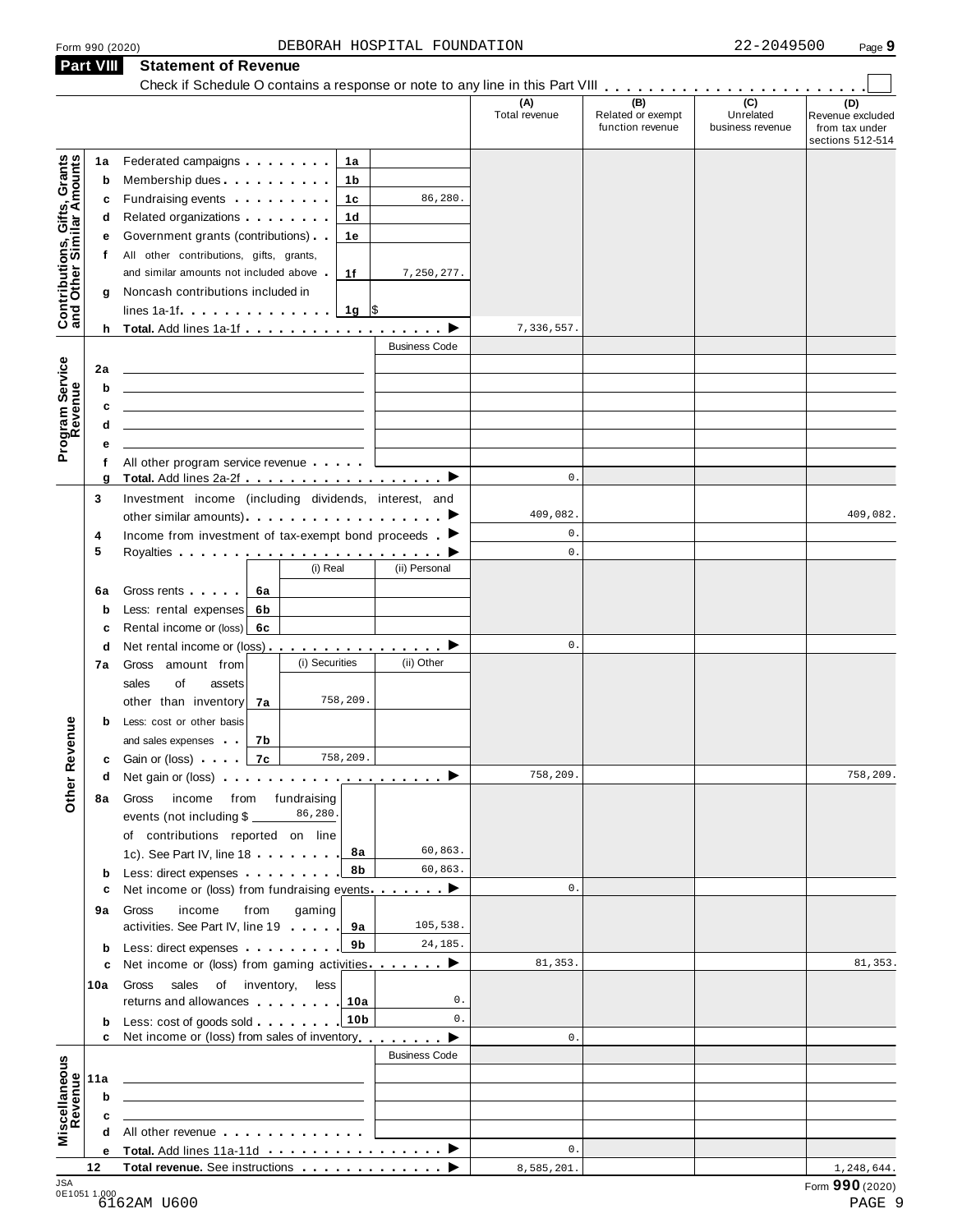|    | <b>Part IX</b> Statement of Functional Expenses                                                                                                                                                                                |                       |                                    |                                           |                                |  |  |  |  |  |  |
|----|--------------------------------------------------------------------------------------------------------------------------------------------------------------------------------------------------------------------------------|-----------------------|------------------------------------|-------------------------------------------|--------------------------------|--|--|--|--|--|--|
|    | Section 501(c)(3) and 501(c)(4) organizations must complete all columns. All other organizations must complete column (A).                                                                                                     |                       |                                    |                                           |                                |  |  |  |  |  |  |
|    |                                                                                                                                                                                                                                |                       |                                    |                                           |                                |  |  |  |  |  |  |
|    | Do not include amounts reported on lines 6b, 7b,<br>8b, 9b, and 10b of Part VIII.                                                                                                                                              | (A)<br>Total expenses | (B)<br>Program service<br>expenses | (C)<br>Management and<br>general expenses | (D)<br>Fundraising<br>expenses |  |  |  |  |  |  |
|    | 1 Grants and other assistance to domestic organizations                                                                                                                                                                        |                       |                                    |                                           |                                |  |  |  |  |  |  |
|    | and domestic governments. See Part IV, line 21                                                                                                                                                                                 | 8,647,197.            | 8,647,197.                         |                                           |                                |  |  |  |  |  |  |
|    | 2 Grants and other assistance to domestic                                                                                                                                                                                      | 0.                    |                                    |                                           |                                |  |  |  |  |  |  |
|    | individuals. See Part IV, line 22                                                                                                                                                                                              |                       |                                    |                                           |                                |  |  |  |  |  |  |
|    | other assistance to foreign<br>3 Grants and<br>foreign governments,<br>organizations,<br>and                                                                                                                                   |                       |                                    |                                           |                                |  |  |  |  |  |  |
|    | foreign individuals. See Part IV, lines 15 and 16                                                                                                                                                                              | $0$ .                 |                                    |                                           |                                |  |  |  |  |  |  |
|    | 4 Benefits paid to or for members                                                                                                                                                                                              | $\Omega$ .            |                                    |                                           |                                |  |  |  |  |  |  |
| 5. | Compensation of current officers, directors,                                                                                                                                                                                   |                       |                                    |                                           |                                |  |  |  |  |  |  |
|    | trustees, and key employees                                                                                                                                                                                                    | 270,208.              |                                    |                                           | 270,208.                       |  |  |  |  |  |  |
|    | 6 Compensation not included above to disqualified                                                                                                                                                                              |                       |                                    |                                           |                                |  |  |  |  |  |  |
|    | persons (as defined under section 4958(f)(1)) and                                                                                                                                                                              |                       |                                    |                                           |                                |  |  |  |  |  |  |
|    | persons described in section 4958(c)(3)(B)                                                                                                                                                                                     | 0.                    |                                    |                                           |                                |  |  |  |  |  |  |
|    | 7 Other salaries and wages                                                                                                                                                                                                     | 502, 152.             |                                    | 21,090                                    | 481,062.                       |  |  |  |  |  |  |
|    | 8 Pension plan accruals and contributions (include                                                                                                                                                                             |                       |                                    |                                           |                                |  |  |  |  |  |  |
|    | section 401(k) and 403(b) employer contributions)                                                                                                                                                                              | 5,077.                |                                    |                                           | 5,077.                         |  |  |  |  |  |  |
| 9  | Other employee benefits entitled and the control of the control of the control of the control of the control of the control of the control of the control of the control of the control of the control of the control of the c | 91,406.               |                                    | 3,839                                     | 87,567.<br>44,680.             |  |  |  |  |  |  |
| 10 |                                                                                                                                                                                                                                | 44,680.               |                                    |                                           |                                |  |  |  |  |  |  |
| 11 | Fees for services (nonemployees):                                                                                                                                                                                              | 0.                    |                                    |                                           |                                |  |  |  |  |  |  |
|    | a Management                                                                                                                                                                                                                   | 135,883.              |                                    |                                           | 135,883.                       |  |  |  |  |  |  |
|    |                                                                                                                                                                                                                                | 36,220.               |                                    |                                           | 36,220.                        |  |  |  |  |  |  |
|    | c Accounting                                                                                                                                                                                                                   | 0.                    |                                    |                                           |                                |  |  |  |  |  |  |
|    | d Lobbying<br>.                                                                                                                                                                                                                | 146,834.              |                                    |                                           | 146,834.                       |  |  |  |  |  |  |
|    | e Professional fundraising services. See Part IV, line 17<br>f Investment management fees                                                                                                                                      | 9,109.                |                                    |                                           | 9,109.                         |  |  |  |  |  |  |
|    | <u>.</u>                                                                                                                                                                                                                       |                       |                                    |                                           |                                |  |  |  |  |  |  |
|    | <b>g</b> Other. (If line 11g amount exceeds 10% of line 25, column                                                                                                                                                             | 0                     |                                    |                                           |                                |  |  |  |  |  |  |
|    | (A) amount, list line 11g expenses on Schedule O.)<br>12 Advertising and promotion                                                                                                                                             | $\Omega$ .            |                                    |                                           |                                |  |  |  |  |  |  |
| 13 | Office expenses example and the set of the set of the set of the set of the set of the set of the set of the set of the set of the set of the set of the set of the set of the set of the set of the set of the set of the set | 188,809.              |                                    | 449                                       | 188,360.                       |  |  |  |  |  |  |
| 14 | Information technology experience and the state of the state of the state of the state of the state of the state of the state of the state of the state of the state of the state of the state of the state of the state of th | 0.                    |                                    |                                           |                                |  |  |  |  |  |  |
| 15 |                                                                                                                                                                                                                                | $\mathbf{0}$ .        |                                    |                                           |                                |  |  |  |  |  |  |
| 16 | Occupancy experience and the set of the set of the set of the set of the set of the set of the set of the set of the set of the set of the set of the set of the set of the set of the set of the set of the set of the set of | 0.                    |                                    |                                           |                                |  |  |  |  |  |  |
|    | 17 Travel <b>17 Travel</b>                                                                                                                                                                                                     | 9,190                 |                                    |                                           | 9,190.                         |  |  |  |  |  |  |
|    | 18 Payments of travel or entertainment expenses                                                                                                                                                                                |                       |                                    |                                           |                                |  |  |  |  |  |  |
|    | for any federal, state, or local public officials                                                                                                                                                                              | 0.                    |                                    |                                           |                                |  |  |  |  |  |  |
| 19 | Conferences, conventions, and meetings                                                                                                                                                                                         | 12,505.               |                                    |                                           | 12,505.                        |  |  |  |  |  |  |
| 20 |                                                                                                                                                                                                                                | 0.                    |                                    |                                           |                                |  |  |  |  |  |  |
| 21 | Payments to affiliates experience and the property of the property of the property of the property of the property of the control of the control of the control of the control of the control of the control of the control of | $\Omega$ .            |                                    |                                           |                                |  |  |  |  |  |  |
| 22 | Depreciation, depletion, and amortization                                                                                                                                                                                      | 160,828.              |                                    | 6,755.                                    | 154,073.                       |  |  |  |  |  |  |
| 23 | Insurance the contract of the contract of the contract of the contract of the contract of the contract of the contract of the contract of the contract of the contract of the contract of the contract of the contract of the  | 41,243.               |                                    | 1,732.                                    | 39,511.                        |  |  |  |  |  |  |
| 24 | Other expenses. Itemize expenses not covered                                                                                                                                                                                   |                       |                                    |                                           |                                |  |  |  |  |  |  |
|    | above (List miscellaneous expenses on line 24e. If                                                                                                                                                                             |                       |                                    |                                           |                                |  |  |  |  |  |  |
|    | line 24e amount exceeds 10% of line 25, column                                                                                                                                                                                 |                       |                                    |                                           |                                |  |  |  |  |  |  |
|    | (A) amount, list line 24e expenses on Schedule O.)<br><b>AOTHER EXPENSES</b>                                                                                                                                                   | 287,152.              |                                    | 50,359.                                   | 236,793.                       |  |  |  |  |  |  |
|    |                                                                                                                                                                                                                                |                       |                                    |                                           |                                |  |  |  |  |  |  |
| b  | <u> 1989 - Johann Stein, mars an de Britannich (b. 1989)</u>                                                                                                                                                                   |                       |                                    |                                           |                                |  |  |  |  |  |  |
| с  | <u> 1980 - Andrea Stadt Britain, amerikan bisa di sebagai personal dan personal dan personal dan personal dan pe</u>                                                                                                           |                       |                                    |                                           |                                |  |  |  |  |  |  |
| d  | <u>and the state of the state of the state of the state of the state of the state of the state of the state of th</u>                                                                                                          |                       |                                    |                                           |                                |  |  |  |  |  |  |
|    | e All other expenses<br>25 Total functional expenses. Add lines 1 through 24e                                                                                                                                                  | 10,588,493.           | 8,647,197.                         | 84,224.                                   | 1,857,072.                     |  |  |  |  |  |  |
|    | 26 Joint costs. Complete this line only if the                                                                                                                                                                                 |                       |                                    |                                           |                                |  |  |  |  |  |  |
|    | organization reported in column (B) joint costs<br>from a combined educational campaign and                                                                                                                                    |                       |                                    |                                           |                                |  |  |  |  |  |  |
|    | fundraising solicitation. Check here<br>if.                                                                                                                                                                                    |                       |                                    |                                           |                                |  |  |  |  |  |  |
|    | following SOP 98-2 (ASC 958-720)                                                                                                                                                                                               | 0.                    |                                    |                                           |                                |  |  |  |  |  |  |

Form **990** (2020) JSA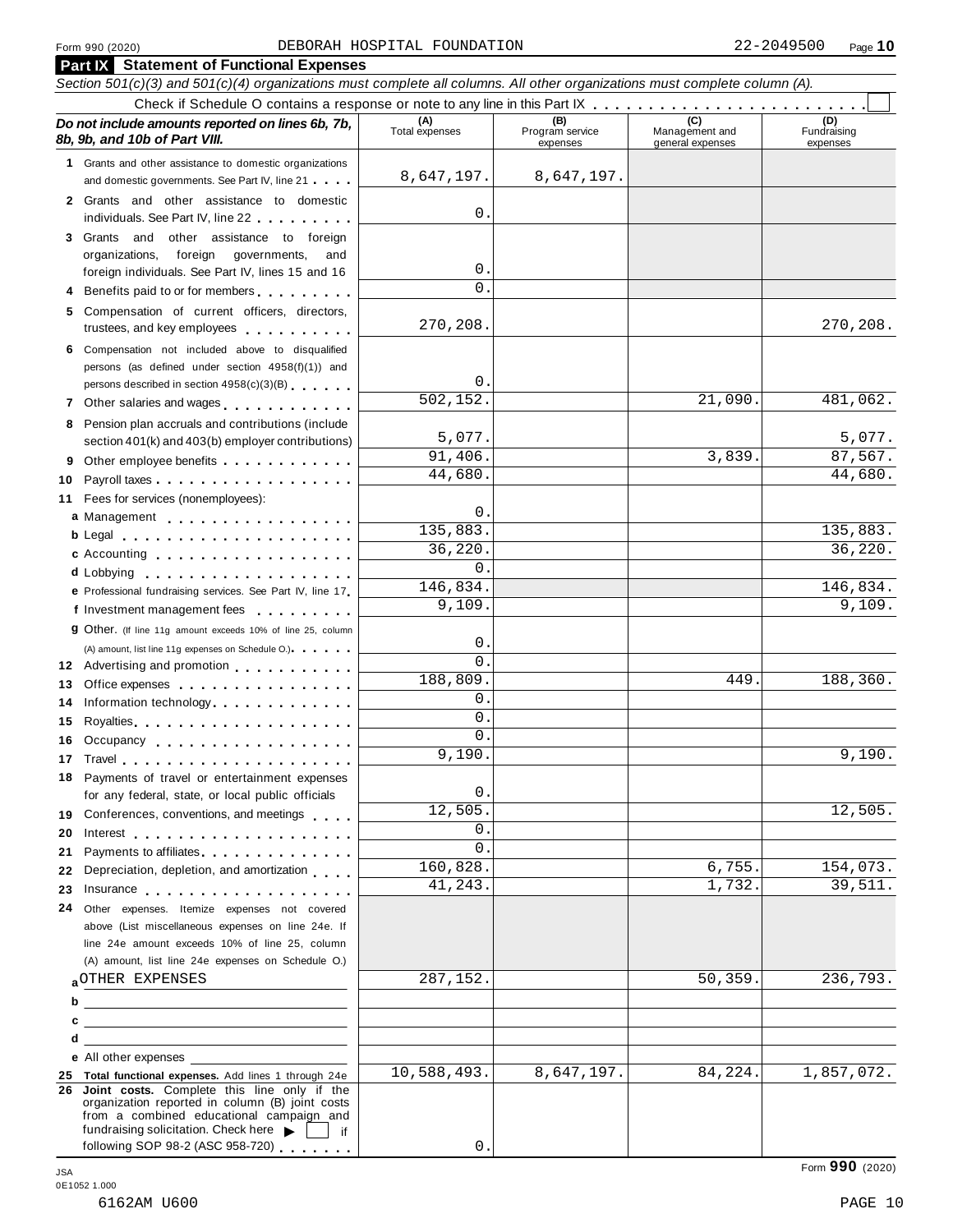|                      |                 | DEBORAH HOSPITAL FOUNDATION                                                                    |                                |              |                          |                | 22-2049500         |
|----------------------|-----------------|------------------------------------------------------------------------------------------------|--------------------------------|--------------|--------------------------|----------------|--------------------|
|                      | Form 990 (2020) |                                                                                                |                                |              |                          |                | Page 11            |
|                      | Part X          | <b>Balance Sheet</b>                                                                           |                                |              |                          |                |                    |
|                      |                 |                                                                                                |                                |              |                          |                |                    |
|                      |                 |                                                                                                |                                |              | (A)<br>Beginning of year |                | (B)<br>End of year |
|                      | 1               |                                                                                                |                                |              | 0.                       | $\mathbf{1}$   | 0.                 |
|                      | $\mathbf{2}$    |                                                                                                |                                |              | 490,665.                 | $\overline{2}$ | 742,589.           |
|                      | 3               |                                                                                                |                                |              | 2,432,979.               | $\mathbf{3}$   | 1,945,445.         |
|                      | 4               |                                                                                                |                                |              | $0$ .                    | 4              | 0.                 |
|                      | 5               | Loans and other receivables from any current or former officer, director,                      |                                |              |                          |                |                    |
|                      |                 | trustee, key employee, creator or founder, substantial contributor, or 35%                     |                                |              |                          |                |                    |
|                      |                 | controlled entity or family member of any of these persons                                     |                                |              | 0.                       | 5              | 0.                 |
|                      | 6               | Loans and other receivables from other disqualified persons (as defined                        |                                |              |                          |                |                    |
|                      |                 | under section $4958(f)(1)$ , and persons described in section $4958(c)(3)(B)$                  |                                |              | 0.                       | 6              | 0.                 |
|                      | 7               |                                                                                                |                                |              | $\mathbf 0$ .            | $\overline{7}$ | 0.                 |
| Assets               | 8               |                                                                                                |                                |              | 36,517.                  | 8              | 36,082.            |
|                      | 9               |                                                                                                |                                |              | 20,493.                  | 9              | 52,850.            |
|                      |                 | 10a Land, buildings, and equipment: cost or other                                              |                                |              |                          |                |                    |
|                      |                 | basis. Complete Part VI of Schedule D 10a                                                      |                                | 4,797,674.   |                          |                |                    |
|                      |                 | <b>b</b> Less: accumulated depreciation $\cdots$ 10b                                           | 3,266,958.<br>$1,689,810.$ 10c |              |                          |                |                    |
|                      | 11              |                                                                                                |                                |              | $\mathbf 0$ .            | 11             | 0.                 |
|                      | 12              | Investments - other securities. See Part IV, line 11                                           |                                |              | $\mathbf 0$ .            | 12             | $0$ .              |
|                      | 13              | Investments - program-related. See Part IV, line 11.                                           |                                |              | 27, 267, 336.            | 13             | 26, 334, 178.      |
|                      | 14              |                                                                                                | $0$ .                          | 14           | 0.                       |                |                    |
|                      | 15              |                                                                                                | 376,500.                       | 15           | 733,881.                 |                |                    |
|                      | 16              | Total assets. Add lines 1 through 15 (must equal line 33)                                      |                                |              | 32, 314, 300.            | 16             | 31, 375, 741.      |
|                      | 17              |                                                                                                |                                |              | 188,489.                 | 17             | 148,112.           |
|                      | 18              |                                                                                                |                                |              | 0.                       | 18             | 0.                 |
|                      | 19              |                                                                                                |                                |              | 0.                       | 19             | 0.                 |
|                      | 20              |                                                                                                |                                |              | 0.                       | 20             | 0.                 |
|                      | 21              | Escrow or custodial account liability. Complete Part IV of Schedule D.                         |                                |              | $0$ .                    | 21             | 0.                 |
|                      | 22              | Loans and other payables to any current or former officer, director,                           |                                |              |                          |                |                    |
|                      |                 | trustee, key employee, creator or founder, substantial contributor, or 35%                     |                                |              |                          |                |                    |
| Liabilities          |                 | controlled entity or family member of any of these persons                                     |                                |              | 0.                       | 22             | 0.                 |
|                      | 23              | Secured mortgages and notes payable to unrelated third parties                                 |                                |              | $0$ .                    | 23             | 0.<br>0.           |
|                      | 24              | Unsecured notes and loans payable to unrelated third parties.                                  |                                |              | $\boldsymbol{0}$ .       | 24             |                    |
|                      | 25              | Other liabilities (including federal income tax, payables to related third                     |                                |              |                          |                |                    |
|                      |                 | parties, and other liabilities not included on lines 17-24). Complete Part X                   |                                |              | 6,171,467.               |                | 6,488,673.         |
|                      |                 |                                                                                                |                                |              | 6,359,956.               | 25             | 6,636,785.         |
|                      | 26              |                                                                                                |                                | $\mathbf{X}$ |                          | 26             |                    |
|                      |                 | Organizations that follow FASB ASC 958, check here ▶<br>and complete lines 27, 28, 32, and 33. |                                |              |                          |                |                    |
|                      | 27              |                                                                                                |                                |              | 11,307,616.              | 27             | 10,908,172.        |
|                      | 28              |                                                                                                | 14,646,728.                    | 28           | 13,830,784.              |                |                    |
| <b>Fund Balances</b> |                 | Organizations that do not follow FASB ASC 958, check here ▶                                    |                                |              |                          |                |                    |
|                      |                 | and complete lines 29 through 33.                                                              |                                |              |                          |                |                    |
| ŏ                    | 29              | Capital stock or trust principal, or current funds                                             |                                |              |                          | 29             |                    |
|                      | 30              | Paid-in or capital surplus, or land, building, or equipment fund.                              |                                |              |                          | 30             |                    |
| Assets               | 31              | Retained earnings, endowment, accumulated income, or other funds                               |                                |              |                          | 31             |                    |
|                      | 32              |                                                                                                |                                |              | 25, 954, 344.            | 32             | 24,738,956.        |
| <b>Net</b>           | 33              | Total liabilities and net assets/fund balances                                                 |                                |              | 32, 314, 300.            | 33             | 31, 375, 741.      |
|                      |                 |                                                                                                |                                |              |                          |                |                    |

Form **990** (2020)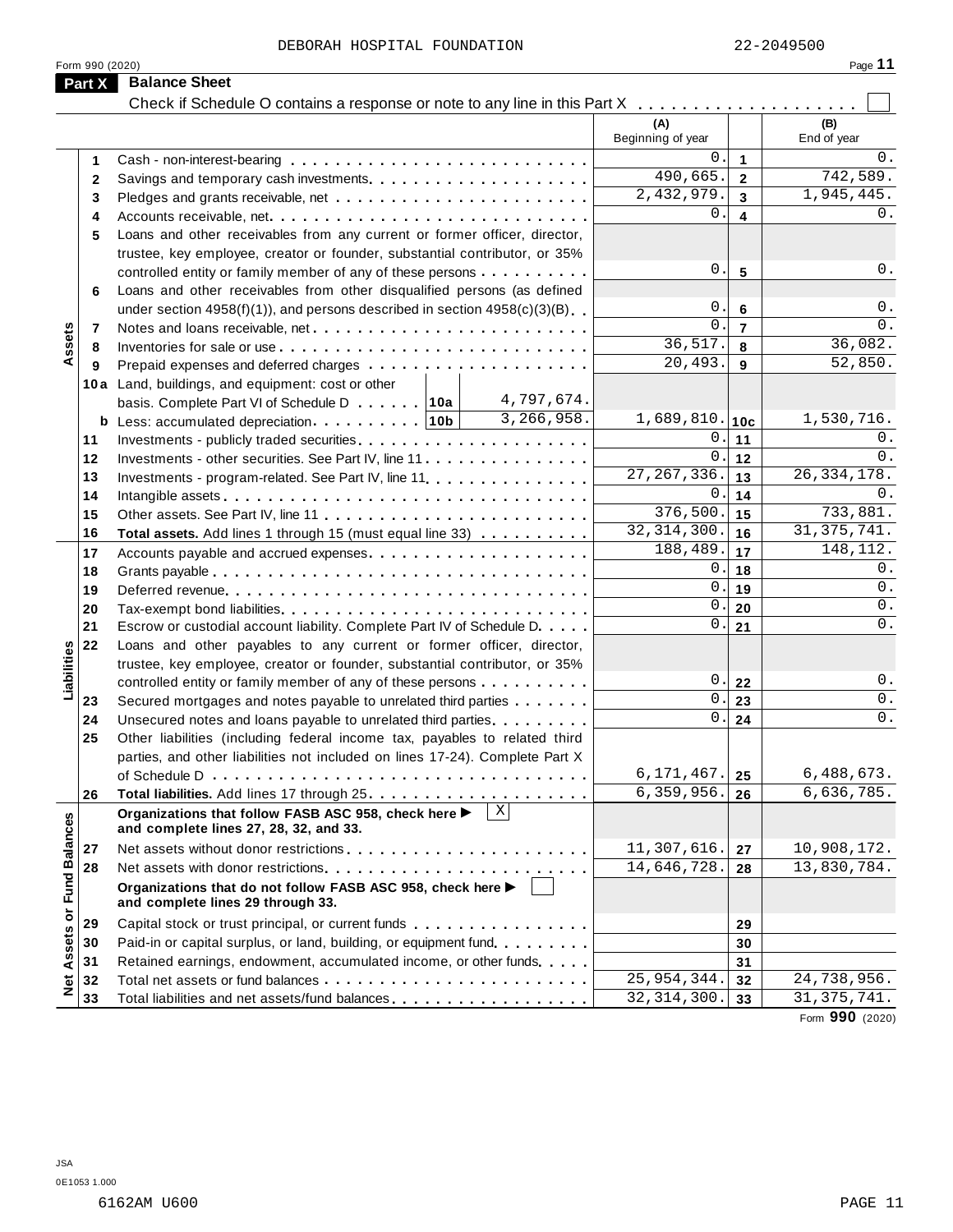| DEBORAH HOSPITAL FOUNDATION |  |
|-----------------------------|--|
|-----------------------------|--|

|              | Form 990 (2020)                                                                                                                                                                                                                                                                                                                                                                                                                                           |                |                      |                        | Page 12 |
|--------------|-----------------------------------------------------------------------------------------------------------------------------------------------------------------------------------------------------------------------------------------------------------------------------------------------------------------------------------------------------------------------------------------------------------------------------------------------------------|----------------|----------------------|------------------------|---------|
| Part XI      | <b>Reconciliation of Net Assets</b>                                                                                                                                                                                                                                                                                                                                                                                                                       |                |                      |                        |         |
|              |                                                                                                                                                                                                                                                                                                                                                                                                                                                           |                |                      |                        |         |
| 1.           |                                                                                                                                                                                                                                                                                                                                                                                                                                                           | $\mathbf{1}$   |                      | 8,585,201.             |         |
| $\mathbf{2}$ |                                                                                                                                                                                                                                                                                                                                                                                                                                                           | $\mathbf{2}$   | 10,588,493.          |                        |         |
| 3            |                                                                                                                                                                                                                                                                                                                                                                                                                                                           | 3              | $-2,003,292.$        |                        |         |
| 4            | Net assets or fund balances at beginning of year (must equal Part X, line 32, column (A))                                                                                                                                                                                                                                                                                                                                                                 | 4              | 25, 954, 344.        |                        |         |
| 5            | Net unrealized gains (losses) on investments                                                                                                                                                                                                                                                                                                                                                                                                              | 5              |                      | $\overline{787,904}$ . |         |
| 6            |                                                                                                                                                                                                                                                                                                                                                                                                                                                           | 6              |                      |                        | 0.      |
| 7            |                                                                                                                                                                                                                                                                                                                                                                                                                                                           | $\overline{7}$ |                      |                        | 0.      |
| 8            |                                                                                                                                                                                                                                                                                                                                                                                                                                                           | 8              |                      |                        | 0.      |
| 9            | Other changes in net assets or fund balances (explain on Schedule O)                                                                                                                                                                                                                                                                                                                                                                                      | 9              |                      |                        | 0.      |
| 10           | Net assets or fund balances at end of year. Combine lines 3 through 9 (must equal Part X, line                                                                                                                                                                                                                                                                                                                                                            |                |                      |                        |         |
|              |                                                                                                                                                                                                                                                                                                                                                                                                                                                           | 10             | 24,738,956.          |                        |         |
| Part XII     | <b>Financial Statements and Reporting</b>                                                                                                                                                                                                                                                                                                                                                                                                                 |                |                      |                        |         |
|              |                                                                                                                                                                                                                                                                                                                                                                                                                                                           |                |                      |                        | X       |
| 1            | $X$ Accrual<br>Accounting method used to prepare the Form 990:  <br>Cash<br>Other<br>If the organization changed its method of accounting from a prior year or checked "Other," explain in<br>Schedule O.                                                                                                                                                                                                                                                 |                |                      | Yes                    | No      |
|              | 2a Were the organization's financial statements compiled or reviewed by an independent accountant?<br>If "Yes," check a box below to indicate whether the financial statements for the year were compiled or<br>reviewed on a separate basis, consolidated basis, or both:<br>Consolidated basis<br>Separate basis<br>Both consolidated and separate basis<br><b>b</b> Were the organization's financial statements audited by an independent accountant? |                | 2a<br>2 <sub>b</sub> | X                      | Χ       |
|              | If "Yes," check a box below to indicate whether the financial statements for the year were audited on a<br>separate basis, consolidated basis, or both:<br>$X$ Separate basis<br>Consolidated basis<br>Both consolidated and separate basis                                                                                                                                                                                                               |                |                      |                        |         |
|              | c If "Yes" to line 2a or 2b, does the organization have a committee that assumes responsibility for oversight of                                                                                                                                                                                                                                                                                                                                          |                |                      | Χ                      |         |
|              | the audit, review, or compilation of its financial statements and selection of an independent accountant?<br>If the organization changed either its oversight process or selection process during the tax year, explain on<br>Schedule O.                                                                                                                                                                                                                 |                | 2c                   |                        |         |
|              | 3a As a result of a federal award, was the organization required to undergo an audit or audits as set forth in the                                                                                                                                                                                                                                                                                                                                        |                |                      |                        |         |
|              |                                                                                                                                                                                                                                                                                                                                                                                                                                                           |                | 3a                   |                        | X       |
|              | <b>b</b> If "Yes," did the organization undergo the required audit or audits? If the organization did not undergo the                                                                                                                                                                                                                                                                                                                                     |                |                      |                        |         |
|              | required audit or audits, explain why on Schedule O and describe any steps taken to undergo such audits                                                                                                                                                                                                                                                                                                                                                   |                | 3 <sub>b</sub>       | $\sim$                 |         |

Form **990** (2020)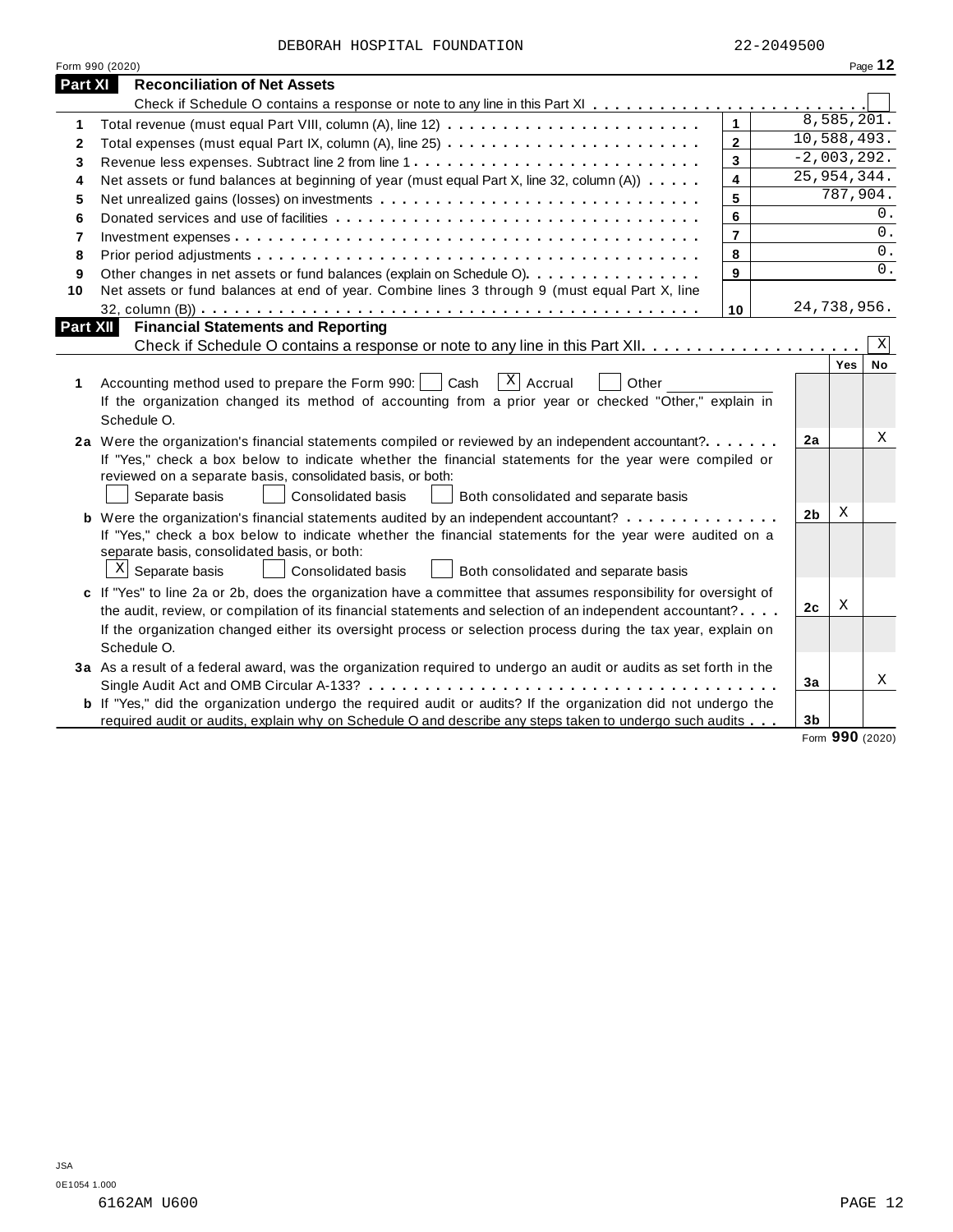SCHEDULE A **Public Charity Status and Public Support** (Form 990 or 990-EZ) complete if the organization is a section 501(c)(3) organization or a section 4947(a)(1) nonexempt charitable trust. (Form 990 or 990-EZ) complete if the organization is a section 501(c)(3) organization or a section 4947(a)(1) nonexempt charitable trust.  $2020$ 

|        |                                                               |                                                            |                                                                                                              |                                 |                          | Complete if the organization is a section 501(c)(3) organization or a section 4947(a)(1) nonexempt charitable trust.                                                                                                                                                                                                                                                           | ZWŁU                                                                                                                             |
|--------|---------------------------------------------------------------|------------------------------------------------------------|--------------------------------------------------------------------------------------------------------------|---------------------------------|--------------------------|--------------------------------------------------------------------------------------------------------------------------------------------------------------------------------------------------------------------------------------------------------------------------------------------------------------------------------------------------------------------------------|----------------------------------------------------------------------------------------------------------------------------------|
|        | Department of the Treasury<br><b>Internal Revenue Service</b> |                                                            | Attach to Form 990 or Form 990-EZ.<br>Go to www.irs.gov/Form990 for instructions and the latest information. |                                 |                          |                                                                                                                                                                                                                                                                                                                                                                                | Open to Public<br><b>Inspection</b>                                                                                              |
|        | Name of the organization                                      |                                                            |                                                                                                              |                                 |                          | <b>Employer identification number</b>                                                                                                                                                                                                                                                                                                                                          |                                                                                                                                  |
|        | DEBORAH HOSPITAL FOUNDATION                                   |                                                            |                                                                                                              |                                 |                          | 22-2049500                                                                                                                                                                                                                                                                                                                                                                     |                                                                                                                                  |
| Part I |                                                               |                                                            |                                                                                                              |                                 |                          | Reason for Public Charity Status. (All organizations must complete this part.) See instructions.                                                                                                                                                                                                                                                                               |                                                                                                                                  |
|        |                                                               |                                                            | The organization is not a private foundation because it is: (For lines 1 through 12, check only one box.)    |                                 |                          |                                                                                                                                                                                                                                                                                                                                                                                |                                                                                                                                  |
| 1      |                                                               |                                                            | A church, convention of churches, or association of churches described in section 170(b)(1)(A)(i).           |                                 |                          |                                                                                                                                                                                                                                                                                                                                                                                |                                                                                                                                  |
| 2      |                                                               |                                                            | A school described in section 170(b)(1)(A)(ii). (Attach Schedule E (Form 990 or 990-EZ).)                    |                                 |                          |                                                                                                                                                                                                                                                                                                                                                                                |                                                                                                                                  |
| 3      |                                                               |                                                            | A hospital or a cooperative hospital service organization described in section 170(b)(1)(A)(iii).            |                                 |                          |                                                                                                                                                                                                                                                                                                                                                                                |                                                                                                                                  |
| 4      |                                                               |                                                            |                                                                                                              |                                 |                          | A medical research organization operated in conjunction with a hospital described in section 170(b)(1)(A)(iii). Enter the                                                                                                                                                                                                                                                      |                                                                                                                                  |
|        | hospital's name, city, and state:                             |                                                            |                                                                                                              |                                 |                          |                                                                                                                                                                                                                                                                                                                                                                                | An organization operated for the benefit of a college or university owned or operated by a governmental unit described in        |
| 5      |                                                               | section 170(b)(1)(A)(iv). (Complete Part II.)              |                                                                                                              |                                 |                          |                                                                                                                                                                                                                                                                                                                                                                                |                                                                                                                                  |
| 6      |                                                               |                                                            | A federal, state, or local government or governmental unit described in section 170(b)(1)(A)(v).             |                                 |                          |                                                                                                                                                                                                                                                                                                                                                                                |                                                                                                                                  |
| 7      | x                                                             |                                                            |                                                                                                              |                                 |                          |                                                                                                                                                                                                                                                                                                                                                                                | An organization that normally receives a substantial part of its support from a governmental unit or from the general public     |
|        |                                                               | described in section 170(b)(1)(A)(vi). (Complete Part II.) |                                                                                                              |                                 |                          |                                                                                                                                                                                                                                                                                                                                                                                |                                                                                                                                  |
| 8      |                                                               |                                                            | A community trust described in section 170(b)(1)(A)(vi). (Complete Part II.)                                 |                                 |                          |                                                                                                                                                                                                                                                                                                                                                                                |                                                                                                                                  |
| 9      |                                                               |                                                            |                                                                                                              |                                 |                          | An agricultural research organization described in section 170(b)(1)(A)(ix) operated in conjunction with a land-grant college                                                                                                                                                                                                                                                  |                                                                                                                                  |
|        |                                                               |                                                            |                                                                                                              |                                 |                          | or university or a non-land-grant college of agriculture (see instructions). Enter the name, city, and state of the college or                                                                                                                                                                                                                                                 |                                                                                                                                  |
|        | university:                                                   |                                                            |                                                                                                              |                                 |                          |                                                                                                                                                                                                                                                                                                                                                                                |                                                                                                                                  |
| 10     |                                                               |                                                            | acquired by the organization after June 30, 1975. See section 509(a)(2). (Complete Part III.)                |                                 |                          | An organization that normally receives (1) more than 331/3% of its support from contributions, membership fees, and gross<br>receipts from activities related to its exempt functions, subject to certain exceptions; and (2) no more than 331/3 % of its<br>support from gross investment income and unrelated business taxable income (less section 511 tax) from businesses |                                                                                                                                  |
| 11     |                                                               |                                                            | An organization organized and operated exclusively to test for public safety. See section 509(a)(4).         |                                 |                          |                                                                                                                                                                                                                                                                                                                                                                                |                                                                                                                                  |
| 12     |                                                               |                                                            |                                                                                                              |                                 |                          |                                                                                                                                                                                                                                                                                                                                                                                | An organization organized and operated exclusively for the benefit of, to perform the functions of, or to carry out the purposes |
|        |                                                               |                                                            |                                                                                                              |                                 |                          |                                                                                                                                                                                                                                                                                                                                                                                | of one or more publicly supported organizations described in section 509(a)(1) or section 509(a)(2). See section 509(a)(3).      |
|        |                                                               |                                                            |                                                                                                              |                                 |                          | Check the box in lines 12a through 12d that describes the type of supporting organization and complete lines 12e, 12f, and 12g.                                                                                                                                                                                                                                                |                                                                                                                                  |
| a      |                                                               |                                                            |                                                                                                              |                                 |                          | Type I. A supporting organization operated, supervised, or controlled by its supported organization(s), typically by giving                                                                                                                                                                                                                                                    |                                                                                                                                  |
|        |                                                               |                                                            |                                                                                                              |                                 |                          | the supported organization(s) the power to regularly appoint or elect a majority of the directors or trustees of the                                                                                                                                                                                                                                                           |                                                                                                                                  |
|        |                                                               |                                                            | supporting organization. You must complete Part IV, Sections A and B.                                        |                                 |                          |                                                                                                                                                                                                                                                                                                                                                                                |                                                                                                                                  |
| b      |                                                               |                                                            |                                                                                                              |                                 |                          | Type II. A supporting organization supervised or controlled in connection with its supported organization(s), by having                                                                                                                                                                                                                                                        |                                                                                                                                  |
|        |                                                               |                                                            |                                                                                                              |                                 |                          | control or management of the supporting organization vested in the same persons that control or manage the supported                                                                                                                                                                                                                                                           |                                                                                                                                  |
|        |                                                               |                                                            | organization(s). You must complete Part IV, Sections A and C.                                                |                                 |                          |                                                                                                                                                                                                                                                                                                                                                                                |                                                                                                                                  |
| c      |                                                               |                                                            |                                                                                                              |                                 |                          | Type III functionally integrated. A supporting organization operated in connection with, and functionally integrated with,                                                                                                                                                                                                                                                     |                                                                                                                                  |
|        |                                                               |                                                            | its supported organization(s) (see instructions). You must complete Part IV, Sections A, D, and E.           |                                 |                          |                                                                                                                                                                                                                                                                                                                                                                                |                                                                                                                                  |
| d      |                                                               |                                                            |                                                                                                              |                                 |                          | Type III non-functionally integrated. A supporting organization operated in connection with its supported organization(s)                                                                                                                                                                                                                                                      |                                                                                                                                  |
|        |                                                               |                                                            |                                                                                                              |                                 |                          | that is not functionally integrated. The organization generally must satisfy a distribution requirement and an attentiveness                                                                                                                                                                                                                                                   |                                                                                                                                  |
|        |                                                               |                                                            | requirement (see instructions). You must complete Part IV, Sections A and D, and Part V.                     |                                 |                          |                                                                                                                                                                                                                                                                                                                                                                                |                                                                                                                                  |
| е      |                                                               |                                                            |                                                                                                              |                                 |                          | Check this box if the organization received a written determination from the IRS that it is a Type I, Type II, Type III                                                                                                                                                                                                                                                        |                                                                                                                                  |
|        |                                                               |                                                            | functionally integrated, or Type III non-functionally integrated supporting organization.                    |                                 |                          |                                                                                                                                                                                                                                                                                                                                                                                |                                                                                                                                  |
| f      |                                                               |                                                            |                                                                                                              |                                 |                          |                                                                                                                                                                                                                                                                                                                                                                                |                                                                                                                                  |
| g      |                                                               |                                                            | Provide the following information about the supported organization(s).                                       |                                 |                          |                                                                                                                                                                                                                                                                                                                                                                                |                                                                                                                                  |
|        | (i) Name of supported organization                            | (ii) EIN                                                   | (iii) Type of organization                                                                                   |                                 | (iv) Is the organization | (v) Amount of monetary                                                                                                                                                                                                                                                                                                                                                         | (vi) Amount of                                                                                                                   |
|        |                                                               |                                                            | (described on lines 1-10<br>above (see instructions))                                                        | listed in your governing<br>Yes | document?<br>No          | support (see<br>instructions)                                                                                                                                                                                                                                                                                                                                                  | other support (see<br>instructions)                                                                                              |
| (A)    |                                                               |                                                            |                                                                                                              |                                 |                          |                                                                                                                                                                                                                                                                                                                                                                                |                                                                                                                                  |
| (B)    |                                                               |                                                            |                                                                                                              |                                 |                          |                                                                                                                                                                                                                                                                                                                                                                                |                                                                                                                                  |
|        |                                                               |                                                            |                                                                                                              |                                 |                          |                                                                                                                                                                                                                                                                                                                                                                                |                                                                                                                                  |
| (C)    |                                                               |                                                            |                                                                                                              |                                 |                          |                                                                                                                                                                                                                                                                                                                                                                                |                                                                                                                                  |
| (D)    |                                                               |                                                            |                                                                                                              |                                 |                          |                                                                                                                                                                                                                                                                                                                                                                                |                                                                                                                                  |
| (E)    |                                                               |                                                            |                                                                                                              |                                 |                          |                                                                                                                                                                                                                                                                                                                                                                                |                                                                                                                                  |
| Total  |                                                               |                                                            |                                                                                                              |                                 |                          |                                                                                                                                                                                                                                                                                                                                                                                |                                                                                                                                  |

For Paperwork Reduction Act Notice, see the Instructions for Form 990 or 990-EZ. Schedule A (Form 990 or 990-EZ) 2020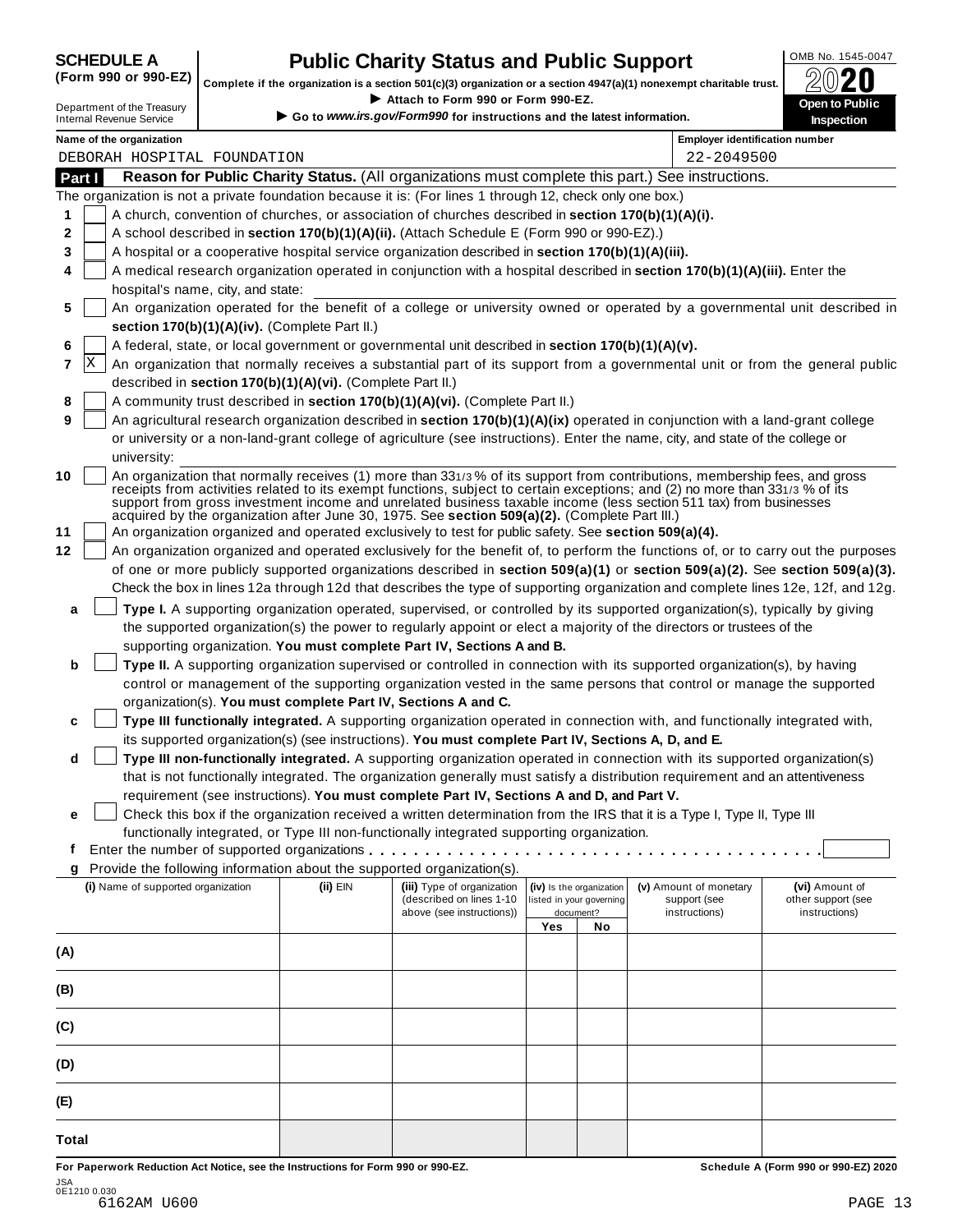#### Schedule <sup>A</sup> (Form <sup>990</sup> or 990-EZ) <sup>2020</sup> Page **2**

**Support Schedule for Organizations Described in Sections 170(b)(1)(A)(iv) and 170(b)(1)(A)(vi)** (Complete only if you checked the box on line 5, 7, or 8 of Part I or if the organization failed to qualify under Part III. If the organization fails to qualify under the tests listed below, please complete Part III.) **Part II**

| <b>Section A. Public Support</b>                                                                                                                                                                                                                                                                                |                                                                                                                                                                                                                                         |                          |                                                                                        |                         |                                                                                                                   |                                                                                                                                                                                                                                                                                                                                                                                                                                                                                                                                                                                                                                                                                                                                                                                                                                                                                                                                                                                                                                                                                                                                                                                                                                                                                                                                                                                                                                      |
|-----------------------------------------------------------------------------------------------------------------------------------------------------------------------------------------------------------------------------------------------------------------------------------------------------------------|-----------------------------------------------------------------------------------------------------------------------------------------------------------------------------------------------------------------------------------------|--------------------------|----------------------------------------------------------------------------------------|-------------------------|-------------------------------------------------------------------------------------------------------------------|--------------------------------------------------------------------------------------------------------------------------------------------------------------------------------------------------------------------------------------------------------------------------------------------------------------------------------------------------------------------------------------------------------------------------------------------------------------------------------------------------------------------------------------------------------------------------------------------------------------------------------------------------------------------------------------------------------------------------------------------------------------------------------------------------------------------------------------------------------------------------------------------------------------------------------------------------------------------------------------------------------------------------------------------------------------------------------------------------------------------------------------------------------------------------------------------------------------------------------------------------------------------------------------------------------------------------------------------------------------------------------------------------------------------------------------|
|                                                                                                                                                                                                                                                                                                                 | (a) 2016                                                                                                                                                                                                                                | (b) $2017$               | $(c)$ 2018                                                                             | $(d)$ 2019              | (e) $2020$                                                                                                        | (f) Total                                                                                                                                                                                                                                                                                                                                                                                                                                                                                                                                                                                                                                                                                                                                                                                                                                                                                                                                                                                                                                                                                                                                                                                                                                                                                                                                                                                                                            |
| Gifts, grants, contributions, and<br>membership fees received. (Do not<br>include any "unusual grants.")                                                                                                                                                                                                        | 12,766,288.                                                                                                                                                                                                                             | 6,218,829.               | 8,796,130.                                                                             | ATCH 1<br>7,227,356.    | 7,336,557.                                                                                                        | 42, 345, 160.                                                                                                                                                                                                                                                                                                                                                                                                                                                                                                                                                                                                                                                                                                                                                                                                                                                                                                                                                                                                                                                                                                                                                                                                                                                                                                                                                                                                                        |
| Tax revenues levied for the<br>organization's benefit and either paid to<br>or expended on its behalf                                                                                                                                                                                                           |                                                                                                                                                                                                                                         |                          |                                                                                        |                         |                                                                                                                   | 0.                                                                                                                                                                                                                                                                                                                                                                                                                                                                                                                                                                                                                                                                                                                                                                                                                                                                                                                                                                                                                                                                                                                                                                                                                                                                                                                                                                                                                                   |
| The value of services or facilities<br>furnished by a governmental unit to the<br>organization without charge                                                                                                                                                                                                   |                                                                                                                                                                                                                                         |                          |                                                                                        |                         |                                                                                                                   | 0.                                                                                                                                                                                                                                                                                                                                                                                                                                                                                                                                                                                                                                                                                                                                                                                                                                                                                                                                                                                                                                                                                                                                                                                                                                                                                                                                                                                                                                   |
| Total. Add lines 1 through 3                                                                                                                                                                                                                                                                                    | 12,766,288.                                                                                                                                                                                                                             | 6,218,829.               | 8,796,130.                                                                             | 7,227,356.              | 7,336,557.                                                                                                        | 42, 345, 160.                                                                                                                                                                                                                                                                                                                                                                                                                                                                                                                                                                                                                                                                                                                                                                                                                                                                                                                                                                                                                                                                                                                                                                                                                                                                                                                                                                                                                        |
| The portion of total contributions by<br>each person (other than a<br>governmental unit or publicly<br>supported organization) included on<br>line 1 that exceeds 2% of the amount                                                                                                                              |                                                                                                                                                                                                                                         |                          |                                                                                        |                         |                                                                                                                   |                                                                                                                                                                                                                                                                                                                                                                                                                                                                                                                                                                                                                                                                                                                                                                                                                                                                                                                                                                                                                                                                                                                                                                                                                                                                                                                                                                                                                                      |
|                                                                                                                                                                                                                                                                                                                 |                                                                                                                                                                                                                                         |                          |                                                                                        |                         |                                                                                                                   | 5,567,985.                                                                                                                                                                                                                                                                                                                                                                                                                                                                                                                                                                                                                                                                                                                                                                                                                                                                                                                                                                                                                                                                                                                                                                                                                                                                                                                                                                                                                           |
|                                                                                                                                                                                                                                                                                                                 |                                                                                                                                                                                                                                         |                          |                                                                                        |                         |                                                                                                                   | 36, 777, 175.                                                                                                                                                                                                                                                                                                                                                                                                                                                                                                                                                                                                                                                                                                                                                                                                                                                                                                                                                                                                                                                                                                                                                                                                                                                                                                                                                                                                                        |
|                                                                                                                                                                                                                                                                                                                 |                                                                                                                                                                                                                                         |                          |                                                                                        |                         |                                                                                                                   | (f) Total                                                                                                                                                                                                                                                                                                                                                                                                                                                                                                                                                                                                                                                                                                                                                                                                                                                                                                                                                                                                                                                                                                                                                                                                                                                                                                                                                                                                                            |
|                                                                                                                                                                                                                                                                                                                 |                                                                                                                                                                                                                                         |                          |                                                                                        |                         |                                                                                                                   | 42, 345, 160.                                                                                                                                                                                                                                                                                                                                                                                                                                                                                                                                                                                                                                                                                                                                                                                                                                                                                                                                                                                                                                                                                                                                                                                                                                                                                                                                                                                                                        |
| Gross income from interest, dividends.<br>payments received on securities loans,<br>rents, royalties, and income from<br>similar sources experiences                                                                                                                                                            | 382,872.                                                                                                                                                                                                                                | 714,295.                 | 220,729.                                                                               | 953,601.                | 409,082.                                                                                                          | 2,680,579.                                                                                                                                                                                                                                                                                                                                                                                                                                                                                                                                                                                                                                                                                                                                                                                                                                                                                                                                                                                                                                                                                                                                                                                                                                                                                                                                                                                                                           |
| Net income from unrelated business<br>activities, whether or not the business<br>is regularly carried on the control of the set of the control of the control of the control of the control of the control of the control of the control of the control of the control of the control of the control of the con |                                                                                                                                                                                                                                         |                          |                                                                                        |                         |                                                                                                                   | 0.                                                                                                                                                                                                                                                                                                                                                                                                                                                                                                                                                                                                                                                                                                                                                                                                                                                                                                                                                                                                                                                                                                                                                                                                                                                                                                                                                                                                                                   |
| Other income. Do not include gain or<br>loss from the sale of capital assets<br>(Explain in Part VI.)                                                                                                                                                                                                           |                                                                                                                                                                                                                                         |                          |                                                                                        |                         |                                                                                                                   | 0.                                                                                                                                                                                                                                                                                                                                                                                                                                                                                                                                                                                                                                                                                                                                                                                                                                                                                                                                                                                                                                                                                                                                                                                                                                                                                                                                                                                                                                   |
| Total support. Add lines 7 through 10                                                                                                                                                                                                                                                                           |                                                                                                                                                                                                                                         |                          |                                                                                        |                         |                                                                                                                   | 45,025,739.                                                                                                                                                                                                                                                                                                                                                                                                                                                                                                                                                                                                                                                                                                                                                                                                                                                                                                                                                                                                                                                                                                                                                                                                                                                                                                                                                                                                                          |
|                                                                                                                                                                                                                                                                                                                 |                                                                                                                                                                                                                                         |                          |                                                                                        |                         |                                                                                                                   | 1,413,388.                                                                                                                                                                                                                                                                                                                                                                                                                                                                                                                                                                                                                                                                                                                                                                                                                                                                                                                                                                                                                                                                                                                                                                                                                                                                                                                                                                                                                           |
|                                                                                                                                                                                                                                                                                                                 |                                                                                                                                                                                                                                         |                          |                                                                                        |                         |                                                                                                                   |                                                                                                                                                                                                                                                                                                                                                                                                                                                                                                                                                                                                                                                                                                                                                                                                                                                                                                                                                                                                                                                                                                                                                                                                                                                                                                                                                                                                                                      |
|                                                                                                                                                                                                                                                                                                                 |                                                                                                                                                                                                                                         |                          |                                                                                        |                         |                                                                                                                   |                                                                                                                                                                                                                                                                                                                                                                                                                                                                                                                                                                                                                                                                                                                                                                                                                                                                                                                                                                                                                                                                                                                                                                                                                                                                                                                                                                                                                                      |
|                                                                                                                                                                                                                                                                                                                 |                                                                                                                                                                                                                                         |                          |                                                                                        |                         |                                                                                                                   | 81.68%                                                                                                                                                                                                                                                                                                                                                                                                                                                                                                                                                                                                                                                                                                                                                                                                                                                                                                                                                                                                                                                                                                                                                                                                                                                                                                                                                                                                                               |
|                                                                                                                                                                                                                                                                                                                 |                                                                                                                                                                                                                                         |                          |                                                                                        |                         |                                                                                                                   | 86.17%                                                                                                                                                                                                                                                                                                                                                                                                                                                                                                                                                                                                                                                                                                                                                                                                                                                                                                                                                                                                                                                                                                                                                                                                                                                                                                                                                                                                                               |
|                                                                                                                                                                                                                                                                                                                 |                                                                                                                                                                                                                                         |                          |                                                                                        |                         |                                                                                                                   |                                                                                                                                                                                                                                                                                                                                                                                                                                                                                                                                                                                                                                                                                                                                                                                                                                                                                                                                                                                                                                                                                                                                                                                                                                                                                                                                                                                                                                      |
|                                                                                                                                                                                                                                                                                                                 |                                                                                                                                                                                                                                         |                          |                                                                                        |                         |                                                                                                                   | Χ                                                                                                                                                                                                                                                                                                                                                                                                                                                                                                                                                                                                                                                                                                                                                                                                                                                                                                                                                                                                                                                                                                                                                                                                                                                                                                                                                                                                                                    |
|                                                                                                                                                                                                                                                                                                                 |                                                                                                                                                                                                                                         |                          |                                                                                        |                         |                                                                                                                   |                                                                                                                                                                                                                                                                                                                                                                                                                                                                                                                                                                                                                                                                                                                                                                                                                                                                                                                                                                                                                                                                                                                                                                                                                                                                                                                                                                                                                                      |
|                                                                                                                                                                                                                                                                                                                 |                                                                                                                                                                                                                                         |                          |                                                                                        |                         |                                                                                                                   |                                                                                                                                                                                                                                                                                                                                                                                                                                                                                                                                                                                                                                                                                                                                                                                                                                                                                                                                                                                                                                                                                                                                                                                                                                                                                                                                                                                                                                      |
|                                                                                                                                                                                                                                                                                                                 |                                                                                                                                                                                                                                         |                          |                                                                                        |                         |                                                                                                                   |                                                                                                                                                                                                                                                                                                                                                                                                                                                                                                                                                                                                                                                                                                                                                                                                                                                                                                                                                                                                                                                                                                                                                                                                                                                                                                                                                                                                                                      |
|                                                                                                                                                                                                                                                                                                                 |                                                                                                                                                                                                                                         |                          |                                                                                        |                         |                                                                                                                   |                                                                                                                                                                                                                                                                                                                                                                                                                                                                                                                                                                                                                                                                                                                                                                                                                                                                                                                                                                                                                                                                                                                                                                                                                                                                                                                                                                                                                                      |
|                                                                                                                                                                                                                                                                                                                 |                                                                                                                                                                                                                                         |                          |                                                                                        |                         |                                                                                                                   |                                                                                                                                                                                                                                                                                                                                                                                                                                                                                                                                                                                                                                                                                                                                                                                                                                                                                                                                                                                                                                                                                                                                                                                                                                                                                                                                                                                                                                      |
|                                                                                                                                                                                                                                                                                                                 |                                                                                                                                                                                                                                         |                          |                                                                                        |                         |                                                                                                                   |                                                                                                                                                                                                                                                                                                                                                                                                                                                                                                                                                                                                                                                                                                                                                                                                                                                                                                                                                                                                                                                                                                                                                                                                                                                                                                                                                                                                                                      |
|                                                                                                                                                                                                                                                                                                                 |                                                                                                                                                                                                                                         |                          |                                                                                        |                         |                                                                                                                   |                                                                                                                                                                                                                                                                                                                                                                                                                                                                                                                                                                                                                                                                                                                                                                                                                                                                                                                                                                                                                                                                                                                                                                                                                                                                                                                                                                                                                                      |
|                                                                                                                                                                                                                                                                                                                 |                                                                                                                                                                                                                                         |                          |                                                                                        |                         |                                                                                                                   |                                                                                                                                                                                                                                                                                                                                                                                                                                                                                                                                                                                                                                                                                                                                                                                                                                                                                                                                                                                                                                                                                                                                                                                                                                                                                                                                                                                                                                      |
|                                                                                                                                                                                                                                                                                                                 |                                                                                                                                                                                                                                         |                          |                                                                                        |                         |                                                                                                                   |                                                                                                                                                                                                                                                                                                                                                                                                                                                                                                                                                                                                                                                                                                                                                                                                                                                                                                                                                                                                                                                                                                                                                                                                                                                                                                                                                                                                                                      |
|                                                                                                                                                                                                                                                                                                                 |                                                                                                                                                                                                                                         |                          |                                                                                        |                         |                                                                                                                   |                                                                                                                                                                                                                                                                                                                                                                                                                                                                                                                                                                                                                                                                                                                                                                                                                                                                                                                                                                                                                                                                                                                                                                                                                                                                                                                                                                                                                                      |
|                                                                                                                                                                                                                                                                                                                 |                                                                                                                                                                                                                                         |                          |                                                                                        |                         |                                                                                                                   |                                                                                                                                                                                                                                                                                                                                                                                                                                                                                                                                                                                                                                                                                                                                                                                                                                                                                                                                                                                                                                                                                                                                                                                                                                                                                                                                                                                                                                      |
|                                                                                                                                                                                                                                                                                                                 |                                                                                                                                                                                                                                         |                          |                                                                                        |                         |                                                                                                                   |                                                                                                                                                                                                                                                                                                                                                                                                                                                                                                                                                                                                                                                                                                                                                                                                                                                                                                                                                                                                                                                                                                                                                                                                                                                                                                                                                                                                                                      |
|                                                                                                                                                                                                                                                                                                                 | Calendar year (or fiscal year beginning in) ▶<br>shown on line 11, column (f)<br>Public support. Subtract line 5 from line 4<br><b>Section B. Total Support</b><br>Calendar year (or fiscal year beginning in) ▶<br>Amounts from line 4 | (a) $2016$<br>12,766,288 | (b) $2017$<br>6,218,829.<br><b>Section C. Computation of Public Support Percentage</b> | $(c)$ 2018<br>8,796,130 | $(d)$ 2019<br>7,227,356<br>Public support percentage for 2020 (line 6, column (f), divided by line 11, column (f) | (e) 2020<br>7,336,557.<br>First 5 years. If the Form 990 is for the organization's first, second, third, fourth, or fifth tax year as a section 501(c)(3)<br>14<br>16a 331/3% support test - 2020. If the organization did not check the box on line 13, and line 14 is 331/3% or more, check this<br>box and stop here. The organization qualifies as a publicly supported organization<br>b 331/3% support test - 2019. If the organization did not check a box on line 13 or 16a, and line 15 is 331/3% or more, check<br>17a 10%-facts-and-circumstances test - 2020. If the organization did not check a box on line 13, 16a, or 16b, and line 14 is<br>10% or more, and if the organization meets the facts-and-circumstances test, check this box and stop here. Explain in<br>Part VI how the organization meets the facts-and-circumstances test. The organization qualifies as a publicly supported<br><b>b 10%-facts-and-circumstances test - 2019.</b> If the organization did not check a box on line 13, 16a, 16b, or 17a, and line<br>15 is 10% or more, and if the organization meets the facts-and-circumstances test, check this box and stop here. Explain<br>in Part VI how the organization meets the facts-and-circumstances test. The organization qualifies as a publicly supported<br>Private foundation. If the organization did not check a box on line 13, 16a, 16b, 17a, or 17b, check this box and see |

**Schedule A (Form 990 or 990-EZ) 2020**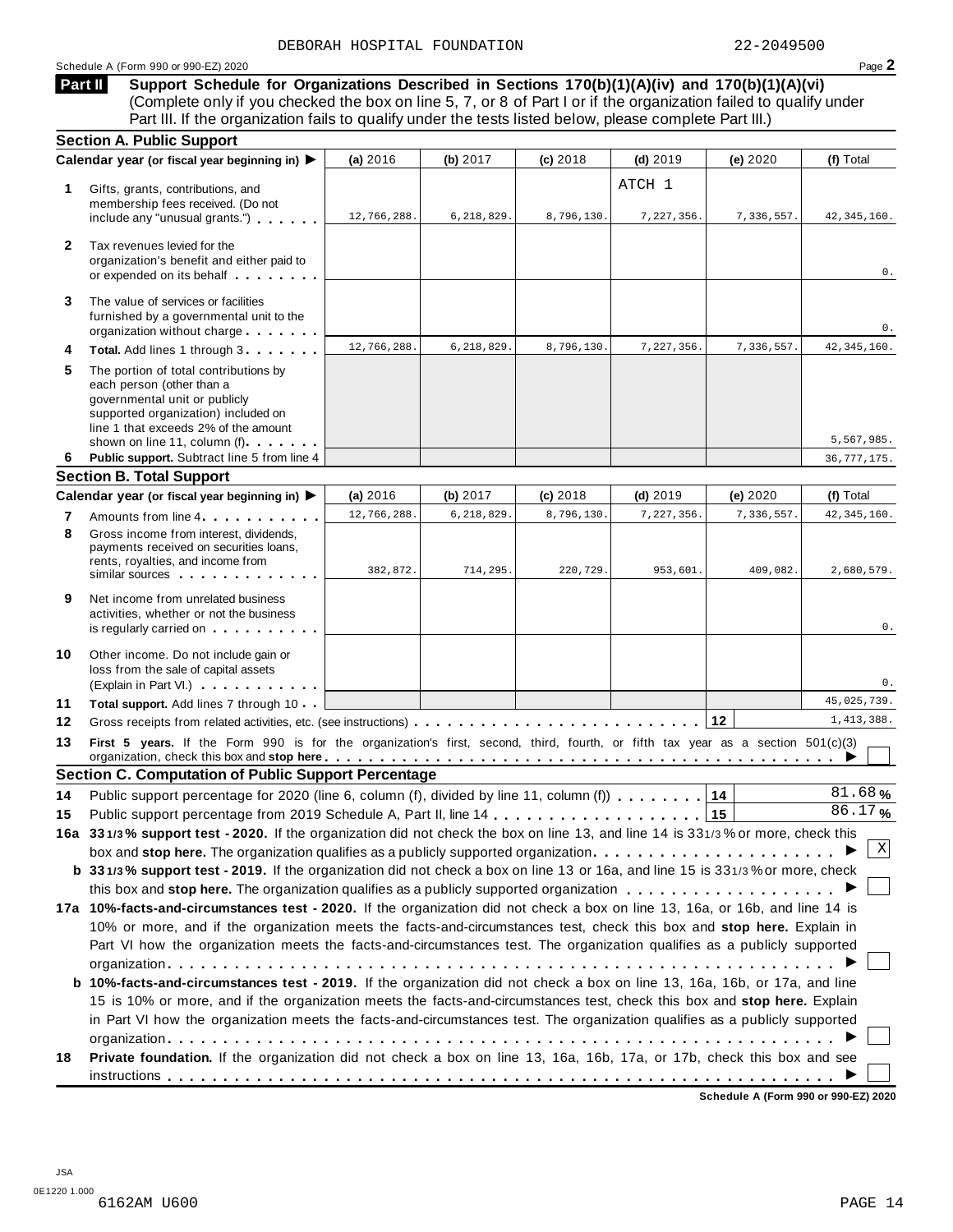#### Schedule <sup>A</sup> (Form <sup>990</sup> or 990-EZ) <sup>2020</sup> Page **3**

## **Support Schedule for Organizations Described in Section 509(a)(2)**

(Complete only if you checked the box on line 10 of Part I or if the organization failed to qualify under Part II. If the organization fails to qualify under the tests listed below, please complete Part II.)

|     | <b>Section A. Public Support</b>                                                                                                                                                                                                                           |          |          |            |            |          |           |
|-----|------------------------------------------------------------------------------------------------------------------------------------------------------------------------------------------------------------------------------------------------------------|----------|----------|------------|------------|----------|-----------|
|     | Calendar year (or fiscal year beginning in) $\blacktriangleright$                                                                                                                                                                                          | (a) 2016 | (b) 2017 | $(c)$ 2018 | $(d)$ 2019 | (e) 2020 | (f) Total |
| 1.  | Gifts, grants, contributions, and membership fees                                                                                                                                                                                                          |          |          |            |            |          |           |
|     | received. (Do not include any "unusual grants.")                                                                                                                                                                                                           |          |          |            |            |          |           |
| 2   | Gross receipts from admissions, merchandise                                                                                                                                                                                                                |          |          |            |            |          |           |
|     | sold or services performed, or facilities                                                                                                                                                                                                                  |          |          |            |            |          |           |
|     | furnished in any activity that is related to the                                                                                                                                                                                                           |          |          |            |            |          |           |
|     | organization's tax-exempt purpose                                                                                                                                                                                                                          |          |          |            |            |          |           |
| 3   | Gross receipts from activities that are not an                                                                                                                                                                                                             |          |          |            |            |          |           |
|     | unrelated trade or business under section 513                                                                                                                                                                                                              |          |          |            |            |          |           |
| 4   | Tax revenues levied for the                                                                                                                                                                                                                                |          |          |            |            |          |           |
|     | organization's benefit and either paid to                                                                                                                                                                                                                  |          |          |            |            |          |           |
|     | or expended on its behalf <b>contained</b> on $\theta$                                                                                                                                                                                                     |          |          |            |            |          |           |
| 5   | The value of services or facilities                                                                                                                                                                                                                        |          |          |            |            |          |           |
|     | furnished by a governmental unit to the                                                                                                                                                                                                                    |          |          |            |            |          |           |
|     | organization without charge                                                                                                                                                                                                                                |          |          |            |            |          |           |
| 6   | <b>Total.</b> Add lines 1 through 5                                                                                                                                                                                                                        |          |          |            |            |          |           |
|     | 7a Amounts included on lines 1, 2, and 3                                                                                                                                                                                                                   |          |          |            |            |          |           |
|     | received from disqualified persons                                                                                                                                                                                                                         |          |          |            |            |          |           |
|     | <b>b</b> Amounts included on lines 2 and 3                                                                                                                                                                                                                 |          |          |            |            |          |           |
|     | received from other than disqualified                                                                                                                                                                                                                      |          |          |            |            |          |           |
|     | persons that exceed the greater of \$5,000<br>or 1% of the amount on line 13 for the year                                                                                                                                                                  |          |          |            |            |          |           |
|     | c Add lines 7a and 7b                                                                                                                                                                                                                                      |          |          |            |            |          |           |
| 8   | <b>Public support.</b> (Subtract line 7c from                                                                                                                                                                                                              |          |          |            |            |          |           |
|     | $line 6.)$                                                                                                                                                                                                                                                 |          |          |            |            |          |           |
|     | <b>Section B. Total Support</b>                                                                                                                                                                                                                            |          |          |            |            |          |           |
|     | Calendar year (or fiscal year beginning in) ▶                                                                                                                                                                                                              | (a) 2016 | (b) 2017 | $(c)$ 2018 | $(d)$ 2019 | (e) 2020 | (f) Total |
| 9   | Amounts from line 6                                                                                                                                                                                                                                        |          |          |            |            |          |           |
|     | 10 a Gross income from interest, dividends,                                                                                                                                                                                                                |          |          |            |            |          |           |
|     | payments received on securities loans,<br>rents, royalties, and income from similar                                                                                                                                                                        |          |          |            |            |          |           |
|     | SOUICES                                                                                                                                                                                                                                                    |          |          |            |            |          |           |
|     | <b>b</b> Unrelated business taxable income (less                                                                                                                                                                                                           |          |          |            |            |          |           |
|     | section 511 taxes) from businesses                                                                                                                                                                                                                         |          |          |            |            |          |           |
|     | acquired after June 30, 1975                                                                                                                                                                                                                               |          |          |            |            |          |           |
|     | c Add lines 10a and 10b                                                                                                                                                                                                                                    |          |          |            |            |          |           |
| 11  | Net income from unrelated business                                                                                                                                                                                                                         |          |          |            |            |          |           |
|     | activities not included in line 10b, whether                                                                                                                                                                                                               |          |          |            |            |          |           |
|     | or not the business is regularly carried on                                                                                                                                                                                                                |          |          |            |            |          |           |
| 12. | Other income. Do not include gain or                                                                                                                                                                                                                       |          |          |            |            |          |           |
|     | loss from the sale of capital assets                                                                                                                                                                                                                       |          |          |            |            |          |           |
|     | (Explain in Part VI.)                                                                                                                                                                                                                                      |          |          |            |            |          |           |
| 13  | Total support. (Add lines 9, 10c, 11,                                                                                                                                                                                                                      |          |          |            |            |          |           |
|     | and $12.$ ) $\ldots$ $\ldots$ $\ldots$ $\ldots$ $\ldots$                                                                                                                                                                                                   |          |          |            |            |          |           |
| 14  | First 5 years. If the Form 990 is for the organization's first, second, third, fourth, or fifth tax year as a section 501(c)(3)                                                                                                                            |          |          |            |            |          |           |
|     |                                                                                                                                                                                                                                                            |          |          |            |            |          |           |
|     | Section C. Computation of Public Support Percentage                                                                                                                                                                                                        |          |          |            |            |          |           |
| 15  | Public support percentage for 2020 (line 8, column (f), divided by line 13, column (f)                                                                                                                                                                     |          |          |            |            | 15       | %         |
| 16  | Public support percentage from 2019 Schedule A, Part III, line 15                                                                                                                                                                                          |          |          |            |            | 16       | %         |
|     | Section D. Computation of Investment Income Percentage                                                                                                                                                                                                     |          |          |            |            |          |           |
| 17  | Investment income percentage for 2020 (line 10c, column (f), divided by line 13, column (f)).                                                                                                                                                              |          |          |            |            | 17       | %         |
| 18  |                                                                                                                                                                                                                                                            |          |          |            |            | 18       | %         |
|     | 19a 331/3% support tests - 2020. If the organization did not check the box on line 14, and line 15 is more than 331/3%, and line                                                                                                                           |          |          |            |            |          |           |
|     | 17 is not more than 331/3%, check this box and stop here. The organization qualifies as a publicly supported organization.                                                                                                                                 |          |          |            |            |          |           |
|     | <b>b</b> 331/3% support tests - 2019. If the organization did not check a box on line 14 or line 19a, and line 16 is more than 331/3%, and                                                                                                                 |          |          |            |            |          |           |
|     |                                                                                                                                                                                                                                                            |          |          |            |            |          |           |
|     |                                                                                                                                                                                                                                                            |          |          |            |            |          |           |
| 20  | line 18 is not more than 331/3%, check this box and stop here. The organization qualifies as a publicly supported organization<br>Private foundation. If the organization did not check a box on line 14, 19a, or 19b, check this box and see instructions |          |          |            |            |          |           |

| 4 III | uppo |
|-------|------|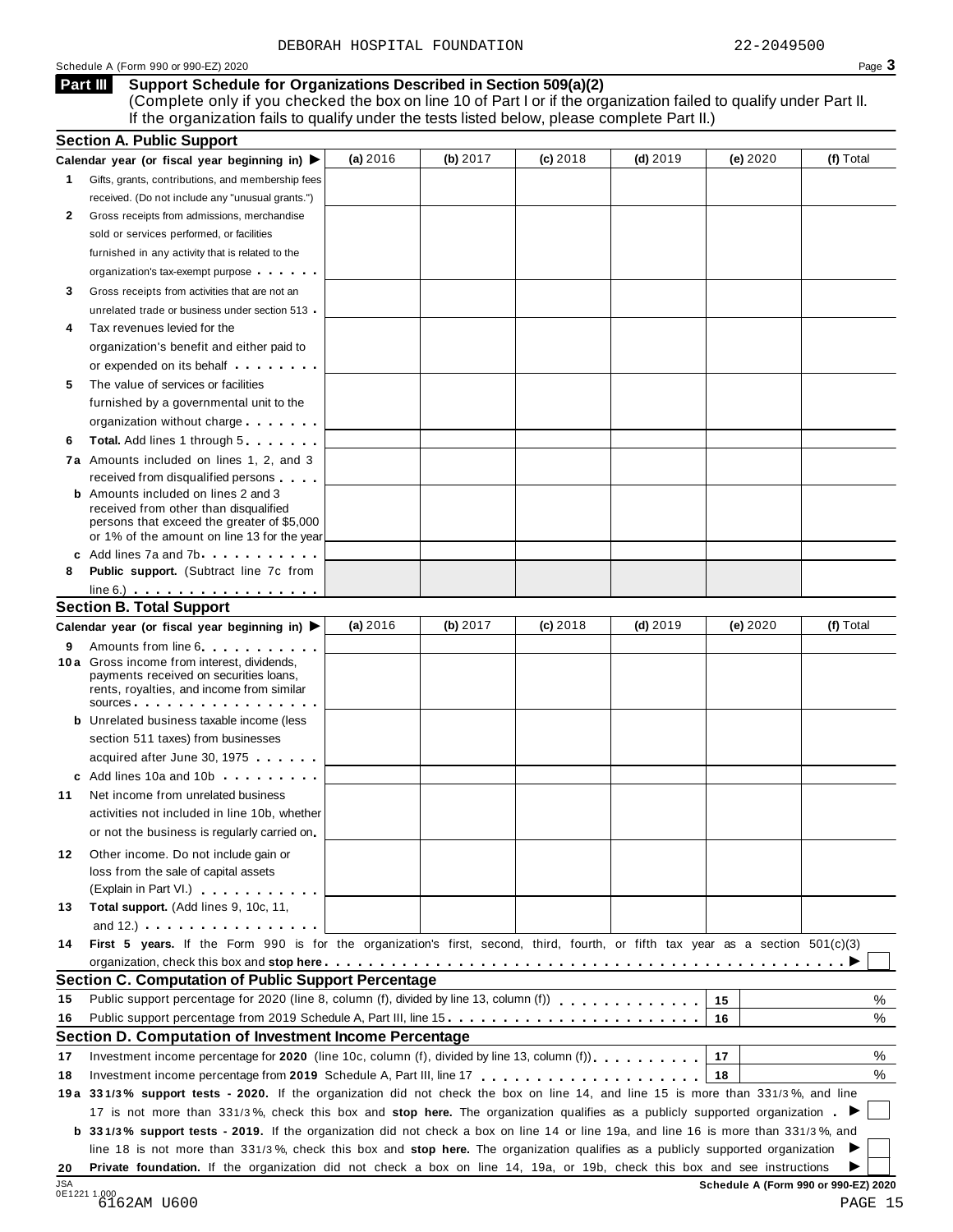**Yes No**

**2**

**3a**

**3b**

**3c**

**4a**

**4b**

**4c**

**5a**

**5b 5c**

**6**

**7**

**8**

**9a**

**9b**

**9c**

**10a**

#### **Part IV Supporting Organizations**

(Complete only if you checked a box in line 12 on Part I. If you checked box 12a, Part I, complete Sections A and B. If you checked box 12b, Part I, complete Sections A and C. If you checked box 12c, Part I, complete Sections A, D, and E. If you checked box 12d, Part I, complete Sections A and D, and complete Part V.)

#### **Section A. All Supporting Organizations**

- **1** Are all of the organization's supported organizations listed by name in the organization's governing documents? *If "No," describe in Part VI how the supported organizations are designated. If designated by class or purpose, describe the designation. If historic and continuing relationship, explain.* **1**
- **2** Did the organization have any supported organization that does not have an IRS determination of status under section 509(a)(1) or (2)? *If"Yes," explain in Part VI how the organization determined that the supported organization was described in section 509(a)(1) or (2).*
- **3 a** Did the organization have a supported organization described in section 501(c)(4), (5), or (6)? *If "Yes," answer lines 3b and 3c below.*
- **b** Did the organization confirm that each supported organization qualified under section 501(c)(4), (5), or (6) and | satisfied the public support tests under section 509(a)(2)? *If "Yes," describe in Part VI when and how the organization made the determination.*
- **c** Did the organization ensure that all support to such organizations was used exclusively for section 170(c)(2)(B) purposes? *If"Yes," explain in Part VI what controls the organization put in place to ensure such use.*
- **4 a** Was any supported organization not organized in the United States ("foreign supported organization")? *If "Yes," and if you checked box 12a or 12b in Part I, answer lines 4b and 4c below.*
- **b** Did the organization have ultimate control and discretion in deciding whether to make grants to the foreign | supported organization? *If "Yes," describe in Part VI how the organization had such control and discretion despite being controlled or supervised by or in connection with its supported organizations.*
- **c** Did the organization support any foreign supported organization that does not have an IRS determination | under sections 501(c)(3) and 509(a)(1) or (2)? *If "Yes," explain in Part VI what controls the organization used to ensure that all support to the foreign supported organization was used exclusively for section 170(c)(2)(B) purposes.*
- **5 a** Did the organization add, substitute, or remove any supported organizations during the tax year? *If "Yes,"* answer lines 5b and 5c below (if applicable). Also, provide detail in Part VI, including (i) the names and EIN *numbers of the supported organizations added, substituted, or removed; (ii) the reasons for each such action;* (iii) the authority under the organization's organizing document authorizing such action; and (iv) how the action *was accomplished (such as by amendment to the organizing document).*
- **b Type I or Type II only.** Was any added or substituted supported organization part of a class already designated in the organization's organizing document?
- **c Substitutions only.** Was the substitution the result of an event beyond the organization's control?
- **6** Did the organization provide support (whether in the form of grants or the provision of services or facilities) to anyone other than (i) its supported organizations, (ii) individuals that are part of the charitable class benefited by one or more of its supported organizations, or (iii) other supporting organizations that also support or benefit one or more of the filing organization's supported organizations? *If"Yes," provide detail in Part VI.*
- **7** Did the organization provide a grant, loan, compensation, or other similar payment to a substantial contributor (as defined in section 4958(c)(3)(C)), a family member of a substantial contributor, or a 35% controlled entity with regard to a substantial contributor? *If"Yes," complete Part I of Schedule L (Form 990 or 990-EZ).*
- **8** Did the organization make a loan to a disqualified person (as defined in section 4958) not described in line 7? *If "Yes," complete Part I of Schedule L (Form 990 or 990-EZ).*
- **9a** Was the organization controlled directly or indirectly at any time during the tax year by one or more | disqualified persons, as defined in section 4946 (other than foundation managers and organizations described in section 509(a)(1) or (2))? *If"Yes," provide detail in Part VI.*
- **b** Did one or more disqualified persons (as defined in line 9a) hold a controlling interest in any entity in which | the supporting organization had an interest? *If"Yes," provide detail in Part VI.*
- **c** Did a disqualified person (as defined in line 9a) have an ownership interest in, or derive any personal benefit from, assets in which the supporting organization also had an interest? *If"Yes," provide detail in Part VI.*
- **10a** Was the organization subject to the excess business holdings rules of section 4943 because of section | 4943(f) (regarding certain Type II supporting organizations, and all Type III non-functionally integrated supporting organizations)? *If"Yes," answer line 10b below.*
	- **b** Did the organization have any excess business holdings in the tax year? *(Use Schedule C, Form 4720, to determine whether the organization had excess business holdings.)*

0E1229 1.010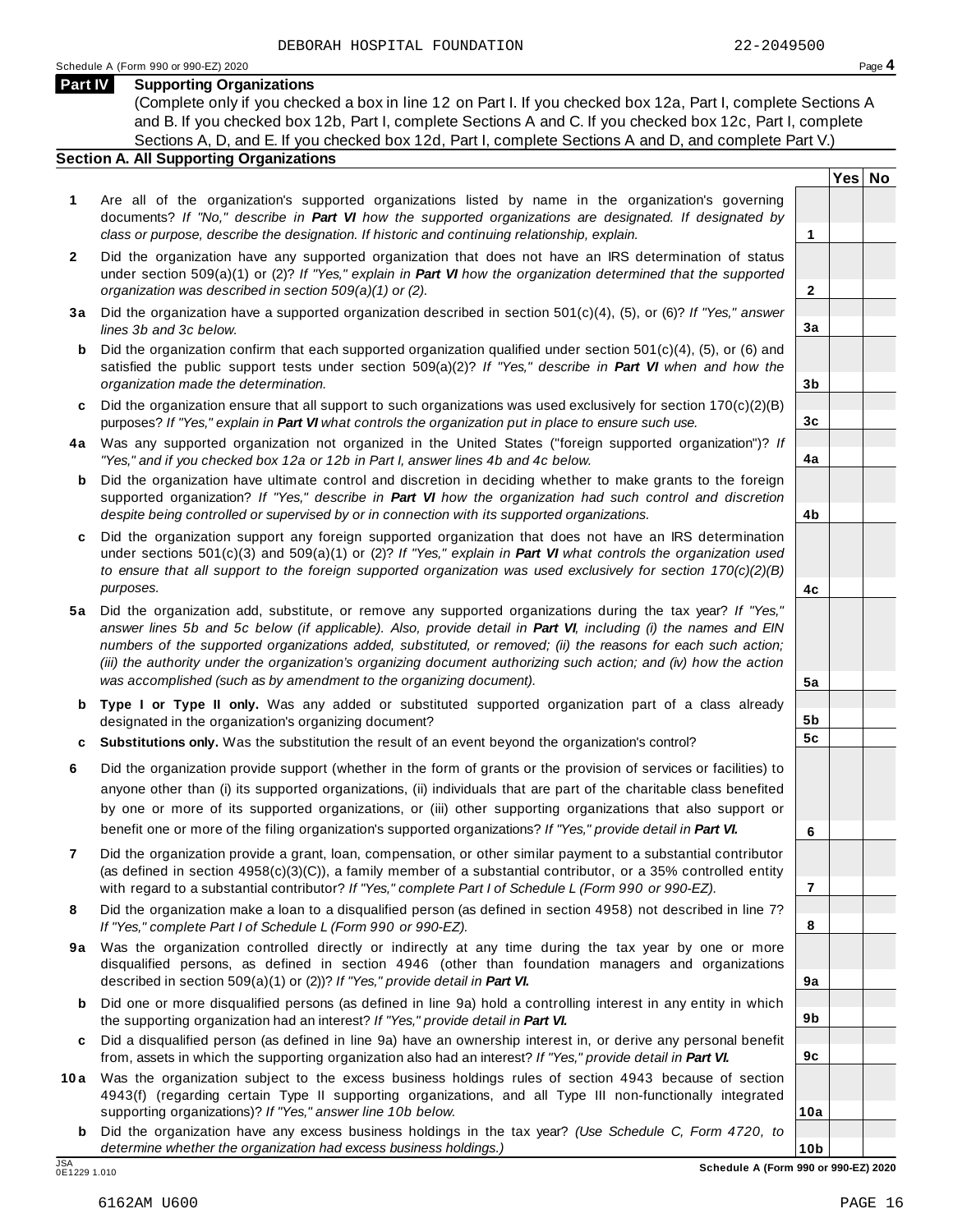| <b>Part IV</b> | <b>Supporting Organizations (continued)</b>                                                                        |                 |      |    |
|----------------|--------------------------------------------------------------------------------------------------------------------|-----------------|------|----|
|                |                                                                                                                    |                 | Yes∣ | NΟ |
| 11             | Has the organization accepted a gift or contribution from any of the following persons?                            |                 |      |    |
| a              | A person who directly or indirectly controls, either alone or together with persons described in lines 11b and     |                 |      |    |
|                | 11c below, the governing body of a supported organization?                                                         | 11a             |      |    |
| b              | A family member of a person described in line 11a above?                                                           | 11 <sub>b</sub> |      |    |
| C.             | A 35% controlled entity of a person described in line 11a or 11b above? If "Yes" to line 11a, 11b, or 11c, provide |                 |      |    |
|                | detail in <b>Part VI.</b>                                                                                          | 11c             |      |    |

## **Section B. Type I Supporting Organizations**

|                                                                                                                                                                                                                                                                                                                                                                                                                                                                                                                                                                                                                                                                                                                                                                                 |   | Yes |  |
|---------------------------------------------------------------------------------------------------------------------------------------------------------------------------------------------------------------------------------------------------------------------------------------------------------------------------------------------------------------------------------------------------------------------------------------------------------------------------------------------------------------------------------------------------------------------------------------------------------------------------------------------------------------------------------------------------------------------------------------------------------------------------------|---|-----|--|
| Did the governing body, members of the governing body, officers acting in their official capacity, or membership of one or<br>more supported organizations have the power to regularly appoint or elect at least a majority of the organization's officers,<br>directors, or trustees at all times during the tax year? If "No," describe in <b>Part VI</b> how the supported organization(s)<br>effectively operated, supervised, or controlled the organization's activities. If the organization had more than one supported<br>organization, describe how the powers to appoint and/or remove officers, directors, or trustees were allocated among the<br>supported organizations and what conditions or restrictions, if any, applied to such powers during the tax year. |   |     |  |
| Did the organization operate for the benefit of any supported organization other than the supported<br>organization(s) that operated, supervised, or controlled the supporting organization? If "Yes," explain in Part<br>VI how providing such benefit carried out the purposes of the supported organization(s) that operated,<br>supervised, or controlled the supporting organization.                                                                                                                                                                                                                                                                                                                                                                                      | ິ |     |  |

### **Section C. Type II Supporting Organizations**

|                                                                                                                                                                                                                                                                                                                                                                               | Yes <sup> </sup> | <b>No</b> |
|-------------------------------------------------------------------------------------------------------------------------------------------------------------------------------------------------------------------------------------------------------------------------------------------------------------------------------------------------------------------------------|------------------|-----------|
| Were a majority of the organization's directors or trustees during the tax year also a majority of the directors<br>or trustees of each of the organization's supported organization(s)? If "No," describe in Part VI how control<br>or management of the supporting organization was vested in the same persons that controlled or managed<br>the supported organization(s). |                  |           |

### **Section D. All Type III Supporting Organizations**

|              |                                                                                                                                                                                                                                                                                                                                                                                                                                                                                          | Yes⊺ |  |
|--------------|------------------------------------------------------------------------------------------------------------------------------------------------------------------------------------------------------------------------------------------------------------------------------------------------------------------------------------------------------------------------------------------------------------------------------------------------------------------------------------------|------|--|
|              | Did the organization provide to each of its supported organizations, by the last day of the fifth month of the<br>organization's tax year, (i) a written notice describing the type and amount of support provided during the prior<br>tax year, (ii) a copy of the Form 990 that was most recently filed as of the date of notification, and (iii) copies of<br>the organization's governing documents in effect on the date of notification, to the extent not previously<br>provided? |      |  |
| $\mathbf{2}$ | Were any of the organization's officers, directors, or trustees either (i) appointed or elected by the supported<br>organization(s) or (ii) serving on the governing body of a supported organization? If "No," explain in <b>Part VI</b> how<br>the organization maintained a close and continuous working relationship with the supported organization(s).                                                                                                                             |      |  |
| 3            | By reason of the relationship described in line 2, above, did the organization's supported organizations have<br>a significant voice in the organization's investment policies and in directing the use of the organization's<br>income or assets at all times during the tax year? If "Yes," describe in Part VI the role the organization's                                                                                                                                            |      |  |
|              | supported organizations played in this regard.                                                                                                                                                                                                                                                                                                                                                                                                                                           |      |  |

## **Section E. Type III Functionally Integrated Supporting Organizations**

|   | Check the box next to the method that the organization used to satisfy the Integral Part Test during the year (see instructions). |      |    |
|---|-----------------------------------------------------------------------------------------------------------------------------------|------|----|
|   | The organization satisfied the Activities Test. Complete line 2 below.                                                            |      |    |
| b | The organization is the parent of each of its supported organizations. Complete line 3 below.                                     |      |    |
|   | The organization supported a governmental entity. Describe in Part VI how you supported a governmental entity (see instructions). |      |    |
|   |                                                                                                                                   | Yesl | No |
|   | Activities Test. Answer lines 2a and 2b below.                                                                                    |      |    |

|   | , www.com. And we must and to below                                                                                                                                                                                                                                                                                                                                                                                                                                                                                                        |    |  |
|---|--------------------------------------------------------------------------------------------------------------------------------------------------------------------------------------------------------------------------------------------------------------------------------------------------------------------------------------------------------------------------------------------------------------------------------------------------------------------------------------------------------------------------------------------|----|--|
| a | Did substantially all of the organization's activities during the tax year directly further the exempt purposes of<br>the supported organization(s) to which the organization was responsive? If "Yes," then in <b>Part VI identify</b><br>those supported organizations and explain how these activities directly furthered their exempt purposes,<br>how the organization was responsive to those supported organizations, and how the organization determined<br>that these activities constituted substantially all of its activities. | 2a |  |
|   |                                                                                                                                                                                                                                                                                                                                                                                                                                                                                                                                            |    |  |
| b | Did the activities described in line 2a, above, constitute activities that, but for the organization's involvement,<br>one or more of the organization's supported organization(s) would have been engaged in? If "Yes," explain in<br><b>Part VI</b> the reasons for the organization's position that its supported organization(s) would have engaged in<br>these activities but for the organization's involvement.                                                                                                                     | 2b |  |
|   |                                                                                                                                                                                                                                                                                                                                                                                                                                                                                                                                            |    |  |
| 3 | Parent of Supported Organizations. Answer lines 3a and 3b below.                                                                                                                                                                                                                                                                                                                                                                                                                                                                           |    |  |
| a | Did the organization have the power to regularly appoint or elect a majority of the officers, directors, or                                                                                                                                                                                                                                                                                                                                                                                                                                |    |  |
|   | trustees of each of the supported organizations? If "Yes" or "No," provide details in Part VI.                                                                                                                                                                                                                                                                                                                                                                                                                                             | 3a |  |
|   |                                                                                                                                                                                                                                                                                                                                                                                                                                                                                                                                            |    |  |
| b | Did the organization exercise a substantial degree of direction over the policies, programs, and activities of each                                                                                                                                                                                                                                                                                                                                                                                                                        |    |  |
|   | of its supported organizations? If "Yes," describe in <b>Part VI</b> the role played by the organization in this regard.                                                                                                                                                                                                                                                                                                                                                                                                                   | 3b |  |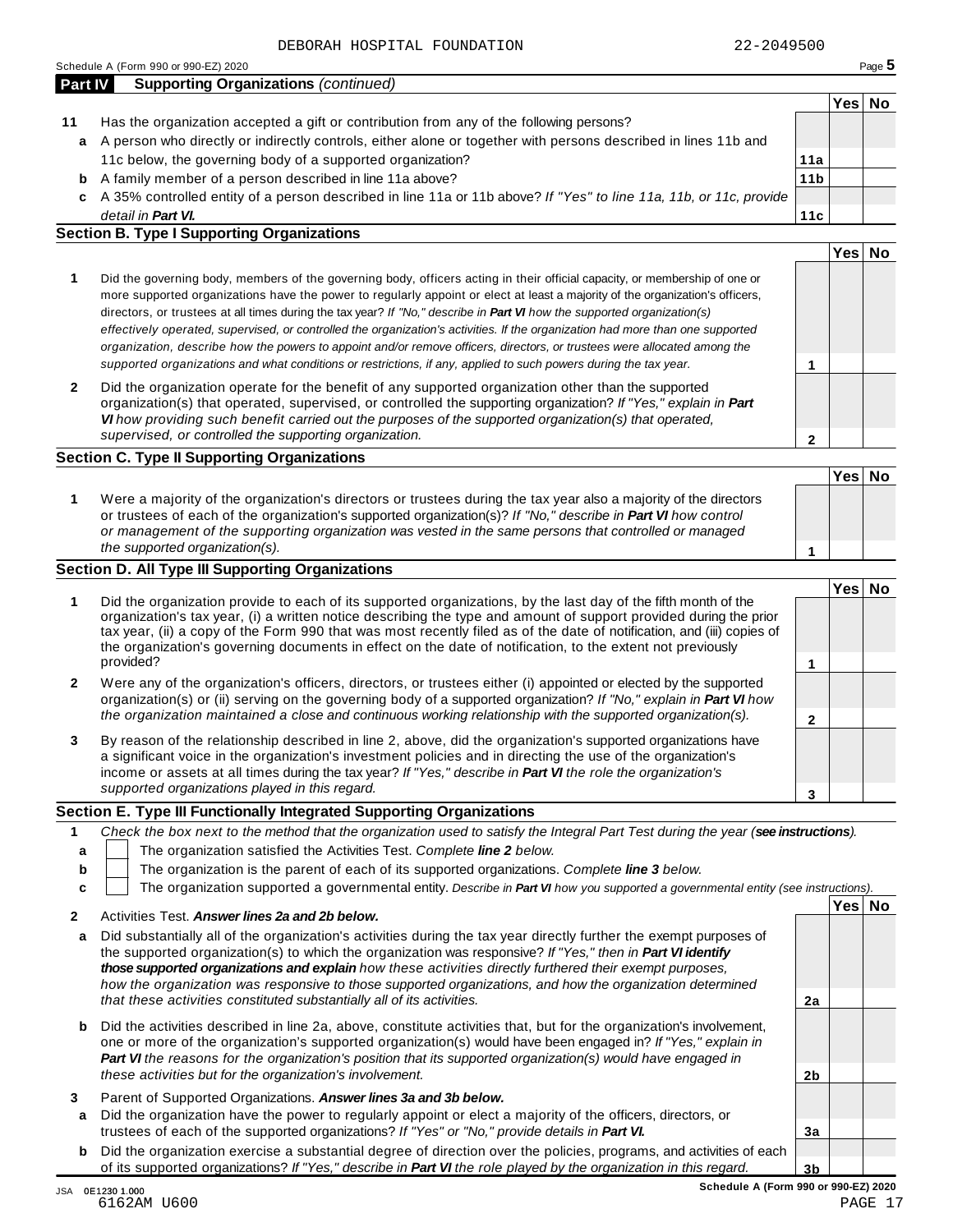| Schedule A (Form 990 or 990-EZ) 2020                                                                                                                                                                                                                                          |                |                | Page $6$                       |
|-------------------------------------------------------------------------------------------------------------------------------------------------------------------------------------------------------------------------------------------------------------------------------|----------------|----------------|--------------------------------|
| Type III Non-Functionally Integrated 509(a)(3) Supporting Organizations<br><b>Part V</b>                                                                                                                                                                                      |                |                |                                |
| Check here if the organization satisfied the Integral Part Test as a qualifying trust on Nov. 20, 1970 (explain in Part VI). See<br>$\mathbf{1}$<br>instructions. All other Type III non-functionally integrated supporting organizations must complete Sections A through E. |                |                |                                |
| <b>Section A - Adjusted Net Income</b>                                                                                                                                                                                                                                        |                | (A) Prior Year | (B) Current Year<br>(optional) |
| Net short-term capital gain<br>1                                                                                                                                                                                                                                              | 1              |                |                                |
| Recoveries of prior-year distributions<br>$\mathbf{2}$                                                                                                                                                                                                                        | $\mathbf{2}$   |                |                                |
| 3 Other gross income (see instructions)                                                                                                                                                                                                                                       | 3              |                |                                |
| 4 Add lines 1 through 3.                                                                                                                                                                                                                                                      | 4              |                |                                |
| 5 Depreciation and depletion                                                                                                                                                                                                                                                  | 5              |                |                                |
| 6 Portion of operating expenses paid or incurred for production or collection of                                                                                                                                                                                              |                |                |                                |
| gross income or for management, conservation, or maintenance of property                                                                                                                                                                                                      | 6              |                |                                |
| held for production of income (see instructions)                                                                                                                                                                                                                              |                |                |                                |
| 7 Other expenses (see instructions)                                                                                                                                                                                                                                           | $\overline{7}$ |                |                                |
| Adjusted Net Income (subtract lines 5, 6, and 7 from line 4)                                                                                                                                                                                                                  | 8              |                |                                |
| <b>Section B - Minimum Asset Amount</b>                                                                                                                                                                                                                                       |                | (A) Prior Year | (B) Current Year<br>(optional) |
| 1 Aggregate fair market value of all non-exempt-use assets (see                                                                                                                                                                                                               |                |                |                                |
| instructions for short tax year or assets held for part of year):                                                                                                                                                                                                             |                |                |                                |
| a Average monthly value of securities                                                                                                                                                                                                                                         | 1a             |                |                                |
| <b>b</b> Average monthly cash balances                                                                                                                                                                                                                                        | 1 <sub>b</sub> |                |                                |
| c Fair market value of other non-exempt-use assets                                                                                                                                                                                                                            | 1 <sub>c</sub> |                |                                |
| d Total (add lines 1a, 1b, and 1c)                                                                                                                                                                                                                                            | 1 <sub>d</sub> |                |                                |
| e Discount claimed for blockage or other factors (explain in detail in Part VI):                                                                                                                                                                                              | 1e             |                |                                |
| 2 Acquisition indebtedness applicable to non-exempt-use assets                                                                                                                                                                                                                | $\mathbf 2$    |                |                                |
| 3 Subtract line 2 from line 1d.                                                                                                                                                                                                                                               | 3              |                |                                |
| Cash deemed held for exempt use. Enter 0.015 of line 3 (for greater amount,<br>4                                                                                                                                                                                              |                |                |                                |
| see instructions).                                                                                                                                                                                                                                                            | 4              |                |                                |
| 5 Net value of non-exempt-use assets (subtract line 4 from line 3)                                                                                                                                                                                                            | 5              |                |                                |
| 6 Multiply line 5 by 0.035.                                                                                                                                                                                                                                                   | 6              |                |                                |
| Recoveries of prior-year distributions<br>$\mathbf{7}$                                                                                                                                                                                                                        | $\overline{7}$ |                |                                |
| Minimum Asset Amount (add line 7 to line 6)<br>8                                                                                                                                                                                                                              | 8              |                |                                |
|                                                                                                                                                                                                                                                                               |                |                |                                |
| <b>Section C - Distributable Amount</b>                                                                                                                                                                                                                                       |                |                | <b>Current Year</b>            |
| 1 Adjusted net income for prior year (from Section A, line 8, column A)                                                                                                                                                                                                       | $\mathbf{1}$   |                |                                |
| Enter 0.85 of line 1.<br>$\mathbf{2}$                                                                                                                                                                                                                                         | $\mathbf 2$    |                |                                |
| Minimum asset amount for prior year (from Section B, line 8, column A)<br>3                                                                                                                                                                                                   | 3              |                |                                |
| Enter greater of line 2 or line 3.<br>4                                                                                                                                                                                                                                       | 4              |                |                                |
| Income tax imposed in prior year<br>5                                                                                                                                                                                                                                         | 5              |                |                                |
| Distributable Amount. Subtract line 5 from line 4, unless subject to<br>6                                                                                                                                                                                                     |                |                |                                |

emergency temporary reduction (see instructions).

**7**  $\Box$  Check here if the current year is the organization's first as a non-functionally integrated Type III supporting organization (see instructions).

**6**

**Schedule A (Form 990 or 990-EZ) 2020**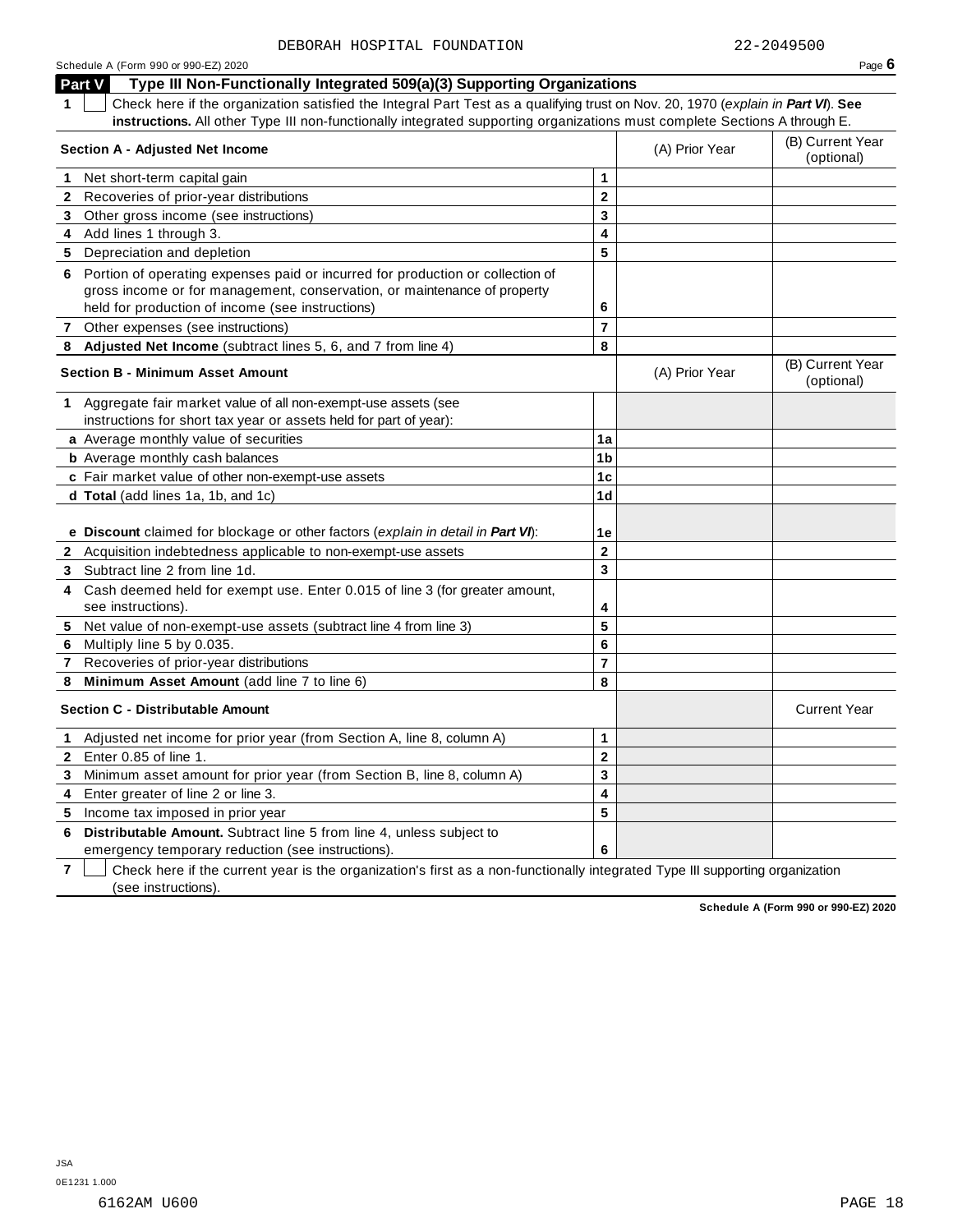| Type III Non-Functionally Integrated 509(a)(3) Supporting Organizations (continued)<br><b>Part V</b><br><b>Section D - Distributions</b><br>Amounts paid to supported organizations to accomplish exempt purposes<br>1<br>Amounts paid to perform activity that directly furthers exempt purposes of supported<br>$\mathbf{2}$<br>organizations, in excess of income from activity<br>Administrative expenses paid to accomplish exempt purposes of supported organizations<br>3<br>Amounts paid to acquire exempt-use assets<br>4<br>Qualified set-aside amounts (prior IRS approval required - provide details in Part VI)<br>5<br>Other distributions (describe in Part VI). See instructions.<br>6<br>Total annual distributions. Add lines 1 through 6.<br>7<br>Distributions to attentive supported organizations to which the organization is responsive<br>8<br>(provide details in Part VI). See instructions.<br>Distributable amount for 2020 from Section C, line 6<br>9<br>Line 8 amount divided by line 9 amount<br>10<br>(ii)<br>(i) |    | Page 7                                           |
|-----------------------------------------------------------------------------------------------------------------------------------------------------------------------------------------------------------------------------------------------------------------------------------------------------------------------------------------------------------------------------------------------------------------------------------------------------------------------------------------------------------------------------------------------------------------------------------------------------------------------------------------------------------------------------------------------------------------------------------------------------------------------------------------------------------------------------------------------------------------------------------------------------------------------------------------------------------------------------------------------------------------------------------------------------|----|--------------------------------------------------|
|                                                                                                                                                                                                                                                                                                                                                                                                                                                                                                                                                                                                                                                                                                                                                                                                                                                                                                                                                                                                                                                     |    |                                                  |
|                                                                                                                                                                                                                                                                                                                                                                                                                                                                                                                                                                                                                                                                                                                                                                                                                                                                                                                                                                                                                                                     |    | <b>Current Year</b>                              |
|                                                                                                                                                                                                                                                                                                                                                                                                                                                                                                                                                                                                                                                                                                                                                                                                                                                                                                                                                                                                                                                     | 1  |                                                  |
|                                                                                                                                                                                                                                                                                                                                                                                                                                                                                                                                                                                                                                                                                                                                                                                                                                                                                                                                                                                                                                                     |    |                                                  |
|                                                                                                                                                                                                                                                                                                                                                                                                                                                                                                                                                                                                                                                                                                                                                                                                                                                                                                                                                                                                                                                     | 2  |                                                  |
|                                                                                                                                                                                                                                                                                                                                                                                                                                                                                                                                                                                                                                                                                                                                                                                                                                                                                                                                                                                                                                                     | 3  |                                                  |
|                                                                                                                                                                                                                                                                                                                                                                                                                                                                                                                                                                                                                                                                                                                                                                                                                                                                                                                                                                                                                                                     | 4  |                                                  |
|                                                                                                                                                                                                                                                                                                                                                                                                                                                                                                                                                                                                                                                                                                                                                                                                                                                                                                                                                                                                                                                     | 5  |                                                  |
|                                                                                                                                                                                                                                                                                                                                                                                                                                                                                                                                                                                                                                                                                                                                                                                                                                                                                                                                                                                                                                                     | 6  |                                                  |
|                                                                                                                                                                                                                                                                                                                                                                                                                                                                                                                                                                                                                                                                                                                                                                                                                                                                                                                                                                                                                                                     | 7  |                                                  |
|                                                                                                                                                                                                                                                                                                                                                                                                                                                                                                                                                                                                                                                                                                                                                                                                                                                                                                                                                                                                                                                     |    |                                                  |
|                                                                                                                                                                                                                                                                                                                                                                                                                                                                                                                                                                                                                                                                                                                                                                                                                                                                                                                                                                                                                                                     | 8  |                                                  |
|                                                                                                                                                                                                                                                                                                                                                                                                                                                                                                                                                                                                                                                                                                                                                                                                                                                                                                                                                                                                                                                     | 9  |                                                  |
|                                                                                                                                                                                                                                                                                                                                                                                                                                                                                                                                                                                                                                                                                                                                                                                                                                                                                                                                                                                                                                                     | 10 |                                                  |
| <b>Underdistributions</b><br>Section E - Distribution Allocations (see instructions)<br><b>Excess Distributions</b><br>Pre-2020                                                                                                                                                                                                                                                                                                                                                                                                                                                                                                                                                                                                                                                                                                                                                                                                                                                                                                                     |    | (iii)<br><b>Distributable</b><br>Amount for 2020 |
| Distributable amount for 2020 from Section C, line 6<br>1                                                                                                                                                                                                                                                                                                                                                                                                                                                                                                                                                                                                                                                                                                                                                                                                                                                                                                                                                                                           |    |                                                  |
| $\mathbf{2}$<br>Underdistributions, if any, for years prior to 2020                                                                                                                                                                                                                                                                                                                                                                                                                                                                                                                                                                                                                                                                                                                                                                                                                                                                                                                                                                                 |    |                                                  |
| (reasonable cause required - explain in Part VI). See                                                                                                                                                                                                                                                                                                                                                                                                                                                                                                                                                                                                                                                                                                                                                                                                                                                                                                                                                                                               |    |                                                  |
| instructions.                                                                                                                                                                                                                                                                                                                                                                                                                                                                                                                                                                                                                                                                                                                                                                                                                                                                                                                                                                                                                                       |    |                                                  |
| Excess distributions carryover, if any, to 2020<br>3                                                                                                                                                                                                                                                                                                                                                                                                                                                                                                                                                                                                                                                                                                                                                                                                                                                                                                                                                                                                |    |                                                  |
| From 2015 $\frac{1}{2}$<br>а                                                                                                                                                                                                                                                                                                                                                                                                                                                                                                                                                                                                                                                                                                                                                                                                                                                                                                                                                                                                                        |    |                                                  |
| From 2016 $\frac{2016}{200}$<br>b                                                                                                                                                                                                                                                                                                                                                                                                                                                                                                                                                                                                                                                                                                                                                                                                                                                                                                                                                                                                                   |    |                                                  |
| From 2017 $\frac{1}{2}$<br>c                                                                                                                                                                                                                                                                                                                                                                                                                                                                                                                                                                                                                                                                                                                                                                                                                                                                                                                                                                                                                        |    |                                                  |
| From 2018 $\frac{2018}{200}$<br>d                                                                                                                                                                                                                                                                                                                                                                                                                                                                                                                                                                                                                                                                                                                                                                                                                                                                                                                                                                                                                   |    |                                                  |
| From 2019 <b>Figure 1.1 Figure 1.1</b><br>е                                                                                                                                                                                                                                                                                                                                                                                                                                                                                                                                                                                                                                                                                                                                                                                                                                                                                                                                                                                                         |    |                                                  |
| f<br>Total of lines 3a through 3e                                                                                                                                                                                                                                                                                                                                                                                                                                                                                                                                                                                                                                                                                                                                                                                                                                                                                                                                                                                                                   |    |                                                  |
| Applied to underdistributions of prior years<br>g                                                                                                                                                                                                                                                                                                                                                                                                                                                                                                                                                                                                                                                                                                                                                                                                                                                                                                                                                                                                   |    |                                                  |
| Applied to 2020 distributable amount<br>h                                                                                                                                                                                                                                                                                                                                                                                                                                                                                                                                                                                                                                                                                                                                                                                                                                                                                                                                                                                                           |    |                                                  |
| Carryover from 2015 not applied (see instructions)<br>j.                                                                                                                                                                                                                                                                                                                                                                                                                                                                                                                                                                                                                                                                                                                                                                                                                                                                                                                                                                                            |    |                                                  |
| Remainder. Subtract lines 3g, 3h, and 3i from line 3f.                                                                                                                                                                                                                                                                                                                                                                                                                                                                                                                                                                                                                                                                                                                                                                                                                                                                                                                                                                                              |    |                                                  |
| Distributions for 2020 from<br>4                                                                                                                                                                                                                                                                                                                                                                                                                                                                                                                                                                                                                                                                                                                                                                                                                                                                                                                                                                                                                    |    |                                                  |
| Section D, line 7:<br>\$                                                                                                                                                                                                                                                                                                                                                                                                                                                                                                                                                                                                                                                                                                                                                                                                                                                                                                                                                                                                                            |    |                                                  |
| Applied to underdistributions of prior years<br>a                                                                                                                                                                                                                                                                                                                                                                                                                                                                                                                                                                                                                                                                                                                                                                                                                                                                                                                                                                                                   |    |                                                  |
| Applied to 2020 distributable amount<br>b                                                                                                                                                                                                                                                                                                                                                                                                                                                                                                                                                                                                                                                                                                                                                                                                                                                                                                                                                                                                           |    |                                                  |
| Remainder. Subtract lines 4a and 4b from line 4.<br>c                                                                                                                                                                                                                                                                                                                                                                                                                                                                                                                                                                                                                                                                                                                                                                                                                                                                                                                                                                                               |    |                                                  |
| 5<br>Remaining underdistributions for years prior to 2020, if                                                                                                                                                                                                                                                                                                                                                                                                                                                                                                                                                                                                                                                                                                                                                                                                                                                                                                                                                                                       |    |                                                  |
| any. Subtract lines 3g and 4a from line 2. For result                                                                                                                                                                                                                                                                                                                                                                                                                                                                                                                                                                                                                                                                                                                                                                                                                                                                                                                                                                                               |    |                                                  |
| greater than zero, explain in Part VI. See instructions.                                                                                                                                                                                                                                                                                                                                                                                                                                                                                                                                                                                                                                                                                                                                                                                                                                                                                                                                                                                            |    |                                                  |
| Remaining underdistributions for 2020. Subtract lines 3h<br>6                                                                                                                                                                                                                                                                                                                                                                                                                                                                                                                                                                                                                                                                                                                                                                                                                                                                                                                                                                                       |    |                                                  |
| and 4b from line 1. For result greater than zero, explain in                                                                                                                                                                                                                                                                                                                                                                                                                                                                                                                                                                                                                                                                                                                                                                                                                                                                                                                                                                                        |    |                                                  |
| <b>Part VI.</b> See instructions.                                                                                                                                                                                                                                                                                                                                                                                                                                                                                                                                                                                                                                                                                                                                                                                                                                                                                                                                                                                                                   |    |                                                  |
| Excess distributions carryover to 2021. Add lines 3j<br>$\overline{7}$                                                                                                                                                                                                                                                                                                                                                                                                                                                                                                                                                                                                                                                                                                                                                                                                                                                                                                                                                                              |    |                                                  |
| and 4c.                                                                                                                                                                                                                                                                                                                                                                                                                                                                                                                                                                                                                                                                                                                                                                                                                                                                                                                                                                                                                                             |    |                                                  |
| Breakdown of line 7:<br>8                                                                                                                                                                                                                                                                                                                                                                                                                                                                                                                                                                                                                                                                                                                                                                                                                                                                                                                                                                                                                           |    |                                                  |
| Excess from 2016<br>а                                                                                                                                                                                                                                                                                                                                                                                                                                                                                                                                                                                                                                                                                                                                                                                                                                                                                                                                                                                                                               |    |                                                  |
| Excess from 2017<br>b                                                                                                                                                                                                                                                                                                                                                                                                                                                                                                                                                                                                                                                                                                                                                                                                                                                                                                                                                                                                                               |    |                                                  |
| Excess from 2018<br>c                                                                                                                                                                                                                                                                                                                                                                                                                                                                                                                                                                                                                                                                                                                                                                                                                                                                                                                                                                                                                               |    |                                                  |
| Excess from 2019<br>d                                                                                                                                                                                                                                                                                                                                                                                                                                                                                                                                                                                                                                                                                                                                                                                                                                                                                                                                                                                                                               |    |                                                  |
| Excess from 2020<br>е                                                                                                                                                                                                                                                                                                                                                                                                                                                                                                                                                                                                                                                                                                                                                                                                                                                                                                                                                                                                                               |    |                                                  |

**Schedule A (Form 990 or 990-EZ) 2020**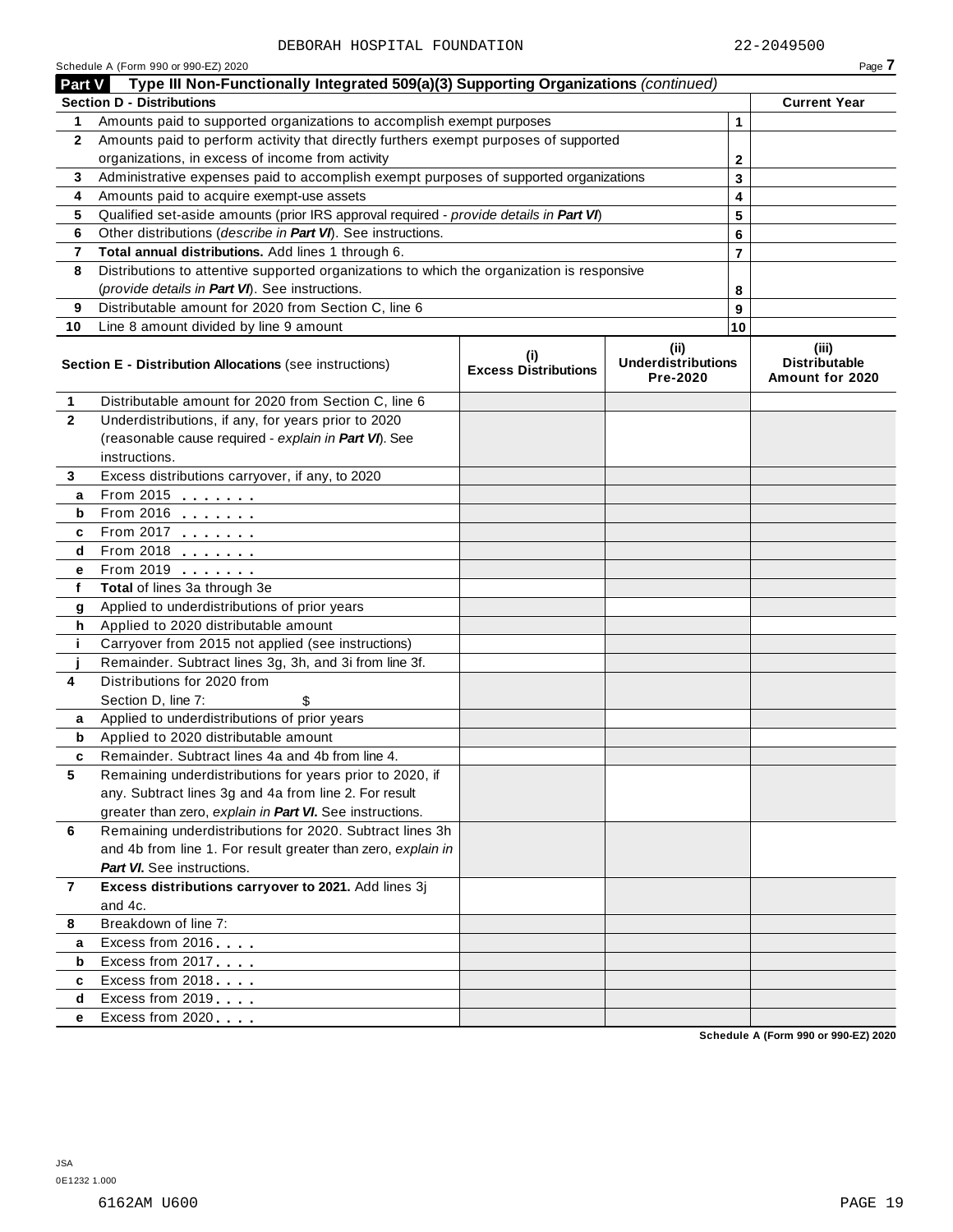**Supplemental Information.** Provide the explanations required by Part II, line 10; Part II, line 17a or 17b; Part **Part VI** III, line 12; Part IV, Section A, lines 1, 2, 3b, 3c, 4b, 4c, 5a, 6, 9a, 9b, 9c, 11a, 11b, and 11c; Part IV, Section B, lines 1 and 2; Part IV, Section C, line 1; Part IV, Section D, lines 2 and 3; Part IV, Section E, lines 1c, 2a, 2b, 3a and 3b; Part V, line 1; Part V, Section B, line 1e; Part V, Section D, lines 5, 6, and 8; and Part V, Section E, lines 2, 5, and 6. Also complete this part for any additional information. (See instructions.)

UNUSUAL GRANTS

THE ORGANIZATION RECEIVED CONTRIBUTIONS:

(1) IN THE AMOUNT OF \$5,000,000 FROM AN INDIVIDUAL IN 2019; AND

(2) IN THE AMOUNT OF \$5,000,000 FROM AN ESTATE IN 2019.

THESE CONTRIBUTIONS WERE CLASSIFIED AS UNUSUAL GRANTS AND EXCLUDED FROM

BOTH THE NUMERATOR AND DENOMINATOR IN THE PUBLIC SUPPORT PERCENTAGE

CALCULATION.

EACH CONTRIBUTION IS UNUSUAL IN NATURE BECAUSE, ACCORDING TO FORM 990, SCHEDULE A INSTRUCTIONS AND IN ACCORDANCE WITH TREASURY REGULATIONS  $$1.509(A)-3(C)(4):$ 

- THEY WERE ATTRACTED BECAUSE OF THE PUBLICLY SUPPORTED NATURE OF THE ORGANIZATION,

- THEY WERE UNUSUAL AND UNEXPECTED BECAUSE OF THE AMOUNTS (NO OTHER INDIVIDUALS OR FOUNDATIONS CONTRIBUTED ANY AMOUNT SIMILAR TO THESE AMOUNTS IN THE FIVE YEAR PERIOD), AND

- THEY ARE LARGE ENOUGH THAT THEY WOULD SIGNIFICANTLY DECREASE THE ORGANIZATION'S PUBLIC SUPPORT PERCENTAGE.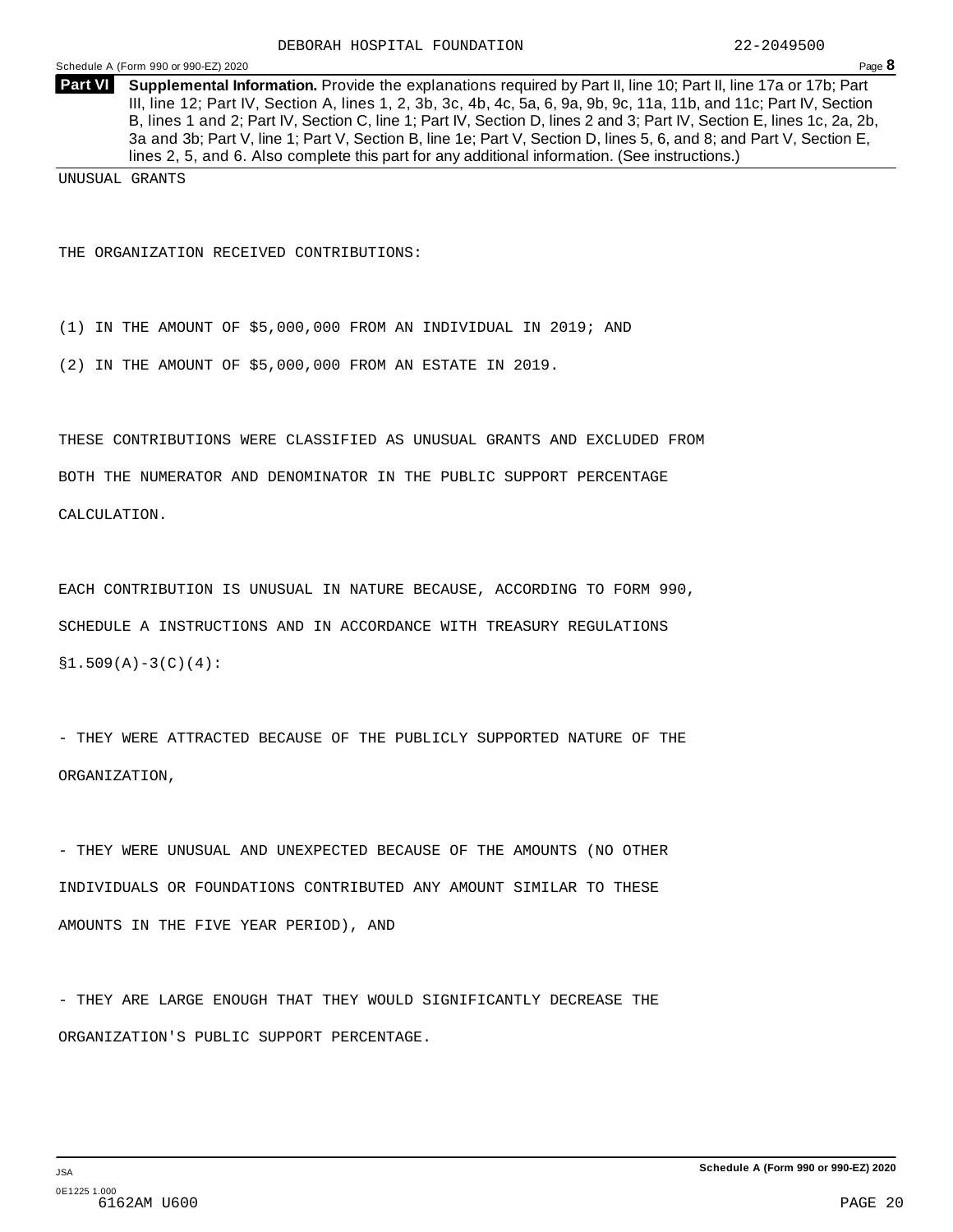ATTACHMENT 1

<span id="page-21-0"></span>Schedule <sup>A</sup> (Form <sup>990</sup> or 990-EZ) <sup>2020</sup> Page **8**

**Supplemental Information.** Provide the explanations required by Part II, line 10; Part II, line 17a or 17b; Part **Part VI** III, line 12; Part IV, Section A, lines 1, 2, 3b, 3c, 4b, 4c, 5a, 6, 9a, 9b, 9c, 11a, 11b, and 11c; Part IV, Section B, lines 1 and 2; Part IV, Section C, line 1; Part IV, Section D, lines 2 and 3; Part IV, Section E, lines 1c, 2a, 2b, 3a and 3b; Part V, line 1; Part V, Section B, line 1e; Part V, Section D, lines 5, 6, and 8; and Part V, Section E, lines 2, 5, and 6. Also complete this part for any additional information. (See instructions.)

|                           | SCHEDULE A, PART II - ORGANIZATIONS RECEIVING ANY UNUSUAL GRANTS FOR |             | 2019                  |  |
|---------------------------|----------------------------------------------------------------------|-------------|-----------------------|--|
| CONTRIBUTOR<br>OF<br>NAME | DATE                                                                 | AMOUNT      | EXPLANATION           |  |
| INDIVIDUAL                | 12/31/2019                                                           | 5,000,000.  | SEE PART IV SUPP INFO |  |
| ESTATE                    | 12/31/2019                                                           | 5,000,000.  | SEE PART IV SUPP INFO |  |
| TOTAL                     |                                                                      | 10,000,000. |                       |  |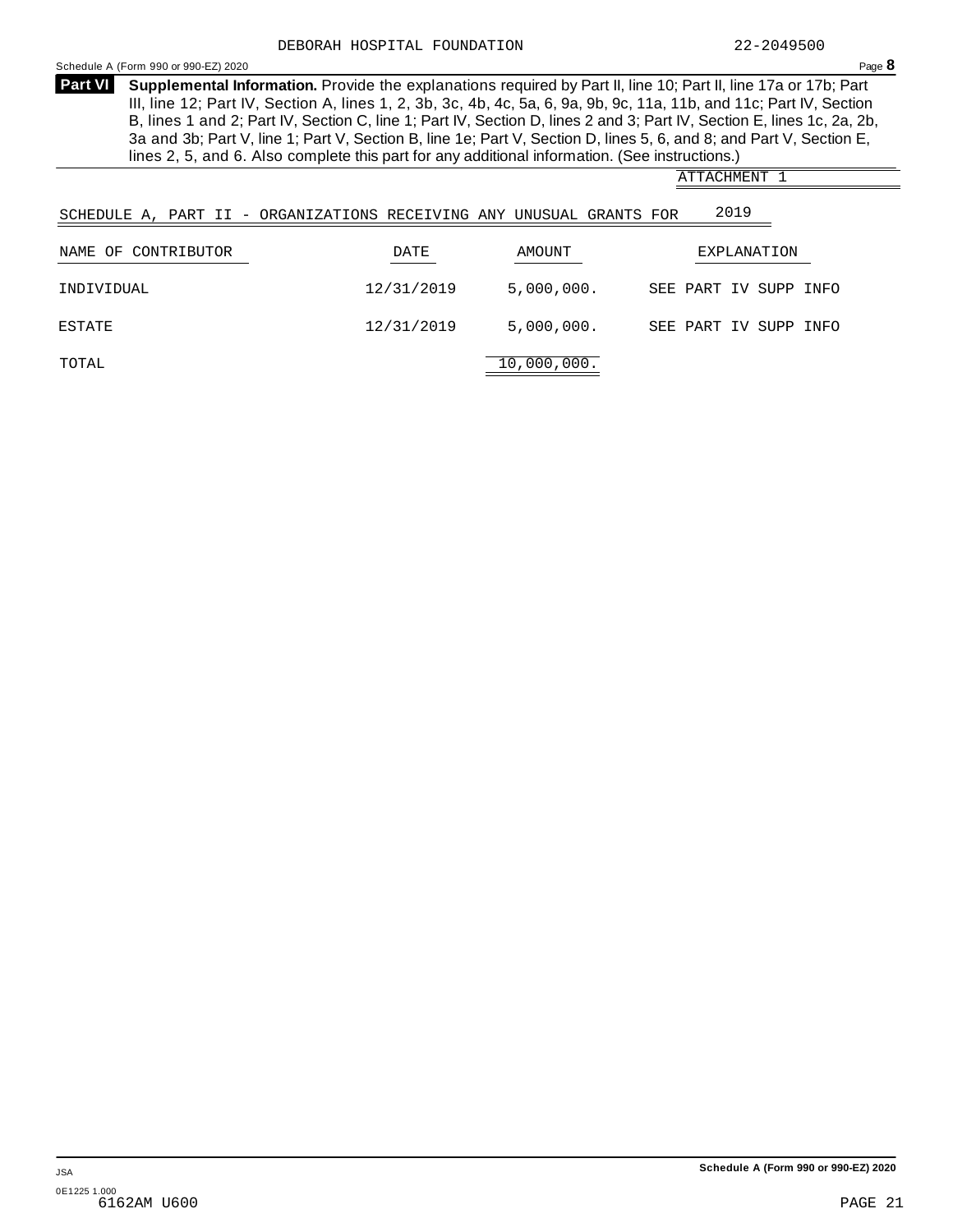| <b>SCHEDULE D</b> |  |
|-------------------|--|
| (Form 990)        |  |

# SCHEDULE D<br>
Supplemental Financial Statements<br>
Form 990)<br>
Part IV, line 6, 7, 8, 9, 10, 11a, 11b, 11c, 11d, 11e, 11f, 12a, or 12b.<br>
Part IV, line 6, 7, 8, 9, 10, 11a, 11b, 11c, 11d, 11e, 11f, 12a, or 12b.

|        |                                            |                                                        |                                                                                                                                                                                                                                                                                                                                                     | Part IV, line 6, 7, 8, 9, 10, 11a, 11b, 11c, 11d, 11e, 11f, 12a, or 12b.                      |                                                |                |                                       |                                                    |           |
|--------|--------------------------------------------|--------------------------------------------------------|-----------------------------------------------------------------------------------------------------------------------------------------------------------------------------------------------------------------------------------------------------------------------------------------------------------------------------------------------------|-----------------------------------------------------------------------------------------------|------------------------------------------------|----------------|---------------------------------------|----------------------------------------------------|-----------|
|        | <b>Internal Revenue Service</b>            | Department of the Treasury<br>Name of the organization |                                                                                                                                                                                                                                                                                                                                                     | Attach to Form 990.<br>Go to www.irs.gov/Form990 for instructions and the latest information. |                                                |                | <b>Employer identification number</b> | <b>Open to Public</b><br><b>Inspection</b>         |           |
|        |                                            |                                                        | DEBORAH HOSPITAL FOUNDATION                                                                                                                                                                                                                                                                                                                         |                                                                                               |                                                |                | 22-2049500                            |                                                    |           |
|        | Part I                                     |                                                        | Organizations Maintaining Donor Advised Funds or Other Similar Funds or Accounts.                                                                                                                                                                                                                                                                   |                                                                                               |                                                |                |                                       |                                                    |           |
|        |                                            |                                                        | Complete if the organization answered "Yes" on Form 990, Part IV, line 6.                                                                                                                                                                                                                                                                           |                                                                                               |                                                |                |                                       |                                                    |           |
|        |                                            |                                                        |                                                                                                                                                                                                                                                                                                                                                     | (a) Donor advised funds                                                                       |                                                |                | (b) Funds and other accounts          |                                                    |           |
|        |                                            |                                                        |                                                                                                                                                                                                                                                                                                                                                     |                                                                                               |                                                |                |                                       |                                                    |           |
| 1      |                                            |                                                        | Total number at end of year entitled as a set of the set of the set of the set of the set of the set of the set of the set of the set of the set of the set of the set of the set of the set of the set of the set of the set                                                                                                                       |                                                                                               |                                                |                |                                       |                                                    |           |
| 2      |                                            |                                                        | Aggregate value of contributions to (during year)                                                                                                                                                                                                                                                                                                   |                                                                                               |                                                |                |                                       |                                                    |           |
| 3      |                                            |                                                        | Aggregate value of grants from (during year)                                                                                                                                                                                                                                                                                                        |                                                                                               |                                                |                |                                       |                                                    |           |
| 4      |                                            |                                                        | Aggregate value at end of year                                                                                                                                                                                                                                                                                                                      |                                                                                               |                                                |                |                                       |                                                    |           |
| 5      |                                            |                                                        | Did the organization inform all donors and donor advisors in writing that the assets held in donor advised                                                                                                                                                                                                                                          |                                                                                               |                                                |                |                                       | Yes                                                | No        |
|        |                                            |                                                        | funds are the organization's property, subject to the organization's exclusive legal control?                                                                                                                                                                                                                                                       |                                                                                               |                                                |                |                                       |                                                    |           |
| 6      |                                            |                                                        | Did the organization inform all grantees, donors, and donor advisors in writing that grant funds can be used                                                                                                                                                                                                                                        |                                                                                               |                                                |                |                                       |                                                    |           |
|        |                                            |                                                        | only for charitable purposes and not for the benefit of the donor or donor advisor, or for any other purpose                                                                                                                                                                                                                                        |                                                                                               |                                                |                |                                       |                                                    |           |
|        |                                            |                                                        |                                                                                                                                                                                                                                                                                                                                                     |                                                                                               |                                                |                |                                       | <b>Yes</b>                                         | No.       |
|        | <b>Part II</b>                             |                                                        | <b>Conservation Easements.</b><br>Complete if the organization answered "Yes" on Form 990, Part IV, line 7.                                                                                                                                                                                                                                         |                                                                                               |                                                |                |                                       |                                                    |           |
| 1      |                                            |                                                        | Purpose(s) of conservation easements held by the organization (check all that apply).                                                                                                                                                                                                                                                               |                                                                                               |                                                |                |                                       |                                                    |           |
|        |                                            |                                                        | Preservation of land for public use (for example, recreation or education)                                                                                                                                                                                                                                                                          |                                                                                               |                                                |                |                                       |                                                    |           |
|        |                                            |                                                        | Protection of natural habitat                                                                                                                                                                                                                                                                                                                       |                                                                                               | Preservation of a certified historic structure |                |                                       | Preservation of a historically important land area |           |
|        |                                            |                                                        |                                                                                                                                                                                                                                                                                                                                                     |                                                                                               |                                                |                |                                       |                                                    |           |
| 2      |                                            |                                                        | Preservation of open space<br>Complete lines 2a through 2d if the organization held a qualified conservation contribution in the form of a conservation                                                                                                                                                                                             |                                                                                               |                                                |                |                                       |                                                    |           |
|        |                                            |                                                        | easement on the last day of the tax year.                                                                                                                                                                                                                                                                                                           |                                                                                               |                                                |                |                                       | Held at the End of the Tax Year                    |           |
|        |                                            |                                                        |                                                                                                                                                                                                                                                                                                                                                     |                                                                                               |                                                | 2a             |                                       |                                                    |           |
| a      |                                            |                                                        |                                                                                                                                                                                                                                                                                                                                                     |                                                                                               |                                                | 2b             |                                       |                                                    |           |
| b      |                                            |                                                        | Total acreage restricted by conservation easements                                                                                                                                                                                                                                                                                                  |                                                                                               |                                                | 2 <sub>c</sub> |                                       |                                                    |           |
| c      |                                            |                                                        | Number of conservation easements on a certified historic structure included in (a)                                                                                                                                                                                                                                                                  |                                                                                               |                                                |                |                                       |                                                    |           |
| d      |                                            |                                                        | Number of conservation easements included in (c) acquired after 7/25/06, and not on a                                                                                                                                                                                                                                                               |                                                                                               |                                                | 2d             |                                       |                                                    |           |
|        |                                            |                                                        |                                                                                                                                                                                                                                                                                                                                                     |                                                                                               |                                                |                |                                       |                                                    |           |
| 3      |                                            |                                                        | Number of conservation easements modified, transferred, released, extinguished, or terminated by the organization during the                                                                                                                                                                                                                        |                                                                                               |                                                |                |                                       |                                                    |           |
|        | tax year $\blacktriangleright$ $\lrcorner$ |                                                        |                                                                                                                                                                                                                                                                                                                                                     |                                                                                               |                                                |                |                                       |                                                    |           |
| 4<br>5 |                                            |                                                        | Number of states where property subject to conservation easement is located ▶ __________                                                                                                                                                                                                                                                            |                                                                                               |                                                |                |                                       |                                                    |           |
|        |                                            |                                                        | Does the organization have a written policy regarding the periodic monitoring, inspection, handling of                                                                                                                                                                                                                                              |                                                                                               |                                                |                |                                       |                                                    |           |
|        |                                            |                                                        | violations, and enforcement of the conservation easements it holds?                                                                                                                                                                                                                                                                                 |                                                                                               |                                                |                |                                       | Yes                                                | <b>No</b> |
| 6      |                                            |                                                        | Staff and volunteer hours devoted to monitoring, inspecting, handling of violations, and enforcing conservation easements during the year                                                                                                                                                                                                           |                                                                                               |                                                |                |                                       |                                                    |           |
| 7      |                                            |                                                        |                                                                                                                                                                                                                                                                                                                                                     |                                                                                               |                                                |                |                                       |                                                    |           |
|        |                                            |                                                        | Amount of expenses incurred in monitoring, inspecting, handling of violations, and enforcing conservation easements during the year                                                                                                                                                                                                                 |                                                                                               |                                                |                |                                       |                                                    |           |
| 8      |                                            |                                                        | Does each conservation easement reported on line 2(d) above satisfy the requirements of section 170(h)(4)(B)(i)                                                                                                                                                                                                                                     |                                                                                               |                                                |                |                                       |                                                    |           |
|        |                                            |                                                        |                                                                                                                                                                                                                                                                                                                                                     |                                                                                               |                                                |                |                                       | <b>Yes</b>                                         | <b>No</b> |
| 9      |                                            |                                                        | In Part XIII, describe how the organization reports conservation easements in its revenue and expense statement and                                                                                                                                                                                                                                 |                                                                                               |                                                |                |                                       |                                                    |           |
|        |                                            |                                                        | balance sheet, and include, if applicable, the text of the footnote to the organization's financial statements that describes the                                                                                                                                                                                                                   |                                                                                               |                                                |                |                                       |                                                    |           |
|        |                                            |                                                        | organization's accounting for conservation easements.                                                                                                                                                                                                                                                                                               |                                                                                               |                                                |                |                                       |                                                    |           |
|        | Part III                                   |                                                        | Organizations Maintaining Collections of Art, Historical Treasures, or Other Similar Assets.                                                                                                                                                                                                                                                        |                                                                                               |                                                |                |                                       |                                                    |           |
|        |                                            |                                                        | Complete if the organization answered "Yes" on Form 990, Part IV, line 8.                                                                                                                                                                                                                                                                           |                                                                                               |                                                |                |                                       |                                                    |           |
|        |                                            |                                                        |                                                                                                                                                                                                                                                                                                                                                     |                                                                                               |                                                |                |                                       |                                                    |           |
| 1a     |                                            |                                                        | If the organization elected, as permitted under FASB ASC 958, not to report in its revenue statement and balance sheet works<br>of art, historical treasures, or other similar assets held for public exhibition, education, or r<br>service, provide in Part XIII the text of the footnote to its financial statements that describes these items. |                                                                                               |                                                |                |                                       |                                                    |           |
| b      |                                            |                                                        | If the organization elected, as permitted under FASB ASC 958, to report in its revenue statement and balance sheet works of<br>art, historical treasures, or other similar assets held for public exhibition, education, or research in furtherance of public service,<br>provide the following amounts relating to these items:                    |                                                                                               |                                                |                |                                       |                                                    |           |
|        |                                            |                                                        |                                                                                                                                                                                                                                                                                                                                                     |                                                                                               |                                                |                |                                       | $\triangleright$ \$                                |           |
|        |                                            |                                                        |                                                                                                                                                                                                                                                                                                                                                     |                                                                                               |                                                |                |                                       | $\triangleright$ \$                                |           |
| 2      |                                            |                                                        | If the organization received or held works of art, historical treasures, or other similar assets for financial gain, provide the                                                                                                                                                                                                                    |                                                                                               |                                                |                |                                       |                                                    |           |
|        |                                            |                                                        | following amounts required to be reported under FASB ASC 958 relating to these items:                                                                                                                                                                                                                                                               |                                                                                               |                                                |                |                                       |                                                    |           |
| а      |                                            |                                                        |                                                                                                                                                                                                                                                                                                                                                     |                                                                                               |                                                |                |                                       | $\triangleright$ \$                                |           |
| b      |                                            |                                                        |                                                                                                                                                                                                                                                                                                                                                     |                                                                                               |                                                |                |                                       | $\triangleright$ \$                                |           |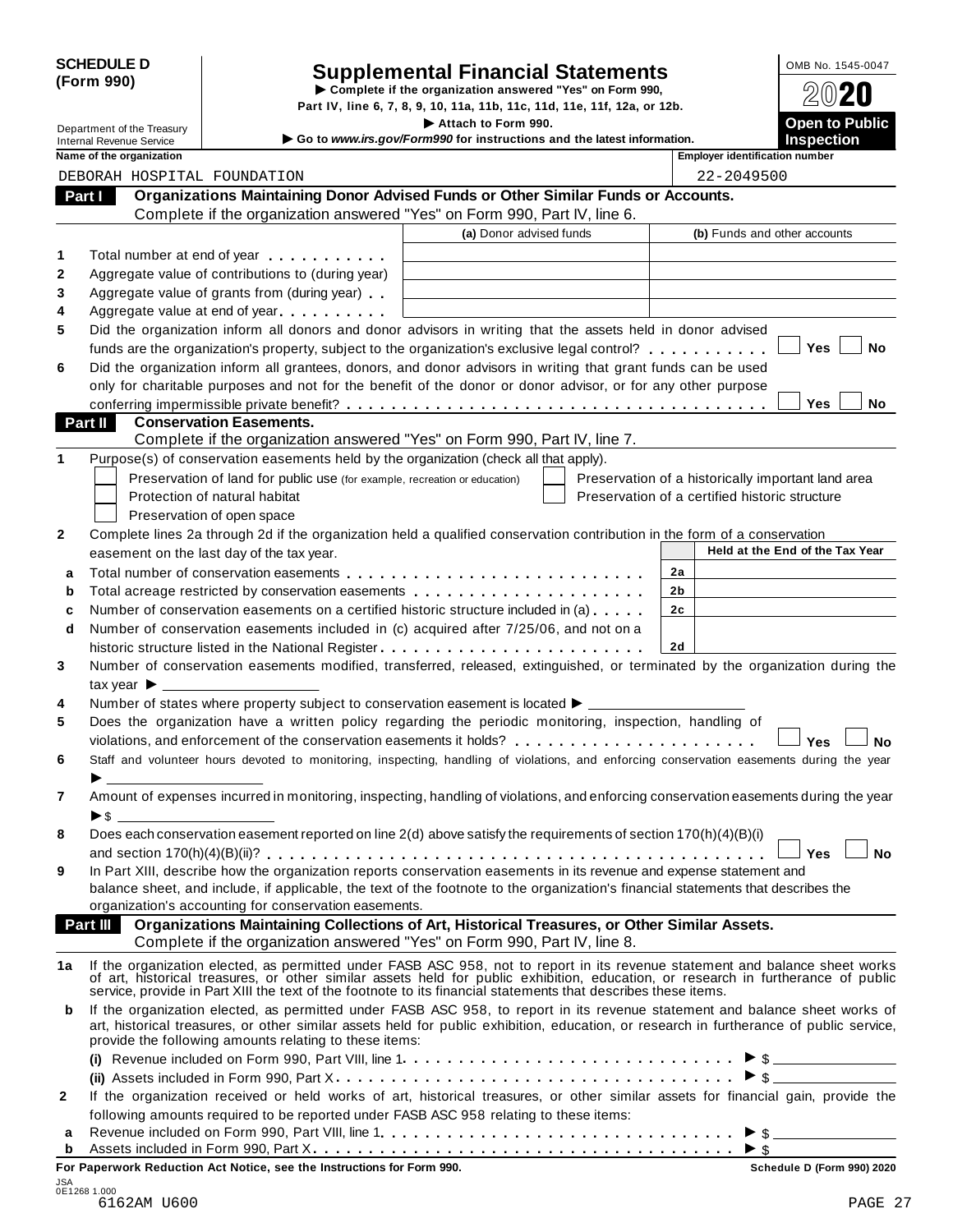| Schedule D (Form 990) 2020<br>Organizations Maintaining Collections of Art, Historical Treasures, or Other Similar Assets (continued)<br>Part III<br>Using the organization's acquisition, accession, and other records, check any of the following that make significant use of its<br>3<br>collection items (check all that apply):<br>Public exhibition<br>Loan or exchange program<br>a<br>Other and the control of the control of the control of the control of the control of the control of the control of the control of the control of the control of the control of the control of the control of the control of th<br>Scholarly research<br>b<br>e<br>Preservation for future generations<br>c<br>Provide a description of the organization's collections and explain how they further the organization's exempt purpose in Part<br>4<br>XIII.<br>5<br>During the year, did the organization solicit or receive donations of art, historical treasures, or other similar<br>assets to be sold to raise funds rather than to be maintained as part of the organization's collection?<br>Yes<br><b>Escrow and Custodial Arrangements.</b><br><b>Part IV</b><br>Complete if the organization answered "Yes" on Form 990, Part IV, line 9, or reported an amount on Form<br>990, Part X, line 21.<br>1a Is the organization an agent, trustee, custodian or other intermediary for contributions or other assets not<br>Yes<br>If "Yes," explain the arrangement in Part XIII and complete the following table:<br>b<br>Amount<br>1c<br>c<br>Additions during the year<br>1 <sub>d</sub><br>1е<br>e<br>1f<br>2a Did the organization include an amount on Form 990, Part X, line 21, for escrow or custodial account liability?<br><b>Yes</b><br>b If "Yes," explain the arrangement in Part XIII. Check here if the explanation has been provided on Part XIII<br><b>Endowment Funds.</b><br><b>Part V</b><br>Complete if the organization answered "Yes" on Form 990, Part IV, line 10.<br>(c) Two years back<br>(d) Three years back<br>(e) Four years back<br>(a) Current year<br>(b) Prior year<br>14,646,728.<br>7,381,294.<br>6,891,863.<br>6,915,366.<br>6,837,817.<br>Beginning of year balance<br>1a<br>6,474,829.<br>1,062,564.<br>Contributions <b>Contributions</b><br>b<br>Net investment earnings, gains,<br>300,594.<br>790,605.<br>$-573, 133.$<br>468,360.<br>92,327.<br>and losses experience and losses<br>1,116,538.<br>491,863.<br>14,778.<br>d Grants or scholarships<br>e Other expenditures for facilities<br>and programs<br>Administrative expenses<br>13,830,784.<br>14,646,728.<br>7,381,294.<br>6,891,863.<br>6,915,366.<br>End of year balance<br>g<br>Provide the estimated percentage of the current year end balance (line 1g, column (a)) held as:<br>2<br>Board designated or quasi-endowment ><br>$\%$<br>a<br>Permanent endowment ><br>%<br>b<br>Term endowment $\blacktriangleright$ 100.0000 %<br>c<br>The percentages on lines 2a, 2b, and 2c should equal 100%.<br>3a Are there endowment funds not in the possession of the organization that are held and administered for the<br>Yes<br>organization by:<br>3a(i)<br> 3a(ii)<br>If "Yes" on line 3a(ii), are the related organizations listed as required on Schedule R?<br>3b<br>Describe in Part XIII the intended uses of the organization's endowment funds.<br>4<br>Land, Buildings, and Equipment.<br><b>Part VI</b> |  | DEBORAH HOSPITAL FOUNDATION |  | 22-2049500 |        |
|--------------------------------------------------------------------------------------------------------------------------------------------------------------------------------------------------------------------------------------------------------------------------------------------------------------------------------------------------------------------------------------------------------------------------------------------------------------------------------------------------------------------------------------------------------------------------------------------------------------------------------------------------------------------------------------------------------------------------------------------------------------------------------------------------------------------------------------------------------------------------------------------------------------------------------------------------------------------------------------------------------------------------------------------------------------------------------------------------------------------------------------------------------------------------------------------------------------------------------------------------------------------------------------------------------------------------------------------------------------------------------------------------------------------------------------------------------------------------------------------------------------------------------------------------------------------------------------------------------------------------------------------------------------------------------------------------------------------------------------------------------------------------------------------------------------------------------------------------------------------------------------------------------------------------------------------------------------------------------------------------------------------------------------------------------------------------------------------------------------------------------------------------------------------------------------------------------------------------------------------------------------------------------------------------------------------------------------------------------------------------------------------------------------------------------------------------------------------------------------------------------------------------------------------------------------------------------------------------------------------------------------------------------------------------------------------------------------------------------------------------------------------------------------------------------------------------------------------------------------------------------------------------------------------------------------------------------------------------------------------------------------------------------------------------------------------------------------------------------------------------------------------------------------------------------------------------------------------------------------------------------------------------------------------------------------------------------------------------------------------------------------------------------------------------------|--|-----------------------------|--|------------|--------|
|                                                                                                                                                                                                                                                                                                                                                                                                                                                                                                                                                                                                                                                                                                                                                                                                                                                                                                                                                                                                                                                                                                                                                                                                                                                                                                                                                                                                                                                                                                                                                                                                                                                                                                                                                                                                                                                                                                                                                                                                                                                                                                                                                                                                                                                                                                                                                                                                                                                                                                                                                                                                                                                                                                                                                                                                                                                                                                                                                                                                                                                                                                                                                                                                                                                                                                                                                                                                                                |  |                             |  |            | Page 2 |
|                                                                                                                                                                                                                                                                                                                                                                                                                                                                                                                                                                                                                                                                                                                                                                                                                                                                                                                                                                                                                                                                                                                                                                                                                                                                                                                                                                                                                                                                                                                                                                                                                                                                                                                                                                                                                                                                                                                                                                                                                                                                                                                                                                                                                                                                                                                                                                                                                                                                                                                                                                                                                                                                                                                                                                                                                                                                                                                                                                                                                                                                                                                                                                                                                                                                                                                                                                                                                                |  |                             |  |            |        |
|                                                                                                                                                                                                                                                                                                                                                                                                                                                                                                                                                                                                                                                                                                                                                                                                                                                                                                                                                                                                                                                                                                                                                                                                                                                                                                                                                                                                                                                                                                                                                                                                                                                                                                                                                                                                                                                                                                                                                                                                                                                                                                                                                                                                                                                                                                                                                                                                                                                                                                                                                                                                                                                                                                                                                                                                                                                                                                                                                                                                                                                                                                                                                                                                                                                                                                                                                                                                                                |  |                             |  |            |        |
|                                                                                                                                                                                                                                                                                                                                                                                                                                                                                                                                                                                                                                                                                                                                                                                                                                                                                                                                                                                                                                                                                                                                                                                                                                                                                                                                                                                                                                                                                                                                                                                                                                                                                                                                                                                                                                                                                                                                                                                                                                                                                                                                                                                                                                                                                                                                                                                                                                                                                                                                                                                                                                                                                                                                                                                                                                                                                                                                                                                                                                                                                                                                                                                                                                                                                                                                                                                                                                |  |                             |  |            |        |
|                                                                                                                                                                                                                                                                                                                                                                                                                                                                                                                                                                                                                                                                                                                                                                                                                                                                                                                                                                                                                                                                                                                                                                                                                                                                                                                                                                                                                                                                                                                                                                                                                                                                                                                                                                                                                                                                                                                                                                                                                                                                                                                                                                                                                                                                                                                                                                                                                                                                                                                                                                                                                                                                                                                                                                                                                                                                                                                                                                                                                                                                                                                                                                                                                                                                                                                                                                                                                                |  |                             |  |            |        |
|                                                                                                                                                                                                                                                                                                                                                                                                                                                                                                                                                                                                                                                                                                                                                                                                                                                                                                                                                                                                                                                                                                                                                                                                                                                                                                                                                                                                                                                                                                                                                                                                                                                                                                                                                                                                                                                                                                                                                                                                                                                                                                                                                                                                                                                                                                                                                                                                                                                                                                                                                                                                                                                                                                                                                                                                                                                                                                                                                                                                                                                                                                                                                                                                                                                                                                                                                                                                                                |  |                             |  |            |        |
|                                                                                                                                                                                                                                                                                                                                                                                                                                                                                                                                                                                                                                                                                                                                                                                                                                                                                                                                                                                                                                                                                                                                                                                                                                                                                                                                                                                                                                                                                                                                                                                                                                                                                                                                                                                                                                                                                                                                                                                                                                                                                                                                                                                                                                                                                                                                                                                                                                                                                                                                                                                                                                                                                                                                                                                                                                                                                                                                                                                                                                                                                                                                                                                                                                                                                                                                                                                                                                |  |                             |  |            |        |
|                                                                                                                                                                                                                                                                                                                                                                                                                                                                                                                                                                                                                                                                                                                                                                                                                                                                                                                                                                                                                                                                                                                                                                                                                                                                                                                                                                                                                                                                                                                                                                                                                                                                                                                                                                                                                                                                                                                                                                                                                                                                                                                                                                                                                                                                                                                                                                                                                                                                                                                                                                                                                                                                                                                                                                                                                                                                                                                                                                                                                                                                                                                                                                                                                                                                                                                                                                                                                                |  |                             |  |            |        |
|                                                                                                                                                                                                                                                                                                                                                                                                                                                                                                                                                                                                                                                                                                                                                                                                                                                                                                                                                                                                                                                                                                                                                                                                                                                                                                                                                                                                                                                                                                                                                                                                                                                                                                                                                                                                                                                                                                                                                                                                                                                                                                                                                                                                                                                                                                                                                                                                                                                                                                                                                                                                                                                                                                                                                                                                                                                                                                                                                                                                                                                                                                                                                                                                                                                                                                                                                                                                                                |  |                             |  |            |        |
|                                                                                                                                                                                                                                                                                                                                                                                                                                                                                                                                                                                                                                                                                                                                                                                                                                                                                                                                                                                                                                                                                                                                                                                                                                                                                                                                                                                                                                                                                                                                                                                                                                                                                                                                                                                                                                                                                                                                                                                                                                                                                                                                                                                                                                                                                                                                                                                                                                                                                                                                                                                                                                                                                                                                                                                                                                                                                                                                                                                                                                                                                                                                                                                                                                                                                                                                                                                                                                |  |                             |  |            |        |
|                                                                                                                                                                                                                                                                                                                                                                                                                                                                                                                                                                                                                                                                                                                                                                                                                                                                                                                                                                                                                                                                                                                                                                                                                                                                                                                                                                                                                                                                                                                                                                                                                                                                                                                                                                                                                                                                                                                                                                                                                                                                                                                                                                                                                                                                                                                                                                                                                                                                                                                                                                                                                                                                                                                                                                                                                                                                                                                                                                                                                                                                                                                                                                                                                                                                                                                                                                                                                                |  |                             |  |            | No     |
|                                                                                                                                                                                                                                                                                                                                                                                                                                                                                                                                                                                                                                                                                                                                                                                                                                                                                                                                                                                                                                                                                                                                                                                                                                                                                                                                                                                                                                                                                                                                                                                                                                                                                                                                                                                                                                                                                                                                                                                                                                                                                                                                                                                                                                                                                                                                                                                                                                                                                                                                                                                                                                                                                                                                                                                                                                                                                                                                                                                                                                                                                                                                                                                                                                                                                                                                                                                                                                |  |                             |  |            |        |
|                                                                                                                                                                                                                                                                                                                                                                                                                                                                                                                                                                                                                                                                                                                                                                                                                                                                                                                                                                                                                                                                                                                                                                                                                                                                                                                                                                                                                                                                                                                                                                                                                                                                                                                                                                                                                                                                                                                                                                                                                                                                                                                                                                                                                                                                                                                                                                                                                                                                                                                                                                                                                                                                                                                                                                                                                                                                                                                                                                                                                                                                                                                                                                                                                                                                                                                                                                                                                                |  |                             |  |            |        |
|                                                                                                                                                                                                                                                                                                                                                                                                                                                                                                                                                                                                                                                                                                                                                                                                                                                                                                                                                                                                                                                                                                                                                                                                                                                                                                                                                                                                                                                                                                                                                                                                                                                                                                                                                                                                                                                                                                                                                                                                                                                                                                                                                                                                                                                                                                                                                                                                                                                                                                                                                                                                                                                                                                                                                                                                                                                                                                                                                                                                                                                                                                                                                                                                                                                                                                                                                                                                                                |  |                             |  |            |        |
|                                                                                                                                                                                                                                                                                                                                                                                                                                                                                                                                                                                                                                                                                                                                                                                                                                                                                                                                                                                                                                                                                                                                                                                                                                                                                                                                                                                                                                                                                                                                                                                                                                                                                                                                                                                                                                                                                                                                                                                                                                                                                                                                                                                                                                                                                                                                                                                                                                                                                                                                                                                                                                                                                                                                                                                                                                                                                                                                                                                                                                                                                                                                                                                                                                                                                                                                                                                                                                |  |                             |  |            |        |
|                                                                                                                                                                                                                                                                                                                                                                                                                                                                                                                                                                                                                                                                                                                                                                                                                                                                                                                                                                                                                                                                                                                                                                                                                                                                                                                                                                                                                                                                                                                                                                                                                                                                                                                                                                                                                                                                                                                                                                                                                                                                                                                                                                                                                                                                                                                                                                                                                                                                                                                                                                                                                                                                                                                                                                                                                                                                                                                                                                                                                                                                                                                                                                                                                                                                                                                                                                                                                                |  |                             |  |            | No     |
|                                                                                                                                                                                                                                                                                                                                                                                                                                                                                                                                                                                                                                                                                                                                                                                                                                                                                                                                                                                                                                                                                                                                                                                                                                                                                                                                                                                                                                                                                                                                                                                                                                                                                                                                                                                                                                                                                                                                                                                                                                                                                                                                                                                                                                                                                                                                                                                                                                                                                                                                                                                                                                                                                                                                                                                                                                                                                                                                                                                                                                                                                                                                                                                                                                                                                                                                                                                                                                |  |                             |  |            |        |
|                                                                                                                                                                                                                                                                                                                                                                                                                                                                                                                                                                                                                                                                                                                                                                                                                                                                                                                                                                                                                                                                                                                                                                                                                                                                                                                                                                                                                                                                                                                                                                                                                                                                                                                                                                                                                                                                                                                                                                                                                                                                                                                                                                                                                                                                                                                                                                                                                                                                                                                                                                                                                                                                                                                                                                                                                                                                                                                                                                                                                                                                                                                                                                                                                                                                                                                                                                                                                                |  |                             |  |            |        |
|                                                                                                                                                                                                                                                                                                                                                                                                                                                                                                                                                                                                                                                                                                                                                                                                                                                                                                                                                                                                                                                                                                                                                                                                                                                                                                                                                                                                                                                                                                                                                                                                                                                                                                                                                                                                                                                                                                                                                                                                                                                                                                                                                                                                                                                                                                                                                                                                                                                                                                                                                                                                                                                                                                                                                                                                                                                                                                                                                                                                                                                                                                                                                                                                                                                                                                                                                                                                                                |  |                             |  |            |        |
|                                                                                                                                                                                                                                                                                                                                                                                                                                                                                                                                                                                                                                                                                                                                                                                                                                                                                                                                                                                                                                                                                                                                                                                                                                                                                                                                                                                                                                                                                                                                                                                                                                                                                                                                                                                                                                                                                                                                                                                                                                                                                                                                                                                                                                                                                                                                                                                                                                                                                                                                                                                                                                                                                                                                                                                                                                                                                                                                                                                                                                                                                                                                                                                                                                                                                                                                                                                                                                |  |                             |  |            |        |
|                                                                                                                                                                                                                                                                                                                                                                                                                                                                                                                                                                                                                                                                                                                                                                                                                                                                                                                                                                                                                                                                                                                                                                                                                                                                                                                                                                                                                                                                                                                                                                                                                                                                                                                                                                                                                                                                                                                                                                                                                                                                                                                                                                                                                                                                                                                                                                                                                                                                                                                                                                                                                                                                                                                                                                                                                                                                                                                                                                                                                                                                                                                                                                                                                                                                                                                                                                                                                                |  |                             |  |            |        |
|                                                                                                                                                                                                                                                                                                                                                                                                                                                                                                                                                                                                                                                                                                                                                                                                                                                                                                                                                                                                                                                                                                                                                                                                                                                                                                                                                                                                                                                                                                                                                                                                                                                                                                                                                                                                                                                                                                                                                                                                                                                                                                                                                                                                                                                                                                                                                                                                                                                                                                                                                                                                                                                                                                                                                                                                                                                                                                                                                                                                                                                                                                                                                                                                                                                                                                                                                                                                                                |  |                             |  |            |        |
|                                                                                                                                                                                                                                                                                                                                                                                                                                                                                                                                                                                                                                                                                                                                                                                                                                                                                                                                                                                                                                                                                                                                                                                                                                                                                                                                                                                                                                                                                                                                                                                                                                                                                                                                                                                                                                                                                                                                                                                                                                                                                                                                                                                                                                                                                                                                                                                                                                                                                                                                                                                                                                                                                                                                                                                                                                                                                                                                                                                                                                                                                                                                                                                                                                                                                                                                                                                                                                |  |                             |  |            | No     |
|                                                                                                                                                                                                                                                                                                                                                                                                                                                                                                                                                                                                                                                                                                                                                                                                                                                                                                                                                                                                                                                                                                                                                                                                                                                                                                                                                                                                                                                                                                                                                                                                                                                                                                                                                                                                                                                                                                                                                                                                                                                                                                                                                                                                                                                                                                                                                                                                                                                                                                                                                                                                                                                                                                                                                                                                                                                                                                                                                                                                                                                                                                                                                                                                                                                                                                                                                                                                                                |  |                             |  |            |        |
|                                                                                                                                                                                                                                                                                                                                                                                                                                                                                                                                                                                                                                                                                                                                                                                                                                                                                                                                                                                                                                                                                                                                                                                                                                                                                                                                                                                                                                                                                                                                                                                                                                                                                                                                                                                                                                                                                                                                                                                                                                                                                                                                                                                                                                                                                                                                                                                                                                                                                                                                                                                                                                                                                                                                                                                                                                                                                                                                                                                                                                                                                                                                                                                                                                                                                                                                                                                                                                |  |                             |  |            |        |
|                                                                                                                                                                                                                                                                                                                                                                                                                                                                                                                                                                                                                                                                                                                                                                                                                                                                                                                                                                                                                                                                                                                                                                                                                                                                                                                                                                                                                                                                                                                                                                                                                                                                                                                                                                                                                                                                                                                                                                                                                                                                                                                                                                                                                                                                                                                                                                                                                                                                                                                                                                                                                                                                                                                                                                                                                                                                                                                                                                                                                                                                                                                                                                                                                                                                                                                                                                                                                                |  |                             |  |            |        |
|                                                                                                                                                                                                                                                                                                                                                                                                                                                                                                                                                                                                                                                                                                                                                                                                                                                                                                                                                                                                                                                                                                                                                                                                                                                                                                                                                                                                                                                                                                                                                                                                                                                                                                                                                                                                                                                                                                                                                                                                                                                                                                                                                                                                                                                                                                                                                                                                                                                                                                                                                                                                                                                                                                                                                                                                                                                                                                                                                                                                                                                                                                                                                                                                                                                                                                                                                                                                                                |  |                             |  |            |        |
|                                                                                                                                                                                                                                                                                                                                                                                                                                                                                                                                                                                                                                                                                                                                                                                                                                                                                                                                                                                                                                                                                                                                                                                                                                                                                                                                                                                                                                                                                                                                                                                                                                                                                                                                                                                                                                                                                                                                                                                                                                                                                                                                                                                                                                                                                                                                                                                                                                                                                                                                                                                                                                                                                                                                                                                                                                                                                                                                                                                                                                                                                                                                                                                                                                                                                                                                                                                                                                |  |                             |  |            |        |
|                                                                                                                                                                                                                                                                                                                                                                                                                                                                                                                                                                                                                                                                                                                                                                                                                                                                                                                                                                                                                                                                                                                                                                                                                                                                                                                                                                                                                                                                                                                                                                                                                                                                                                                                                                                                                                                                                                                                                                                                                                                                                                                                                                                                                                                                                                                                                                                                                                                                                                                                                                                                                                                                                                                                                                                                                                                                                                                                                                                                                                                                                                                                                                                                                                                                                                                                                                                                                                |  |                             |  |            |        |
|                                                                                                                                                                                                                                                                                                                                                                                                                                                                                                                                                                                                                                                                                                                                                                                                                                                                                                                                                                                                                                                                                                                                                                                                                                                                                                                                                                                                                                                                                                                                                                                                                                                                                                                                                                                                                                                                                                                                                                                                                                                                                                                                                                                                                                                                                                                                                                                                                                                                                                                                                                                                                                                                                                                                                                                                                                                                                                                                                                                                                                                                                                                                                                                                                                                                                                                                                                                                                                |  |                             |  |            |        |
|                                                                                                                                                                                                                                                                                                                                                                                                                                                                                                                                                                                                                                                                                                                                                                                                                                                                                                                                                                                                                                                                                                                                                                                                                                                                                                                                                                                                                                                                                                                                                                                                                                                                                                                                                                                                                                                                                                                                                                                                                                                                                                                                                                                                                                                                                                                                                                                                                                                                                                                                                                                                                                                                                                                                                                                                                                                                                                                                                                                                                                                                                                                                                                                                                                                                                                                                                                                                                                |  |                             |  |            |        |
|                                                                                                                                                                                                                                                                                                                                                                                                                                                                                                                                                                                                                                                                                                                                                                                                                                                                                                                                                                                                                                                                                                                                                                                                                                                                                                                                                                                                                                                                                                                                                                                                                                                                                                                                                                                                                                                                                                                                                                                                                                                                                                                                                                                                                                                                                                                                                                                                                                                                                                                                                                                                                                                                                                                                                                                                                                                                                                                                                                                                                                                                                                                                                                                                                                                                                                                                                                                                                                |  |                             |  |            |        |
|                                                                                                                                                                                                                                                                                                                                                                                                                                                                                                                                                                                                                                                                                                                                                                                                                                                                                                                                                                                                                                                                                                                                                                                                                                                                                                                                                                                                                                                                                                                                                                                                                                                                                                                                                                                                                                                                                                                                                                                                                                                                                                                                                                                                                                                                                                                                                                                                                                                                                                                                                                                                                                                                                                                                                                                                                                                                                                                                                                                                                                                                                                                                                                                                                                                                                                                                                                                                                                |  |                             |  |            |        |
|                                                                                                                                                                                                                                                                                                                                                                                                                                                                                                                                                                                                                                                                                                                                                                                                                                                                                                                                                                                                                                                                                                                                                                                                                                                                                                                                                                                                                                                                                                                                                                                                                                                                                                                                                                                                                                                                                                                                                                                                                                                                                                                                                                                                                                                                                                                                                                                                                                                                                                                                                                                                                                                                                                                                                                                                                                                                                                                                                                                                                                                                                                                                                                                                                                                                                                                                                                                                                                |  |                             |  |            |        |
|                                                                                                                                                                                                                                                                                                                                                                                                                                                                                                                                                                                                                                                                                                                                                                                                                                                                                                                                                                                                                                                                                                                                                                                                                                                                                                                                                                                                                                                                                                                                                                                                                                                                                                                                                                                                                                                                                                                                                                                                                                                                                                                                                                                                                                                                                                                                                                                                                                                                                                                                                                                                                                                                                                                                                                                                                                                                                                                                                                                                                                                                                                                                                                                                                                                                                                                                                                                                                                |  |                             |  |            |        |
|                                                                                                                                                                                                                                                                                                                                                                                                                                                                                                                                                                                                                                                                                                                                                                                                                                                                                                                                                                                                                                                                                                                                                                                                                                                                                                                                                                                                                                                                                                                                                                                                                                                                                                                                                                                                                                                                                                                                                                                                                                                                                                                                                                                                                                                                                                                                                                                                                                                                                                                                                                                                                                                                                                                                                                                                                                                                                                                                                                                                                                                                                                                                                                                                                                                                                                                                                                                                                                |  |                             |  |            |        |
|                                                                                                                                                                                                                                                                                                                                                                                                                                                                                                                                                                                                                                                                                                                                                                                                                                                                                                                                                                                                                                                                                                                                                                                                                                                                                                                                                                                                                                                                                                                                                                                                                                                                                                                                                                                                                                                                                                                                                                                                                                                                                                                                                                                                                                                                                                                                                                                                                                                                                                                                                                                                                                                                                                                                                                                                                                                                                                                                                                                                                                                                                                                                                                                                                                                                                                                                                                                                                                |  |                             |  |            |        |
|                                                                                                                                                                                                                                                                                                                                                                                                                                                                                                                                                                                                                                                                                                                                                                                                                                                                                                                                                                                                                                                                                                                                                                                                                                                                                                                                                                                                                                                                                                                                                                                                                                                                                                                                                                                                                                                                                                                                                                                                                                                                                                                                                                                                                                                                                                                                                                                                                                                                                                                                                                                                                                                                                                                                                                                                                                                                                                                                                                                                                                                                                                                                                                                                                                                                                                                                                                                                                                |  |                             |  |            |        |
|                                                                                                                                                                                                                                                                                                                                                                                                                                                                                                                                                                                                                                                                                                                                                                                                                                                                                                                                                                                                                                                                                                                                                                                                                                                                                                                                                                                                                                                                                                                                                                                                                                                                                                                                                                                                                                                                                                                                                                                                                                                                                                                                                                                                                                                                                                                                                                                                                                                                                                                                                                                                                                                                                                                                                                                                                                                                                                                                                                                                                                                                                                                                                                                                                                                                                                                                                                                                                                |  |                             |  |            |        |
|                                                                                                                                                                                                                                                                                                                                                                                                                                                                                                                                                                                                                                                                                                                                                                                                                                                                                                                                                                                                                                                                                                                                                                                                                                                                                                                                                                                                                                                                                                                                                                                                                                                                                                                                                                                                                                                                                                                                                                                                                                                                                                                                                                                                                                                                                                                                                                                                                                                                                                                                                                                                                                                                                                                                                                                                                                                                                                                                                                                                                                                                                                                                                                                                                                                                                                                                                                                                                                |  |                             |  |            |        |
|                                                                                                                                                                                                                                                                                                                                                                                                                                                                                                                                                                                                                                                                                                                                                                                                                                                                                                                                                                                                                                                                                                                                                                                                                                                                                                                                                                                                                                                                                                                                                                                                                                                                                                                                                                                                                                                                                                                                                                                                                                                                                                                                                                                                                                                                                                                                                                                                                                                                                                                                                                                                                                                                                                                                                                                                                                                                                                                                                                                                                                                                                                                                                                                                                                                                                                                                                                                                                                |  |                             |  |            |        |
|                                                                                                                                                                                                                                                                                                                                                                                                                                                                                                                                                                                                                                                                                                                                                                                                                                                                                                                                                                                                                                                                                                                                                                                                                                                                                                                                                                                                                                                                                                                                                                                                                                                                                                                                                                                                                                                                                                                                                                                                                                                                                                                                                                                                                                                                                                                                                                                                                                                                                                                                                                                                                                                                                                                                                                                                                                                                                                                                                                                                                                                                                                                                                                                                                                                                                                                                                                                                                                |  |                             |  |            |        |
|                                                                                                                                                                                                                                                                                                                                                                                                                                                                                                                                                                                                                                                                                                                                                                                                                                                                                                                                                                                                                                                                                                                                                                                                                                                                                                                                                                                                                                                                                                                                                                                                                                                                                                                                                                                                                                                                                                                                                                                                                                                                                                                                                                                                                                                                                                                                                                                                                                                                                                                                                                                                                                                                                                                                                                                                                                                                                                                                                                                                                                                                                                                                                                                                                                                                                                                                                                                                                                |  |                             |  |            |        |
|                                                                                                                                                                                                                                                                                                                                                                                                                                                                                                                                                                                                                                                                                                                                                                                                                                                                                                                                                                                                                                                                                                                                                                                                                                                                                                                                                                                                                                                                                                                                                                                                                                                                                                                                                                                                                                                                                                                                                                                                                                                                                                                                                                                                                                                                                                                                                                                                                                                                                                                                                                                                                                                                                                                                                                                                                                                                                                                                                                                                                                                                                                                                                                                                                                                                                                                                                                                                                                |  |                             |  |            | No     |
|                                                                                                                                                                                                                                                                                                                                                                                                                                                                                                                                                                                                                                                                                                                                                                                                                                                                                                                                                                                                                                                                                                                                                                                                                                                                                                                                                                                                                                                                                                                                                                                                                                                                                                                                                                                                                                                                                                                                                                                                                                                                                                                                                                                                                                                                                                                                                                                                                                                                                                                                                                                                                                                                                                                                                                                                                                                                                                                                                                                                                                                                                                                                                                                                                                                                                                                                                                                                                                |  |                             |  |            | Χ      |
|                                                                                                                                                                                                                                                                                                                                                                                                                                                                                                                                                                                                                                                                                                                                                                                                                                                                                                                                                                                                                                                                                                                                                                                                                                                                                                                                                                                                                                                                                                                                                                                                                                                                                                                                                                                                                                                                                                                                                                                                                                                                                                                                                                                                                                                                                                                                                                                                                                                                                                                                                                                                                                                                                                                                                                                                                                                                                                                                                                                                                                                                                                                                                                                                                                                                                                                                                                                                                                |  |                             |  |            | Χ      |
|                                                                                                                                                                                                                                                                                                                                                                                                                                                                                                                                                                                                                                                                                                                                                                                                                                                                                                                                                                                                                                                                                                                                                                                                                                                                                                                                                                                                                                                                                                                                                                                                                                                                                                                                                                                                                                                                                                                                                                                                                                                                                                                                                                                                                                                                                                                                                                                                                                                                                                                                                                                                                                                                                                                                                                                                                                                                                                                                                                                                                                                                                                                                                                                                                                                                                                                                                                                                                                |  |                             |  |            |        |
|                                                                                                                                                                                                                                                                                                                                                                                                                                                                                                                                                                                                                                                                                                                                                                                                                                                                                                                                                                                                                                                                                                                                                                                                                                                                                                                                                                                                                                                                                                                                                                                                                                                                                                                                                                                                                                                                                                                                                                                                                                                                                                                                                                                                                                                                                                                                                                                                                                                                                                                                                                                                                                                                                                                                                                                                                                                                                                                                                                                                                                                                                                                                                                                                                                                                                                                                                                                                                                |  |                             |  |            |        |
| Complete if the organization answered "Yes" on Form 990, Part IV, line 11a. See Form 990, Part X, line 10.                                                                                                                                                                                                                                                                                                                                                                                                                                                                                                                                                                                                                                                                                                                                                                                                                                                                                                                                                                                                                                                                                                                                                                                                                                                                                                                                                                                                                                                                                                                                                                                                                                                                                                                                                                                                                                                                                                                                                                                                                                                                                                                                                                                                                                                                                                                                                                                                                                                                                                                                                                                                                                                                                                                                                                                                                                                                                                                                                                                                                                                                                                                                                                                                                                                                                                                     |  |                             |  |            |        |
| Description of property<br>(a) Cost or other basis<br>(b) Cost or other basis<br>(c) Accumulated<br>(d) Book value                                                                                                                                                                                                                                                                                                                                                                                                                                                                                                                                                                                                                                                                                                                                                                                                                                                                                                                                                                                                                                                                                                                                                                                                                                                                                                                                                                                                                                                                                                                                                                                                                                                                                                                                                                                                                                                                                                                                                                                                                                                                                                                                                                                                                                                                                                                                                                                                                                                                                                                                                                                                                                                                                                                                                                                                                                                                                                                                                                                                                                                                                                                                                                                                                                                                                                             |  |                             |  |            |        |
| (investment)<br>(other)<br>depreciation                                                                                                                                                                                                                                                                                                                                                                                                                                                                                                                                                                                                                                                                                                                                                                                                                                                                                                                                                                                                                                                                                                                                                                                                                                                                                                                                                                                                                                                                                                                                                                                                                                                                                                                                                                                                                                                                                                                                                                                                                                                                                                                                                                                                                                                                                                                                                                                                                                                                                                                                                                                                                                                                                                                                                                                                                                                                                                                                                                                                                                                                                                                                                                                                                                                                                                                                                                                        |  |                             |  |            |        |
| 553,516.<br>553,516.<br>$Land.$<br>1 a                                                                                                                                                                                                                                                                                                                                                                                                                                                                                                                                                                                                                                                                                                                                                                                                                                                                                                                                                                                                                                                                                                                                                                                                                                                                                                                                                                                                                                                                                                                                                                                                                                                                                                                                                                                                                                                                                                                                                                                                                                                                                                                                                                                                                                                                                                                                                                                                                                                                                                                                                                                                                                                                                                                                                                                                                                                                                                                                                                                                                                                                                                                                                                                                                                                                                                                                                                                         |  |                             |  |            |        |
| 3,560,368.<br>857,386.<br>2,702,982.<br>b                                                                                                                                                                                                                                                                                                                                                                                                                                                                                                                                                                                                                                                                                                                                                                                                                                                                                                                                                                                                                                                                                                                                                                                                                                                                                                                                                                                                                                                                                                                                                                                                                                                                                                                                                                                                                                                                                                                                                                                                                                                                                                                                                                                                                                                                                                                                                                                                                                                                                                                                                                                                                                                                                                                                                                                                                                                                                                                                                                                                                                                                                                                                                                                                                                                                                                                                                                                      |  |                             |  |            |        |
| Leasehold improvements entitled and the set of the set of the set of the set of the set of the set of the set o<br>с                                                                                                                                                                                                                                                                                                                                                                                                                                                                                                                                                                                                                                                                                                                                                                                                                                                                                                                                                                                                                                                                                                                                                                                                                                                                                                                                                                                                                                                                                                                                                                                                                                                                                                                                                                                                                                                                                                                                                                                                                                                                                                                                                                                                                                                                                                                                                                                                                                                                                                                                                                                                                                                                                                                                                                                                                                                                                                                                                                                                                                                                                                                                                                                                                                                                                                           |  |                             |  |            |        |
| 608,906.<br>490,887<br>118,019.<br>Equipment<br>d                                                                                                                                                                                                                                                                                                                                                                                                                                                                                                                                                                                                                                                                                                                                                                                                                                                                                                                                                                                                                                                                                                                                                                                                                                                                                                                                                                                                                                                                                                                                                                                                                                                                                                                                                                                                                                                                                                                                                                                                                                                                                                                                                                                                                                                                                                                                                                                                                                                                                                                                                                                                                                                                                                                                                                                                                                                                                                                                                                                                                                                                                                                                                                                                                                                                                                                                                                              |  |                             |  |            |        |
| 74,884.<br>73,089.<br>е                                                                                                                                                                                                                                                                                                                                                                                                                                                                                                                                                                                                                                                                                                                                                                                                                                                                                                                                                                                                                                                                                                                                                                                                                                                                                                                                                                                                                                                                                                                                                                                                                                                                                                                                                                                                                                                                                                                                                                                                                                                                                                                                                                                                                                                                                                                                                                                                                                                                                                                                                                                                                                                                                                                                                                                                                                                                                                                                                                                                                                                                                                                                                                                                                                                                                                                                                                                                        |  |                             |  |            | 1,795. |
| Total. Add lines 1a through 1e. (Column (d) must equal Form 990, Part X, column (B), line 10c.).<br>1,530,716.                                                                                                                                                                                                                                                                                                                                                                                                                                                                                                                                                                                                                                                                                                                                                                                                                                                                                                                                                                                                                                                                                                                                                                                                                                                                                                                                                                                                                                                                                                                                                                                                                                                                                                                                                                                                                                                                                                                                                                                                                                                                                                                                                                                                                                                                                                                                                                                                                                                                                                                                                                                                                                                                                                                                                                                                                                                                                                                                                                                                                                                                                                                                                                                                                                                                                                                 |  |                             |  |            |        |

**Schedule D (Form 990) 2020**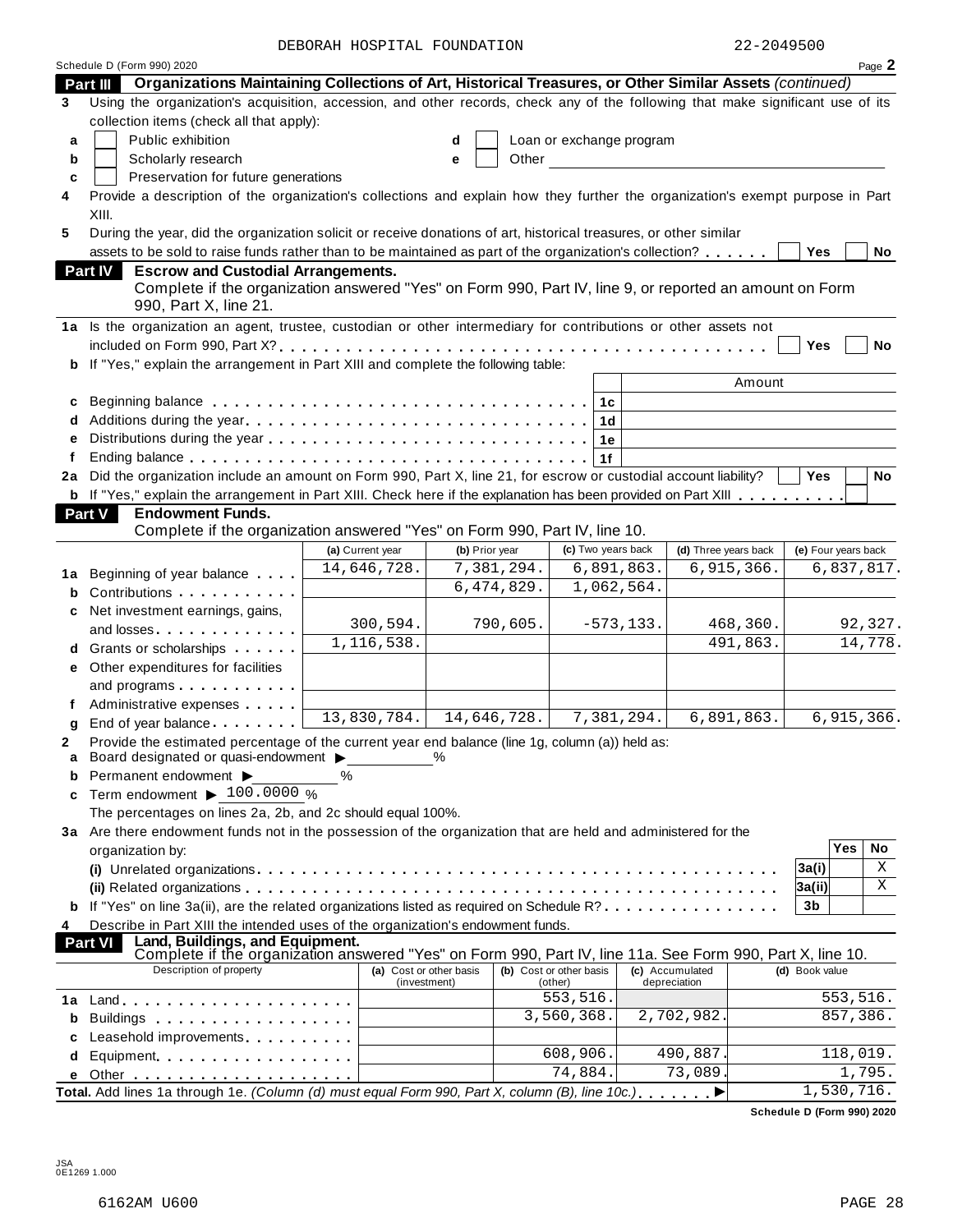#### Schedule <sup>D</sup> (Form 990) <sup>2020</sup> Page **3 Investments - Other Securities. Part VII** Investments - Other Securities.<br>Complete if the organization answered "Yes" on Form 990, Part IV, line 11b. See Form 990, Part X, line 12. **(a)** Description of security or category (including name of security) **(b)** Book value **(c)** Method of valuation: Cost or end-of-year market value (1) Financial derivatives **manual manual manual memory of manual memory of**  $(1)$ **(2)** Closely held equity interests **(3)** Other (A) (B) (C) (D) (E) (F) (G) (H) **Fotal.** *(Column (b) must equal Form 990, Part X, col. (B) line 12.)* **h Part VIII Investments - Program Related. Investments - Program Related.** Complete if the organization answered "Yes" on Form 990, Part IV, line 11c. See Form 990, Part X, line 13. **(a)** Description of investment **(b)** Book value **(c)** Method of valuation: Cost or end-of-year market value **(1) (2) (3) (4) (5) (6) (7) (8) (9) Total.** *(Column (b) must equal Form 990, Part X, col. (B) line 13.)* m I **Other Assets.** Complete if the organization answered "Yes" on Form 990, Part IV, line 11d. See Form 990, Part X, line 15. **Part IX (a)** Description **(b)** Book value **(1) (2) (3) (4) (5) (6) (7) (8) (9) Total.** *(Column (b) must equal Form 990, Part X, col. (B) line 15.)* m m m m m m m m m m m m m m m m m m m m m m m m m m I **Other Liabilities.** Complete if the organization answered "Yes" on Form 990, Part IV, line 11e or 11f. See Form 990, Part X, line 25. **Part X 1. (a)** Description of liability **(b)** Book value (1) (2) (3) (4) (5) (6) (7) (8) (9) Federal income taxes **Total.** *(Column (b) must* equal *Form* 990, *Part*  $X$ , *col.*  $(B)$  *line* 25.) **matrical**  $\cdots$   $\cdots$   $\cdots$   $\cdots$   $\cdots$   $\cdots$   $\cdots$   $\cdots$   $\cdots$   $\cdots$ CASH & CASH EQUIV.; LTD USE 6,317,587. FMV FIXED INCOME SEC; LTD USE  $4,966,024$ . EQUITY SECURITIES; LTD USE 8,397,385. FMV INTEREST IN PERPETUAL TRUST 6,633,100. FMV ACCRUED INT REC; LIMITED USE  $20,082$ . FMV 26,334,178. DUE TO AFFILIATE 4,283,448. ANNUITY & LIFE INCOME RESERVE 2, 205, 225. 6,488,673.

**2.** Liability for uncertain tax positions. In Part XIII, provide the text of the footnote to the organization's financial statements that reports the organization's liability for uncertain tax positions under FASB ASC 740. Check here if the text of the footnote has been provided in Part XIII

X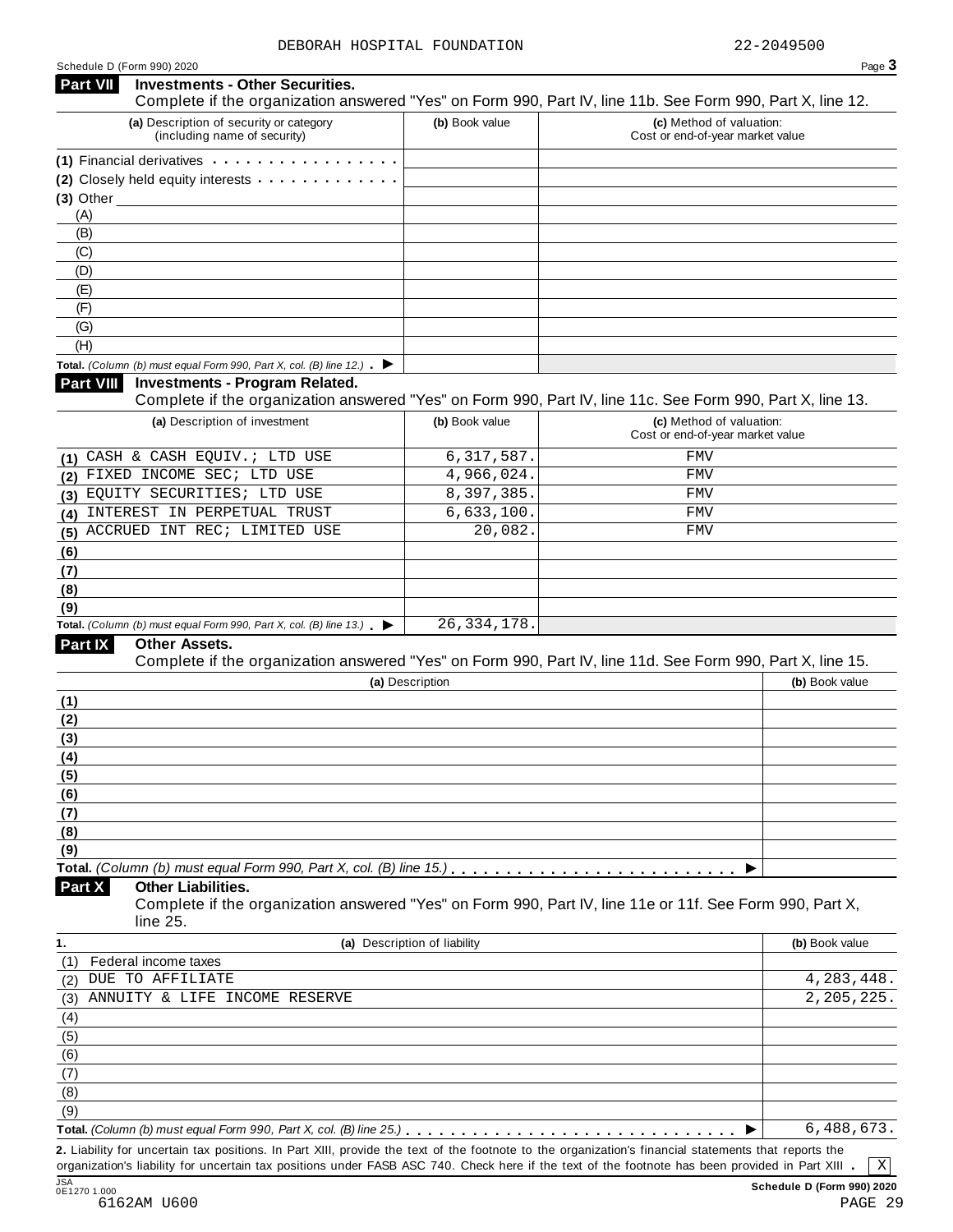| DEBORAH HOSPITAL FOUNDATION |  |  |  |
|-----------------------------|--|--|--|
|-----------------------------|--|--|--|

|                   | Schedule D (Form 990) 2020                                                                                                                                                       |              | Page 4                    |
|-------------------|----------------------------------------------------------------------------------------------------------------------------------------------------------------------------------|--------------|---------------------------|
|                   | Part XI<br>Reconciliation of Revenue per Audited Financial Statements With Revenue per Return.                                                                                   |              |                           |
| 1                 | Complete if the organization answered "Yes" on Form 990, Part IV, line 12a.<br>Total revenue, gains, and other support per audited financial statements                          | $\mathbf{1}$ | 4,922,545.                |
| $\mathbf{2}$      | Amounts included on line 1 but not on Form 990, Part VIII, line 12:                                                                                                              |              |                           |
|                   | 787,904.<br>2a                                                                                                                                                                   |              |                           |
| a                 | Net unrealized gains (losses) on investments<br>2 <sub>b</sub>                                                                                                                   |              |                           |
| b                 | 2c                                                                                                                                                                               |              |                           |
| c                 | Recoveries of prior year grants                                                                                                                                                  |              |                           |
| d                 |                                                                                                                                                                                  |              | 787,904.                  |
| е                 |                                                                                                                                                                                  | 2e           | $\overline{4,134,641}.$   |
| 3                 |                                                                                                                                                                                  | 3            |                           |
| 4                 | Amounts included on Form 990, Part VIII, line 12, but not on line 1:                                                                                                             |              |                           |
| a                 | 9,109.<br>Investment expenses not included on Form 990, Part VIII, line 7b $\boxed{4a}$                                                                                          |              |                           |
| b                 | 4,441,451.<br>4 <sub>b</sub>                                                                                                                                                     |              |                           |
| C                 |                                                                                                                                                                                  | 4c           | 4,450,560.                |
| 5.                | Total revenue. Add lines 3 and 4c. (This must equal Form 990, Part I, line 12.)                                                                                                  | 5            | 8,585,201.                |
|                   | Reconciliation of Expenses per Audited Financial Statements With Expenses per Return.<br>Part XII<br>Complete if the organization answered "Yes" on Form 990, Part IV, line 12a. |              |                           |
| 1                 |                                                                                                                                                                                  | $\mathbf{1}$ | 6, 137, 933.              |
| 2                 | Amounts included on line 1 but not on Form 990, Part IX, line 25:                                                                                                                |              |                           |
| a                 | 2a                                                                                                                                                                               |              |                           |
| b                 | 2 <sub>b</sub>                                                                                                                                                                   |              |                           |
| C                 | 2c                                                                                                                                                                               |              |                           |
| d                 |                                                                                                                                                                                  |              |                           |
| e                 |                                                                                                                                                                                  | 2e           |                           |
|                   |                                                                                                                                                                                  | 3            | 6, 137, 933.              |
|                   |                                                                                                                                                                                  |              |                           |
|                   |                                                                                                                                                                                  |              |                           |
|                   | Amounts included on Form 990, Part IX, line 25, but not on line 1:                                                                                                               |              |                           |
| a                 | 9,109.<br>4a<br>Investment expenses not included on Form 990, Part VIII, line 7b                                                                                                 |              |                           |
| b                 | 4,441,451.                                                                                                                                                                       |              |                           |
| 3<br>4<br>c<br>5. | Total expenses. Add lines 3 and 4c. (This must equal Form 990, Part I, line 18.).                                                                                                | 4c<br>5      | 4,450,560.<br>10,588,493. |

2; Part XI, lines 2d and 4b; and Part XII, lines 2d and 4b. Also complete this part to provide any additional information.

SEE PAGE 5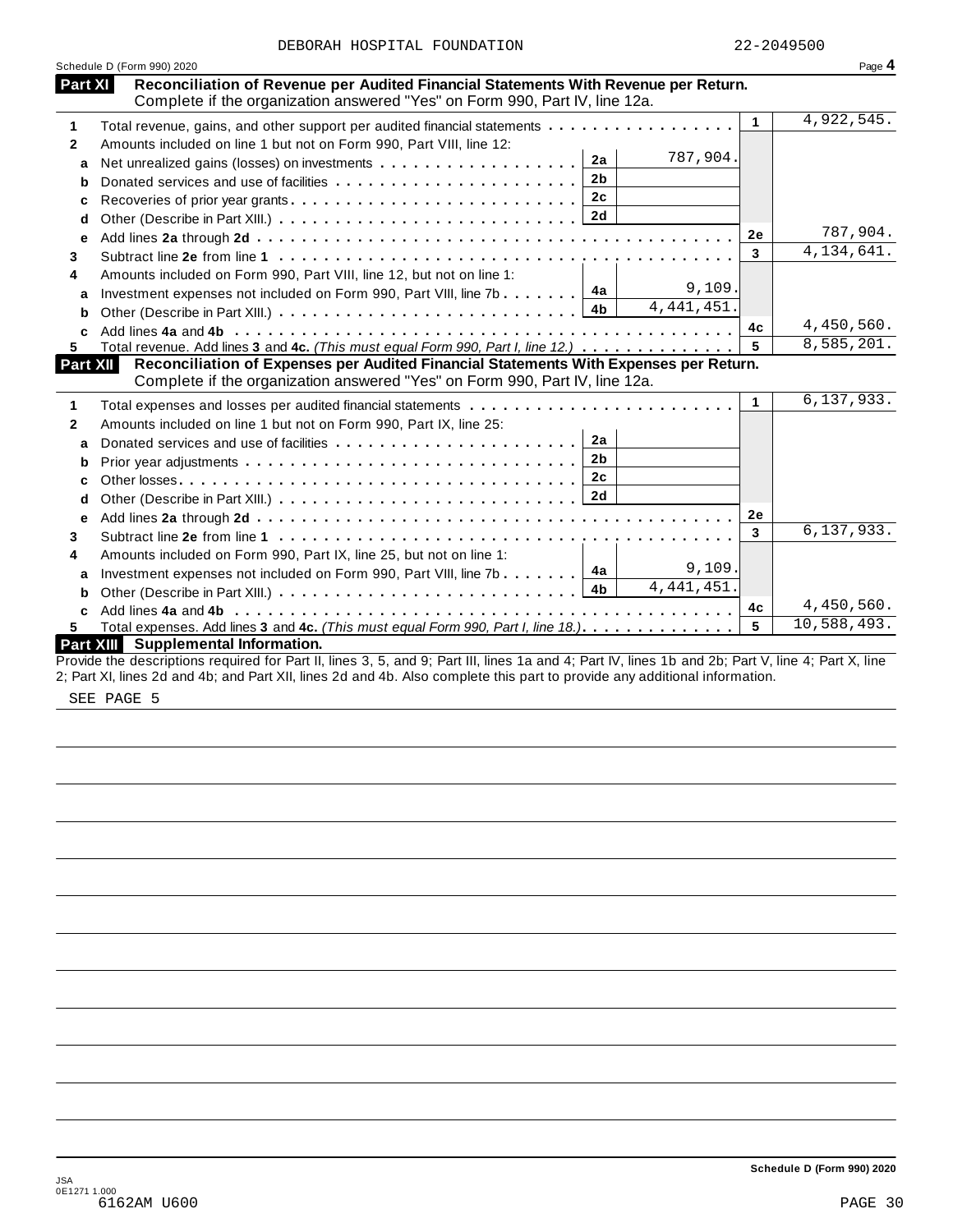SCHEDULE D, PART V, QUESTION 4

RESTRICTED FUNDS ARE USED TO SUPPORT THE CHARITABLE ACTIVITIES AND PROGRAMS OF THE ORGANIZATION AND ITS AFFILIATES.

SCHEDULE D, PART X

AN INDEPENDENT CPA FIRM AUDITED THE FINANCIAL STATEMENTS OF DEBORAH HOSPITAL FOUNDATION ("FOUNDATION") FOR THE YEARS ENDED DECEMBER 31, 2020 AND DECEMBER 31, 2019; RESPECTIVELY. THE FOLLOWING FOOTNOTE IS INCLUDED IN THE ORGANIZATION'S 2020 AUDITED FINANCIAL STATEMENTS THAT REPORTS THE ORGANIZATION'S LIABILITY FOR UNCERTAIN TAX PROVISIONS UNDER FIN 48 (ASC 740):

THE FOUNDATION FOLLOWS THE ACCOUNTING GUIDANCE FOR UNCERTAINTIES IN INCOME TAX POSITIONS WHICH REQUIRES THAT A TAX POSITION BE RECOGNIZED OR DERECOGNIZED BASED ON A "MORE LIKELY THAN NOT" THRESHOLD. THIS APPLIES TO POSITIONS TAKEN OR EXPECTED TO BE TAKEN IN A TAX RETURN. THE FOUNDATION DOES NOT BELIEVE ITS FINANCIAL STATEMENTS INCLUDE ANY MATERIAL UNCERTAIN TAX POSITIONS. IN ADDITION, THERE HAVE BEEN NO TAX RELATED INTEREST OR PENALTIES FOR THE PERIODS PRESENTED IN THESE FINANCIAL STATEMENTS. SHOULD ANY SUCH PENALTIES BE INCURRED, THE FOUNDATION'S POLICY WOULD BE TO RECOGNIZE THEM AS OPERATING EXPENSES.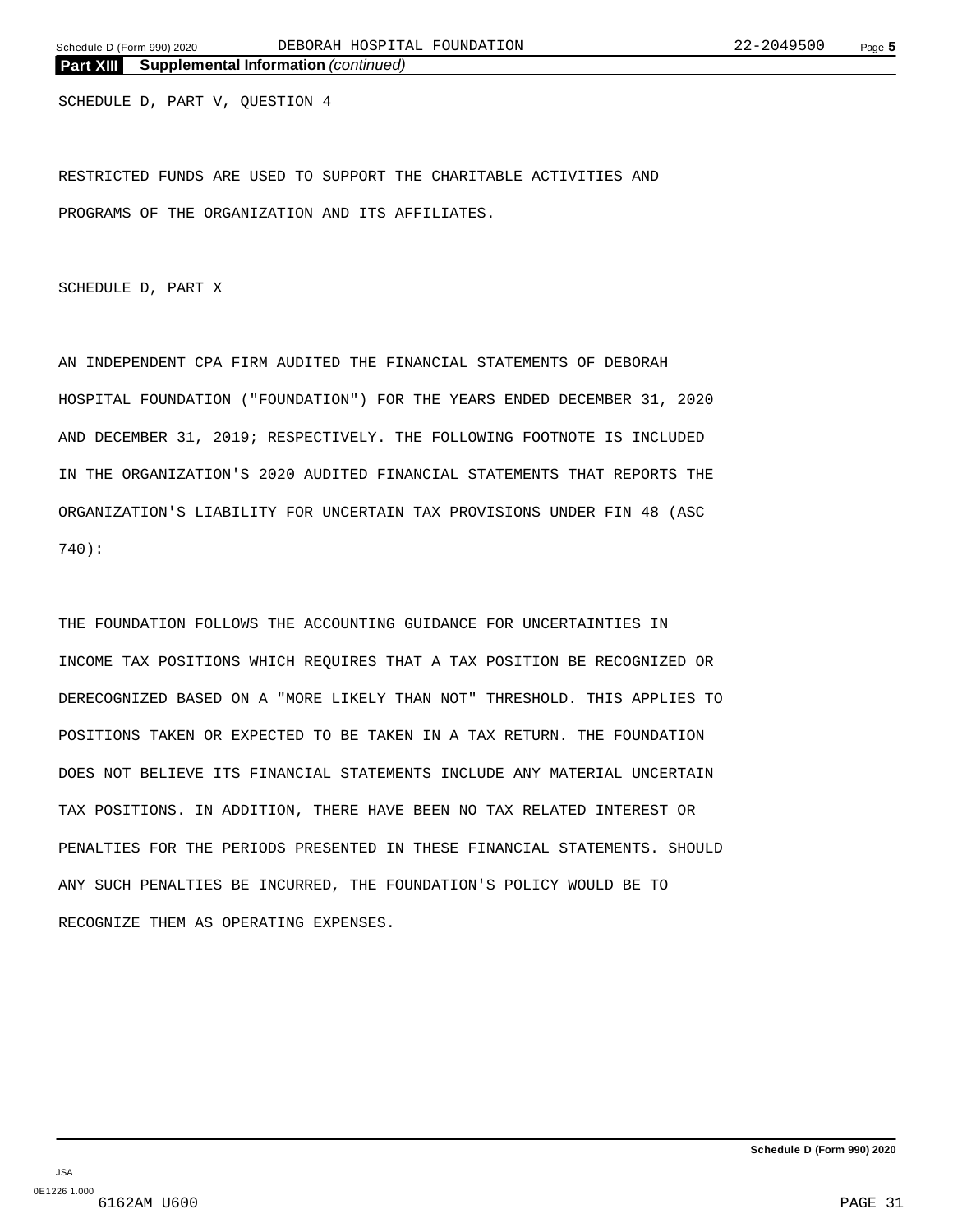SCHEDULE D, PART XI; LINE 4B

OTHER REVENUE INCLUDED ON FORM 990, PART VIII, LINE 12, BUT NOT ON LINE 1 INCLUDE:

- AMOUNTS RAISED ON BEHALF OF OTHERS - \$4,441,451.

SCHEDULE D, PART XII; LINE 4B

OTHER EXPENSES INCLUDED ON FORM 990, PART IX, LINE 25, BUT NOT ON LINE 1 INCLUDE:

- AMOUNTS RAISED ON BEHALF OF OTHERS - \$4,441,451.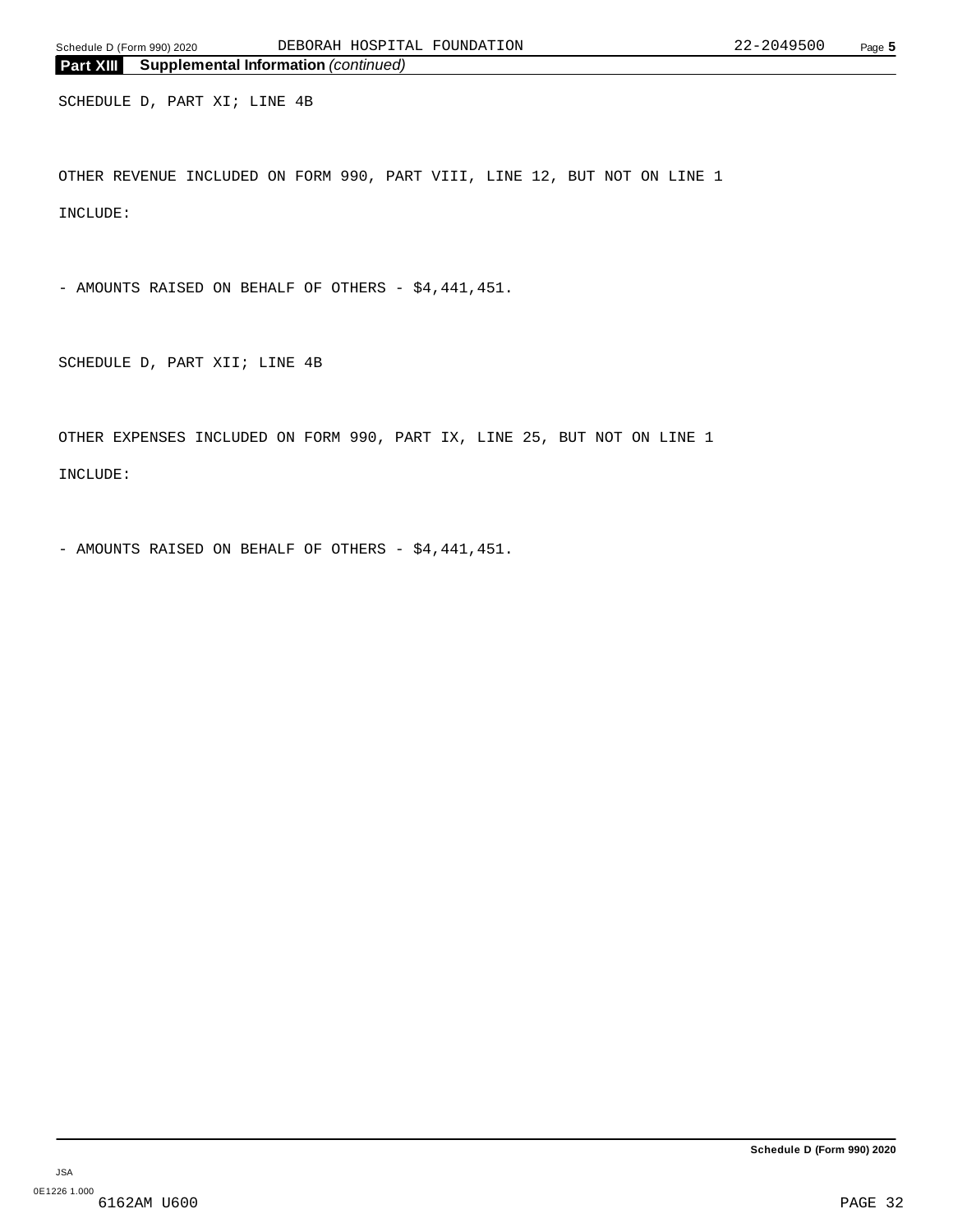| <b>Supplemental Information Regarding Fundraising or Gaming Activities</b><br><b>SCHEDULE G</b><br>Complete if the organization answered "Yes" on Form 990, Part IV, line 17, 18, or 19, or if the<br>(Form 990 or 990-EZ)<br>organization entered more than \$15,000 on Form 990-EZ, line 6a.<br>Attach to Form 990 or Form 990-EZ. |                                                                                                                                              |               |     |                                                                      |                                       |                                                                            | OMB No. 1545-0047                                       |
|--------------------------------------------------------------------------------------------------------------------------------------------------------------------------------------------------------------------------------------------------------------------------------------------------------------------------------------|----------------------------------------------------------------------------------------------------------------------------------------------|---------------|-----|----------------------------------------------------------------------|---------------------------------------|----------------------------------------------------------------------------|---------------------------------------------------------|
| Department of the Treasury<br>Go to www.irs.gov/Form990 for instructions and the latest information.<br><b>Internal Revenue Service</b>                                                                                                                                                                                              |                                                                                                                                              |               |     |                                                                      |                                       |                                                                            | <b>Open to Public</b><br>Inspection                     |
| <b>Employer identification number</b><br>Name of the organization                                                                                                                                                                                                                                                                    |                                                                                                                                              |               |     |                                                                      |                                       |                                                                            |                                                         |
| DEBORAH HOSPITAL FOUNDATION                                                                                                                                                                                                                                                                                                          |                                                                                                                                              |               |     |                                                                      |                                       | 22-2049500                                                                 |                                                         |
| Part I                                                                                                                                                                                                                                                                                                                               | Fundraising Activities. Complete if the organization answered "Yes" on Form 990, Part IV, line 17.                                           |               |     |                                                                      |                                       |                                                                            |                                                         |
|                                                                                                                                                                                                                                                                                                                                      | Form 990-EZ filers are not required to complete this part.                                                                                   |               |     |                                                                      |                                       |                                                                            |                                                         |
| 1                                                                                                                                                                                                                                                                                                                                    | Indicate whether the organization raised funds through any of the following activities. Check all that apply.                                |               |     |                                                                      |                                       |                                                                            |                                                         |
| Mail solicitations<br>a                                                                                                                                                                                                                                                                                                              |                                                                                                                                              | е             |     |                                                                      | Solicitation of non-government grants |                                                                            |                                                         |
| b                                                                                                                                                                                                                                                                                                                                    | Internet and email solicitations                                                                                                             | f             |     |                                                                      | Solicitation of government grants     |                                                                            |                                                         |
| Phone solicitations<br>c                                                                                                                                                                                                                                                                                                             |                                                                                                                                              | g             |     |                                                                      | Special fundraising events            |                                                                            |                                                         |
| In-person solicitations<br>d                                                                                                                                                                                                                                                                                                         |                                                                                                                                              |               |     |                                                                      |                                       |                                                                            |                                                         |
| 2a Did the organization have a written or oral agreement with any individual (including officers, directors, trustees,                                                                                                                                                                                                               | or key employees listed in Form 990, Part VII) or entity in connection with professional fundraising services?                               |               |     |                                                                      |                                       |                                                                            | $\vert X \vert$<br>Yes<br>No                            |
|                                                                                                                                                                                                                                                                                                                                      | <b>b</b> If "Yes," list the 10 highest paid individuals or entities (fundraisers) pursuant to agreements under which the fundraiser is to be |               |     |                                                                      |                                       |                                                                            |                                                         |
|                                                                                                                                                                                                                                                                                                                                      | compensated at least \$5,000 by the organization.                                                                                            |               |     |                                                                      |                                       |                                                                            |                                                         |
|                                                                                                                                                                                                                                                                                                                                      |                                                                                                                                              |               |     |                                                                      |                                       |                                                                            |                                                         |
| (i) Name and address of individual<br>or entity (fundraiser)                                                                                                                                                                                                                                                                         |                                                                                                                                              | (ii) Activity |     | (iii) Did fundraiser have<br>custody or control of<br>contributions? | (iv) Gross receipts<br>from activity  | (v) Amount paid to<br>(or retained by)<br>fundraiser listed in<br>col. (i) | (vi) Amount paid to<br>(or retained by)<br>organization |
|                                                                                                                                                                                                                                                                                                                                      |                                                                                                                                              |               | Yes | No                                                                   |                                       |                                                                            |                                                         |
| 1                                                                                                                                                                                                                                                                                                                                    |                                                                                                                                              |               |     |                                                                      |                                       |                                                                            |                                                         |
| ATTACHMENT 1                                                                                                                                                                                                                                                                                                                         |                                                                                                                                              |               |     |                                                                      |                                       |                                                                            |                                                         |
| $\mathbf{2}$                                                                                                                                                                                                                                                                                                                         |                                                                                                                                              |               |     |                                                                      |                                       |                                                                            |                                                         |
|                                                                                                                                                                                                                                                                                                                                      |                                                                                                                                              |               |     |                                                                      |                                       |                                                                            |                                                         |
| 3                                                                                                                                                                                                                                                                                                                                    |                                                                                                                                              |               |     |                                                                      |                                       |                                                                            |                                                         |
| 4                                                                                                                                                                                                                                                                                                                                    |                                                                                                                                              |               |     |                                                                      |                                       |                                                                            |                                                         |
|                                                                                                                                                                                                                                                                                                                                      |                                                                                                                                              |               |     |                                                                      |                                       |                                                                            |                                                         |
| 5                                                                                                                                                                                                                                                                                                                                    |                                                                                                                                              |               |     |                                                                      |                                       |                                                                            |                                                         |
|                                                                                                                                                                                                                                                                                                                                      |                                                                                                                                              |               |     |                                                                      |                                       |                                                                            |                                                         |
| 6                                                                                                                                                                                                                                                                                                                                    |                                                                                                                                              |               |     |                                                                      |                                       |                                                                            |                                                         |
|                                                                                                                                                                                                                                                                                                                                      |                                                                                                                                              |               |     |                                                                      |                                       |                                                                            |                                                         |
| 7                                                                                                                                                                                                                                                                                                                                    |                                                                                                                                              |               |     |                                                                      |                                       |                                                                            |                                                         |
|                                                                                                                                                                                                                                                                                                                                      |                                                                                                                                              |               |     |                                                                      |                                       |                                                                            |                                                         |
| 8                                                                                                                                                                                                                                                                                                                                    |                                                                                                                                              |               |     |                                                                      |                                       |                                                                            |                                                         |
| 9                                                                                                                                                                                                                                                                                                                                    |                                                                                                                                              |               |     |                                                                      |                                       |                                                                            |                                                         |
|                                                                                                                                                                                                                                                                                                                                      |                                                                                                                                              |               |     |                                                                      |                                       |                                                                            |                                                         |
| 10                                                                                                                                                                                                                                                                                                                                   |                                                                                                                                              |               |     |                                                                      |                                       |                                                                            |                                                         |
|                                                                                                                                                                                                                                                                                                                                      |                                                                                                                                              |               |     |                                                                      |                                       |                                                                            |                                                         |
|                                                                                                                                                                                                                                                                                                                                      |                                                                                                                                              |               |     |                                                                      |                                       |                                                                            |                                                         |
| Total                                                                                                                                                                                                                                                                                                                                |                                                                                                                                              |               |     |                                                                      |                                       | 146,834                                                                    |                                                         |
| 3                                                                                                                                                                                                                                                                                                                                    | List all states in which the organization is registered or licensed to solicit contributions or has been notified it is exempt from          |               |     |                                                                      |                                       |                                                                            |                                                         |
| registration or licensing.                                                                                                                                                                                                                                                                                                           |                                                                                                                                              |               |     |                                                                      |                                       |                                                                            |                                                         |
| FL, NJ, NY, PA,                                                                                                                                                                                                                                                                                                                      |                                                                                                                                              |               |     |                                                                      |                                       |                                                                            |                                                         |
|                                                                                                                                                                                                                                                                                                                                      |                                                                                                                                              |               |     |                                                                      |                                       |                                                                            |                                                         |

For Paperwork Reduction Act Notice, see the Instructions for Form 990 or 990-EZ. Schedule G (Form 990 or 990-EZ) 2020 JSA 0E1281 1.000 6162AM U600 PAGE 33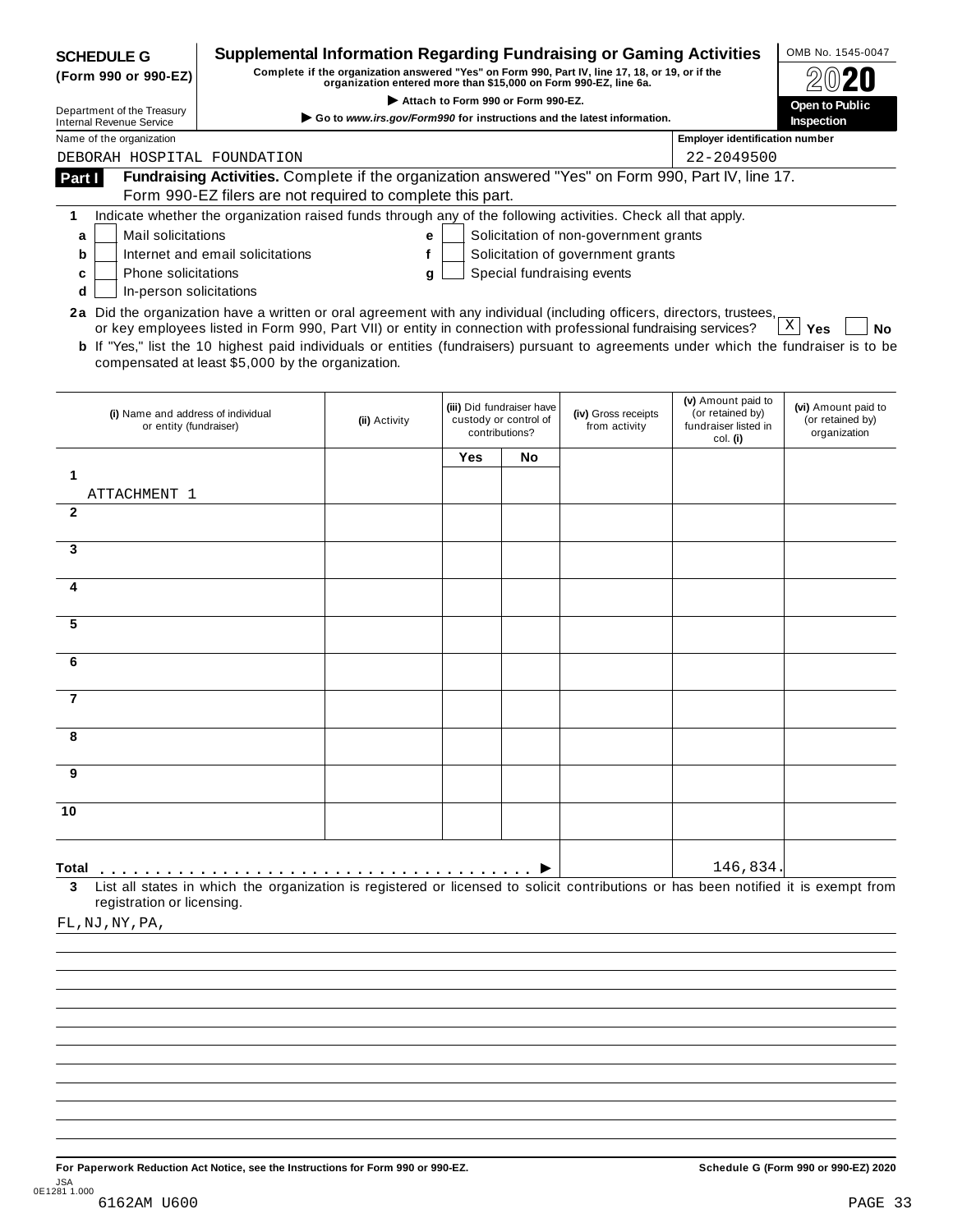Schedule <sup>G</sup> (Form <sup>990</sup> or 990-EZ) <sup>2020</sup> Page **2** Fundraising Events. Complete if the organization answered "Yes" on Form 990, Part IV, line 18, or reported more than \$15,000 of fundraising event contributions and gross income on Form 990-EZ, lines 1 and 6b. List events with gross receipts greater than \$5,000. **Part II (a)** Event #1 **(b)** Event #2 **(c)** Other events **(d)** Total events (add col. **(a)** through col. **(c)**) (event type) (event type) (total number) **1** Gross receipts <sub>.....</sub>...... **2** Less: Contributions **3** Gross income (line 1 minus Less: Contributions<br>Gross income (line 1 minus  $line 2)$   $\ldots$   $\ldots$   $\ldots$   $\ldots$   $\ldots$  . Revenue<br>1<br>1 **4** Cash prizes . . . . . . . . . . . . **5** Noncash prizes  $\ldots \ldots \ldots$ **6** Rent/facility costs m m m m m m m m m enses **7** Food and beverages **manual 8**<br> **8** Entertainment<br> **8** Entertainment **9** Other direct expenses **manual 10** Direct expense summary. Add lines 4 through 9 in column (d) m m m m m m m m m m m m m m m m m I **11** Net income summary. Subtract line 10 from line 3, column (d) m m m m m m m m m m m m m m m m m I xp**Part III Gaming.** Complete if the organization answered "Yes" on Form 990, Part IV, line 19, or reported more than<br>\$15,000 on Form 990-EZ, line 6a. **(d)** Total gaming (add col. **(a)** through col. **(c)**) **(b)** Pull tabs/instant (a) Bingo **(b)** Pull tabs/instant **(c)** Other gaming **(c)** Other gaming  $\mathbb{E}\left[1\right]$  Gross revenue  $\ldots \ldots \ldots \ldots$ **2** Cash prizes **manual** measure in the manual  $\sim$ **3** Noncash prizes . . . . . . . . . . . œ venue **4** Rent/facility costs<br>
5 Other direct expenses....... **5** Other direct expenses **6** Volunteer labor **man m m m m m m m m m m m m m m m m m 7** Direct expense summary. Add lines 2 through 5 in column (d)  $\ldots$  . . . . . . . . . . . . . .  $\blacktriangleright$ 8 Net gaming income summary. Subtract line 7 from line 1, column (d)  $\ldots \ldots \ldots$ xpenses<br>3<br>x<br>3  $X$  **Yes** 100.0000% **No Yes No** <u>X Yes 100.0000% Yes % X Yes 75.0000 %</u> **No 9 10** Enter the state(s) in which the organization conducts gaming activities:  $FL, NJ, NY, PA,$ Erner the state(s) in which the organization conducts gaming activities. FE, NO, NT, PA,<br>a ls the organization licensed to conduct gaming activities in each of these states?<br>**h** m<sup>6</sup> The state of the state of the state of **b** If "No," explain: a Were any of the organization's gaming licenses revoked, suspended, or terminated during the tax year?<br>http://www.wali.in.com/induction/state/induction/state/induction/state/induction/state/induction/state/inductio **b** If "Yes," explain: DEBORAH HOSPITAL FOUNDATION 22-2049500 GALA GOLF 127,678. 19,465. 127,143. 78,334. 7,946. 86,280. 49,344. 11,519. 60,863. 9,516. 10,791. 20,307. 27,132. 27,132.  $12,696.$  728.  $728.$  13,424. 60,863. 24,500. 81,038. 105,538. 22,665. 22,665. 1,520. 1,520. 24,185. 81,353.  $\vert$  X  $\vert$  Yes  $\vert$ 

**Schedule G (Form 990 or 990-EZ) 2020**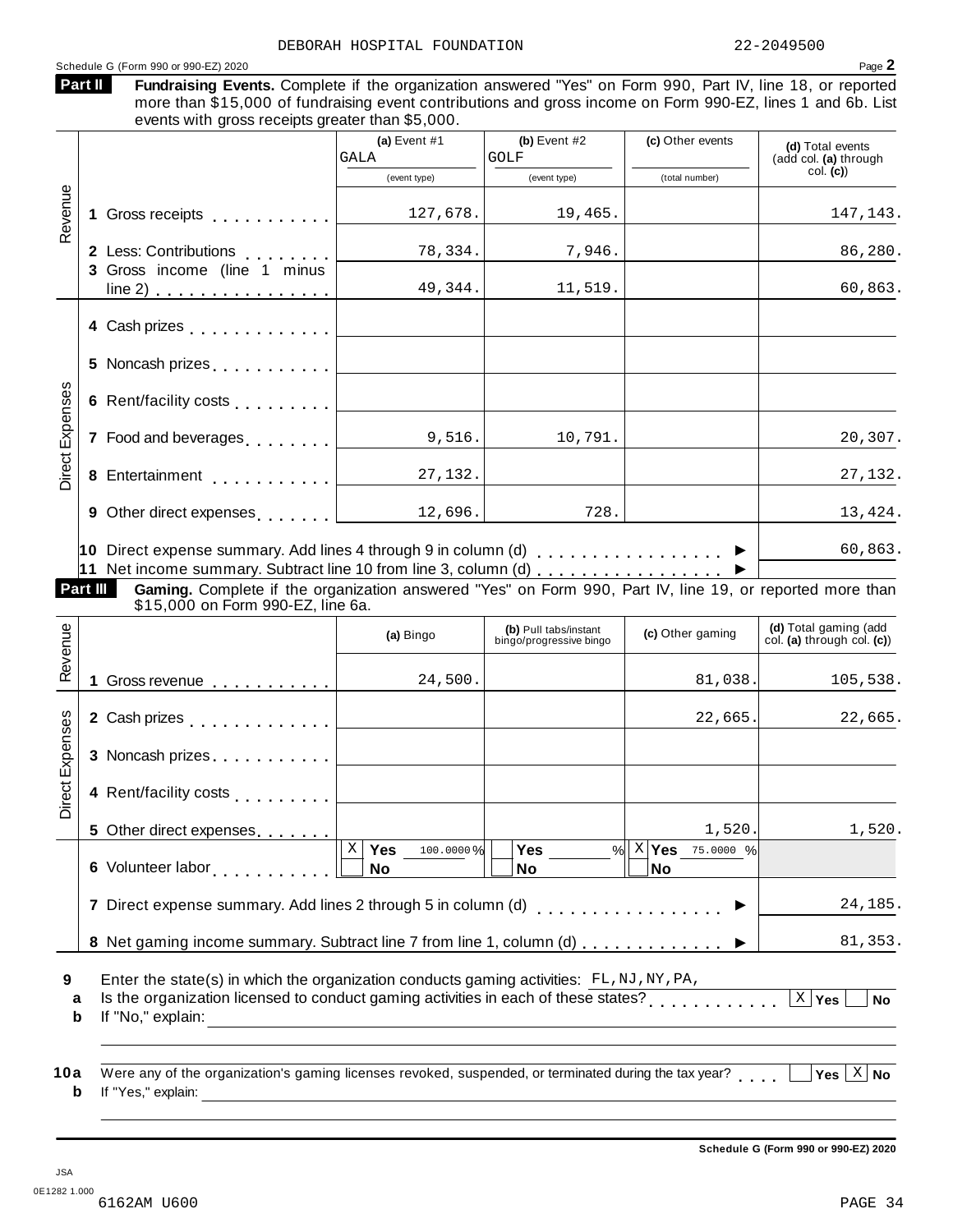| DEBORAH HOSPITAL FOUNDATION |  |
|-----------------------------|--|
|-----------------------------|--|

|    | DEBORAN NOSPIIAL FOUNDAIION                                                                                                                                                                                                   | ムムームい生クコリリ |                           |
|----|-------------------------------------------------------------------------------------------------------------------------------------------------------------------------------------------------------------------------------|------------|---------------------------|
|    | Schedule G (Form 990 or 990-EZ) 2020                                                                                                                                                                                          |            | Page 3                    |
| 11 |                                                                                                                                                                                                                               |            | Yes $\overline{X}$ No     |
| 12 | Is the organization a grantor, beneficiary or trustee of a trust or a member of a partnership or other entity                                                                                                                 |            |                           |
|    |                                                                                                                                                                                                                               |            | Yes $\boxed{\text{X}}$ No |
| 13 | Indicate the percentage of gaming activity conducted in:                                                                                                                                                                      |            |                           |
| a  |                                                                                                                                                                                                                               |            | 40.0000 %                 |
| b  | An outside facility enterpretation of the control of the control of the control of the control of the control of the control of the control of the control of the control of the control of the control of the control of the |            | $60.0000\%$               |
| 14 | Enter the name and address of the person who prepares the organization's gaming/special events books and<br>records:                                                                                                          |            |                           |
|    | Name > JOSEPH R. MANNI                                                                                                                                                                                                        |            |                           |
|    | Address > 200 TRENTON ROAD BROWN MILLS, NJ 08015                                                                                                                                                                              |            |                           |
|    | 15a Does the organization have a contract with a third party from whom the organization receives gaming                                                                                                                       |            |                           |
|    |                                                                                                                                                                                                                               |            |                           |
| b  | If "Yes," enter the amount of gaming revenue received by the organization $\triangleright$ \$______________ and the                                                                                                           |            |                           |
|    | amount of gaming revenue retained by the third party $\triangleright$ \$ _______________.                                                                                                                                     |            |                           |
| c  | If "Yes," enter name and address of the third party:                                                                                                                                                                          |            |                           |
|    |                                                                                                                                                                                                                               |            |                           |
|    | Address $\blacktriangleright$                                                                                                                                                                                                 |            |                           |
| 16 | Gaming manager information:                                                                                                                                                                                                   |            |                           |
|    | Name > JOSEPH R. MANNI                                                                                                                                                                                                        |            |                           |
|    | Gaming manager compensation $\triangleright$ \$ ______________                                                                                                                                                                |            |                           |
|    | Description of services provided > SEE SCHEDULES HEREIN                                                                                                                                                                       |            |                           |
|    | $X$ Director/officer<br>Employee<br>Independent contractor                                                                                                                                                                    |            |                           |
| 17 | Mandatory distributions:                                                                                                                                                                                                      |            |                           |
| a  | Is the organization required under state law to make charitable distributions from the gaming proceeds to                                                                                                                     |            |                           |
|    |                                                                                                                                                                                                                               |            | Yes $X$ No                |
| b  | Enter the amount of distributions required under state law to be distributed to other exempt organizations                                                                                                                    |            |                           |
|    | or spent in the organization's own exempt activities during the tax year $\triangleright$ \$                                                                                                                                  |            |                           |
|    | Part IV<br>Supplemental Information. Provide the explanation required by Part I, line 2b, columns (iii) and (v), and                                                                                                          |            |                           |
|    | Part III, lines 9, 9b, 10b, 15b, 15c, 16, and 17b, as applicable. Also provide any additional information<br>(see instructions).                                                                                              |            |                           |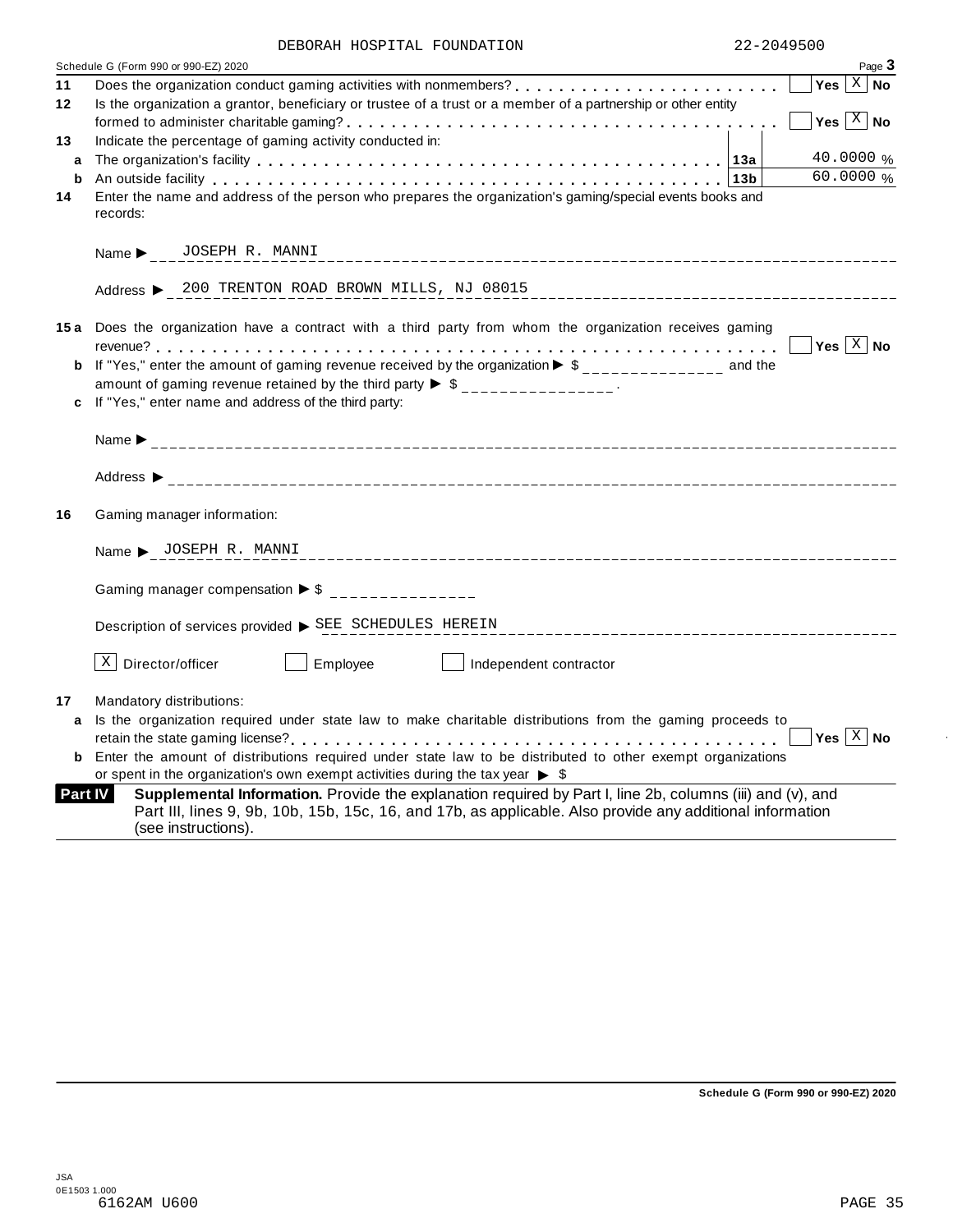ATTACHMENT 1

### 990, SCHEDULE G, PART I - HIGHEST PAID FUNDRAISER

| NAME AND ADDRESS OF<br>FUNDRAISER | ACTIVITY             | DID FUNDRAISER HAVE<br>CUSTODY OR CONTROL<br>OF CONTRIBUTIONS?<br>YES<br>NO. | GROSS RECEIPTS<br>FROM ACTIVITY | AMOUNT PAID TO<br>(OR RETAINED BY<br>FUNDRAISER | AMOUNT PAID TO<br>(OR RETAINED BY<br>ORGANIZATION |
|-----------------------------------|----------------------|------------------------------------------------------------------------------|---------------------------------|-------------------------------------------------|---------------------------------------------------|
| GHIORSI & SORRENTI, INC.          | CAMPAIGN<br>PLANNING | Χ                                                                            |                                 | 146,834.                                        |                                                   |
| 225 MADISON AVENUE<br>WYCKOFF     |                      |                                                                              |                                 |                                                 |                                                   |

<span id="page-31-0"></span>NJ 07481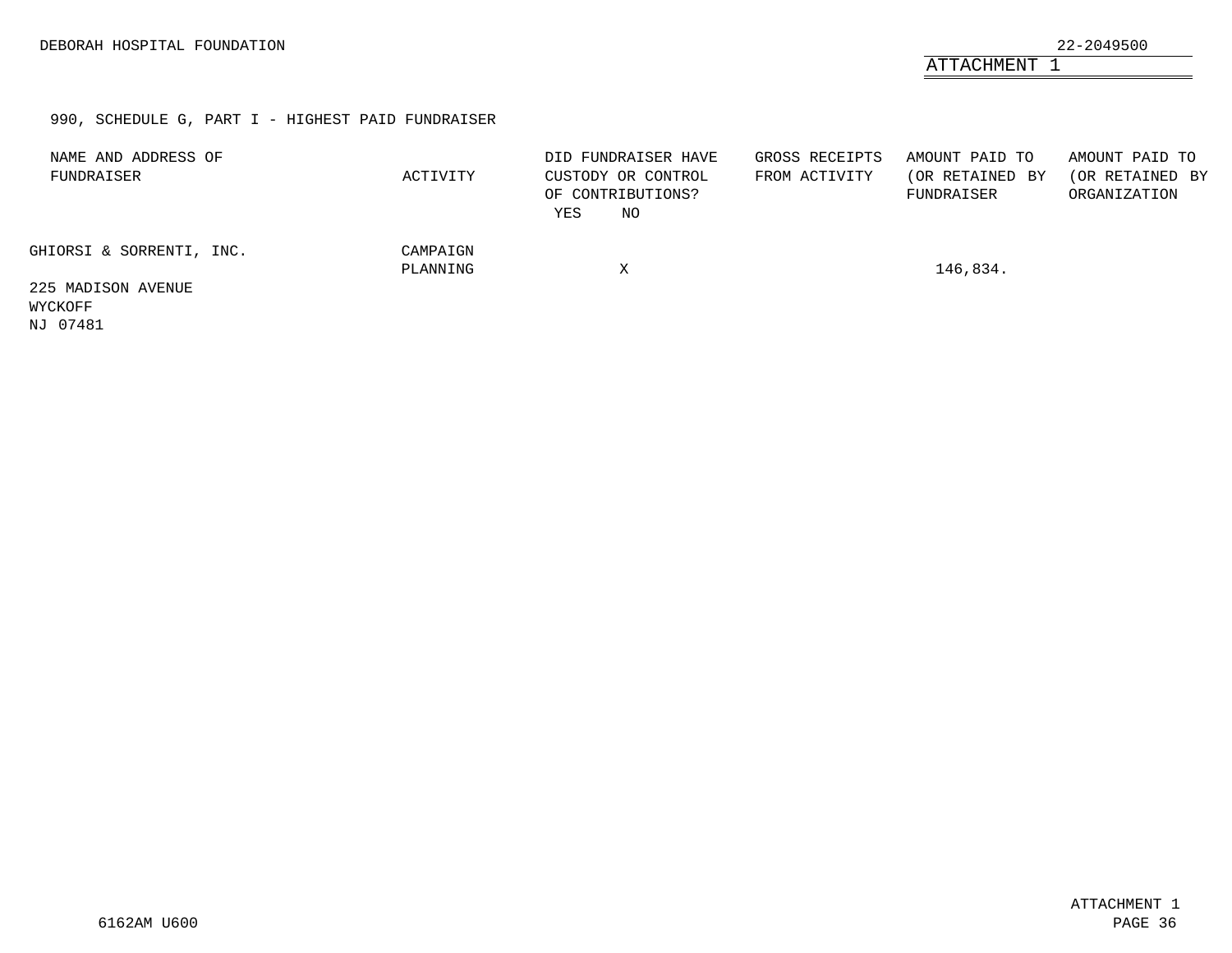| <b>SCHEDULE I</b><br>Governments, and Individuals in the United States<br>(Form 990)                                                                            |            | OMB No. 1545-0047<br>$20$ 20       |                                                                                  |                                       |                                                             |                                          |                                       |
|-----------------------------------------------------------------------------------------------------------------------------------------------------------------|------------|------------------------------------|----------------------------------------------------------------------------------|---------------------------------------|-------------------------------------------------------------|------------------------------------------|---------------------------------------|
|                                                                                                                                                                 |            |                                    | Complete if the organization answered "Yes" on Form 990, Part IV, line 21 or 22. |                                       |                                                             |                                          |                                       |
| Department of the Treasury                                                                                                                                      |            |                                    | Attach to Form 990.                                                              |                                       |                                                             |                                          | <b>Open to Public</b>                 |
| <b>Internal Revenue Service</b>                                                                                                                                 |            |                                    | Go to www.irs.gov/Form990 for the latest information.                            |                                       |                                                             |                                          | <b>Inspection</b>                     |
| Name of the organization                                                                                                                                        |            |                                    |                                                                                  |                                       |                                                             | <b>Employer identification number</b>    |                                       |
| DEBORAH HOSPITAL FOUNDATION                                                                                                                                     |            |                                    |                                                                                  |                                       |                                                             | 22-2049500                               |                                       |
| <b>General Information on Grants and Assistance</b><br>Part I                                                                                                   |            |                                    |                                                                                  |                                       |                                                             |                                          |                                       |
| Does the organization maintain records to substantiate the amount of the grants or assistance, the grantees' eligibility for the grants or assistance, and<br>1 |            |                                    |                                                                                  |                                       |                                                             |                                          | X Yes<br><b>No</b>                    |
|                                                                                                                                                                 |            |                                    |                                                                                  |                                       |                                                             |                                          |                                       |
| 2 Describe in Part IV the organization's procedures for monitoring the use of grant funds in the United States.                                                 |            |                                    |                                                                                  |                                       |                                                             |                                          |                                       |
| Grants and Other Assistance to Domestic Organizations and Domestic Governments. Complete if the organization answered "Yes" on Form 990,<br>Part II             |            |                                    |                                                                                  |                                       |                                                             |                                          |                                       |
| Part IV, line 21, for any recipient that received more than \$5,000. Part II can be duplicated if additional space is needed.                                   |            |                                    |                                                                                  |                                       |                                                             |                                          |                                       |
| 1 (a) Name and address of organization<br>or government                                                                                                         | $(b)$ EIN  | (c) IRC section<br>(if applicable) | (d) Amount of cash<br>grant                                                      | (e) Amount of non-<br>cash assistance | (f) Method of valuation<br>(book, FMV, appraisal,<br>other) | (g) Description of<br>noncash assistance | (h) Purpose of grant<br>or assistance |
| (1) DEBORAH HEART AND LUNG CENTER                                                                                                                               |            |                                    |                                                                                  |                                       |                                                             |                                          |                                       |
| 200 TRENTON ROAD BROWNS MILLS, NJ 08015                                                                                                                         | 23-1550955 | 501(C)(3)                          | 8,647,197.                                                                       |                                       |                                                             |                                          | PROGRAM SUPPORT                       |
| (2)                                                                                                                                                             |            |                                    |                                                                                  |                                       |                                                             |                                          |                                       |
|                                                                                                                                                                 |            |                                    |                                                                                  |                                       |                                                             |                                          |                                       |
| (3)                                                                                                                                                             |            |                                    |                                                                                  |                                       |                                                             |                                          |                                       |
|                                                                                                                                                                 |            |                                    |                                                                                  |                                       |                                                             |                                          |                                       |
| (4)                                                                                                                                                             |            |                                    |                                                                                  |                                       |                                                             |                                          |                                       |
| (5)                                                                                                                                                             |            |                                    |                                                                                  |                                       |                                                             |                                          |                                       |
| (6)                                                                                                                                                             |            |                                    |                                                                                  |                                       |                                                             |                                          |                                       |
|                                                                                                                                                                 |            |                                    |                                                                                  |                                       |                                                             |                                          |                                       |
| (7)                                                                                                                                                             |            |                                    |                                                                                  |                                       |                                                             |                                          |                                       |
| (8)                                                                                                                                                             |            |                                    |                                                                                  |                                       |                                                             |                                          |                                       |
| (9)                                                                                                                                                             |            |                                    |                                                                                  |                                       |                                                             |                                          |                                       |
| (10)                                                                                                                                                            |            |                                    |                                                                                  |                                       |                                                             |                                          |                                       |
| (11)                                                                                                                                                            |            |                                    |                                                                                  |                                       |                                                             |                                          |                                       |
| (12)                                                                                                                                                            |            |                                    |                                                                                  |                                       |                                                             |                                          |                                       |
| $\mathbf{2}$<br>3                                                                                                                                               |            |                                    |                                                                                  |                                       |                                                             |                                          | $1$ .                                 |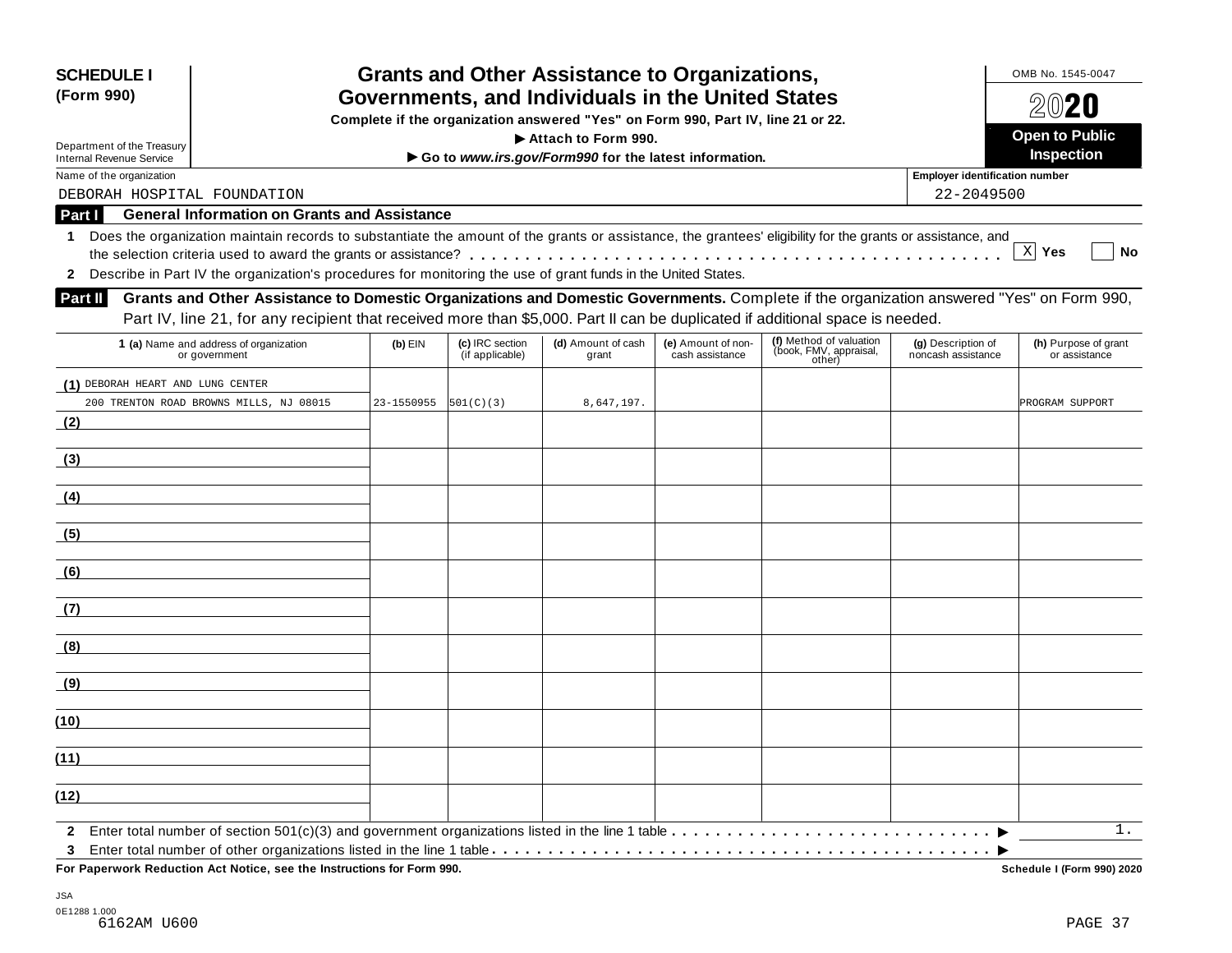#### Grants and Other Assistance to Domestic Individuals. Complete if the organization answered "Yes" on Form 990, Part IV, line 22. **Part III** Grants and Other Assistance to Domestic Individuals<br>Part III can be duplicated if additional space is needed.

| (a) Type of grant or assistance                                                                                                                                | (b) Number of<br>recipients | (c) Amount of<br>cash grant | (d) Amount of<br>non-cash assistance | (e) Method of valuation (book,<br>FMV, appraisal, other) | (f) Description of non-cash assistance |
|----------------------------------------------------------------------------------------------------------------------------------------------------------------|-----------------------------|-----------------------------|--------------------------------------|----------------------------------------------------------|----------------------------------------|
|                                                                                                                                                                |                             |                             |                                      |                                                          |                                        |
|                                                                                                                                                                |                             |                             |                                      |                                                          |                                        |
| 3                                                                                                                                                              |                             |                             |                                      |                                                          |                                        |
| 4                                                                                                                                                              |                             |                             |                                      |                                                          |                                        |
| 5                                                                                                                                                              |                             |                             |                                      |                                                          |                                        |
| 6                                                                                                                                                              |                             |                             |                                      |                                                          |                                        |
|                                                                                                                                                                |                             |                             |                                      |                                                          |                                        |
| <b>Part IV</b><br>Supplemental Information. Provide the information required in Part I, line 2, Part III, column (b); and any other additional<br>information. |                             |                             |                                      |                                                          |                                        |

SCHEDULE I, PART I; QUESTION 2

#### GRANTS ARE MONITORED BY THE ORGANIZATION'S FINANCE PERSONNEL THROUGH THE

UTILIZATION OF COST CENTERS AND OTHER INFORMATION; INCLUDING WRITTEN

DOCUMENTATION AND RECEIPTS.

**Schedule I (Form 990) (2020)**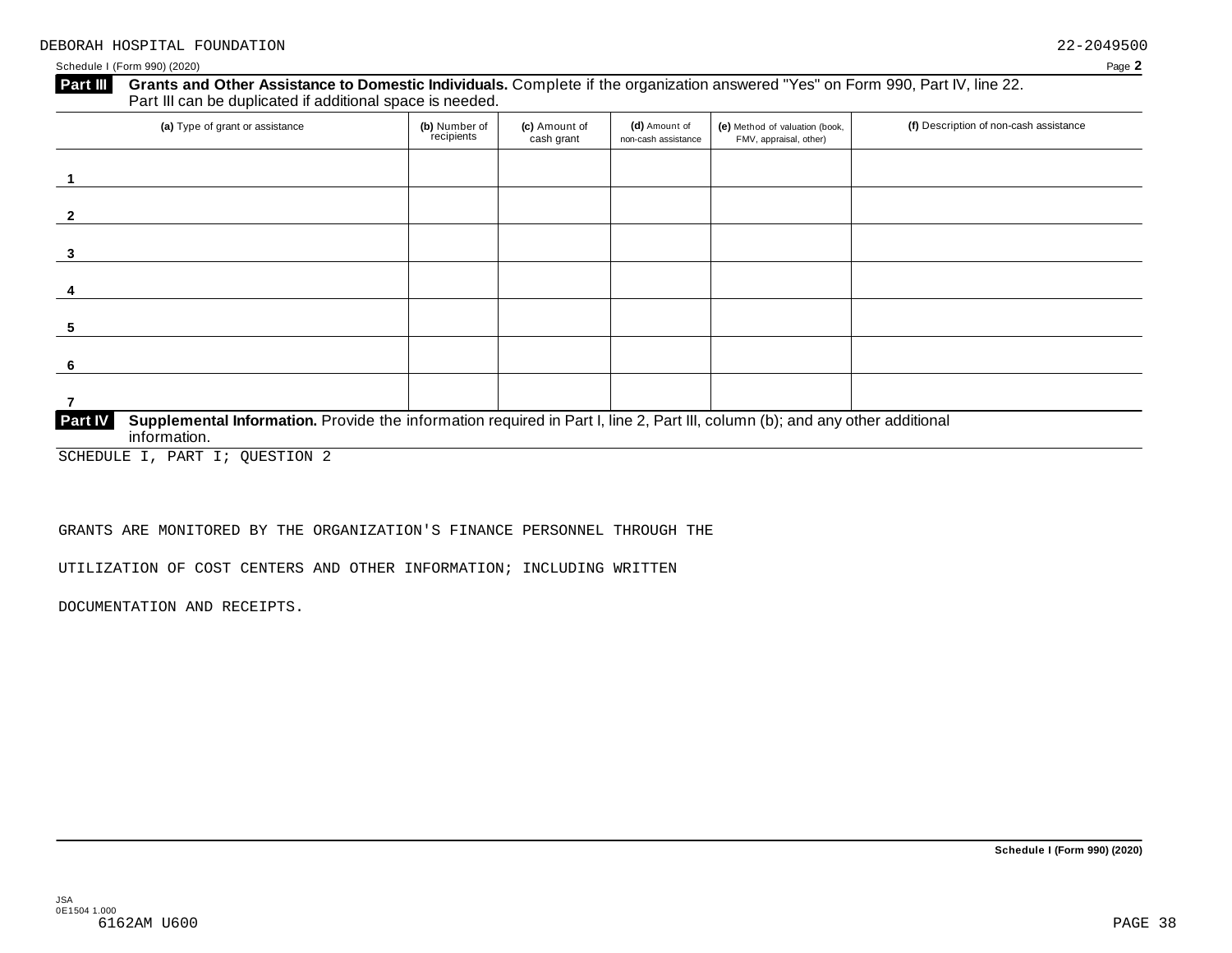|              | <b>SCHEDULE J</b>                                    | <b>Compensation Information</b>                                                                                                                                                                                     | OMB No. 1545-0047     |                   |             |
|--------------|------------------------------------------------------|---------------------------------------------------------------------------------------------------------------------------------------------------------------------------------------------------------------------|-----------------------|-------------------|-------------|
|              | (Form 990)                                           | For certain Officers, Directors, Trustees, Key Employees, and Highest                                                                                                                                               |                       |                   |             |
|              |                                                      | <b>Compensated Employees</b><br>Complete if the organization answered "Yes" on Form 990, Part IV, line 23.                                                                                                          |                       |                   |             |
|              | Department of the Treasury                           | Attach to Form 990.<br>Go to www.irs.gov/Form990 for instructions and the latest information.                                                                                                                       | <b>Open to Public</b> |                   |             |
|              | Internal Revenue Service<br>Name of the organization | <b>Employer identification number</b>                                                                                                                                                                               |                       | <b>Inspection</b> |             |
|              |                                                      | DEBORAH HOSPITAL FOUNDATION<br>22-2049500                                                                                                                                                                           |                       |                   |             |
| Part I       |                                                      | <b>Questions Regarding Compensation</b>                                                                                                                                                                             |                       |                   |             |
|              |                                                      |                                                                                                                                                                                                                     |                       | Yes               | No          |
|              |                                                      | 1a Check the appropriate box(es) if the organization provided any of the following to or for a person listed on Form                                                                                                |                       |                   |             |
|              |                                                      | 990, Part VII, Section A, line 1a. Complete Part III to provide any relevant information regarding these items.                                                                                                     |                       |                   |             |
|              |                                                      | First-class or charter travel<br>Housing allowance or residence for personal use                                                                                                                                    |                       |                   |             |
|              |                                                      | Travel for companions<br>Payments for business use of personal residence                                                                                                                                            |                       |                   |             |
|              |                                                      | Health or social club dues or initiation fees<br>Tax indemnification and gross-up payments                                                                                                                          |                       |                   |             |
|              |                                                      | Discretionary spending account<br>Personal services (such as maid, chauffeur, chef)                                                                                                                                 |                       |                   |             |
| b            |                                                      | If any of the boxes on line 1a are checked, did the organization follow a written policy regarding payment<br>or reimbursement or provision of all of the expenses described above? If "No," complete Part III to   |                       |                   |             |
|              |                                                      |                                                                                                                                                                                                                     | 1b                    |                   |             |
| $\mathbf{2}$ |                                                      | Did the organization require substantiation prior to reimbursing or allowing expenses incurred by all                                                                                                               |                       |                   |             |
|              |                                                      | directors, trustees, and officers, including the CEO/Executive Director, regarding the items checked on line                                                                                                        |                       |                   |             |
|              |                                                      |                                                                                                                                                                                                                     | $\mathbf{2}$          |                   |             |
| 3            |                                                      | Indicate which, if any, of the following the organization used to establish the compensation of the                                                                                                                 |                       |                   |             |
|              |                                                      | organization's CEO/Executive Director. Check all that apply. Do not check any boxes for methods used by a<br>related organization to establish compensation of the CEO/Executive Director, but explain in Part III. |                       |                   |             |
|              | Χ                                                    | Compensation committee<br>Written employment contract                                                                                                                                                               |                       |                   |             |
|              |                                                      | Χ<br>Independent compensation consultant<br>Compensation survey or study                                                                                                                                            |                       |                   |             |
|              |                                                      | $\mathbf X$<br>Approval by the board or compensation committee<br>Form 990 of other organizations                                                                                                                   |                       |                   |             |
|              |                                                      |                                                                                                                                                                                                                     |                       |                   |             |
| 4            |                                                      | During the year, did any person listed on Form 990, Part VII, Section A, line 1a, with respect to the filing<br>organization or a related organization:                                                             |                       |                   |             |
| a            |                                                      |                                                                                                                                                                                                                     | 4a                    |                   | Χ           |
|              |                                                      | Participate in or receive payment from a supplemental nonqualified retirement plan?                                                                                                                                 | 4b                    | X                 |             |
| C            |                                                      | Participate in or receive payment from an equity-based compensation arrangement?                                                                                                                                    | 4c                    |                   | $\mathbf X$ |
|              |                                                      | If "Yes" to any of lines 4a-c, list the persons and provide the applicable amounts for each item in Part III.                                                                                                       |                       |                   |             |
|              |                                                      |                                                                                                                                                                                                                     |                       |                   |             |
| 5            |                                                      | Only section 501(c)(3), 501(c)(4), and 501(c)(29) organizations must complete lines 5-9.<br>For persons listed on Form 990, Part VII, Section A, line 1a, did the organization pay or accrue any                    |                       |                   |             |
|              |                                                      | compensation contingent on the revenues of:                                                                                                                                                                         |                       |                   |             |
| a            |                                                      |                                                                                                                                                                                                                     | 5a                    |                   | Χ           |
| b            |                                                      |                                                                                                                                                                                                                     | 5b                    |                   | $\mathbf X$ |
|              |                                                      | If "Yes" on line 5a or 5b, describe in Part III.                                                                                                                                                                    |                       |                   |             |
| 6            |                                                      | For persons listed on Form 990, Part VII, Section A, line 1a, did the organization pay or accrue any                                                                                                                |                       |                   |             |
|              |                                                      | compensation contingent on the net earnings of:                                                                                                                                                                     |                       |                   |             |
| а            |                                                      |                                                                                                                                                                                                                     | 6a                    |                   | Χ           |
| b            |                                                      |                                                                                                                                                                                                                     | 6b                    |                   | X           |
|              |                                                      | If "Yes" on line 6a or 6b, describe in Part III.                                                                                                                                                                    |                       |                   |             |
| $\mathbf{7}$ |                                                      | For persons listed on Form 990, Part VII, Section A, line 1a, did the organization provide any nonfixed                                                                                                             | $\overline{7}$        | Χ                 |             |
| 8            |                                                      | Were any amounts reported on Form 990, Part VII, paid or accrued pursuant to a contract that was subject                                                                                                            |                       |                   |             |
|              |                                                      | to the initial contract exception described in Regulations section 53.4958-4(a)(3)? If "Yes," describe                                                                                                              |                       |                   |             |
|              |                                                      |                                                                                                                                                                                                                     | 8                     |                   | Χ           |
| 9            |                                                      | If "Yes" on line 8, did the organization also follow the rebuttable presumption procedure described in                                                                                                              |                       |                   |             |
|              |                                                      |                                                                                                                                                                                                                     | 9                     |                   |             |

**For Paperwork Reduction Act Notice, see the Instructions for Form 990. Schedule J (Form 990) 2020**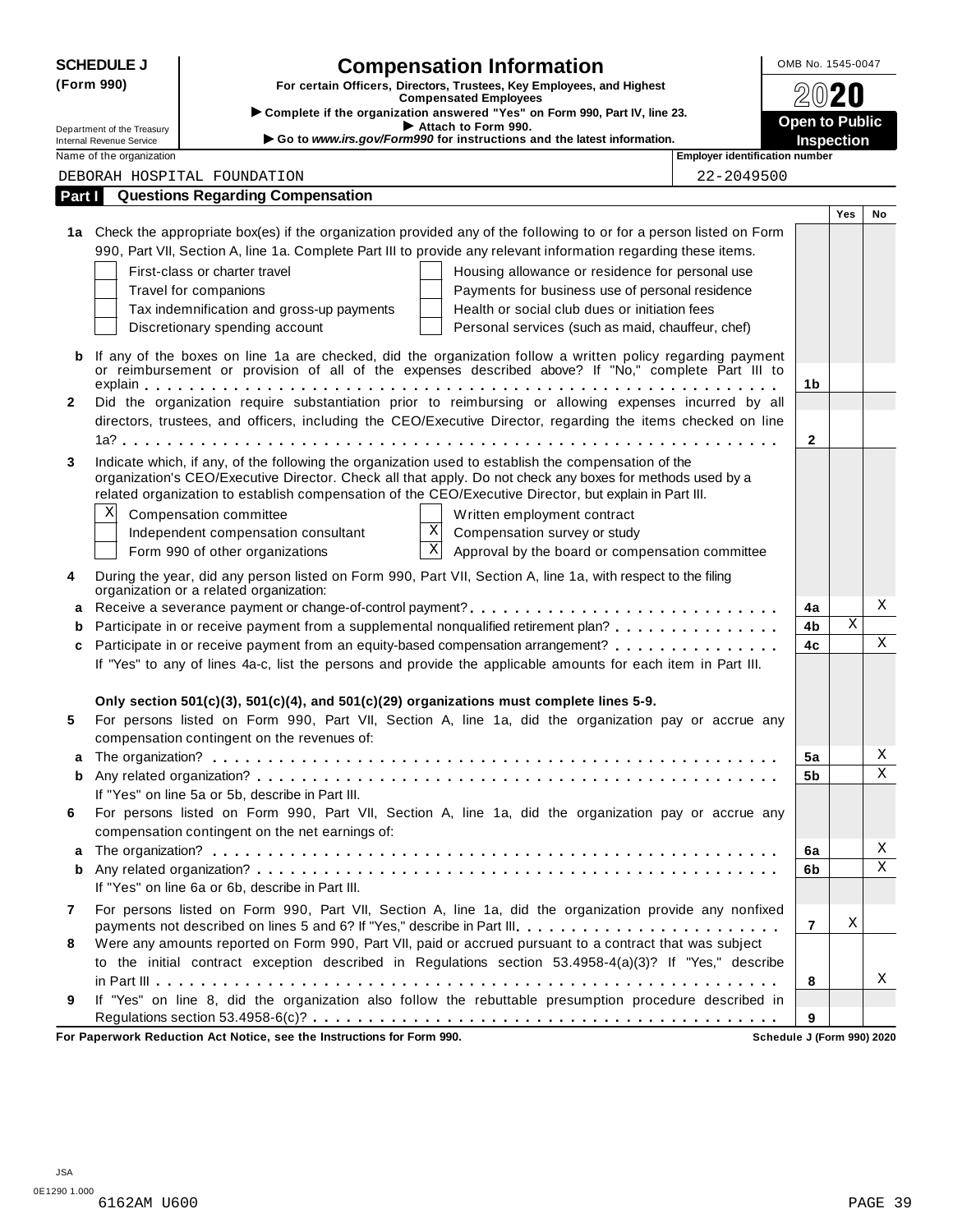#### **Part II Officers, Directors, Trustees, Key Employees, and Highest Compensated Employees.** Use duplicate copies ifadditional space is needed.

For each individual whose compensation must be reported on Schedule J, report compensation from the organization on row (i) and from related organizations, described in the instructions, on row (ii). Do not list any individuals that aren't listed on Form 990, Part VII.

Note: The sum of columns (B)(i)-(iii) for each listed individual must equal the total amount of Form 990, Part VII, Section A, line 1a, applicable column (D) and (E) amounts for that individual.

|                                        |     |                          | (B) Breakdown of W-2 and/or 1099-MISC compensation |                                           | (C) Retirement and             | (D) Nontaxable | (E) Total of columns | (F) Compensation                                           |
|----------------------------------------|-----|--------------------------|----------------------------------------------------|-------------------------------------------|--------------------------------|----------------|----------------------|------------------------------------------------------------|
| (A) Name and Title                     |     | (i) Base<br>compensation | (ii) Bonus & incentive<br>compensation             | (iii) Other<br>reportable<br>compensation | other deferred<br>compensation | benefits       | $(B)(i)-(D)$         | in column (B) reported<br>as deferred on prior<br>Form 990 |
| JOSEPH CHIRICHELLA                     | (i) | 0                        | $\mathbf 0$                                        | 0.                                        | $\mathbf{0}$ .                 | $0$ .          | $\mathbf 0$ .        | $0$ .                                                      |
| DIRECTOR - DHLC PRESIDENT/CEO          | (i) | 583,769                  | 60,000.                                            | 36,072.                                   | 133,308                        | 33,478.        | 846,627.             | $\overline{0}$ .                                           |
| JOSEPH R. MANNI                        | (i) | 0                        | $\mathbf 0$ .                                      | $\mathsf 0$ .                             | 0.                             | $0$ .          | $\mathbf 0$ .        | $\overline{0}$ .                                           |
| $2^{TREASURER}$ - COO/DHLC VP OPS      | (i) | 364,594                  | 30,000                                             | 5,076.                                    | 39,985.                        | 34,451.        | 474,106.             | $\overline{0}$ .                                           |
| STEPHEN TOAL                           | (i) | 205, 725                 | 10,000.                                            | 8,548.                                    | 3,086.                         | 42,849.        | 270,208              | $\overline{0}$ .                                           |
| 3 <sup>CHIEF</sup> DEVELOPMENT OFFICER | (i) | 0                        | $\mathbf 0$ .                                      | $\mathbf{0}$ .                            | 0.                             | $0$ .          | $\mathbf 0$ .        | $\overline{0}$ .                                           |
|                                        | (i) |                          |                                                    |                                           |                                |                |                      |                                                            |
| 4                                      | (i) |                          |                                                    |                                           |                                |                |                      |                                                            |
|                                        | (i) |                          |                                                    |                                           |                                |                |                      |                                                            |
| 5                                      | (i) |                          |                                                    |                                           |                                |                |                      |                                                            |
|                                        | (i) |                          |                                                    |                                           |                                |                |                      |                                                            |
| 6                                      | (i) |                          |                                                    |                                           |                                |                |                      |                                                            |
|                                        | (i) |                          |                                                    |                                           |                                |                |                      |                                                            |
| $\overline{7}$                         | (i) |                          |                                                    |                                           |                                |                |                      |                                                            |
|                                        | (i) |                          |                                                    |                                           |                                |                |                      |                                                            |
| 8                                      | (i) |                          |                                                    |                                           |                                |                |                      |                                                            |
|                                        | (i) |                          |                                                    |                                           |                                |                |                      |                                                            |
| 9                                      | (i) |                          |                                                    |                                           |                                |                |                      |                                                            |
|                                        | (i) |                          |                                                    |                                           |                                |                |                      |                                                            |
| 10                                     | (i) |                          |                                                    |                                           |                                |                |                      |                                                            |
|                                        | (i) |                          |                                                    |                                           |                                |                |                      |                                                            |
| 11                                     | (i) |                          |                                                    |                                           |                                |                |                      |                                                            |
|                                        | (i) |                          |                                                    |                                           |                                |                |                      |                                                            |
| 12                                     | (i) |                          |                                                    |                                           |                                |                |                      |                                                            |
|                                        | (i) |                          |                                                    |                                           |                                |                |                      |                                                            |
| 13                                     | (i) |                          |                                                    |                                           |                                |                |                      |                                                            |
|                                        | (i) |                          |                                                    |                                           |                                |                |                      |                                                            |
| 14                                     | (i) |                          |                                                    |                                           |                                |                |                      |                                                            |
|                                        | (i) |                          |                                                    |                                           |                                |                |                      |                                                            |
| 15                                     | (i) |                          |                                                    |                                           |                                |                |                      |                                                            |
|                                        | (i) |                          |                                                    |                                           |                                |                |                      |                                                            |
| 16                                     | (i) |                          |                                                    |                                           |                                |                |                      |                                                            |

**Schedule J (Form 990) 2020**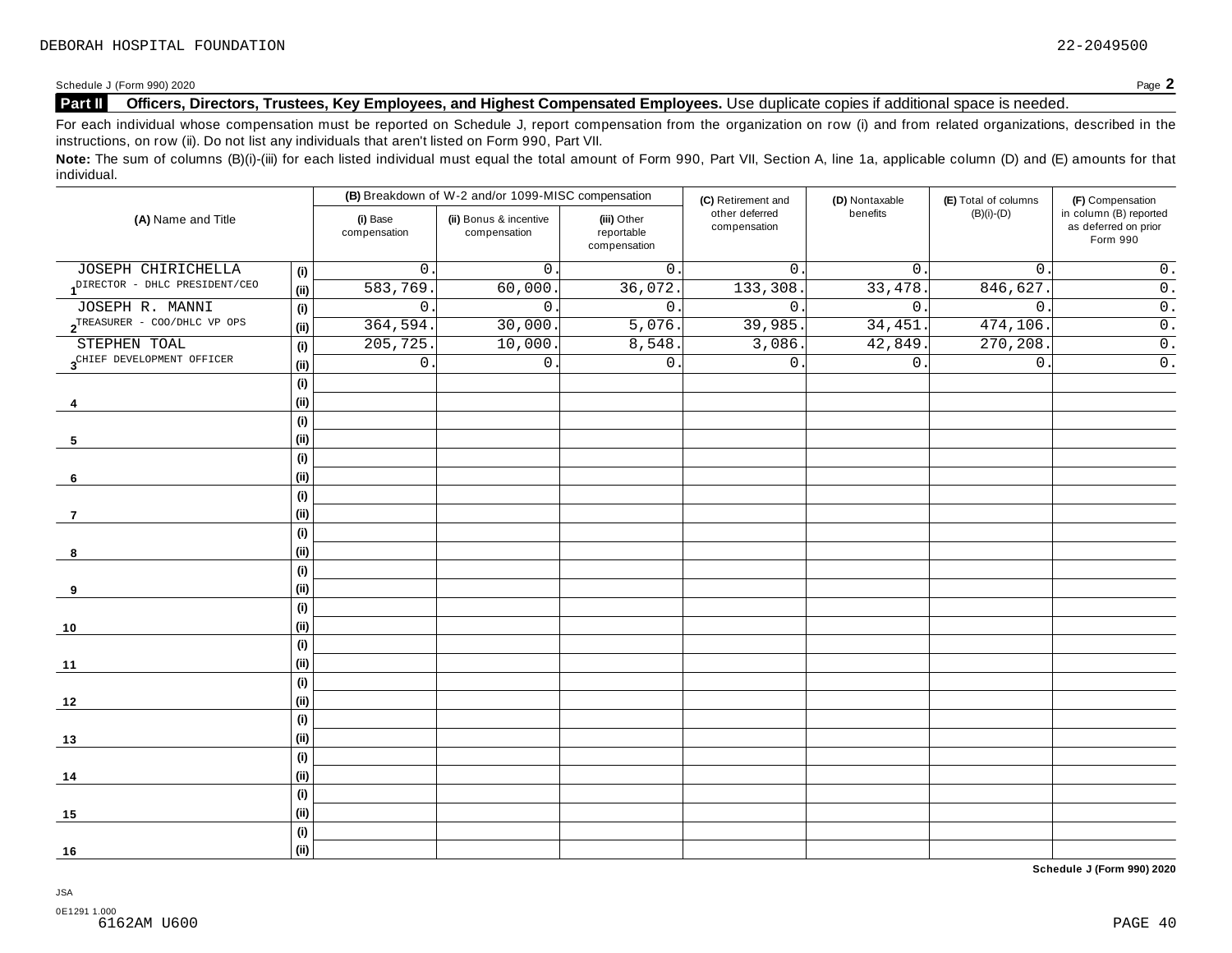#### **Part III Supplemental Information**

Provide the information, explanation, or descriptions required for Part I, lines 1a, 1b, 3, 4a, 4b, 4c, 5a, 5b, 6a, 6b, 7, and 8, and for Part II. Also complete this part for any additional information.

SCHEDULE J, PART I; QUESTION 4B

THE DEFERRED COMPENSATION AMOUNT IN COLUMN C FOR THE FOLLOWING INDIVIDUALS INCLUDES UNVESTED BENEFITS IN AN INTERNAL REVENUE CODE SECTION 457(F) PLAN (NON-QUALIFIED DEFERRED COMPENSATION PLAN) WHICH ARE SUBJECT TO A SUBSTANTIAL RISK OF COMPLETE FORFEITURE. ACCORDINGLY, THE INDIVIDUALS MAY NEVER ACTUALLY RECEIVE THIS UNVESTED BENEFIT AMOUNT. THE AMOUNTS OUTLINED HEREIN WERE NOT INCLUDED IN EACH INDIVIDUAL'S 2020 FORM W-2, AS TAXABLE MEDICARE WAGES: JOSEPH CHIRICHELLA, \$125,000 AND JOSEPH R. MANNI, \$35,000.

SCHEDULE J, PART I; QUESTION 7

THE INDIVIDUALS INCLUDED IN SCHEDULE J, PART II RECEIVED A BONUS DURING CALENDAR YEAR 2020 WHICH AMOUNTS WERE INCLUDED IN COLUMN B(II) HEREIN AND IN THE INDIVIDUAL'S 2020 FORM W-2, BOX 5, AS TAXABLE MEDICARE WAGES. PLEASE REFER TO THIS SECTION OF THE FORM 990, SCHEDULE J FOR THIS INFORMATION BY PERSON BY AMOUNT.

JSA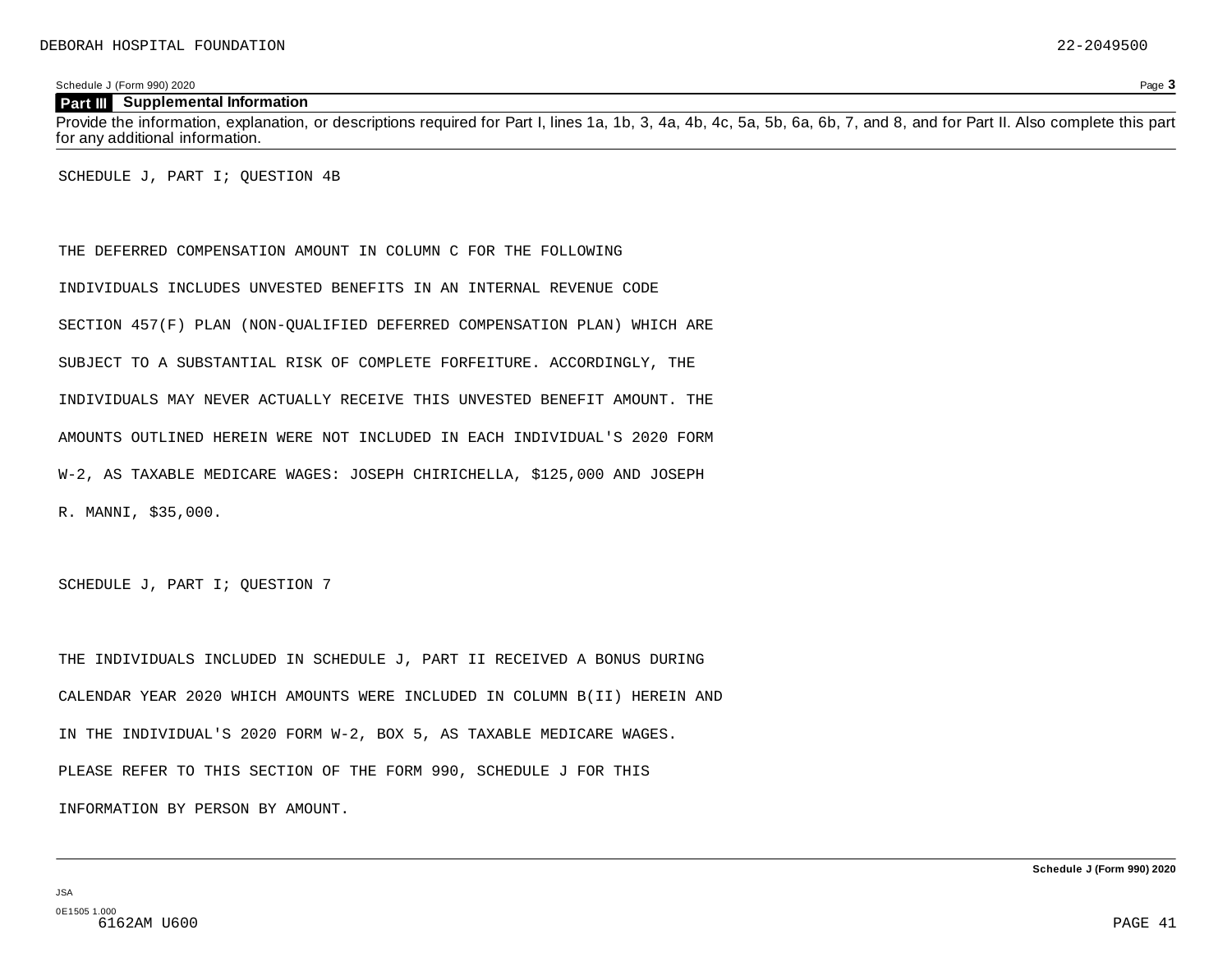## **SCHEDULE O** Supplemental Information to Form 990 or 990-EZ DAMB No. 1545-0047

**(Form 990 or 990-EZ) Complete to provide information for responses to specific questions on** plete to provide information for responses to specific questions on  $\bigotimes_{\mathbb{Z}}\mathbb{Q}$  20 **EVECT**<br>
Attach to Form 990 or 990-EZ.<br>
and the Communication of the Communication of the Communication of the Communication of the Communication of the Communication of the Communication of the Communication of the Commu Department of the Treasury <br>Depen to Public<br>Name of the organization<br>Name of the organization<br>Name of the organization<br>Name of the organization<br>Inspection



Department of the Treasury<br>Internal Revenue Service

DEBORAH HOSPITAL FOUNDATION 22-2049500

CORE FORM, PART III; STATEMENT OF PROGRAM SERVICE ACCOMPLISHMENTS

TO PROVIDE SUBSTANTIAL FUNDING TO SUPPORT THE HIGHEST QUALITY OF PATIENT CARE BY DEBORAH HEART AND LUNG CENTER; TO PROVIDE FOR TREATMENT OF CHILDREN WITH CONGENITAL HEART DISEASE IN THE UNITED STATES AND AROUND THE WORLD; AND TO PROVIDE FOR CLINICAL RESEARCH FOR CARDIAC, PULMONARY AND VASCULAR DISEASE BY FOSTERING AND MAINTAINING THE FOUNDATIONS GRASSROOTS VOLUNTEER MOVEMENT, ITS ALLIANCES WITH CORPORATIONS, LABOR ORGANIZATIONS, SERVICE ORGANIZATIONS, FOUNDATIONS AND OTHERS AND BY ITS INITIATION AND ENHANCEMENT OF PLANNED GIVING PROGRAMS AND OTHER FUNDRAISING ACTIVITIES. IN PARTNERSHIP WITH THE DEBORAH HEART AND LUNG CENTER, TO HEIGHTEN AWARENESS OF THE NAME OF DEBORAH AND ITS UNIQUE HEALTHCARE AND FUNDRAISING ACTIVITIES TO SERVE MORE PEOPLE IN A NON-DISCRIMINATORY MANNER REGARDLESS OF RACE, RELIGION, CREED, SEX, NATIONAL ORIGIN OR ABILITY TO PAY.

#### CORE FORM, PART III; QUESTION 4A

EXPENSES INCURRED IN SUPPORT OF THE HIGHEST QUALITY OF PATIENT CARE BY DEBORAH HEART AND LUNG CENTER; TO PROVIDE FOR TREATMENT OF CHILDREN WITH CONGENITAL HEART DISEASE IN THE UNITED STATES AND AROUND THE WORLD; AND TO PROVIDE FOR CLINICAL RESEARCH FOR CARDIAC AND PULMONARY DISEASE BY FOSTERING AND MAINTAINING THE FOUNDATIONS GRASSROOTS VOLUNTEER MOVEMENT, ITS ALLIANCES WITH CORPORATIONS, LABOR ORGANIZATIONS, SERVICE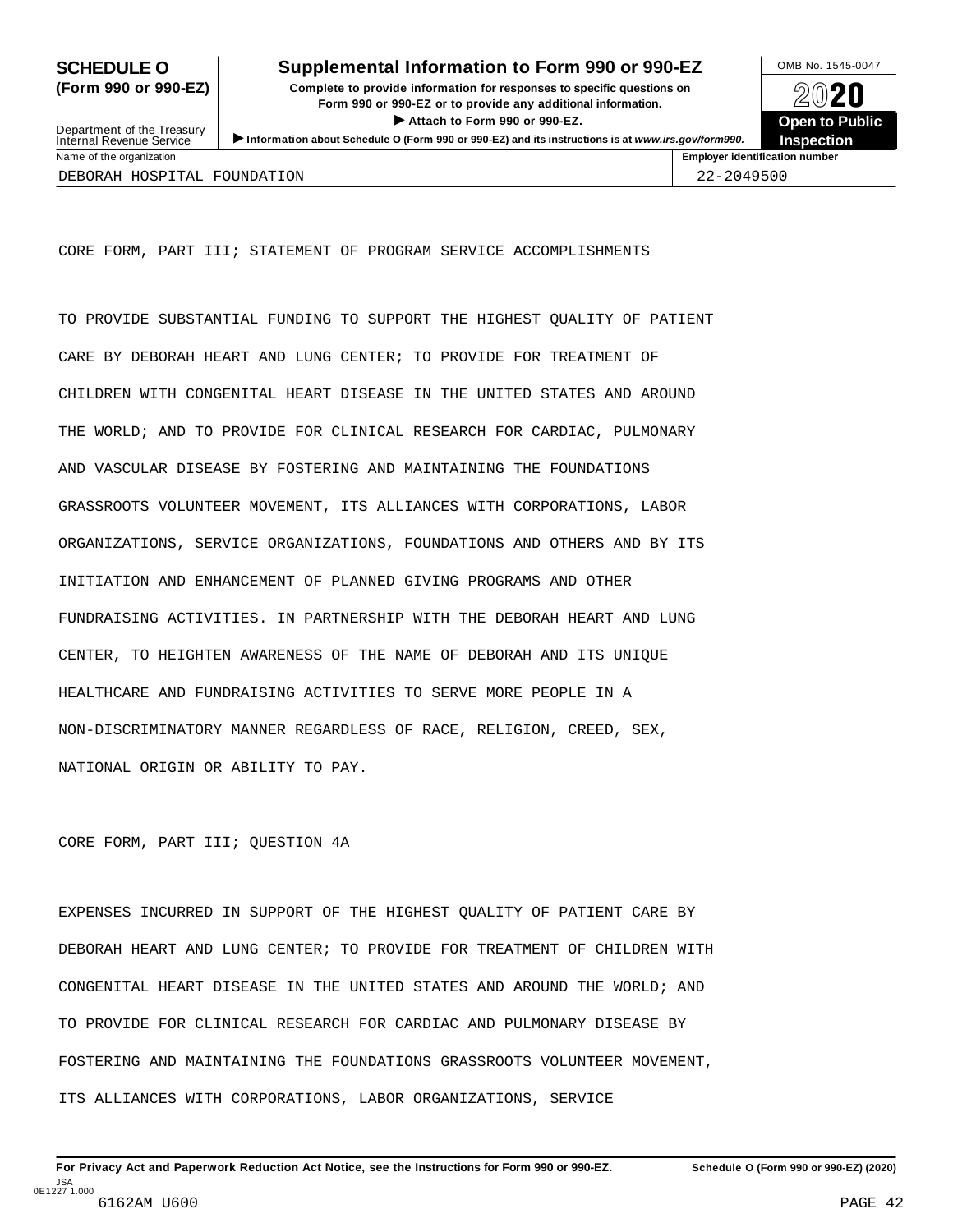ORGANIZATIONS, FOUNDATIONS AND OTHERS AND BY ITS INITIATION AND ENHANCEMENT OF PLANNED GIVING PROGRAMS AND OTHER FUNDRAISING ACTIVITIES. IN PARTNERSHIP WITH THE DEBORAH HEART AND LUNG CENTER, TO HEIGHTEN AWARENESS OF THE NAME OF DEBORAH AND ITS UNIQUE HEALTHCARE AND FUNDRAISING ACTIVITIES TO SERVE MORE PEOPLE IN A NON-DISCRIMINATORY MANNER REGARDLESS OF RACE, RELIGION, CREED, SEX, NATIONAL ORIGIN OR ABILITY TO PAY.

CORE FORM, PART VI, SECTION B; QUESTION 11B

THE ORGANIZATION'S FEDERAL FORM 990 WAS PROVIDED TO EACH VOTING MEMBER OF ITS GOVERNING BODY (ITS BOARD OF DIRECTORS) PRIOR TO FILING WITH THE INTERNAL REVENUE SERVICE ("IRS") AND AFTER PRESENTATION AND REVIEW BY THE DEBORAH HEART AND LUNG CENTER'S AUDIT COMMITTEE.

AS PART OF THE ORGANIZATION'S FEDERAL FORM 990 TAX RETURN PREPARATION PROCESS, THE ORGANIZATION HIRED A PROFESSIONAL CERTIFIED PUBLIC ACCOUNTING ("CPA") FIRM WITH EXPERIENCE AND EXPERTISE IN BOTH HEALTHCARE AND NOT-FOR-PROFIT TAX RETURN PREPARATION TO PREPARE THE FEDERAL FORM 990. THE CPA FIRM'S TAX PROFESSIONALS WORKED CLOSELY WITH THE ORGANIZATION'S FINANCE PERSONNEL AND INTERNAL WORKING GROUP OF THE ORGANIZATION TO OBTAIN THE INFORMATION NEEDED IN ORDER TO PREPARE A COMPLETE AND ACCURATE TAX RETURN.

THE CPA FIRM PREPARED A DRAFT FEDERAL FORM 990 AND FURNISHED IT TO THE ORGANIZATION'S FINANCE PERSONNEL AND INTERNAL WORKING GROUP FOR THEIR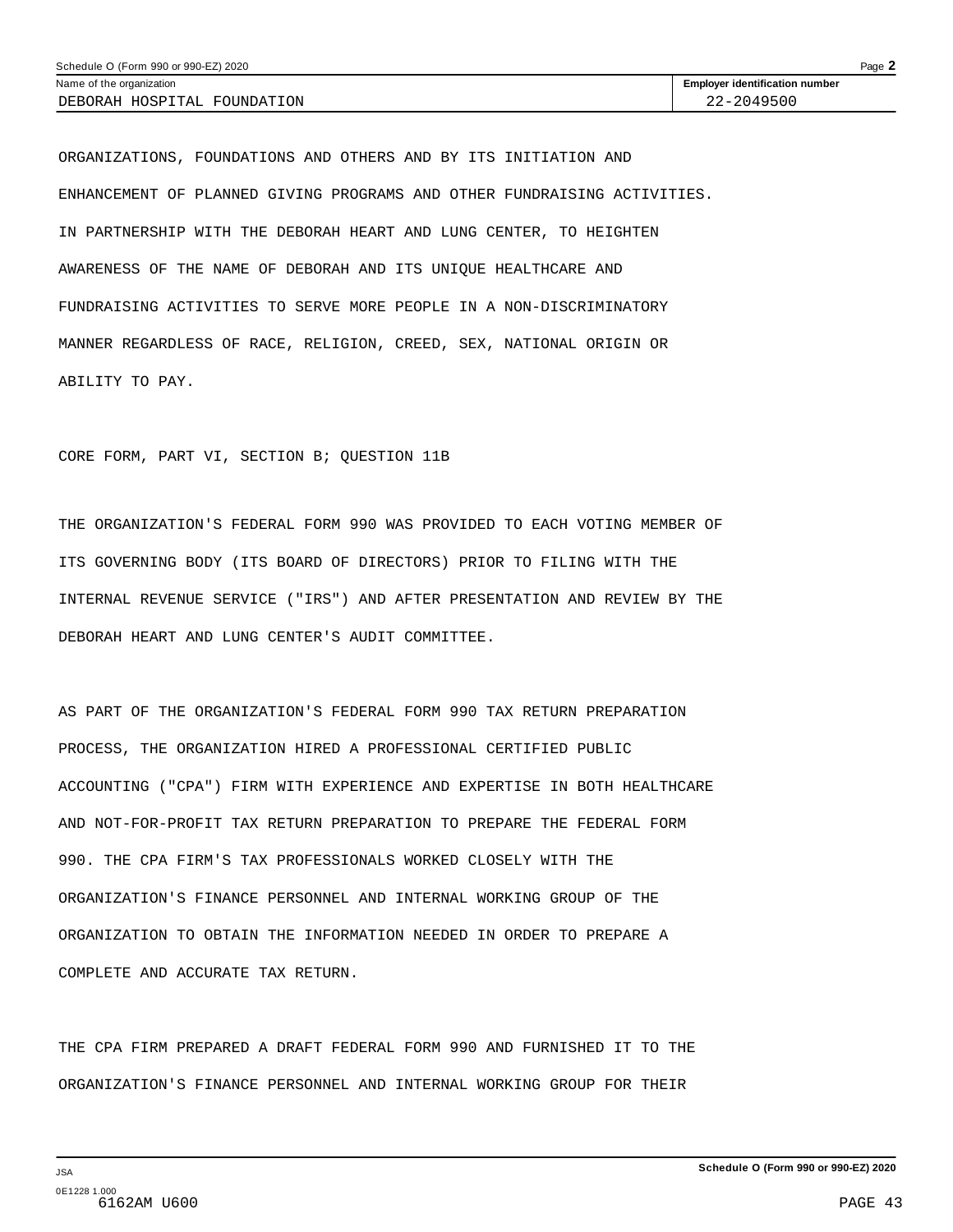| Page $\blacktriangle$<br>Schedule O (Form 990 or 990-EZ) 2020 |                                       |  |  |  |  |
|---------------------------------------------------------------|---------------------------------------|--|--|--|--|
| Name of the organization                                      | <b>Employer identification number</b> |  |  |  |  |
| DEBORAH HOSPITAL FOUNDATION                                   | 22-2049500                            |  |  |  |  |

REVIEW. THE ORGANIZATION'S FINANCE PERSONNEL AND INTERNAL WORKING GROUP REVIEWED THE DRAFT FEDERAL FORM 990 AND DISCUSSED QUESTIONS AND COMMENTS WITH THE CPA FIRM. REVISIONS WERE MADE TO THE DRAFT FEDERAL FORM 990 WHERE NECESSARY AND A FINAL DRAFT WAS FURNISHED BY THE CPA FIRM TO THE ORGANIZATION'S FINANCE PERSONNEL AND INTERNAL WORKING GROUP FOR FINAL REVIEW. FOLLOWING THIS REVIEW, THE FINAL FORM 990 WAS PRESENTED TO THE MEMBERS OF THE DEBORAH HEART AND LUNG CENTER AUDIT COMMITTEE FOR REVIEW AND THEREAFTER PROVIDED TO EACH VOTING MEMBER OF THIS ORGANIZATION'S GOVERNING BODY PRIOR TO FILING WITH THE IRS.

CORE FORM, PART VI, SECTION B; QUESTION 12

THE ORGANIZATION REGULARLY MONITORS AND ENFORCES COMPLIANCE WITH ITS CONFLICT OF INTEREST POLICY. ANNUALLY ALL MEMBERS OF THE BOARD OF TRUSTEES AND EMPLOYED PHYSICIANS ARE REQUIRED TO REVIEW THE EXISTING CONFLICT OF INTEREST POLICY AND COMPLETE A QUESTIONNAIRE. THE COMPLETED QUESTIONNAIRES ARE RETURNED TO THE ORGANIZATION'S DIRECTOR OF COMPLIANCE FOR REVIEW. THEREAFTER, THE DIRECTOR OF COMPLIANCE AND GENERAL COUNSEL REVIEW THE QUESTIONNAIRES AND MAINTAIN RECORDS OF COMPLETED QUESTIONNAIRES.

CORE FORM, PART VI, SECTION B; QUESTION 15

THE ORGANIZATION IS AN AFFILIATE OF THE DEBORAH HEART AND LUNG CENTER. CERTAIN OFFICERS AND EMPLOYEES OF DEBORAH HEART AND LUNG CENTER MAY BE OFFICERS OR DIRECTORS OF THIS ORGANIZATION.

JSA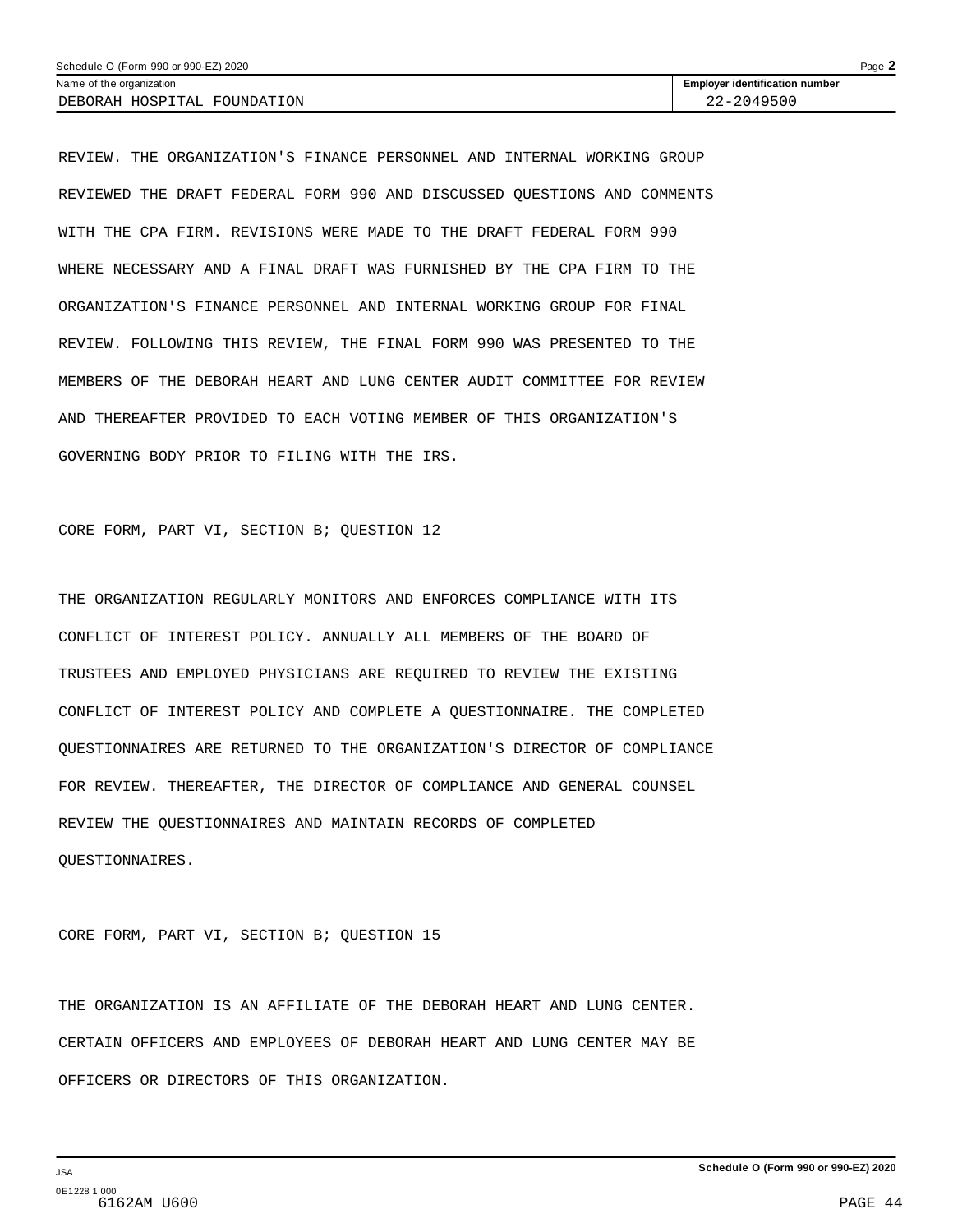THE DEBORAH HEART AND LUNG CENTER BOARD OF TRUSTEES HAS A HUMAN RESOURCES COMMITTEE ("COMMITTEE"). THE COMMITTEE REVIEWS AND FOLLOWS INTERNAL REVENUE SERVICE GUIDELINES FOR REBUTTABLE PRESUMPTION OF REASONABLENESS FOR PURPOSES OF IRS CODE SECTION 4958 IN ITS EVALUATION AND DECISION-MAKING WITH RESPECT TO THE COMPENSATION PAID TO THE PRESIDENT & CEO. THE COMMITTEE IS PROVIDED WITH THE RECOMMENDATIONS OF THE PRESIDENT & CEO WITH RESPECT TO SENIOR LEADERSHIP COMPENSATION AND DATA TO DEMONSTRATE THAT HIS RECOMMENDATION IS IN LINE WITH IRS GUIDELINES. THE COMMITTEE'S REVIEW IS DONE ON AT LEAST AN ANNUAL BASIS AND ENSURES THAT THE "TOTAL COMPENSATION" OF SENIOR LEADERSHIP OF THE ORGANIZATION IS REASONABLE.

THE ACTIONS TAKEN BY THE COMMITTEE ENABLE THE CENTER TO RECEIVE THE REBUTTABLE PRESUMPTION OF REASONABLENESS FOR PURPOSES OF IRS CODE SECTION 4958 WITH RESPECT TO THE TOTAL COMPENSATION OF CERTAIN MEMBERS OF THE SENIOR LEADERSHIP TEAM. FACTORS THAT SUPPORT THE CENTER'S STANDING WITH RESPECT TO ITS REASONABLENESS INCLUDE, BUT ARE NOT LIMITED TO:

1. THE COMPENSATION AND BENEFIT ARRANGEMENTS ARE APPROVED IN ADVANCE BY THE COMMITTEE, NONE OF WHOM HAVE A "CONFLICT OF INTEREST" WITH RESPECT TO THE COMPENSATION ARRANGEMENT;

2. THE COMMITTEE RELIES UPON APPROPRIATE COMPARABLE EXTERNAL AND INTERNAL COMPENSATION DATA PRIOR TO MAKING ITS DETERMINATION. THIS DATA IS UPDATED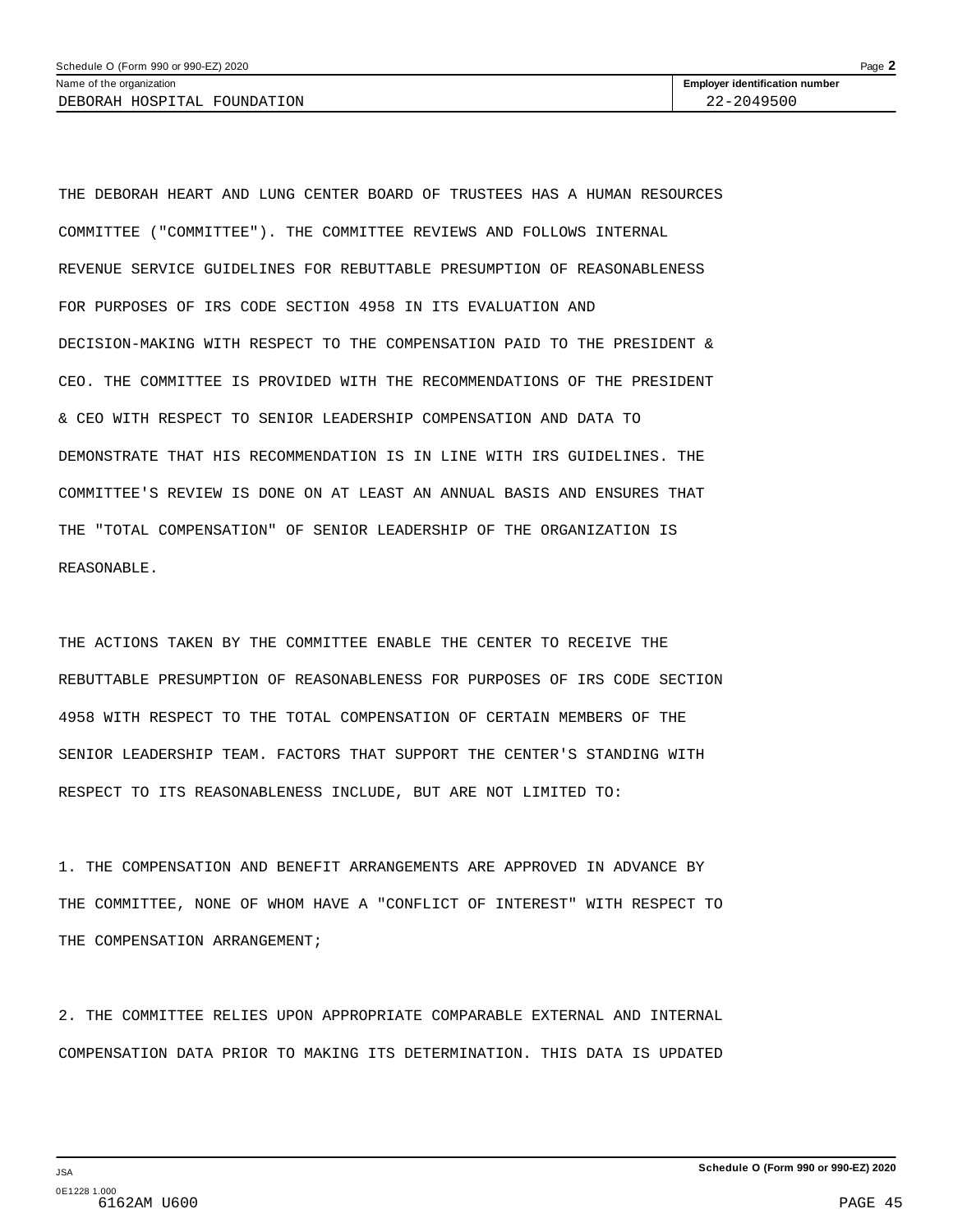EACH YEAR BY UTILIZING GENERALLY PUBLISHED SURVEYS, DATA PROVIDED BY HEALTHCARE ASSOCIATIONS, AND INFORMATION GLEANED FROM NEWSPAPER ARTICLES AND OTHER SOURCES AND REFLECTS COMPARABLE FACTORS, INCLUDING BUT NOT LIMITED TO GEOGRAPHY, BED SIZE, COMPLEXITY, REVENUE, ETC.

3. THE COMMITTEE DOCUMENTS THE BASIS FOR ITS DETERMINATIONS IN TIMELY, FORMAL MEETING MINUTES.

THE COMPENSATION AND BENEFITS OF THE OTHER INDIVIDUALS CONTAINED IN THIS FORM 990, SCHEDULE J, ARE REVIEWED ANNUALLY BY THE PRESIDENT & CEO WITH ASSISTANCE FROM THE ORGANIZATION'S HUMAN RESOURCES DEPARTMENT IN CONJUNCTION WITH THE INDIVIDUAL'S JOB PERFORMANCE DURING THE YEAR, AND ARE BASED UPON VARIOUS OBJECTIVE AND SUBJECTIVE PERFORMANCE FACTORS DESIGNED TO ENSURE THAT REASONABLE AND FAIR MARKET VALUE COMPENSATION IS PAID BY THE ORGANIZATION. THE CENTER'S FINANCIAL STATUS AS WELL AS ITS NEED TO ATTRACT AND RETAIN COMPETENT LEADERSHIP IS ALSO REVIEWED AND CONSIDERED IN THIS PROCESS. OTHER OBJECTIVE FACTORS INCLUDE MARKET SURVEY DATA FOR COMPARABLE POSITIONS, INDIVIDUAL GOALS AND OBJECTIVES, ACTUAL PERFORMANCE AND OTHER RELEVANT PERFORMANCE FEEDBACK.

CORE FORM, PART VI, SECTION C; QUESTION 19

THE ORGANIZATION'S FILED CERTIFICATE OF INCORPORATION AND ANY AMENDMENTS CAN BE OBTAINED AND REVIEWED THROUGH THE STATE OF NEW JERSEY DEPARTMENT OF THE TREASURY.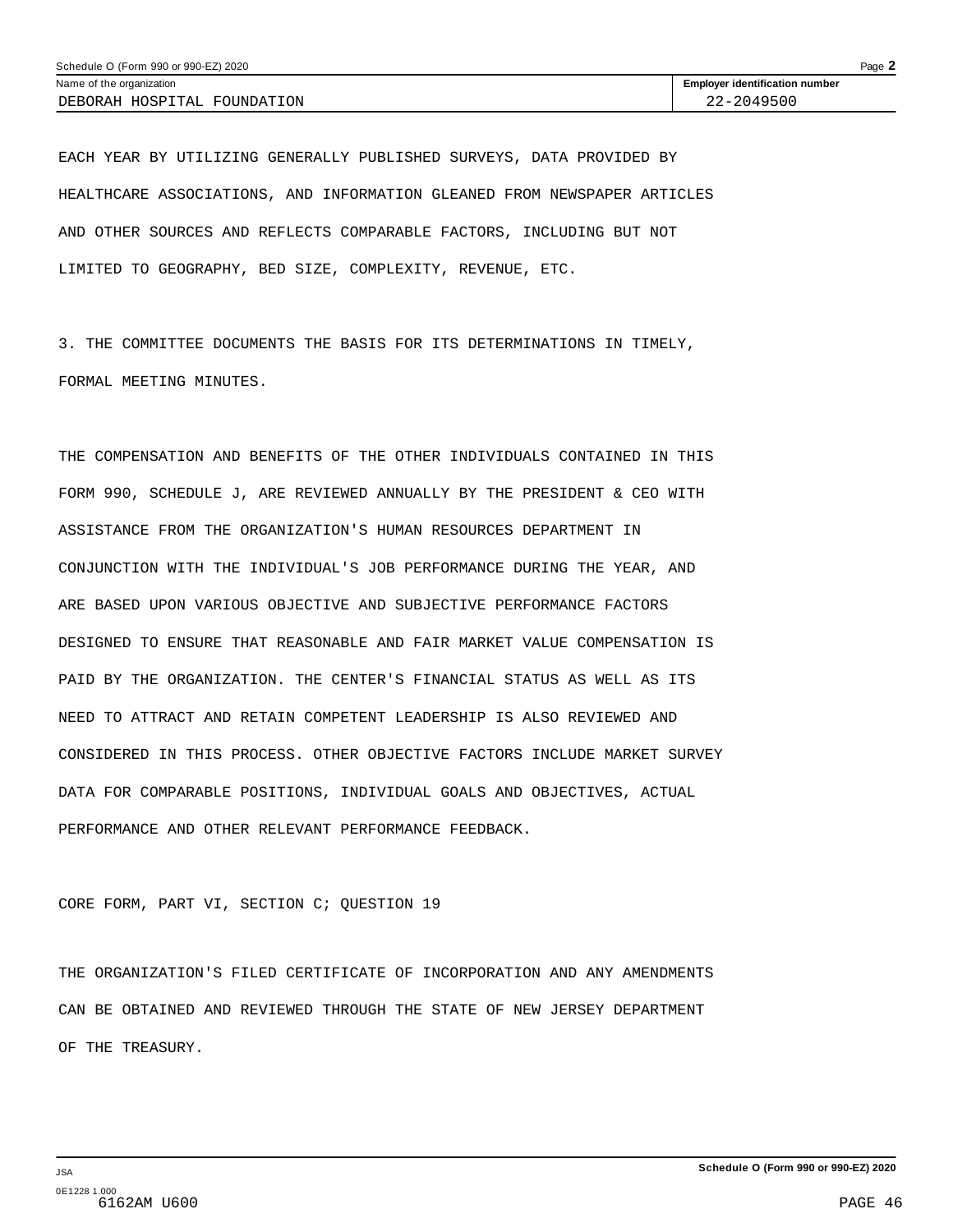DEBORAH HOSPITAL FOUNDATION 22-2049500

CORE FORM, PART VII AND SCHEDULE J

CORE FORM, PART VII AND SCHEDULE J REFLECT CERTAIN BOARD MEMBERS AND OFFICERS RECEIVING COMPENSATION AND BENEFITS FROM THIS ORGANIZATION OR A RELATED ORGANIZATION. PLEASE NOTE THIS REMUNERATION WAS FOR SERVICES RENDERED AS FULL-TIME EMPLOYEES OF THIS ORGANIZATION OR A RELATED ORGANIZATION AND NOT FOR SERVICES RENDERED AS A VOTING MEMBER OR OFFICER OF THIS ORGANIZATION'S BOARD OF DIRECTORS. IN ADDITION, JOSEPH MANNI WORKS 10 HOURS A WEEK AS THE CHIEF OPERATING OFFICER FOR THE ORGANIZATION AND WORKS 45 HOURS A WEEK AS THE CHIEF OPERATING OFFICER FOR DEBORAH HEART AND LUNG CENTER; A RELATED INTERNAL REVENUE CODE SECTION 501(C)(3) TAX-EXEMPT ORGANIZATION, FOR A TOTAL OF 55 HOURS A WEEK.

CORE FORM, PART VII, SECTION A, COLUMN B

THIS ORGANIZATION IS PART OF DEBORAH HEART AND LUNG CENTER; A TAX-EXEMPT INTEGRATED HEALTHCARE DELIVERY SYSTEM ("SYSTEM"). THE SYSTEM INCLUDES BOTH FOR-PROFIT AND NOT FOR-PROFIT ORGANIZATIONS. CERTAIN BOARD OF TRUSTEE MEMBERS, OFFICERS AND/OR DIRECTORS LISTED ON CORE FORM, PART VII AND SCHEDULE J OF THIS FORM 990 MAY HOLD SIMILAR POSITIONS WITH BOTH THIS ORGANIZATION AND OTHER AFFILIATES WITHIN THE SYSTEM. THE HOURS SHOWN ON THIS FORM 990, FOR BOARD MEMBERS WHO RECEIVE NO COMPENSATION FOR SERVICES RENDERED IN A NON-BOARD CAPACITY, REPRESENT THE ESTIMATED HOURS DEVOTED PER WEEK FOR THIS ORGANIZATION. TO THE EXTENT THESE INDIVIDUALS SERVE AS A MEMBER OF THE BOARD OF TRUSTEES OF OTHER RELATED ORGANIZATIONS IN THE SYSTEM, THEIR RESPECTIVE HOURS PER WEEK PER ORGANIZATION ARE

JSA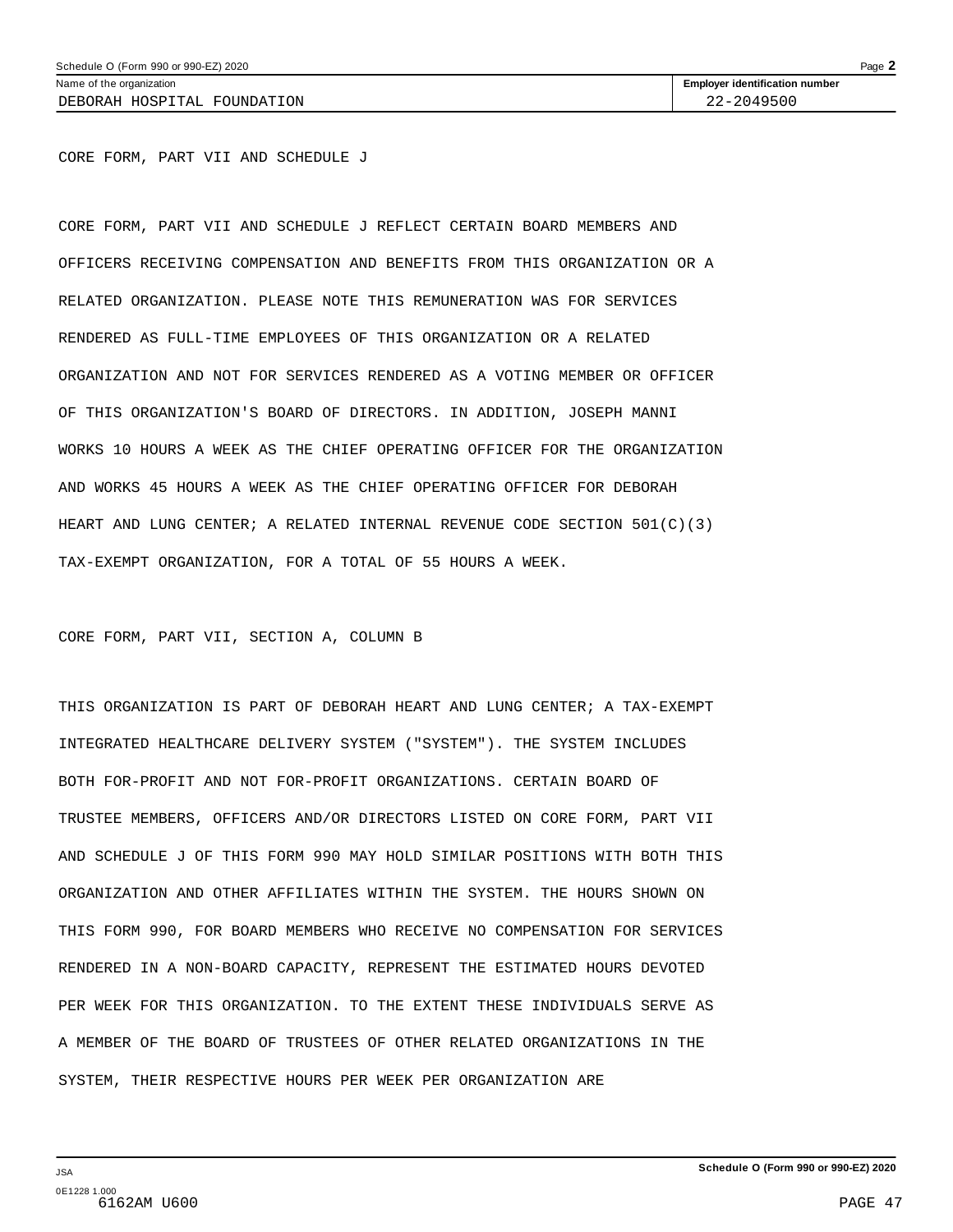<span id="page-43-0"></span>APPROXIMATELY THE SAME AS REFLECTED IN CORE FORM, PART VII OF THIS FORM 990. THE HOURS REFLECTED ON CORE FORM, PART VII OF THIS FORM 990, FOR BOARD MEMBERS WHO RECEIVE COMPENSATION FOR SERVICES RENDERED IN A NON-BOARD CAPACITY, PAID OFFICERS AND KEY EMPLOYEES, REFLECT TOTAL HOURS WORKED PER WEEK ON BEHALF OF THE SYSTEM; NOT SOLELY THIS ORGANIZATION.

CORE FORM, PART XII; QUESTION 2

AN INDEPENDENT CPA FIRM AUDITED THE FINANCIAL STATEMENTS OF THE TAXPAYER FOR THE YEARS ENDED DECEMBER 31, 2020 AND DECEMBER 31, 2019; RESPECTIVELY, AND ISSUED A CERTIFIED AUDITED FINANCIAL STATEMENT. AN UNMODIFIED OPINION WAS ISSUED BY THE INDEPENDENT CPA FIRM. THE DEBORAH HEART AND LUNG CENTER'S AUDIT COMMITTEE ASSUMES RESPONSIBILITY FOR OVERSIGHT OF THE AUDIT OF THE ORGANIZATION'S FINANCIAL STATEMENTS AND THE SELECTION OF AN INDEPENDENT AUDITOR.

|                                                                             | ATTACHMENT 1            |              |
|-----------------------------------------------------------------------------|-------------------------|--------------|
| 990, PART VII- COMPENSATION OF THE FIVE HIGHEST PAID IND. CONTRACTORS       |                         |              |
| NAME AND ADDRESS                                                            | DESCRIPTION OF SERVICES | COMPENSATION |
| DEBORAH HEART AND LUNG CENTER<br>200 TRENTON ROAD<br>BROWNS MILLS, NJ 08015 | MANAGEMENT              | 3,673,705.   |
| GHIORSI & SORRENTI, INC.<br>225 MADISON AVENUE<br>WYCKOFF, NJ 07481         | CAMPAIGN PLANNING       | 146,834.     |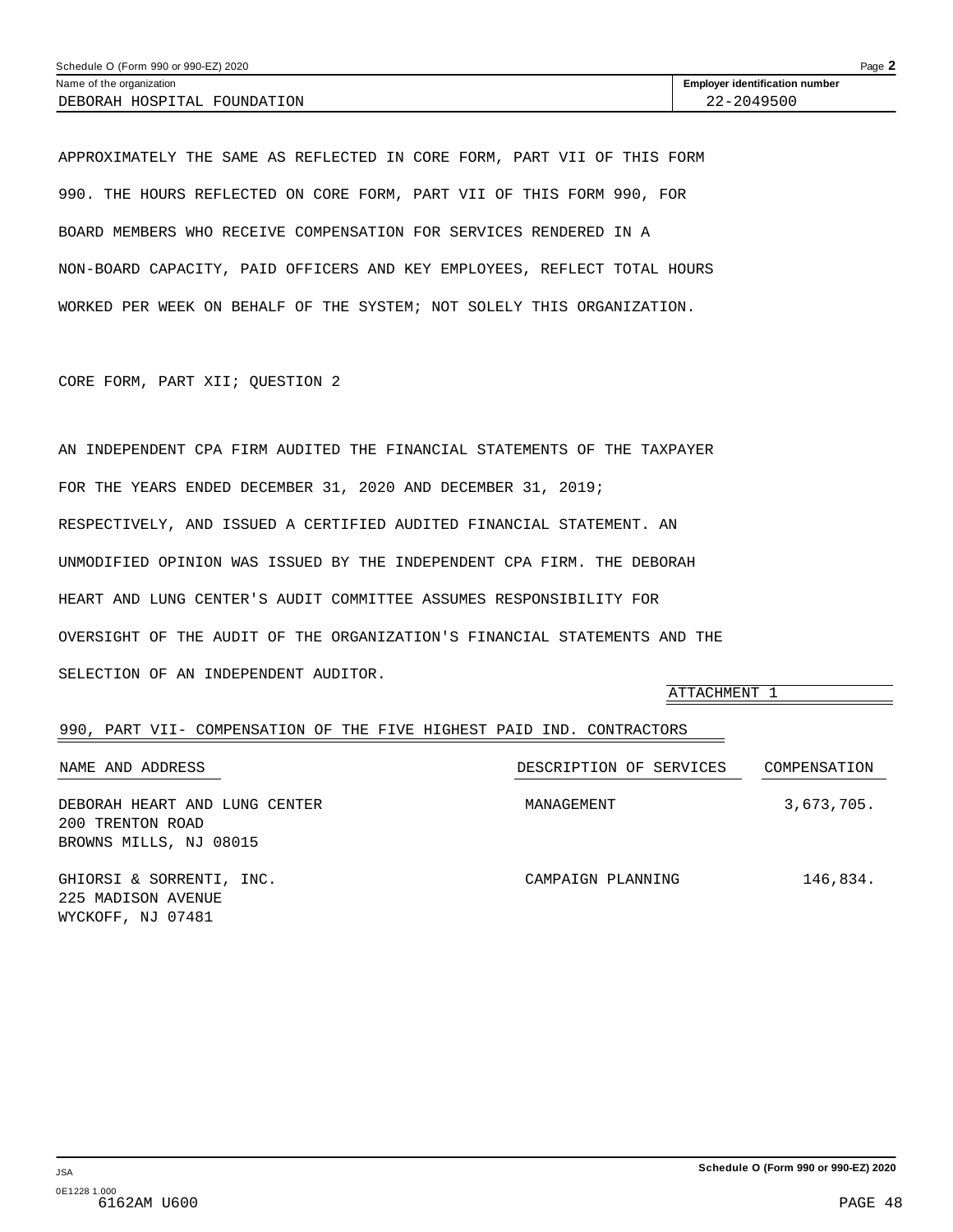## OMB No. 1545-0047 **SCHEDULE R (Form 990) Related Organizations and Unrelated Partnerships**

 $\triangleright$  Complete if the organization answered "Yes" on Form 990, Part IV, line 33, 34, 35b, 36, or 37.



Department of the Treasury<br>Internal Revenue Service

DEBORAH HOSPITAL FOUNDATION 22-2049500

#### **Part I Identification of Disregarded Entities.** Complete if the organization answered "Yes" on Form 990, Part IV, line 33.

| (a)<br>Name, address, and EIN (if applicable) of disregarded entity | (b)<br>Primary activity | (c)<br>Legal domicile (state<br>or foreign country) | (d)<br>Total income | (e)<br>End-of-year assets | (f)<br>Direct controlling<br>entity |
|---------------------------------------------------------------------|-------------------------|-----------------------------------------------------|---------------------|---------------------------|-------------------------------------|
| (1)                                                                 |                         |                                                     |                     |                           |                                     |
| (2)                                                                 |                         |                                                     |                     |                           |                                     |
| (3)                                                                 |                         |                                                     |                     |                           |                                     |
| (4)                                                                 |                         |                                                     |                     |                           |                                     |
| (5)                                                                 |                         |                                                     |                     |                           |                                     |
| (6)                                                                 |                         |                                                     |                     |                           |                                     |

**Identification of Related Tax-Exempt Organizations.** Complete if the organization answered "Yes" on Form 990, Part IV, line 34, because it had **Part II** dentification of Neiated Tax-Exempt organizations during the tax year.

| (a)<br>Name, address, and EIN of related organization   | (b)<br>Primary activity | (c)<br>Legal domicile (state<br>or foreign country) | (d)<br>Exempt Code section | (e)<br>Public charity status<br>(if section $501(c)(3)$ ) | (f)<br>Direct controlling<br>entity | (g)<br>Section 512(b)(13)<br>controlled<br>entity? |    |
|---------------------------------------------------------|-------------------------|-----------------------------------------------------|----------------------------|-----------------------------------------------------------|-------------------------------------|----------------------------------------------------|----|
|                                                         |                         |                                                     |                            |                                                           |                                     | <b>Yes</b>                                         | No |
| DEBORAH HEART AND LUNG CENTER<br>23-1550955<br>(1)      |                         |                                                     |                            |                                                           |                                     |                                                    |    |
| BROWNS MILLS, NJ 08015<br>200 TRENTON ROAD              | HEALTH SVCS.            | NJ                                                  | 501(C)(3)                  | HOSPITAL                                                  | N/A                                 |                                                    | X  |
| DEBORAH CARDIOVASCULAR GROUP, P.C.<br>03-0494366<br>(2) |                         |                                                     |                            |                                                           |                                     |                                                    |    |
| 200 TRENTON ROAD<br>BROWNS MILLS, NJ 08015              | HEALTH SVCS.            | NJ                                                  | 501(C)(3)                  | 509(A)(3)                                                 | <b>DHLC</b>                         |                                                    | Χ  |
| (3)                                                     |                         |                                                     |                            |                                                           |                                     |                                                    |    |
|                                                         |                         |                                                     |                            |                                                           |                                     |                                                    |    |
| (4)                                                     |                         |                                                     |                            |                                                           |                                     |                                                    |    |
|                                                         |                         |                                                     |                            |                                                           |                                     |                                                    |    |
| (5)                                                     |                         |                                                     |                            |                                                           |                                     |                                                    |    |
|                                                         |                         |                                                     |                            |                                                           |                                     |                                                    |    |
| (6)                                                     |                         |                                                     |                            |                                                           |                                     |                                                    |    |
|                                                         |                         |                                                     |                            |                                                           |                                     |                                                    |    |
| (7)                                                     |                         |                                                     |                            |                                                           |                                     |                                                    |    |
|                                                         |                         |                                                     |                            |                                                           |                                     |                                                    |    |

**For Paperwork Reduction Act Notice, see the Instructions for Form 990. Schedule R (Form 990) 2020**

JSA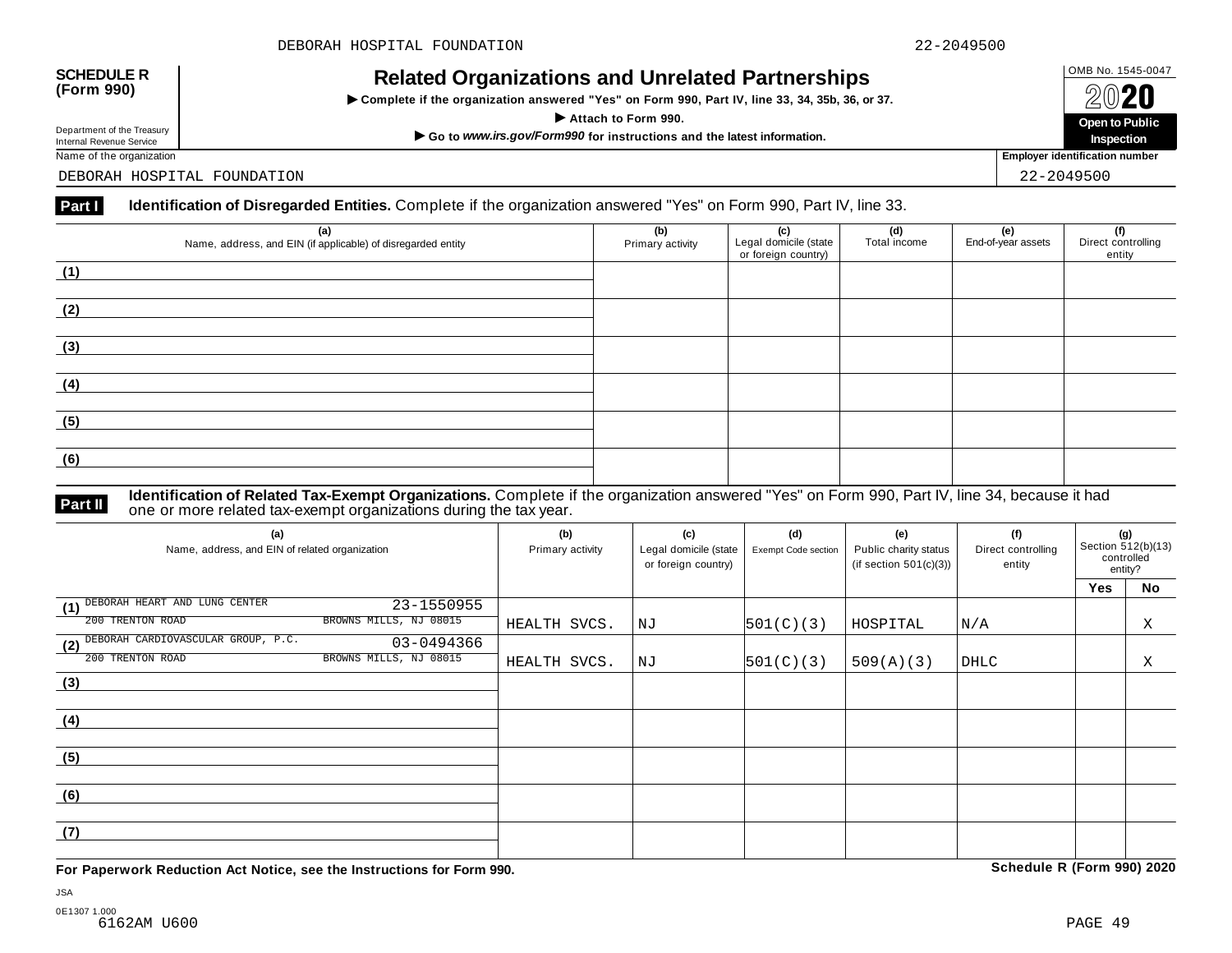**Identification of Related Organizations Taxable as a Partnership.** Complete if the organization answered "Yes" on Form 990, Part IV, line 34, **because it had one or more related organizations Taxable as a Partnership.** Complete if the organization of Related organizations treated as a partnership during the tax year.

| (a)<br>Name, address, and EIN of<br>related organization | ັ<br>(b)<br>Primary activity | (c)<br>Legal<br>domicile<br>(state or<br>foreign<br>country) | .<br>(d)<br>Direct controlling<br>entity | ັ<br>(e)<br>Predominant<br>Frecomman<br>income (related,<br>unrelated,<br>sccluded from<br>sections 512 - 514) | (f)<br>Share of total<br>income | (g)<br>Share of end-of-<br>year assets | (h)<br>Disproportionate<br>allocations? | (i)<br>Code V - UBI<br>amount in box 20<br>of Schedule K-1<br>(Form 1065) | (j)<br>General or<br>managing<br>partner? | (k)<br>Percentage<br>ownership |
|----------------------------------------------------------|------------------------------|--------------------------------------------------------------|------------------------------------------|----------------------------------------------------------------------------------------------------------------|---------------------------------|----------------------------------------|-----------------------------------------|---------------------------------------------------------------------------|-------------------------------------------|--------------------------------|
|                                                          |                              |                                                              |                                          |                                                                                                                |                                 |                                        | Yes No                                  |                                                                           | Yes No                                    |                                |
| (1)                                                      |                              |                                                              |                                          |                                                                                                                |                                 |                                        |                                         |                                                                           |                                           |                                |
| (2)                                                      |                              |                                                              |                                          |                                                                                                                |                                 |                                        |                                         |                                                                           |                                           |                                |
| (3)                                                      |                              |                                                              |                                          |                                                                                                                |                                 |                                        |                                         |                                                                           |                                           |                                |
| (4)                                                      |                              |                                                              |                                          |                                                                                                                |                                 |                                        |                                         |                                                                           |                                           |                                |
| (5)                                                      |                              |                                                              |                                          |                                                                                                                |                                 |                                        |                                         |                                                                           |                                           |                                |
| (6)                                                      |                              |                                                              |                                          |                                                                                                                |                                 |                                        |                                         |                                                                           |                                           |                                |
| (7)                                                      |                              |                                                              |                                          |                                                                                                                |                                 |                                        |                                         |                                                                           |                                           |                                |

# **Part IV** Identification of Related Organizations Taxable as a Corporation or Trust. Complete if the organization answered "Yes" on Form 990, Part IV,<br>line 34, because it had one or more related organizations treated as a

| (a)<br>Name, address, and EIN of related organization  | (b)<br>Primary activity | (c)<br>Legal domicile<br>(state or foreign<br>country) | (d)<br>Direct controlling<br>entity | (e)<br>Type of entity<br>(C corp, S corp, or trust) | (f)<br>Share of total<br>income | (g) (h) $\frac{1}{2}$ (i) $\frac{1}{2}$ (i) $\frac{1}{2}$ (i) $\frac{1}{2}$ (i) $\frac{1}{2}$ (b)(13) end-of-year assets ownership $\frac{1}{2}$ (c)(b)(13) $\frac{1}{2}$ (c)(b)(13) entity? |        |   |
|--------------------------------------------------------|-------------------------|--------------------------------------------------------|-------------------------------------|-----------------------------------------------------|---------------------------------|----------------------------------------------------------------------------------------------------------------------------------------------------------------------------------------------|--------|---|
| (1) ADVANCED MEDICAL MANAGEMENT SERVICES<br>20-4912042 |                         |                                                        |                                     |                                                     |                                 |                                                                                                                                                                                              | Yes No |   |
| 200 TRENTON ROAD BROWNS MILLS, NJ 08015<br>(2)         | MGMT SVCS.              | NJ                                                     | N/A                                 | C CORP.                                             |                                 |                                                                                                                                                                                              |        | X |
|                                                        |                         |                                                        |                                     |                                                     |                                 |                                                                                                                                                                                              |        |   |
| (3)                                                    |                         |                                                        |                                     |                                                     |                                 |                                                                                                                                                                                              |        |   |
| (4)                                                    |                         |                                                        |                                     |                                                     |                                 |                                                                                                                                                                                              |        |   |
| (5)                                                    |                         |                                                        |                                     |                                                     |                                 |                                                                                                                                                                                              |        |   |
| (6)                                                    |                         |                                                        |                                     |                                                     |                                 |                                                                                                                                                                                              |        |   |
| (7)                                                    |                         |                                                        |                                     |                                                     |                                 |                                                                                                                                                                                              |        |   |

**Schedule R (Form 990) 2020**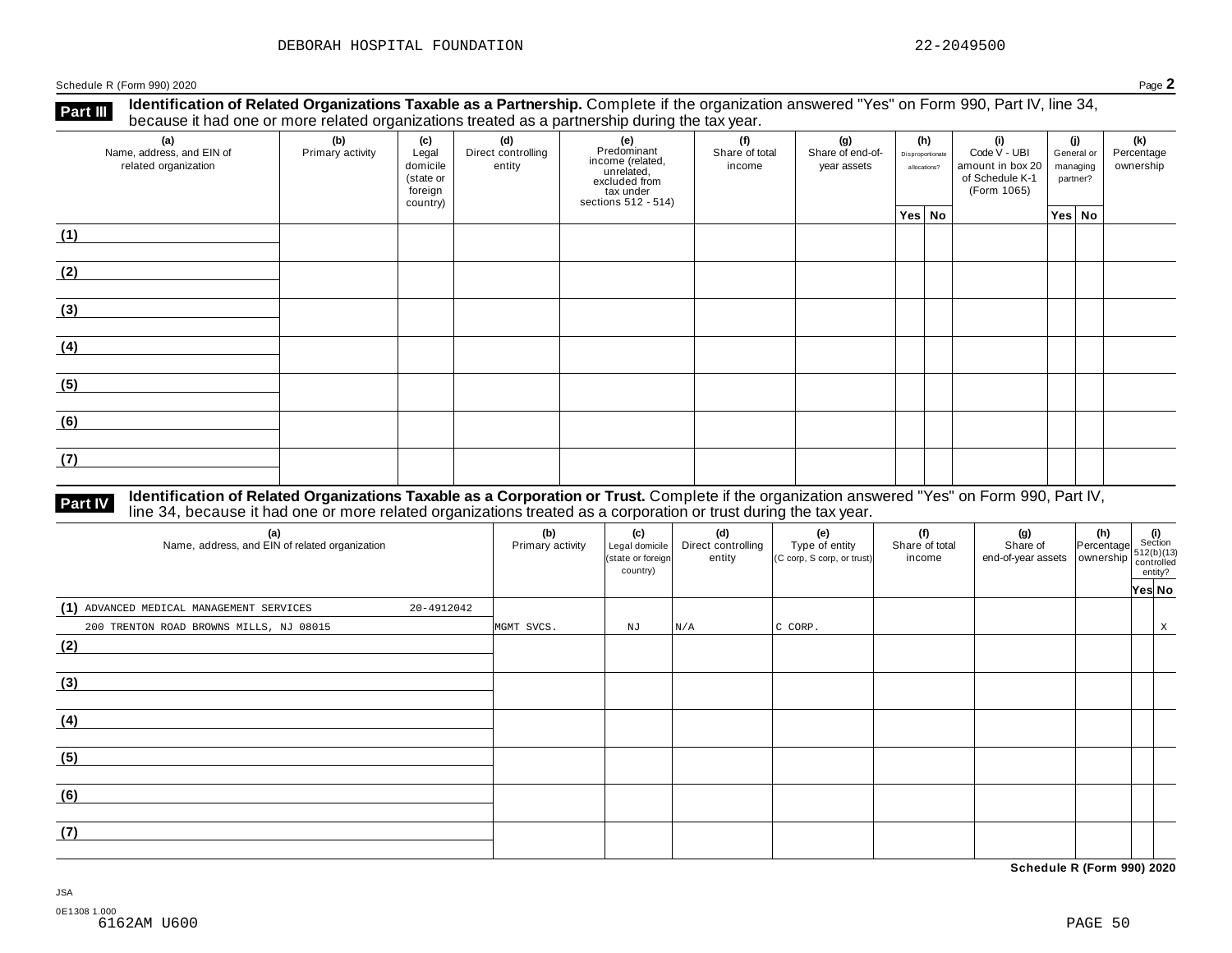|  |  | DEBORAH HOSPITAL FOUNDATION | 22-2049500 |
|--|--|-----------------------------|------------|
|--|--|-----------------------------|------------|

| Part V       | Transactions With Related Organizations. Complete if the organization answered "Yes" on Form 990, Part IV, line 34, 35b, or 36.                                              |                                    |                        |                                                 |                         |
|--------------|------------------------------------------------------------------------------------------------------------------------------------------------------------------------------|------------------------------------|------------------------|-------------------------------------------------|-------------------------|
|              | Note: Complete line 1 if any entity is listed in Parts II, III, or IV of this schedule.                                                                                      |                                    |                        |                                                 | Yes No                  |
| 1.           | During the tax year, did the organization engage in any of the following transactions with one or more related organizations listed in Parts II-IV?                          |                                    |                        |                                                 |                         |
| a            |                                                                                                                                                                              |                                    |                        | 1a                                              | $\mathbf{x}$            |
| b            |                                                                                                                                                                              |                                    |                        | 1 <sub>b</sub>                                  | $\mathbf X$             |
| c            |                                                                                                                                                                              |                                    |                        | 1 <sub>c</sub>                                  | $\mathbf{x}$            |
| d            |                                                                                                                                                                              |                                    |                        | 1 <sub>d</sub>                                  | $\mathbf X$             |
|              |                                                                                                                                                                              |                                    |                        | 1е                                              | $\mathbf X$             |
| f            |                                                                                                                                                                              |                                    |                        | 1f                                              | X                       |
| q            |                                                                                                                                                                              |                                    |                        | 1 <sub>g</sub>                                  | $\overline{\mathbf{x}}$ |
| h.           |                                                                                                                                                                              |                                    |                        | 1 <sub>h</sub>                                  | $\overline{\mathbf{x}}$ |
|              |                                                                                                                                                                              |                                    |                        | 11                                              | $\overline{\mathbf{x}}$ |
|              |                                                                                                                                                                              |                                    |                        | 1j                                              | $\overline{\mathbf{x}}$ |
|              |                                                                                                                                                                              |                                    |                        | 1k                                              | X                       |
|              |                                                                                                                                                                              |                                    |                        | 11                                              | $\overline{\mathbf{x}}$ |
|              |                                                                                                                                                                              |                                    |                        | 1m                                              | $\overline{\mathbf{x}}$ |
| $\mathsf{n}$ |                                                                                                                                                                              |                                    |                        | 1n                                              | X                       |
|              |                                                                                                                                                                              |                                    |                        | 10                                              | X                       |
|              |                                                                                                                                                                              |                                    |                        | 1p                                              | X                       |
| a            |                                                                                                                                                                              |                                    |                        | 1q                                              | $\overline{\mathbf{x}}$ |
|              |                                                                                                                                                                              |                                    |                        | 1r                                              | Χ                       |
|              |                                                                                                                                                                              |                                    |                        | 1s                                              | $\overline{\mathbf{x}}$ |
| $\mathbf{2}$ | If the answer to any of the above is "Yes," see the instructions for information on who must complete this line, including covered relationships and transaction thresholds. |                                    |                        |                                                 |                         |
|              | (a)<br>Name of related organization                                                                                                                                          | (b)<br>Transaction<br>type $(a-s)$ | (c)<br>Amount involved | (d)<br>Method of determining<br>amount involved |                         |
| (1)          |                                                                                                                                                                              |                                    |                        |                                                 |                         |
| (2)          |                                                                                                                                                                              |                                    |                        |                                                 |                         |
| (3)          |                                                                                                                                                                              |                                    |                        |                                                 |                         |
|              |                                                                                                                                                                              |                                    |                        |                                                 |                         |
| (4)          |                                                                                                                                                                              |                                    |                        |                                                 |                         |
| (5)          |                                                                                                                                                                              |                                    |                        |                                                 |                         |
| (6)          |                                                                                                                                                                              |                                    |                        |                                                 |                         |
| <b>JSA</b>   |                                                                                                                                                                              |                                    |                        | Schedule R (Form 990) 2020                      |                         |
| 0E1309 1.000 | 6162AM U600                                                                                                                                                                  |                                    |                        | PAGE 51                                         |                         |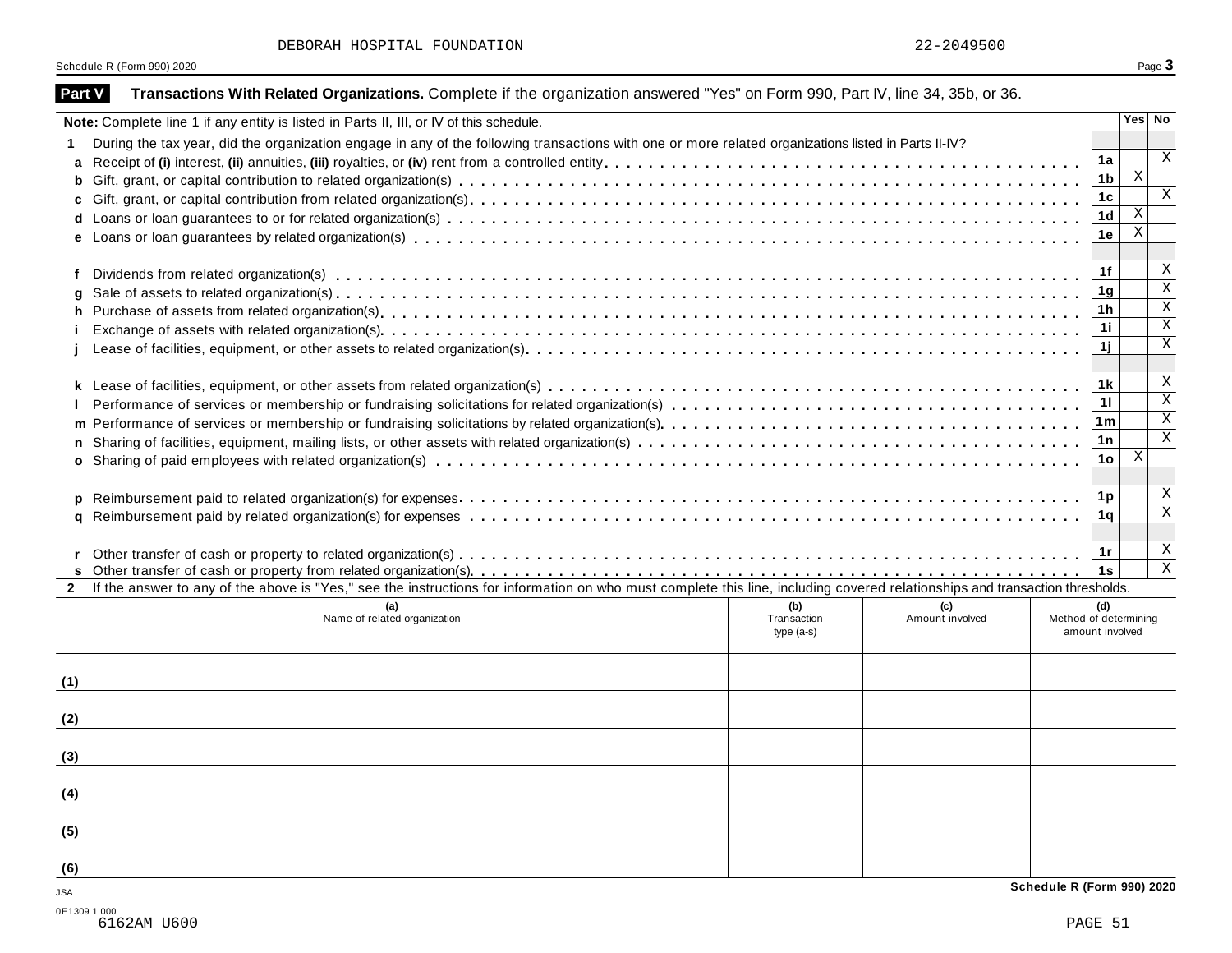### **Part VI Unrelated Organizations Taxable as a Partnership.** Complete if the organization answered "Yes" on Form 990, Part IV, line 37.

Provide the following information for each entity taxed as a partnership through which the organization conducted more than five percent of its activities (measured by total assets or gross revenue) that was not a related organization. See instructions regarding exclusion for certain investment partnerships.

| ັ<br>$\mathbf{z}$<br>(a)<br>Name, address, and EIN of entity | ≚<br>(b)<br>Primary activity | ັ<br>(c)<br>Legal domicile<br>(state or foreign<br>country) | (d)<br>Predominant<br>income (related, action<br>unrelated, excluded $\frac{\text{soft}(c)}{\text{soft}(c)}$<br>sections 512 - 514)<br>Yes | section<br>501(c)(3)<br>organizations? | Are all partners | (f)<br>Share of<br>total income | . .<br>(g)<br>Share of<br>end-of-year<br>assets | (h)<br>Disproportionate<br>allocations? | (i)<br>Code $V - UBI$<br>amount in box 20<br>of Schedule K-1<br>(Form 1065) | managing<br>partner? | (i)<br>General or Percentage<br>managing ownership |
|--------------------------------------------------------------|------------------------------|-------------------------------------------------------------|--------------------------------------------------------------------------------------------------------------------------------------------|----------------------------------------|------------------|---------------------------------|-------------------------------------------------|-----------------------------------------|-----------------------------------------------------------------------------|----------------------|----------------------------------------------------|
|                                                              |                              |                                                             |                                                                                                                                            |                                        | No               |                                 |                                                 | $Yes \mid No$                           |                                                                             | $Yes \mid No$        |                                                    |
| (1)                                                          |                              |                                                             |                                                                                                                                            |                                        |                  |                                 |                                                 |                                         |                                                                             |                      |                                                    |
| (2)                                                          |                              |                                                             |                                                                                                                                            |                                        |                  |                                 |                                                 |                                         |                                                                             |                      |                                                    |
| (3)                                                          |                              |                                                             |                                                                                                                                            |                                        |                  |                                 |                                                 |                                         |                                                                             |                      |                                                    |
| (4)                                                          |                              |                                                             |                                                                                                                                            |                                        |                  |                                 |                                                 |                                         |                                                                             |                      |                                                    |
| (5)                                                          |                              |                                                             |                                                                                                                                            |                                        |                  |                                 |                                                 |                                         |                                                                             |                      |                                                    |
| (6)                                                          |                              |                                                             |                                                                                                                                            |                                        |                  |                                 |                                                 |                                         |                                                                             |                      |                                                    |
| (7)<br><u> 1989 - Andrea Station Barbara (</u>               |                              |                                                             |                                                                                                                                            |                                        |                  |                                 |                                                 |                                         |                                                                             |                      |                                                    |
| (8)                                                          |                              |                                                             |                                                                                                                                            |                                        |                  |                                 |                                                 |                                         |                                                                             |                      |                                                    |
| (9)                                                          |                              |                                                             |                                                                                                                                            |                                        |                  |                                 |                                                 |                                         |                                                                             |                      |                                                    |
| (10)                                                         |                              |                                                             |                                                                                                                                            |                                        |                  |                                 |                                                 |                                         |                                                                             |                      |                                                    |
| (11)                                                         |                              |                                                             |                                                                                                                                            |                                        |                  |                                 |                                                 |                                         |                                                                             |                      |                                                    |
| (12)                                                         |                              |                                                             |                                                                                                                                            |                                        |                  |                                 |                                                 |                                         |                                                                             |                      |                                                    |
| (13)                                                         |                              |                                                             |                                                                                                                                            |                                        |                  |                                 |                                                 |                                         |                                                                             |                      |                                                    |
| (14)                                                         |                              |                                                             |                                                                                                                                            |                                        |                  |                                 |                                                 |                                         |                                                                             |                      |                                                    |
|                                                              |                              |                                                             |                                                                                                                                            |                                        |                  |                                 |                                                 |                                         |                                                                             |                      |                                                    |
| (15)                                                         |                              |                                                             |                                                                                                                                            |                                        |                  |                                 |                                                 |                                         |                                                                             |                      |                                                    |
| (16)                                                         |                              |                                                             |                                                                                                                                            |                                        |                  |                                 |                                                 |                                         |                                                                             |                      |                                                    |

**Schedule R (Form 990) 2020**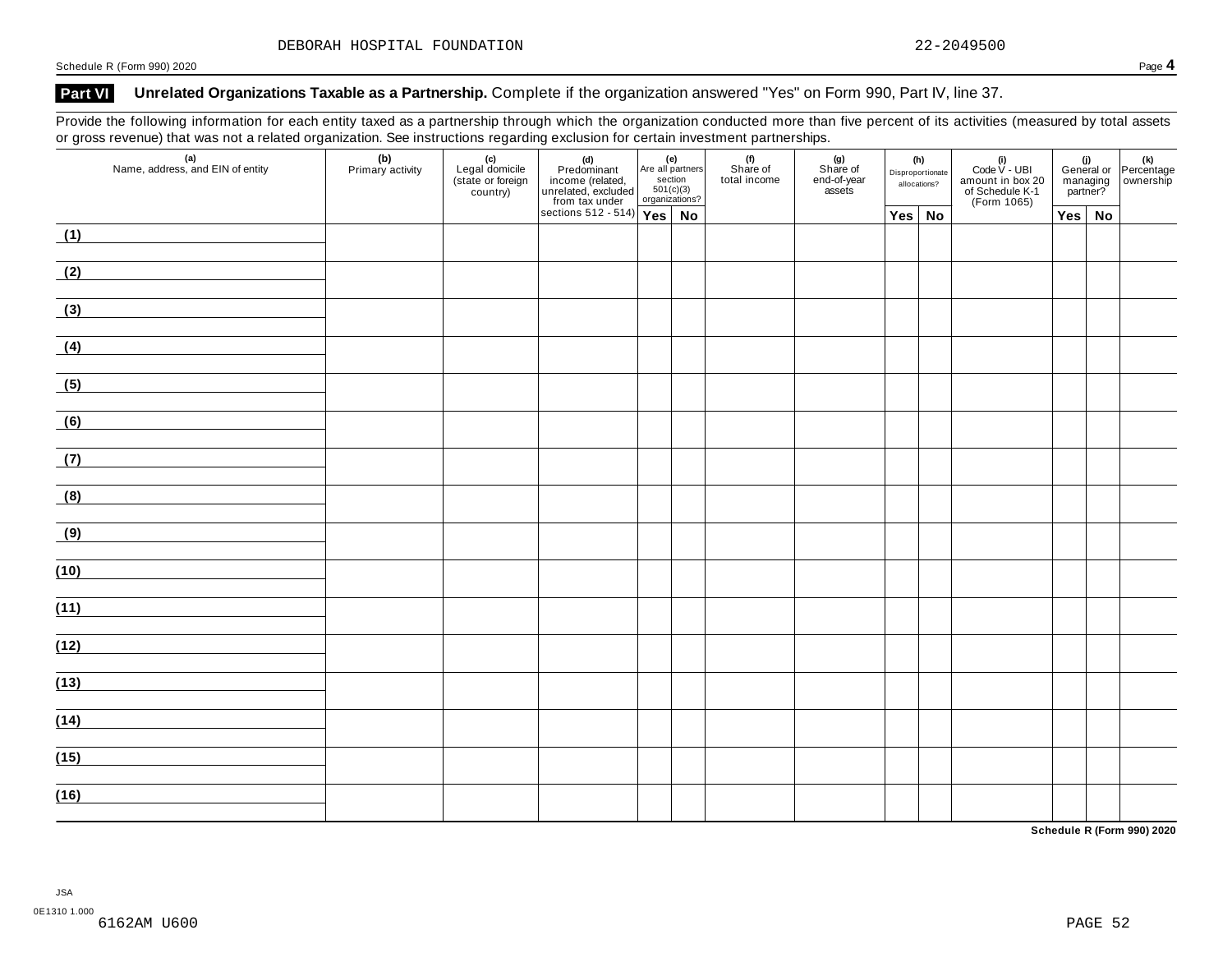| <b>Part VII</b> Supplemental Information                                                   |
|--------------------------------------------------------------------------------------------|
| Provide additional information for responses to questions on Schedule R. See instructions. |

SCHEDULE R; PART V

THIS ORGANIZATION IS A MEMBER OF DEBORAH HEART AND LUNG CENTER; A TAX-EXEMPT INTEGRATED HEALTHCARE DELIVERY SYSTEM. FUNDS ARE ROUTINELY TRANSFERRED BETWEEN AFFILIATES AND BUSINESS ACTIVITIES ARE COMMON ON BEHALF OF THE SYSTEM'S AFFILIATES, INCLUDING THIS ORGANIZATION. THESE TRANSACTIONS MAY BE RECORDED ON THE REVENUE/EXPENSE AND BALANCE SHEET STATEMENTS OF THIS ORGANIZATION AND OTHER AFFILIATES. THE DEBORAH HEART AND LUNG CENTER ENTITIES WORK TOGETHER TO DELIVER HIGH QUALITY COST EFFECTIVE HEALTHCARE AND WELLNESS SERVICES TO THEIR COMMUNITIES REGARDLESS OF ABILITY TO PAY AND IN FURTHERANCE OF CHARITABLE TAX-EXEMPT PURPOSES.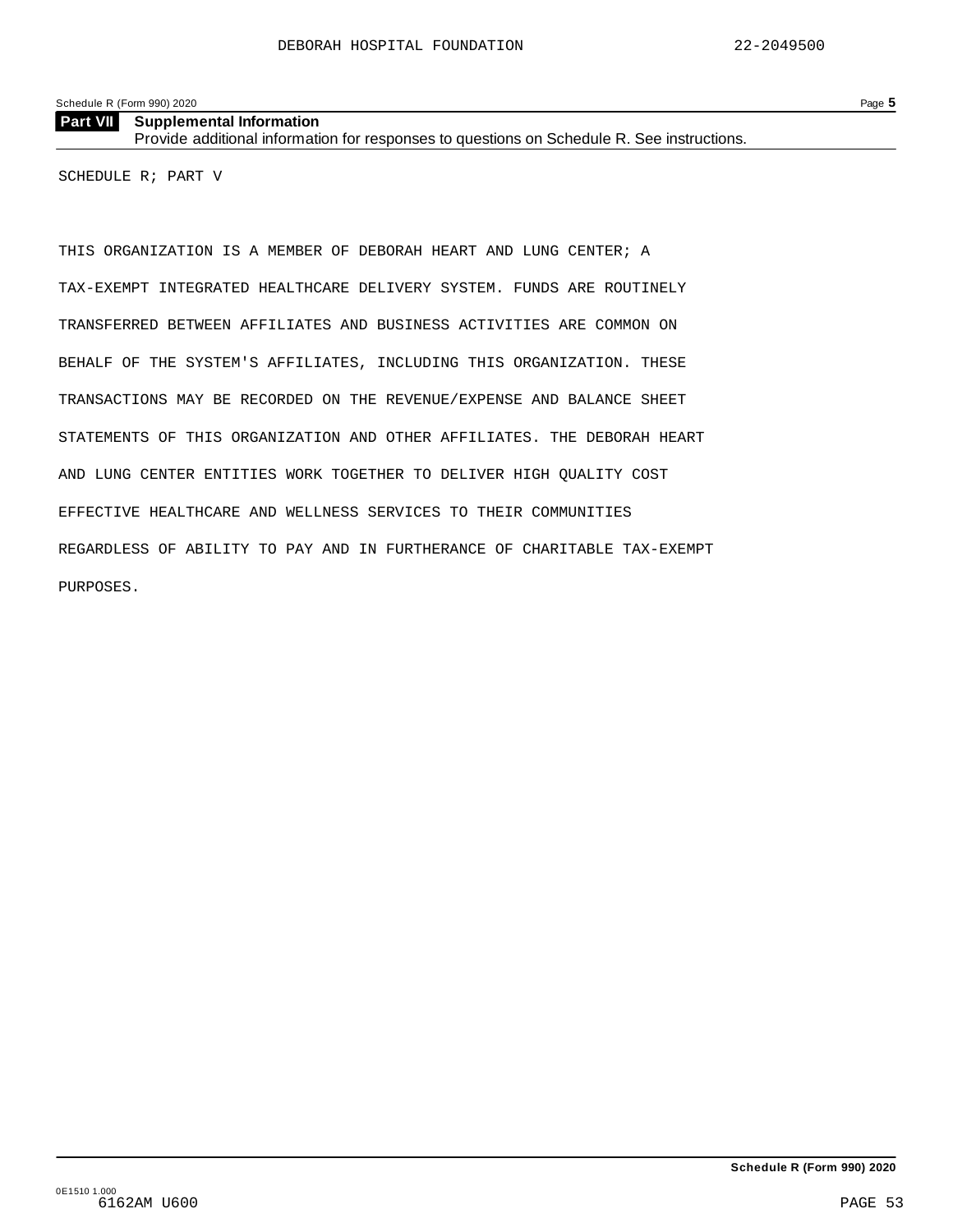| 7       | N٥  |
|---------|-----|
|         | lin |
| Part II |     |

## **SCHEDULE D** OMB No. 1545-0092 **Capital Gains and Losses** SCHEDULE D<br>
(Form 1041) **Capital Gains and Losses**<br>
Department of the Treasury Use Form 8949 to list your transactions for lines 1b, 2, 3, 8b, 9 and 10.

Internal Revenue Service <u>Net all the service</u> internal Revenue Service internal Revenue Service internal Revenue Service internal Revenue Service internal Revenue Service internal Revenue Service internal Revenue Service

Did you dispose of any investment(s) in a qualified opportunity fund during the tax year? Did you dispose of any investment(s) in a qualified opportunity fund during the tax year?<br>If "Yes," attach Form 8949 and see its instructions for additional requirements for reporting your gain or loss. **Note:** *Form 5227 filers need to complete only Parts I and II.* **Part I Short-Term Capital Gains and Losses - Generally Assets Held One Year or Less** (see instructions) See instructions for how to figure the amounts to enter on the lines below. **(g)** Adjustments to gain or loss from Form(s) 8949, Part I, line 2, column (g) **(h) Gain or (loss)** Subtract column (e) from column (d) and combine the result with column (g) **(d)** Proceeds (sales price) **(e)** Cost<br>(or other basis) This form may be easier to complete if you round off cents to whole dollars. **1a** Totals for all short-term transactions reported on Form 1099-B for which basis was reported to the IRS and for which you have no adjustments (see instructions). However, if you choose to report all these transactions on Form 8949, leave this line blank and go to line 1b. **1b** Totals for all transactions reported on Form(s) 8949 with **Box <sup>A</sup>** checked m mm m m m m m m m m m m m m m m m m **2** Totals for all transactions reported on Form(s) 8949 with **Box B** checked . . . . . <u>. . . . . . . . . . . . .</u> **3** Totals for all transactions reported on Form(s) 8949 with **Box C** checked **manual** metal manual manual metal manual manual metal manual metal **4** Short-term capital gain or (loss) from Forms 4684, 6252, 6781, and 8824 **4** m m m m m m m m m m m m m m m m m **5 6 7 5** Net short-term gain or (loss) from partnerships, S corporations, and other estates or trusts  $\dots \dots \dots$ **6** Short-term capital loss carryover. Enter the amount, if any, from line 9 of the 2019 Capital Loss Carryover Worksheet **( )** m m m m m m m m m m m m m m m m m m m m m m m m m m m m m m m m m m m m m m m m m m m m m m m **7 Net short-term capital gain or (loss).** Combine lines 1a through 6 in column (h). Enter here and on le 17, column (3) on the back  $\ldots \ldots \ldots \ldots \ldots \ldots \ldots \ldots \ldots \ldots \ldots \ldots \blacktriangleright$ **Part II Long-Term Capital Gains and Losses - Generally Assets Held More Than One Year** (see instructions) See instructions for how to figure the amounts to enter on the lines below. **(g)** Adjustments to gain or loss from Form(s) 8949, Part II, line 2, column (g) **(h) Gain or (loss)** Subtract column (e) from column (d) and combine the result with column (g) **(d)** Proceeds (sales price) **(e)** Cost<br>(or other basis) This form may be easier to complete if you round off cents to whole dollars. **8a** Totals for all long-term transactions reported on Form 1099-B for which basis was reported to the IRS and for which you have no adjustments (see instructions). However, if you choose to report all these transactions on Form 8949, leave this line blank and go to line 8b. **8b** Totals for all transactions reported on Form(s) 8949 with **Box <sup>D</sup>** checked m m m m m m m m m m m m m m m m m m m **9** Totals for all transactions reported on Form(s) 8949 with **Box <sup>E</sup>** checked m m m m m m m m m m m m m m m m m m m **10** Totals for all transactions reported on Form(s) 8949 with **Box F** checked . . <u>. . . . . . . . . . . . . . . .</u> . **11 12** Net long-term gain or (loss) from partnerships, S corporations, and other estates or trusts m m m m m m m m m m **13 14 15** ith **Box F** checked ......................]<br>Long-term capital gain or (loss) from Forms 2439, 4684, 6252, 6781, and 8824.............<mark>11</mark> Capital gain distributions m m m m m m m m m m m m m m m m m m m m m m m m m m m m m m m m m m m m m m m m m m m m m Gain from Form 4797, Part I m m m m m m m m m m m m m m m m m m m m m m m m m m m m m m m m m m m m m m m m m m m Long-term capital loss carryover. Enter the amount, if any, from line 14 of the 2019 Capital Loss Carryover Worksheet **( )** m m m m m m m m m m m m m m m m m m m m m m m m m m m m m m m m m m m m m m m m m m m m m m m **12 13 14 15 16 16 Net long-term capital gain or (loss).** Combine lines 8a through 15 in column (h). Enter here and on line 18a, column (3) on the back m m m m m m m m m m m m m m m m m m m m m m m m m m m m m m m m m m m m m m m I DEBORAH HOSPITAL FOUNDATION 22-2049500  $X \mid N$ o 758,209. 758,209.

**For Paperwork Reduction Act Notice, see the Instructions for Form 1041.** 

| (Form 1041)                |  |
|----------------------------|--|
| Department of the Treasury |  |

| <b>Internal Revenue Service</b> |  |
|---------------------------------|--|
| Department of the Treasury      |  |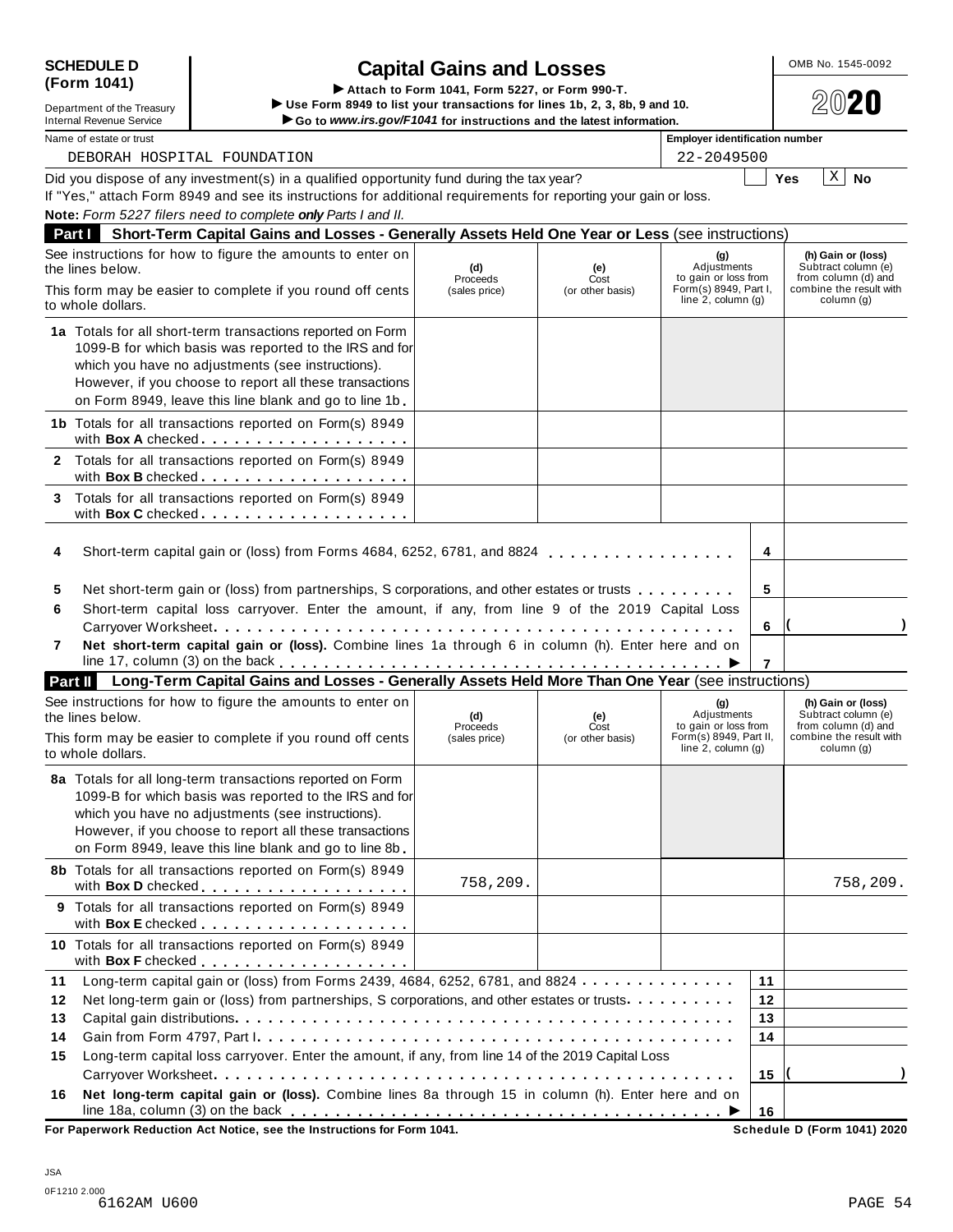|          | Schedule D (Form 1041) 2020                                                                                                                                                                                                                                                                                                       |                 |                     |              |    | Page 2      |
|----------|-----------------------------------------------------------------------------------------------------------------------------------------------------------------------------------------------------------------------------------------------------------------------------------------------------------------------------------|-----------------|---------------------|--------------|----|-------------|
|          | Part III<br><b>Summary of Parts I and II</b>                                                                                                                                                                                                                                                                                      |                 | (1) Beneficiaries'  | (2) Estate's |    | $(3)$ Total |
|          | Caution: Read the instructions before completing this part.                                                                                                                                                                                                                                                                       |                 | (see instr.)        | or trust's   |    |             |
| 17       |                                                                                                                                                                                                                                                                                                                                   | 17              |                     |              |    |             |
| 18       | Net long-term gain or (loss):                                                                                                                                                                                                                                                                                                     |                 |                     |              |    |             |
|          |                                                                                                                                                                                                                                                                                                                                   | 18a             |                     |              |    |             |
|          | <b>b</b> Unrecaptured section 1250 gain (see line 18 of the worksheet.)                                                                                                                                                                                                                                                           | 18 <sub>b</sub> |                     |              |    |             |
|          |                                                                                                                                                                                                                                                                                                                                   | 18c             |                     |              |    |             |
| 19       | Total net gain or (loss). Combine lines 17 and 18a ▶                                                                                                                                                                                                                                                                              | 19              |                     |              |    |             |
|          | Note: If line 19, column (3), is a net gain, enter the gain on Form 1041, line 4 (or Schedule A (Form 990-T), Part I, line 4a). If lines 18a and 19, column<br>(2), are net gains, go to Part V, and <b>don't</b> complete Part IV. If line 19, column (3), is a net loss, complete Part IV and the <b>Capital Loss Carryover</b> |                 |                     |              |    |             |
|          | Worksheet, as necessary.                                                                                                                                                                                                                                                                                                          |                 |                     |              |    |             |
|          | <b>Part IV</b><br><b>Capital Loss Limitation</b>                                                                                                                                                                                                                                                                                  |                 |                     |              |    |             |
| 20       | Enter here and enter as a (loss) on Form 1041, line 4 (or Schedule A (Form 990-T), Part I, line 4c, if a trust), the smaller of:                                                                                                                                                                                                  |                 |                     |              |    |             |
|          |                                                                                                                                                                                                                                                                                                                                   |                 |                     |              | 20 |             |
|          | Note: If the loss on line 19, column (3), is more than \$3,000, or if Form 1041, page 1, line 23 (or Form 990-T, Part I, line 11), is a loss, complete the<br>Capital Loss Carryover Worksheet in the instructions to figure your capital loss carryover.                                                                         |                 |                     |              |    |             |
|          | <b>Tax Computation Using Maximum Capital Gains Rates</b><br><b>Part V</b>                                                                                                                                                                                                                                                         |                 |                     |              |    |             |
|          | Form 1041 filers. Complete this part only if both lines 18a and 19 in column (2) are gains, or an amount is entered in Part I or Part II and                                                                                                                                                                                      |                 |                     |              |    |             |
|          | there is an entry on Form 1041, line 2b(2), and Form 1041, line 23, is more than zero.                                                                                                                                                                                                                                            |                 |                     |              |    |             |
|          | Caution: Skip this part and complete the Schedule D Tax Worksheet in the instructions if:                                                                                                                                                                                                                                         |                 |                     |              |    |             |
|          | • Either line 18b, col. (2) or line 18c, col. (2) is more than zero, or                                                                                                                                                                                                                                                           |                 |                     |              |    |             |
|          | • Both Form 1041, line 2b(1), and Form 4952, line 4g are more than zero.                                                                                                                                                                                                                                                          |                 |                     |              |    |             |
|          | Form 990-T trusts. Complete this part only if both lines 18a and 19 are gains, or qualified dividends are included in income in Part I of Form                                                                                                                                                                                    |                 |                     |              |    |             |
|          | 990-T, and Form 990-T, Part I, line 11, is more than zero. Skip this part and complete the Schedule D Tax Worksheet in the instructions if                                                                                                                                                                                        |                 |                     |              |    |             |
|          | either line 18b, col. (2) or line 18c, col. (2) is more than zero.                                                                                                                                                                                                                                                                |                 |                     |              |    |             |
| 21       | Enter taxable income from Form 1041, line 23 (or Form 990-T, Part I, line11)                                                                                                                                                                                                                                                      |                 | 21                  |              |    |             |
| 22       | Enter the smaller of line 18a or 19 in column (2)                                                                                                                                                                                                                                                                                 |                 |                     |              |    |             |
|          | but not less than zero<br>22                                                                                                                                                                                                                                                                                                      |                 |                     |              |    |             |
| 23       | Enter the estate's or trust's qualified dividends                                                                                                                                                                                                                                                                                 |                 |                     |              |    |             |
|          | from Form 1041, line 2b(2) (or enter the qualified                                                                                                                                                                                                                                                                                |                 |                     |              |    |             |
|          | dividends included in income in Part I of Form 990-T)<br>23                                                                                                                                                                                                                                                                       |                 |                     |              |    |             |
| 24       | Add lines 22 and 23<br>24                                                                                                                                                                                                                                                                                                         |                 |                     |              |    |             |
| 25       | If the estate or trust is filing Form 4952, enter the                                                                                                                                                                                                                                                                             |                 |                     |              |    |             |
|          | amount from line 4g; otherwise, enter -0- ▶<br>25                                                                                                                                                                                                                                                                                 |                 |                     |              |    |             |
| 26       | Subtract line 25 from line 24. If zero or less, enter -0-<br>                                                                                                                                                                                                                                                                     |                 | 26                  |              |    |             |
| 27       | Subtract line 26 from line 21. If zero or less, enter -0-                                                                                                                                                                                                                                                                         |                 | 27                  |              |    |             |
| 28       | Enter the smaller of the amount on line 21 or $$2,650$                                                                                                                                                                                                                                                                            |                 | 28                  |              |    |             |
| 29       | Enter the smaller of the amount on line 27 or line 28                                                                                                                                                                                                                                                                             |                 | 29                  |              |    |             |
| 30       | Subtract line 29 from line 28. If zero or less, enter -0-. This amount is taxed at 0%.                                                                                                                                                                                                                                            |                 | .                   |              | 30 |             |
| 31       |                                                                                                                                                                                                                                                                                                                                   |                 | 31                  |              |    |             |
| 32       |                                                                                                                                                                                                                                                                                                                                   |                 | 32                  |              |    |             |
| 33       | Enter the smaller of line 21 or \$13,150                                                                                                                                                                                                                                                                                          |                 | 33                  |              |    |             |
| 34       |                                                                                                                                                                                                                                                                                                                                   |                 | 34                  |              |    |             |
| 35       | Subtract line 34 from line 33. If zero or less, enter -0-                                                                                                                                                                                                                                                                         |                 | 35                  |              |    |             |
| 36       | Enter the smaller of line 32 or line 35                                                                                                                                                                                                                                                                                           |                 | 36                  |              |    |             |
| 37       |                                                                                                                                                                                                                                                                                                                                   |                 | $\alpha$ , $\alpha$ |              | 37 |             |
| 38       |                                                                                                                                                                                                                                                                                                                                   |                 | 38                  |              |    |             |
| 39       |                                                                                                                                                                                                                                                                                                                                   |                 | 39                  |              |    |             |
| 40       | Subtract line 39 from line 38. If zero or less, enter -0-                                                                                                                                                                                                                                                                         |                 | 40                  |              |    |             |
| 41       |                                                                                                                                                                                                                                                                                                                                   |                 |                     |              | 41 |             |
|          | Figure the tax on the amount on line 27. Use the 2020 Tax Rate Schedule for Estates                                                                                                                                                                                                                                               |                 |                     |              |    |             |
| 42       | and Trusts (see the Schedule G instructions in the instructions for Form 1041).                                                                                                                                                                                                                                                   |                 | 42                  |              |    |             |
|          | Add lines 37, 41, and 42                                                                                                                                                                                                                                                                                                          |                 | 43                  |              |    |             |
| 43<br>44 |                                                                                                                                                                                                                                                                                                                                   |                 |                     |              |    |             |
|          | Figure the tax on the amount on line 21. Use the 2020 Tax Rate Schedule for Estates                                                                                                                                                                                                                                               |                 |                     |              |    |             |
|          |                                                                                                                                                                                                                                                                                                                                   |                 |                     |              |    |             |
| 45       | and Trusts (see the Schedule G instructions in the instructions for Form 1041).<br>Tax on all taxable income. Enter the smaller of line 43 or line 44 here and on Form 1041, Schedule                                                                                                                                             |                 | 44                  |              |    |             |

**Schedule D (Form 1041) 2020**